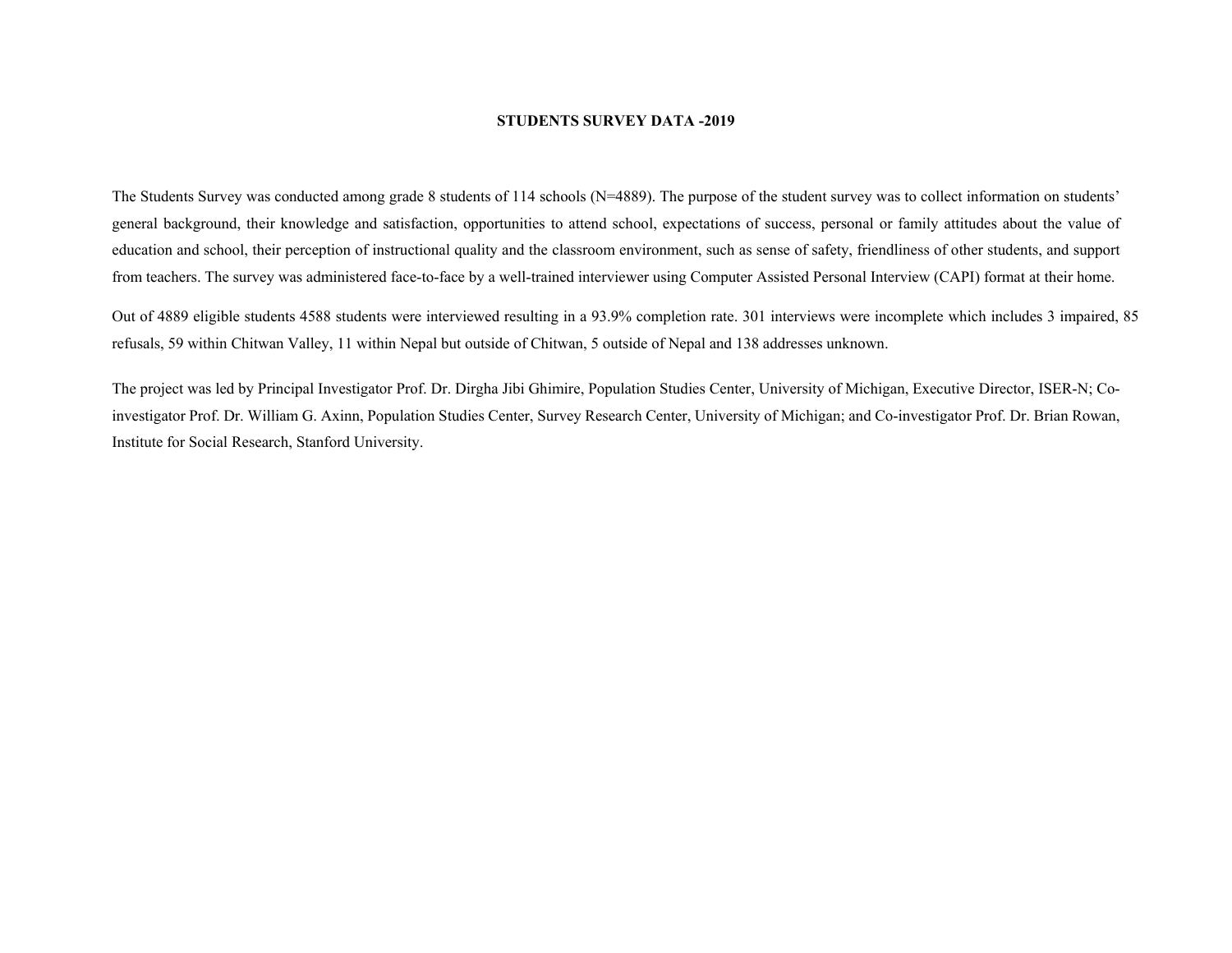## **STUDENTS SURVEY DATA -2019**

| <b>Data Description</b>    |                                                                                                                                                                                                                                                                               |               |         |
|----------------------------|-------------------------------------------------------------------------------------------------------------------------------------------------------------------------------------------------------------------------------------------------------------------------------|---------------|---------|
| Data Set Name:             | StudentSurvey.public.px.dta                                                                                                                                                                                                                                                   |               |         |
| Number of<br>observations: | 4588                                                                                                                                                                                                                                                                          |               |         |
| Number of<br>variables:    | 422                                                                                                                                                                                                                                                                           |               |         |
| Unique identifier:         | <b>StdIDpx</b>                                                                                                                                                                                                                                                                |               |         |
| Data format:               | <b>Stata</b>                                                                                                                                                                                                                                                                  |               |         |
| Data collection:           | 2019                                                                                                                                                                                                                                                                          | <b>Number</b> | Percent |
| hhid                       | Household ID created using student serial number from census<br>Removed from public dataset                                                                                                                                                                                   |               |         |
|                            |                                                                                                                                                                                                                                                                               |               |         |
| ParnID                     | Parent ID created using a combination of HHID and parent serial number from census<br>Removed from public dataset                                                                                                                                                             |               |         |
| StdIDpx                    | Student ID created using a combination of the four digit HHID, two digit parent serial number from<br>census, two digit student serial number from census, three digit school ID and three digit student ID<br>from assessment<br>Recoded in public dataset<br>10004327301120 |               |         |
|                            | -19996476440576<br>Student ID                                                                                                                                                                                                                                                 | 4588          | 100.00% |
| SchID                      | Three digit school identifier from Chitwan Valley Family Study (CVFS)<br>Removed from public dataset                                                                                                                                                                          |               |         |
| SchlType                   | School Type                                                                                                                                                                                                                                                                   |               |         |
|                            | Community School<br>1                                                                                                                                                                                                                                                         | 2223          | 48.45%  |
|                            | 2<br><b>Institutional School</b>                                                                                                                                                                                                                                              | 2365          | 51.55%  |
|                            | <b>Total</b>                                                                                                                                                                                                                                                                  | 4588          | 100.00% |
| SIwdate                    | Student Interview Date (YYYY/MM/DD)                                                                                                                                                                                                                                           |               |         |
|                            | 2075/12/24-                                                                                                                                                                                                                                                                   |               |         |
|                            | 2076/10/08<br>Interview Date in Nepali                                                                                                                                                                                                                                        | 4588          | 100.00% |
| SStd_Gender                | Respondent's Gender                                                                                                                                                                                                                                                           |               |         |
|                            | Male<br>$\theta$                                                                                                                                                                                                                                                              | 2352          | 51.26%  |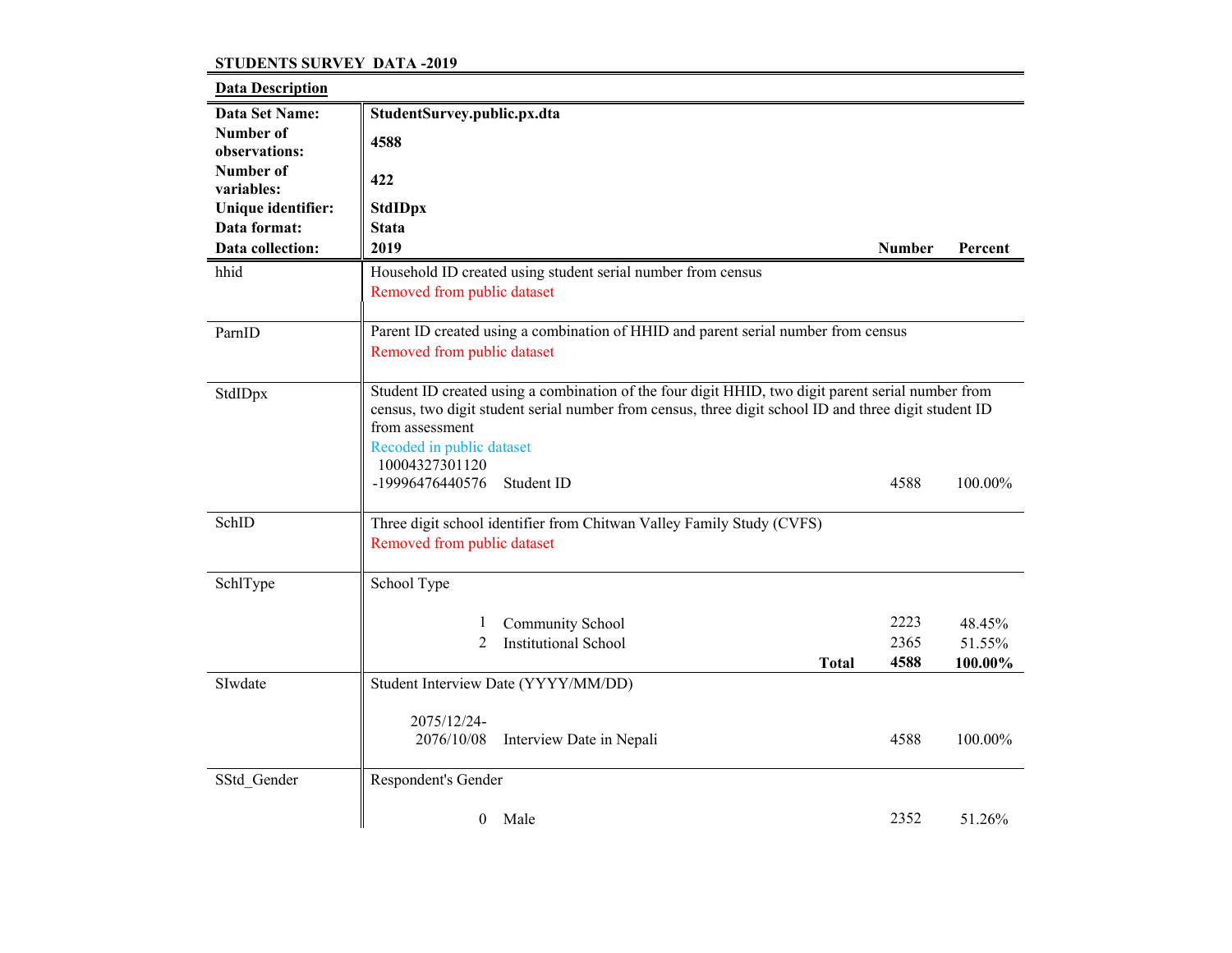|          |                                   | Female                                    |              | 2236 | 48.74%  |
|----------|-----------------------------------|-------------------------------------------|--------------|------|---------|
|          |                                   |                                           | <b>Total</b> | 4588 | 100.00% |
| SIwerID  | Interviewer ID                    |                                           |              |      |         |
|          | 242-460                           | Interviewer ID                            |              | 4588 | 100.00% |
| SIwtime  | Total Interview Time (in minutes) |                                           |              |      |         |
|          |                                   |                                           |              |      |         |
|          | 19-87                             | Minutes                                   |              | 4588 | 100.00% |
| SConsent | Respondent consent                |                                           |              |      |         |
|          |                                   |                                           |              |      |         |
|          |                                   | Consent granted                           |              | 4588 | 100.00% |
| SIwMode  |                                   | Interview Mode (Face-to-Face / Telephone) |              |      |         |
|          |                                   |                                           |              |      |         |
|          |                                   | Face-to-Face                              |              | 4533 | 98.80%  |
|          | 2                                 | Telephone                                 |              | 55   | 1.20%   |
|          |                                   |                                           | <b>Total</b> | 4588 | 100.00% |

## **Section A: General Information**

|        | Let's talk about some general things about you.                               |              |          |          |
|--------|-------------------------------------------------------------------------------|--------------|----------|----------|
| $SA_1$ | First, let's talk about your education. Are you a grade 8 student at  school? |              |          |          |
|        | $\mathbf{0}$<br>Go to SD 37<br>N <sub>o</sub>                                 |              | $\theta$ | $0.00\%$ |
|        | Yes                                                                           |              | 4588     | 100.00%  |
|        | 98<br>Don't know                                                              |              | $\theta$ | $0.00\%$ |
|        | Refused<br>99                                                                 |              | $\theta$ | $0.00\%$ |
|        |                                                                               | <b>Total</b> | 4588     | 100.00%  |
|        | Now, let us talk about your age.                                              |              |          |          |
| SA 2 1 | In which year were you born? (year in Nepali Bikram Sambat)                   |              |          |          |
|        | Recoded in public dataset                                                     |              |          |          |
|        | 2061 and earlier<br>2061                                                      |              | 2613     | 56.95%   |
|        | 2062<br>2062 and later                                                        |              | 1975     | 43.05%   |
|        |                                                                               | <b>Total</b> | 4588     | 100.00%  |
| SA_2_2 | How old are you?                                                              |              |          |          |
|        | Recoded in public dataset                                                     |              |          |          |
|        | 14 years and younger<br>14                                                    |              | 2045     | 44.57%   |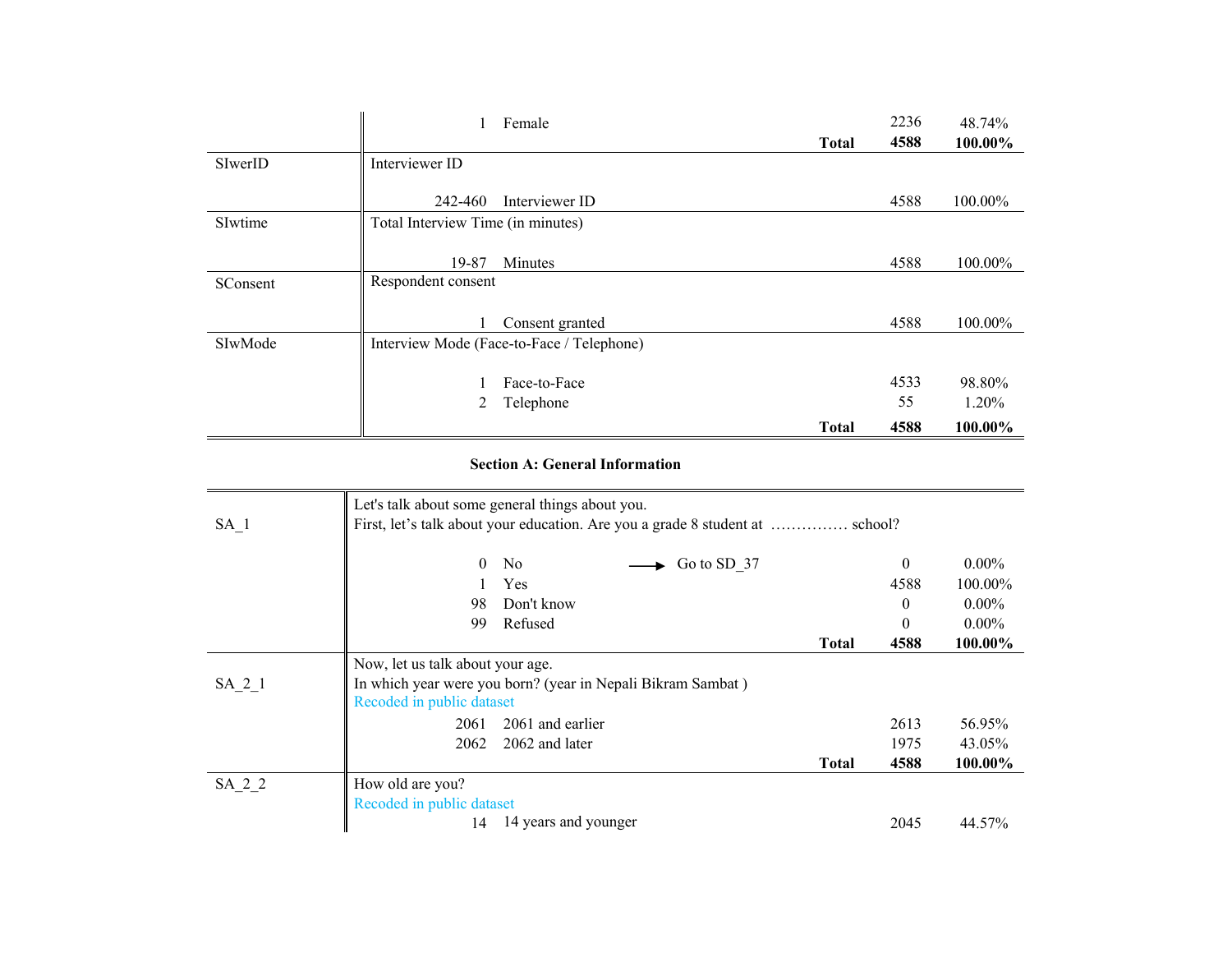|          | 15 years and older<br>15                     |              | 2543             | 55.43%          |
|----------|----------------------------------------------|--------------|------------------|-----------------|
|          | 98<br>Don't know                             |              | $\boldsymbol{0}$ | $0.00\%$        |
|          | 99<br>Refused                                |              | $\mathbf{0}$     | $0.00\%$        |
|          |                                              | <b>Total</b> | 4588             | 100.00%         |
| $SA_3$   | In which month were you born? (Nepali month) |              |                  |                 |
|          |                                              |              |                  |                 |
|          | $1 - 12$<br>Month                            |              | 4588             | 100.00%         |
|          | Don't know<br>98                             |              | $\boldsymbol{0}$ | $0.00\%$        |
|          | 99<br>Refused                                |              | $\theta$         | $0.00\%$        |
|          |                                              | <b>Total</b> | 4588             | $100.00\%$      |
|          | What languages do you speak at home?         |              |                  |                 |
|          | For interviewer: Please mark all that apply  |              |                  |                 |
|          |                                              |              |                  |                 |
| $SA_4_1$ | Nepali                                       |              |                  |                 |
|          | $\boldsymbol{0}$<br>No                       |              | $\boldsymbol{0}$ | $0.00\%$        |
|          | Yes<br>$\mathbf{1}$                          |              | 4588             | 100.00%         |
|          |                                              | <b>Total</b> | 4588             | 100.00%         |
| $SA_4_2$ | Hindi<br>No                                  |              | 4473             |                 |
|          | $\boldsymbol{0}$<br>Yes                      |              | 115              | 97.49%<br>2.51% |
|          | $\mathbf{1}$                                 | <b>Total</b> | 4588             | 100.00%         |
| $SA_4_3$ | Tamang                                       |              |                  |                 |
|          | $\boldsymbol{0}$<br>No                       |              | 4476             | 97.56%          |
|          | $\mathbf{1}$<br>Yes                          |              | 112              | 2.44%           |
|          |                                              | <b>Total</b> | 4588             | $100.00\%$      |
| $SA_4_4$ | Gurung                                       |              |                  |                 |
|          | No<br>$\boldsymbol{0}$                       |              | 4397             | 95.84%          |
|          | Yes<br>$\mathbf{1}$                          |              | 191              | 4.16%           |
|          |                                              | <b>Total</b> | 4588             | 100.00%         |
| $SA_4_5$ | Newar                                        |              |                  |                 |
|          | No<br>$\boldsymbol{0}$                       |              | 4552             | 99.22%          |
|          | Yes<br>$\mathbf{1}$                          |              | 36               | 0.78%           |
|          |                                              | <b>Total</b> | 4588             | 100.00%         |
| $SA_4_6$ | Tharu                                        |              |                  |                 |
|          | No<br>$\mathbf{0}$                           |              | 4338             | 94.55%          |
|          | Yes<br>$\mathbf{1}$                          |              | 250              | 5.45%           |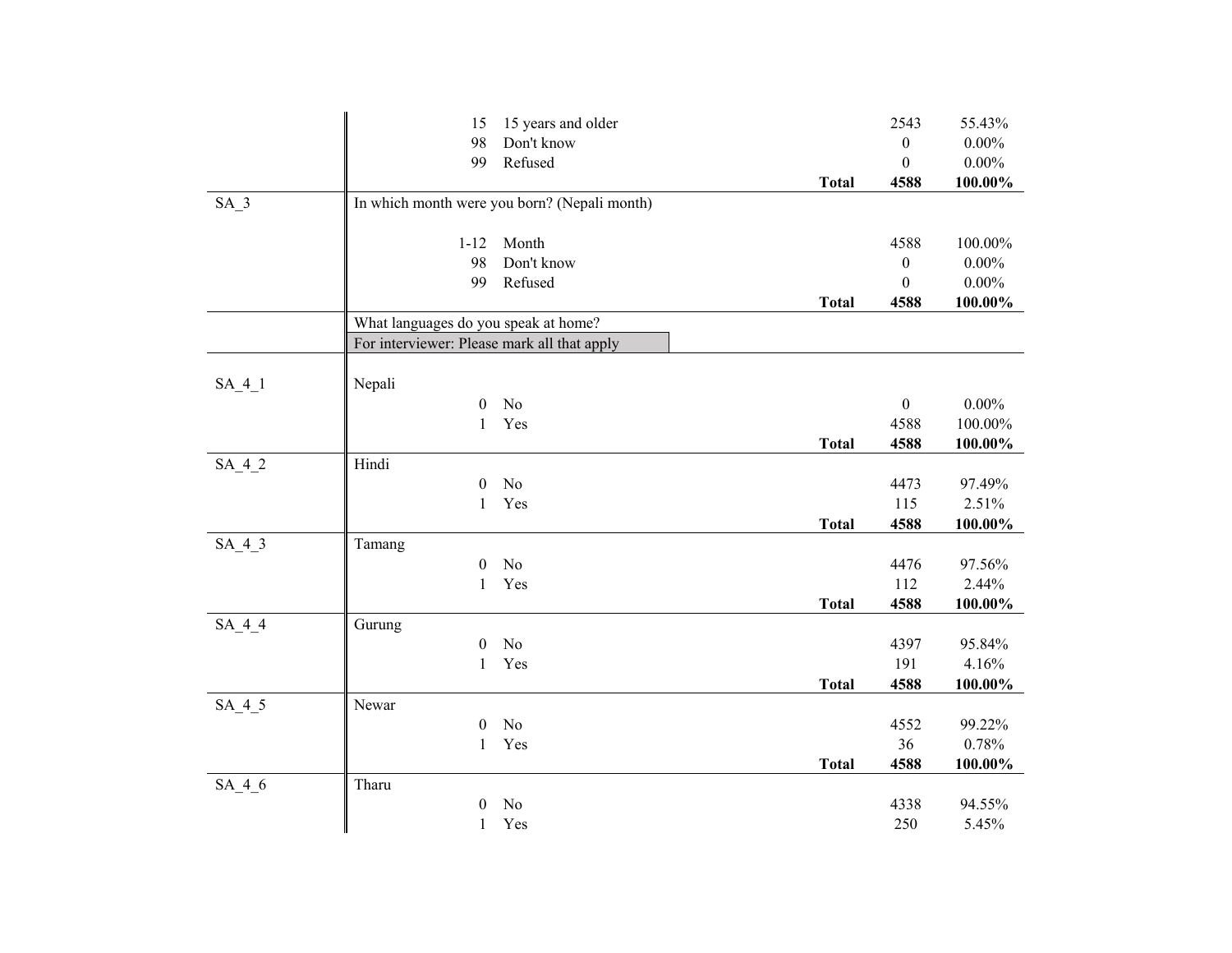|           |                                          |                | <b>Total</b> | 4588       | $100.00\%$ |
|-----------|------------------------------------------|----------------|--------------|------------|------------|
| $SA_4_7$  | English                                  |                |              |            |            |
|           | $\boldsymbol{0}$                         | No             |              | 3207       | 69.90%     |
|           | $\mathbf{1}$                             | Yes            |              | 1381       | 30.10%     |
|           |                                          |                | <b>Total</b> | 4588       | $100.00\%$ |
| $SA_4_8$  | Magar                                    |                |              |            |            |
|           | $\boldsymbol{0}$                         | No             |              | 4418       | 96.3%      |
|           | $\mathbf{1}$                             | Yes            |              | 170        | 3.7%       |
|           |                                          |                | <b>Total</b> | 4588       | 100.00%    |
| $SA_4_9$  | Bhojpuri                                 |                |              |            |            |
|           | $\boldsymbol{0}$                         | $\rm No$       |              | 4545       | 99.1%      |
|           | $\mathbf{1}$                             | Yes            |              | 43<br>4588 | 0.9%       |
| $SA_4_10$ | Darai                                    |                | <b>Total</b> |            | $100.00\%$ |
|           | $\boldsymbol{0}$                         | $\rm No$       |              | 4552       | 99.2%      |
|           | $\mathbf{1}$                             | Yes            |              | 36         | $0.8\%$    |
|           |                                          |                | <b>Total</b> | 4588       | $100.00\%$ |
| SA_4_97   | Others                                   |                |              |            |            |
|           | $\boldsymbol{0}$                         | $\rm No$       |              | 4556       | 99.3%      |
|           | $\mathbf{1}$                             | Yes            |              | 32         | 0.7%       |
|           |                                          |                | <b>Total</b> | 4588       | 100.00%    |
| SA_4_97A  | Other languages spoken at home (Specify) |                |              |            |            |
|           | Removed from public dataset              |                |              |            |            |
|           |                                          |                |              |            |            |
|           |                                          |                |              |            |            |
|           |                                          |                |              |            |            |
|           |                                          |                |              |            |            |
|           |                                          |                |              |            |            |
|           |                                          |                |              |            |            |
|           |                                          |                |              |            |            |
|           |                                          |                |              |            |            |
|           |                                          |                |              |            |            |
|           |                                          |                |              |            |            |
| SA_4_98   | Don't know                               |                |              |            |            |
|           | $\overline{0}$                           | N <sub>o</sub> |              | 4588       | $100.00\%$ |
|           |                                          |                |              |            |            |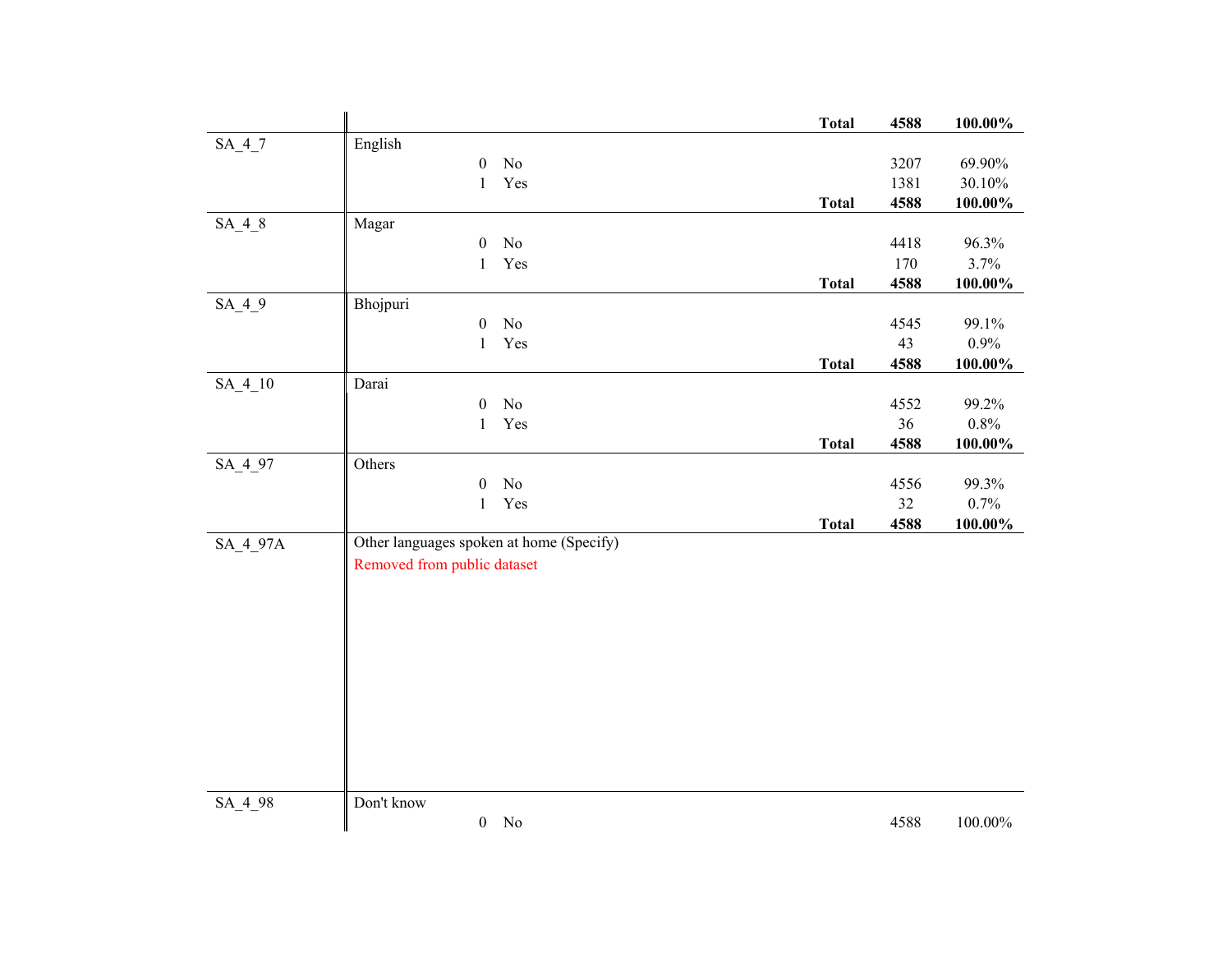|                 | 1<br>Yes                                                                  |              | $\boldsymbol{0}$ | $0.00\%$          |
|-----------------|---------------------------------------------------------------------------|--------------|------------------|-------------------|
|                 |                                                                           | <b>Total</b> | 4588             | 100.00%           |
| SA_4_99         | Refused                                                                   |              |                  |                   |
|                 | No<br>0                                                                   |              | 4588             | 100.00%           |
|                 | Yes<br>1                                                                  |              | $\mathbf{0}$     | $0.00\%$          |
|                 |                                                                           | <b>Total</b> | 4588             | 100.00%           |
| $SA_5$          | At what age did you first attend Standard 1?                              |              |                  |                   |
|                 | Recoded in public dataset                                                 |              |                  |                   |
|                 | 5 years and younger                                                       |              | 990              | 21.6%             |
|                 | 6 years and older<br>2                                                    |              | 3571             | 77.8%             |
|                 | Don't know<br>98                                                          |              | 27               | 0.59%             |
|                 |                                                                           | <b>Total</b> | 4588             | 100.00%           |
| $SA_6$          | At what grade did you first attend your current school?                   |              |                  |                   |
|                 | Recoded in public dataset                                                 |              |                  |                   |
|                 | $1-8$<br>Class                                                            |              | 3007             | 65.54%            |
|                 | 0<br>Pre- primary                                                         |              | 1581             | 34.46%            |
|                 | Don't know<br>98                                                          |              | $\boldsymbol{0}$ | $0.00\%$          |
|                 | Refused<br>99                                                             |              | $\theta$         | $0.00\%$          |
|                 |                                                                           | <b>Total</b> | 4588             | 100.00%           |
| SA <sub>7</sub> | Which grade were you in last year?                                        |              |                  |                   |
|                 | Class seven<br>7                                                          |              | 4469             | 97.41%            |
|                 | Class eight<br>8                                                          |              | 119              | 2.59%             |
|                 | Don't know<br>98                                                          |              | $\boldsymbol{0}$ | $0.00\%$          |
|                 |                                                                           |              |                  |                   |
|                 | Refused<br>99                                                             |              | $\theta$         | $0.00\%$          |
|                 |                                                                           | <b>Total</b> | 4588             | 100.00%           |
| SA <sub>8</sub> | In the best of all worlds, how much schooling would you like to complete? |              |                  |                   |
|                 | Recoded in public dataset                                                 |              |                  |                   |
|                 | SLC/SEE and below<br>11                                                   |              | 79               | 1.72%             |
|                 | Class 11<br>12                                                            |              | 46               | 1.00%             |
|                 | Class 12/IA or equivalent<br>13                                           |              | 1476             | 32.17%            |
|                 | Class BA or equivalent<br>14                                              |              | 1180             | 25.72%            |
|                 | 15<br>Class MA or equivalent                                              |              | 983              | 21.43%            |
|                 | PhD or equivalent<br>16                                                   |              | 821              | 17.89%            |
|                 | Don't know<br>98<br>99<br>Refused                                         |              | 3                | 0.07%<br>$0.00\%$ |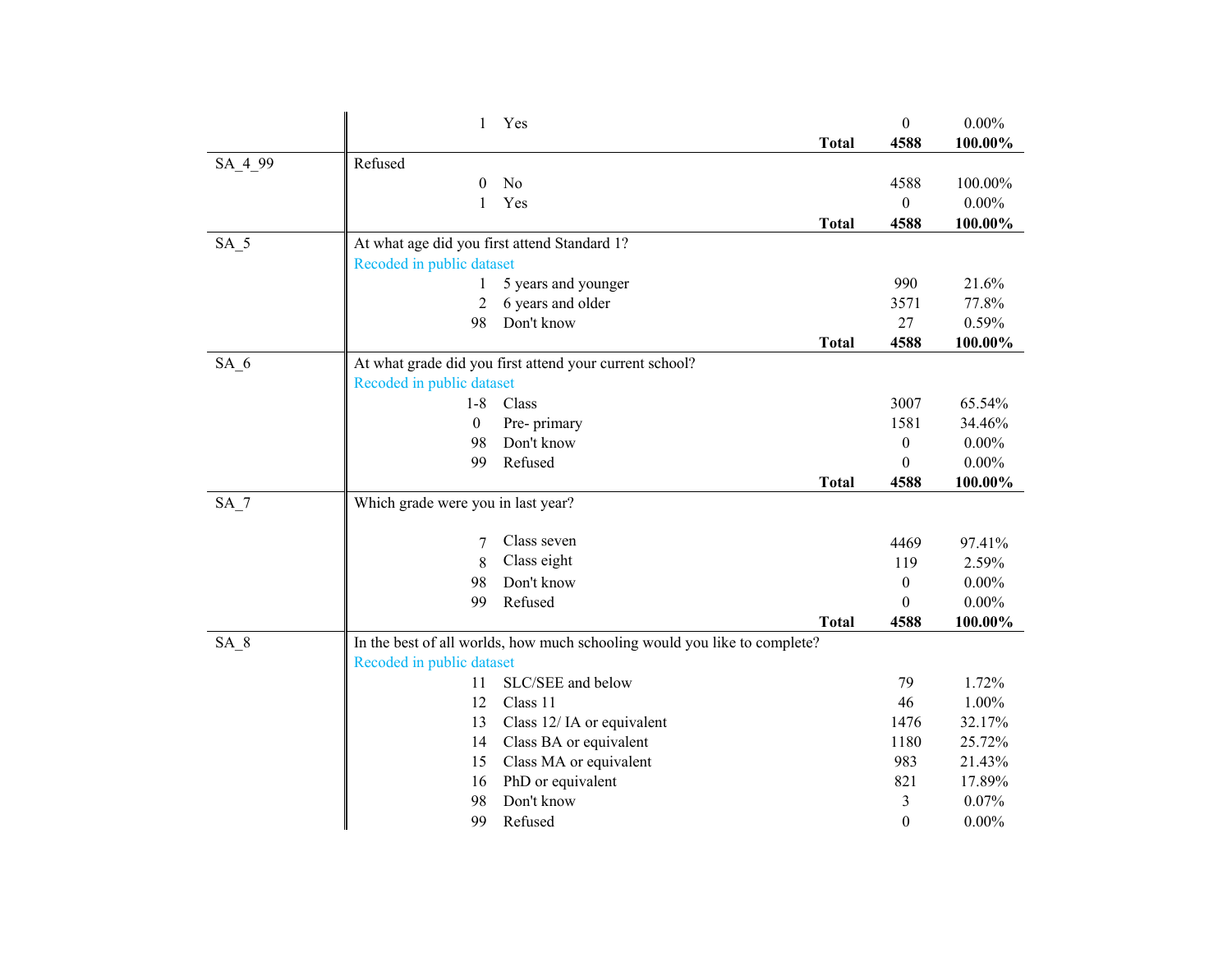|                 |                                         |                                                                                      | <b>Total</b> | 4588     | 100.00%  |
|-----------------|-----------------------------------------|--------------------------------------------------------------------------------------|--------------|----------|----------|
| SA <sub>9</sub> |                                         | Sometimes people do not get as much education they we would like. How much schooling |              |          |          |
|                 | do you expect you will really complete? |                                                                                      |              |          |          |
|                 | Recoded in public dataset               |                                                                                      |              |          |          |
|                 | 11                                      | SLC/SEE and below                                                                    |              | 173      | 3.77%    |
|                 | 12                                      | Class 11                                                                             |              | 75       | 1.63%    |
|                 | 13                                      | Class 12/IA or equivalent                                                            |              | 1749     | 38.12%   |
|                 | 14                                      | Class BA or equivalent                                                               |              | 1229     | 26.79%   |
|                 | 15                                      | Class MA or equivalent                                                               |              | 834      | 18.18%   |
|                 | 16                                      | PhD or equivalent                                                                    |              | 525      | 11.44%   |
|                 | 98                                      | Don't know                                                                           |              | 3        | 0.07%    |
|                 | 99                                      | Refused                                                                              |              | $\theta$ | $0.00\%$ |
|                 |                                         |                                                                                      | <b>Total</b> | 4588     | 100.00%  |
| $SA_10$         |                                         | What job would you like to have when you are grown up?                               |              |          |          |
|                 |                                         |                                                                                      |              |          |          |
|                 | 1                                       | Job Abroad                                                                           |              | 64       | 1.39%    |
|                 | 2                                       | Accountant/Chartered Accountant                                                      |              | 73       | 1.59%    |
|                 | 3                                       | Actor/Actress                                                                        |              | 150      | 3.27%    |
|                 | 4                                       | Agriculturist/Farmer                                                                 |              | 26       | 0.57%    |
|                 | 5                                       | Air Hostess                                                                          |              | 59       | 1.29%    |
|                 | 6                                       | Bank Job/Officer                                                                     |              | 108      | 2.35%    |
|                 | 7                                       | Army/Police(National/International)                                                  |              | 912      | 19.88%   |
|                 | $\,$ 8 $\,$                             | <b>Business</b>                                                                      |              | 235      | 5.12%    |
|                 | 9                                       | Engineer                                                                             |              | 669      | 14.58%   |
|                 | 10                                      | Computer Programmer/Operator                                                         |              | 5        | 0.11%    |
|                 | 11                                      | Chef/Cook                                                                            |              | 49       | 1.07%    |
|                 | 12                                      | Player                                                                               |              | 100      | 2.18%    |
|                 | 13                                      | Doctor                                                                               |              | 485      | 10.57%   |
|                 | 14                                      | Driver                                                                               |              | 40       | 0.87%    |
|                 | 15                                      | <b>Fashion Designer</b>                                                              |              | 35       | 0.76%    |
|                 | 16                                      | Nurse                                                                                |              | 619      | 13.49%   |
|                 | 17                                      | Hotel Manager                                                                        |              | 86       | 1.87%    |
|                 | 18                                      | Private Job                                                                          |              | 66       | 1.44%    |
|                 | 19                                      | Government Job                                                                       |              | 56       | 1.22%    |
|                 | 20                                      | Lawyer                                                                               |              | 24       | 0.52%    |
|                 | 21                                      | Lecturer/Teacher                                                                     |              | 381      | 8.30%    |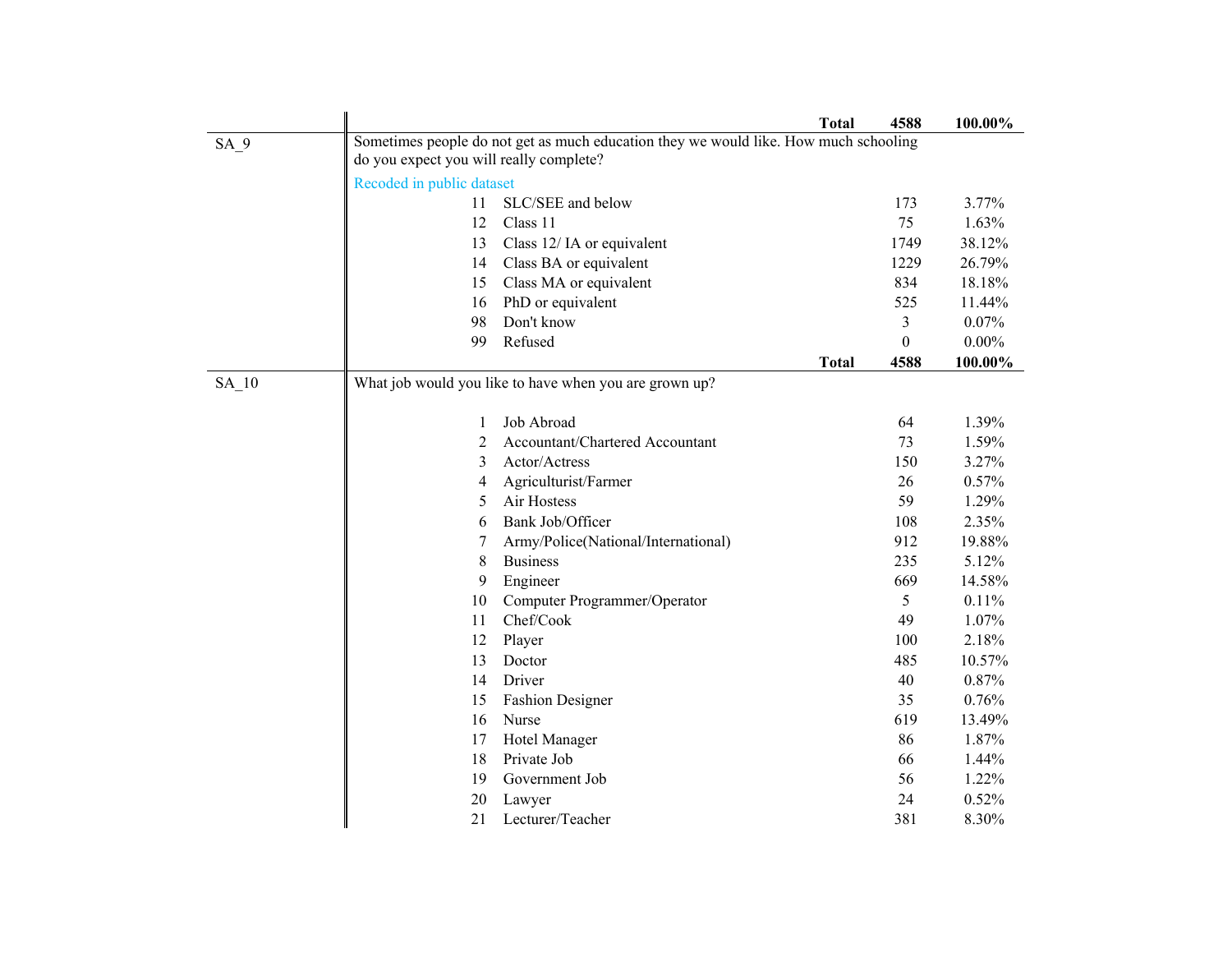|         | 22                                         | Astronomer                                                                                      |              | 6            | 0.13%    |
|---------|--------------------------------------------|-------------------------------------------------------------------------------------------------|--------------|--------------|----------|
|         | 23                                         | Beautician                                                                                      |              | 38           | 0.83%    |
|         | 24                                         | Pilot                                                                                           |              | 39           | 0.85%    |
|         | 25                                         | Plumber/Electrician/Carpenter                                                                   |              | 15           | 0.33%    |
|         | 26                                         | Singer                                                                                          |              | 57           | 1.24%    |
|         | 27                                         | Photographer                                                                                    |              | 8            | 0.17%    |
|         | 28                                         | Tailor                                                                                          |              | 28           | 0.61%    |
|         | 29                                         | Social Worker                                                                                   |              | 100          | 2.18%    |
|         | 30                                         | Veterinary Doctor                                                                               |              | 11           | 0.24%    |
|         | 31                                         | Scientist                                                                                       |              | 19           | 0.41%    |
|         | 32                                         | Pharmacist                                                                                      |              | 13           | 0.28%    |
|         | 33                                         | Writer/Journalist                                                                               |              | 9            | 0.20%    |
|         | 98                                         | Don't know                                                                                      |              | 3            | 0.07%    |
|         | 99                                         | Refused                                                                                         |              | $\mathbf{0}$ | $0.00\%$ |
|         |                                            |                                                                                                 | <b>Total</b> | 4588         | 100.00%  |
| $SA_11$ | At what age would you like to get married? |                                                                                                 |              |              |          |
|         |                                            |                                                                                                 |              |              |          |
|         | 16-38                                      | Age in years                                                                                    |              | 4581         | 99.85%   |
|         | 98                                         | Don't know                                                                                      |              | 5            | 0.11%    |
|         | 99                                         | Refused                                                                                         |              | 2            | 0.04%    |
|         |                                            |                                                                                                 | <b>Total</b> | 4588         | 100.00%  |
| $SA_12$ |                                            | Do you think your family wants you to get married before this age?                              |              |              |          |
|         |                                            |                                                                                                 |              |              |          |
|         | $\bf{0}$                                   | No                                                                                              |              | 4217         | 91.91%   |
|         | 1                                          | Yes                                                                                             |              | 363          | 7.91%    |
|         | 98                                         | Don't know                                                                                      |              | 6            | 0.13%    |
|         | 99                                         | Refused                                                                                         |              | 2            | 0.04%    |
|         |                                            |                                                                                                 | <b>Total</b> | 4588         | 100.00%  |
|         |                                            |                                                                                                 |              |              |          |
| $SA$ 13 |                                            | People marry in different ways. Sometimes our parents or relatives decide whom we should        |              |              |          |
|         |                                            | marry, and sometimes we decide ourselves. Thinking about the way you might marry, do            |              |              |          |
|         |                                            | you expect your parents/relatives to select your spouse, or you yourself to select your spouse, |              |              |          |
|         | or both?                                   |                                                                                                 |              |              |          |
|         |                                            |                                                                                                 |              |              |          |
|         | 1                                          | Parents/Relatives                                                                               |              | 1688         | 36.79%   |
|         | 2                                          | Myself<br>Go to SA 15                                                                           |              | 633          | 13.80%   |
|         | 3                                          | Both                                                                                            |              | 2264         | 49.35%   |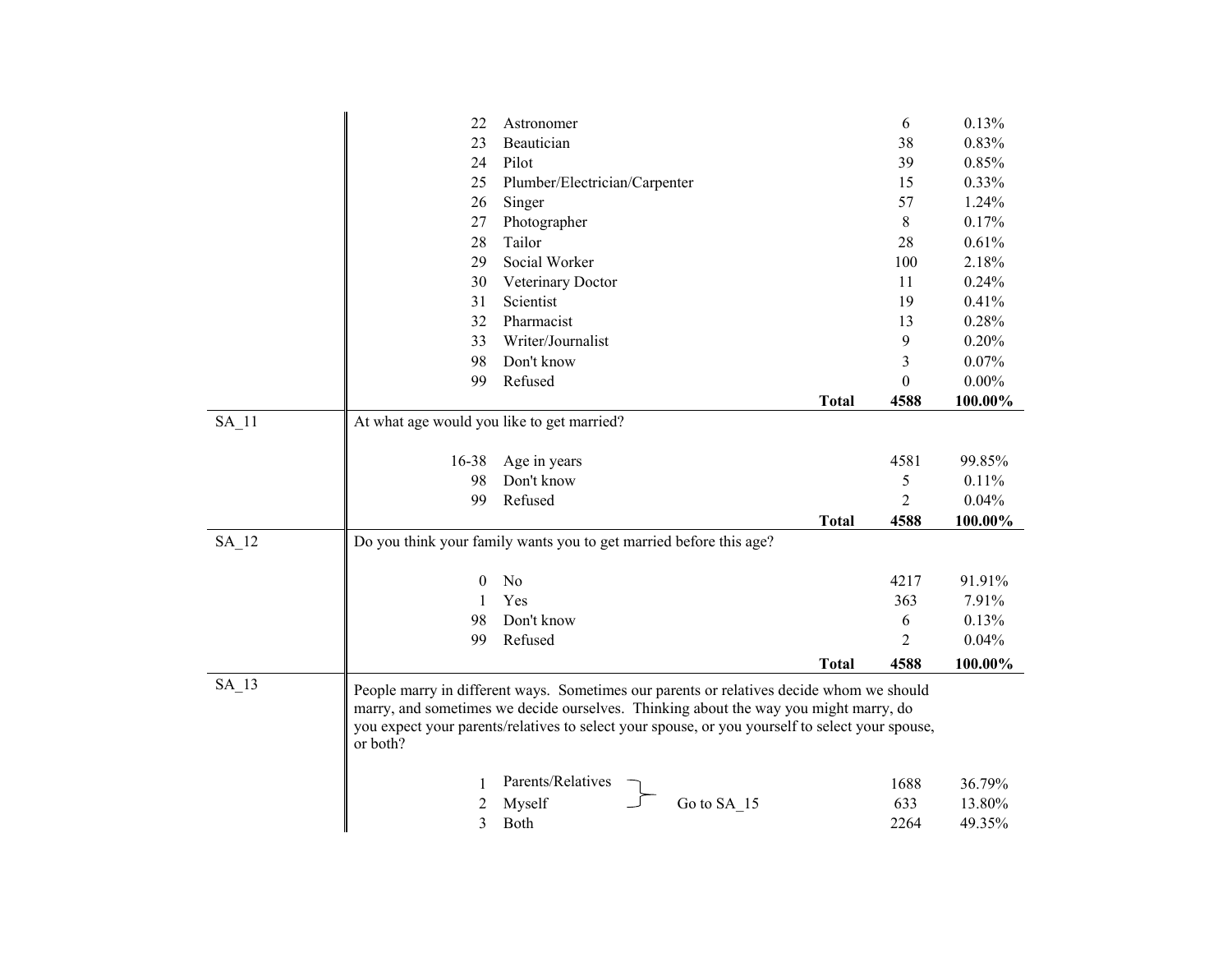|                    | 98                                 | Don't know<br>Go to SA 15<br>$\blacktriangleright$                                                                                                                                     |              | 3                | 0.07%           |  |  |
|--------------------|------------------------------------|----------------------------------------------------------------------------------------------------------------------------------------------------------------------------------------|--------------|------------------|-----------------|--|--|
|                    | 99                                 | Refused                                                                                                                                                                                |              | $\boldsymbol{0}$ | $0.00\%$        |  |  |
|                    |                                    |                                                                                                                                                                                        | <b>Total</b> | 4588             | 100.00%         |  |  |
| SA 14              |                                    | Although both of you may decide, one of you may have a little more influence than the other.                                                                                           |              |                  |                 |  |  |
|                    |                                    | Who do you wish to have more influence in choosing your spouse -- your parents/relatives,                                                                                              |              |                  |                 |  |  |
|                    | or yourself?                       |                                                                                                                                                                                        |              |                  |                 |  |  |
|                    | $-1$                               | Inappropriate                                                                                                                                                                          |              | 2324             | 50.65%          |  |  |
|                    | 1                                  | Parents/Relatives                                                                                                                                                                      |              | 1392             | 30.34%          |  |  |
|                    | 2                                  | Myself                                                                                                                                                                                 |              | 636              | 13.86%          |  |  |
|                    | 3                                  | Equally                                                                                                                                                                                |              | 236              | 5.14%           |  |  |
|                    |                                    |                                                                                                                                                                                        | <b>Total</b> | 4588             | 100.00%         |  |  |
| $SA$ <sub>15</sub> |                                    |                                                                                                                                                                                        |              |                  |                 |  |  |
|                    |                                    | How likely is it that you will be in love with the person you are going to marry before your<br>marriage? Would you say that it is very likely, somewhat likely, or not likely at all? |              |                  |                 |  |  |
|                    |                                    |                                                                                                                                                                                        |              |                  |                 |  |  |
|                    | 1                                  | Very likely                                                                                                                                                                            |              | 399              | 8.70%           |  |  |
|                    | 2                                  | Somewhat likely                                                                                                                                                                        |              | 2291             | 49.93%          |  |  |
|                    | 3                                  | Not likely at all                                                                                                                                                                      |              | 1894             | 41.28%          |  |  |
|                    | 98                                 | Don't know                                                                                                                                                                             |              | 3                | 0.07%           |  |  |
|                    | 99                                 | Refused                                                                                                                                                                                |              | 1                | 0.02%           |  |  |
|                    |                                    |                                                                                                                                                                                        | <b>Total</b> | 4588             | 100.00%         |  |  |
| $SA_16$            |                                    | Do you have a computer and Internet in your house?                                                                                                                                     |              |                  |                 |  |  |
|                    |                                    |                                                                                                                                                                                        |              |                  |                 |  |  |
|                    | $\mathbf{0}$                       | None                                                                                                                                                                                   |              | 2371<br>442      | 51.68%<br>9.63% |  |  |
|                    | 1<br>2                             | Computer only<br>Internet                                                                                                                                                              |              | 788              | 17.18%          |  |  |
|                    | 3                                  | Both                                                                                                                                                                                   |              | 987              | 21.51%          |  |  |
|                    | 98                                 | Don't know                                                                                                                                                                             |              | $\boldsymbol{0}$ | $0.00\%$        |  |  |
|                    | 99                                 | Refused                                                                                                                                                                                |              | $\boldsymbol{0}$ | $0.00\%$        |  |  |
|                    |                                    |                                                                                                                                                                                        | <b>Total</b> | 4588             | 100.00%         |  |  |
| $SA$ <sub>17</sub> | Do you have your own mobile phone? |                                                                                                                                                                                        |              |                  |                 |  |  |
|                    |                                    |                                                                                                                                                                                        |              |                  |                 |  |  |
|                    | $\mathbf{0}$                       | No                                                                                                                                                                                     |              | 3579             | 78.01%          |  |  |
|                    |                                    | Yes                                                                                                                                                                                    |              | 1009             | 21.99%          |  |  |
|                    | 98                                 | Don't know                                                                                                                                                                             |              | $\boldsymbol{0}$ | $0.00\%$        |  |  |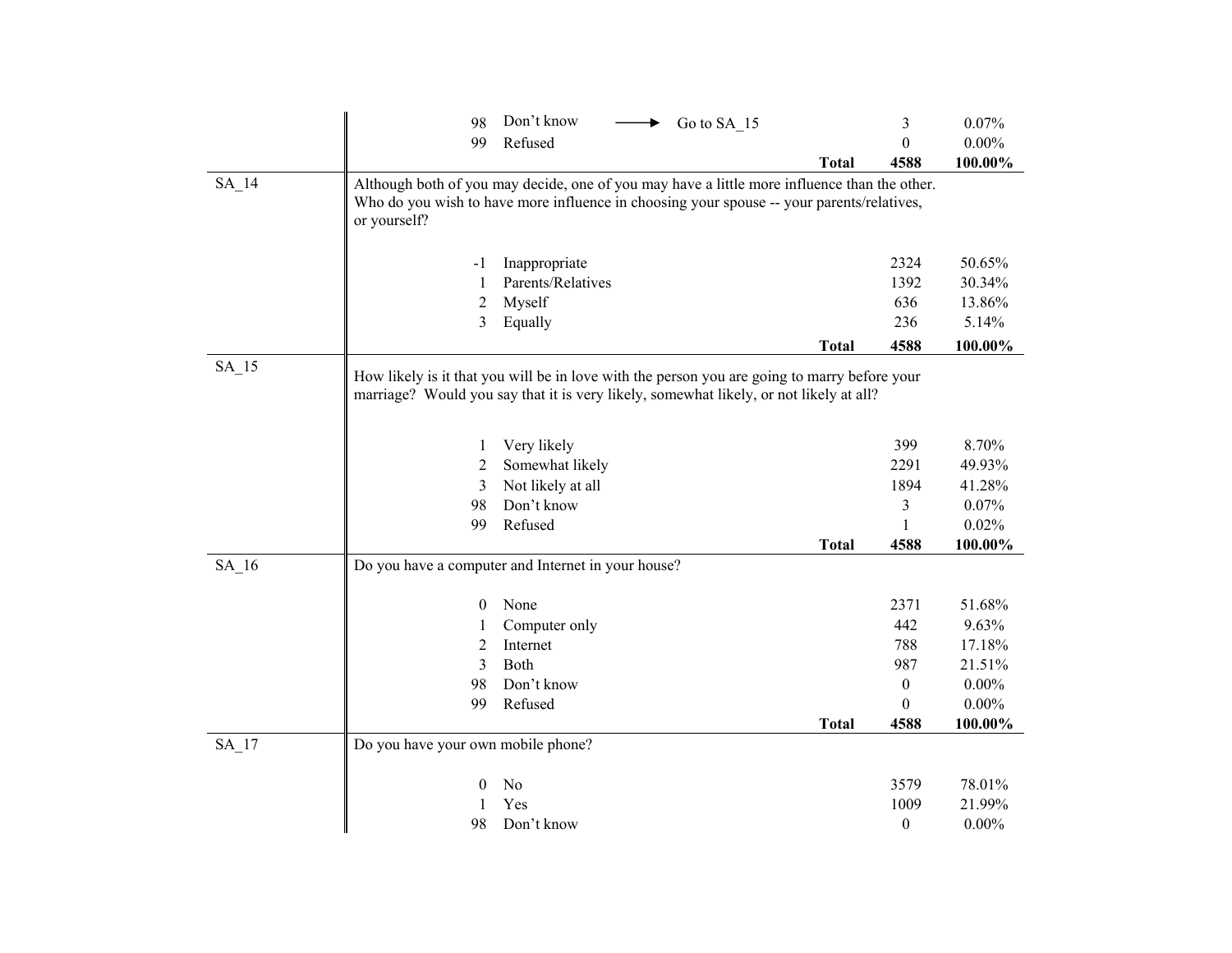|                    | 99                                        | Refused                                                | $\boldsymbol{0}$ | $0.00\%$ |
|--------------------|-------------------------------------------|--------------------------------------------------------|------------------|----------|
|                    |                                           | <b>Total</b>                                           | 4588             | 100.00%  |
| $SA$ <sub>18</sub> | Do you have a separate room for studying? |                                                        |                  |          |
|                    |                                           |                                                        |                  |          |
|                    | $\mathbf{0}$                              | No                                                     | 2441             | 53.20%   |
|                    | 1                                         | Yes                                                    | 2147             | 46.80%   |
|                    | 98                                        | Don't know                                             | $\boldsymbol{0}$ | $0.00\%$ |
|                    | 99                                        | Refused                                                | $\theta$         | $0.00\%$ |
|                    |                                           | <b>Total</b>                                           | 4588             | 100.00%  |
|                    |                                           | <b>Section B: Current educational experiences</b>      |                  |          |
| $SB_1$             |                                           | Do you own a complete textbook set for grade 8?        |                  |          |
|                    |                                           |                                                        |                  |          |
|                    | $\bf{0}$                                  | No, I do not have any $\rightarrow$ Go to SB_8         | $\overline{2}$   | 0.04%    |
|                    | 1                                         | Yes, I have a complete set                             | 4563             | 99.46%   |
|                    | 2                                         | Yes I have some, but not the complete set              | 23               | 0.50%    |
|                    | 98                                        | Don't know                                             | $\mathbf{0}$     | $0.00\%$ |
|                    | 99                                        | Refused                                                | $\Omega$         | $0.00\%$ |
|                    |                                           | <b>Total</b>                                           | 4588             | 100.00%  |
| $SB_2$             | Are all of these books new?               |                                                        |                  |          |
|                    |                                           |                                                        |                  |          |
|                    | $-1$                                      | Inappropriate                                          | $\overline{2}$   | 0.04%    |
|                    | $\theta$                                  | No, all used                                           | 40               | 0.87%    |
|                    | 1                                         | Yes, all new                                           | 4018             | 87.58%   |
|                    | $\overline{2}$                            | Some new and some used                                 | 528              | 11.51%   |
|                    | 98                                        | Don't know                                             | $\boldsymbol{0}$ | $0.00\%$ |
|                    | 99                                        | Refused                                                | $\theta$         | $0.00\%$ |
|                    |                                           | <b>Total</b>                                           | 4588             | 100.00%  |
| $SB_3$             | When did you receive the books?           |                                                        |                  |          |
|                    | $-1$                                      | Inappropriate                                          | 2                | 0.04%    |
|                    | 1                                         | Before the academic session                            | 3422             | 74.59%   |
|                    | $\overline{2}$                            | Within two weeks of the start of the academic session  | 1114             | 24.28%   |
|                    | 3                                         | After two weeks from the start of the academic session | 50               | 1.09%    |
|                    | 98                                        | Don't know                                             | $\boldsymbol{0}$ | $0.00\%$ |
|                    | 99                                        | Refused                                                | $\theta$         | $0.00\%$ |
|                    |                                           | <b>Total</b>                                           | 4588             | 100.00%  |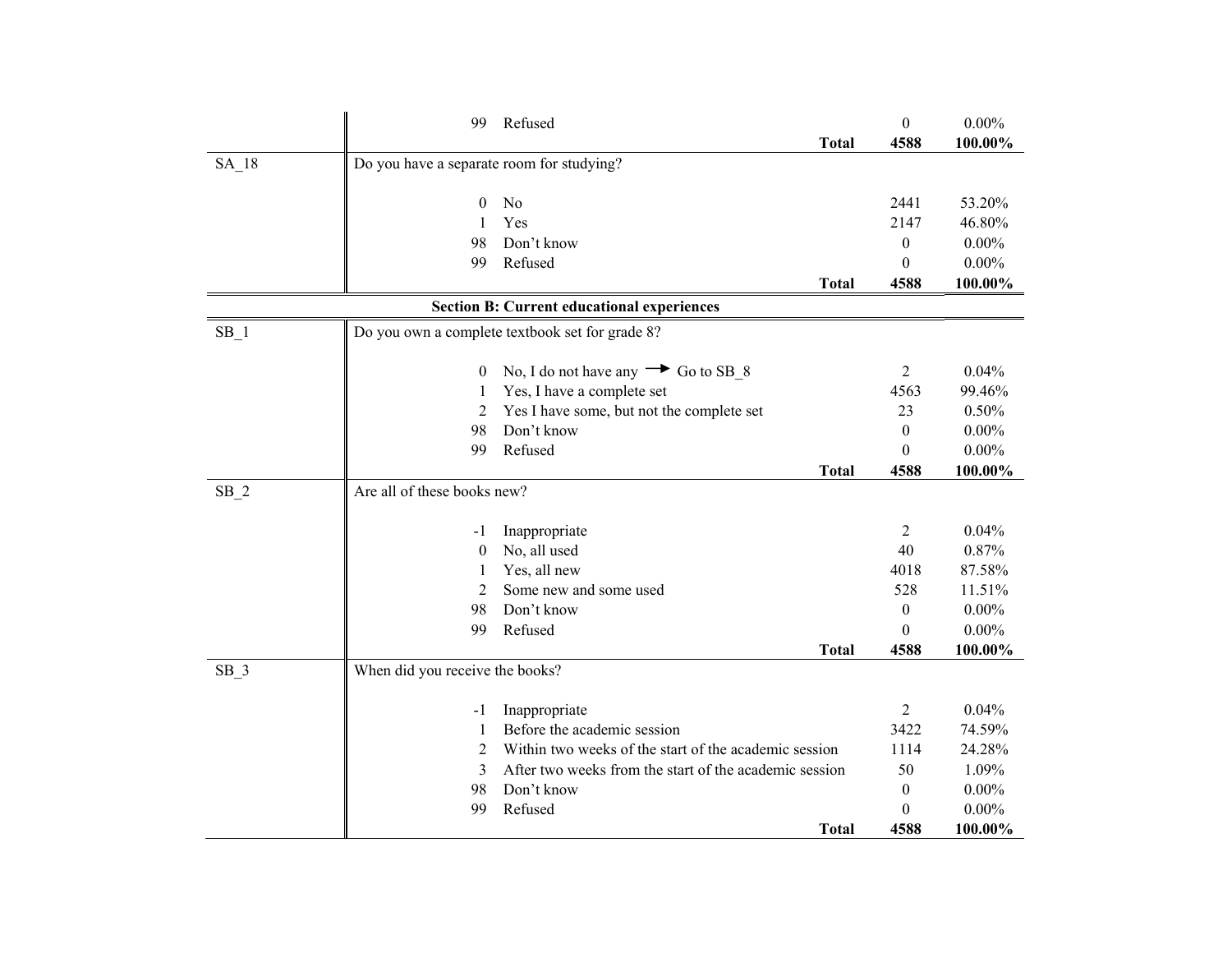| $SB_4$   | How did you get the textbooks?            |                                                                |              |                |            |
|----------|-------------------------------------------|----------------------------------------------------------------|--------------|----------------|------------|
|          | Mark all that apply                       |                                                                |              |                |            |
| $SB_4_1$ | Used textbook from family member          |                                                                |              |                |            |
|          |                                           |                                                                |              |                |            |
|          | -1                                        | Inappropriate                                                  |              | $\overline{2}$ | 0.04%      |
|          | $\boldsymbol{0}$                          | No                                                             |              | 4420           | 96.34%     |
|          | $\mathbf{1}$                              | Yes                                                            |              | 166            | 3.62%      |
|          |                                           |                                                                | <b>Total</b> | 4588           | $100.00\%$ |
| $SB_4_2$ |                                           | Purchased at local store - fully reimbursed by school later    |              |                |            |
|          |                                           |                                                                |              |                |            |
|          | -1                                        | Inappropriate                                                  |              | $\overline{2}$ | 0.04%      |
|          | $\boldsymbol{0}$                          | N <sub>o</sub>                                                 |              | 4493           | 97.93%     |
|          | $\mathbf{1}$                              | Yes                                                            |              | 93             | 2.03%      |
|          |                                           |                                                                | <b>Total</b> | 4588           | 100.00%    |
| $SB_4_3$ |                                           | Purchased at local store- partially reimbursed by school later |              |                |            |
|          |                                           |                                                                |              |                |            |
|          | -1                                        | Inappropriate                                                  |              | $\overline{2}$ | 0.04%      |
|          | $\boldsymbol{0}$                          | N <sub>o</sub>                                                 |              | 4520           | 98.52%     |
|          | $\mathbf{1}$                              | Yes                                                            |              | 66             | 1.44%      |
|          |                                           |                                                                | <b>Total</b> | 4588           | 100.00%    |
| $SB_4_4$ |                                           | Purchased at local store - not reimbursed by school            |              |                |            |
|          |                                           |                                                                |              |                |            |
|          | -1                                        | Inappropriate                                                  |              | $\overline{2}$ | 0.04%      |
|          | $\theta$                                  | No                                                             |              | 1672           | 36.44%     |
|          | $\mathbf{1}$                              | Yes                                                            |              | 2914           | 63.51%     |
|          |                                           |                                                                | <b>Total</b> | 4588           | 100.00%    |
| $SB_4_5$ | Provided by the school                    |                                                                |              |                |            |
|          |                                           |                                                                |              |                |            |
|          | -1                                        | Inappropriate                                                  |              | $\overline{2}$ | 0.04%      |
|          | $\boldsymbol{0}$                          | N <sub>o</sub>                                                 |              | 2882           | 62.82%     |
|          | $\mathbf{1}$                              | Yes                                                            |              | 1704           | 37.14%     |
|          |                                           |                                                                | <b>Total</b> | 4588           | 100.00%    |
| $SB_4_6$ | Got them from friends/neighbors/relatives |                                                                |              |                |            |
|          | -1                                        | Inappropriate                                                  |              | 2              | 0.04%      |
|          | $\boldsymbol{0}$                          | N <sub>o</sub>                                                 |              | 4276           | 93.20%     |
|          |                                           |                                                                |              |                |            |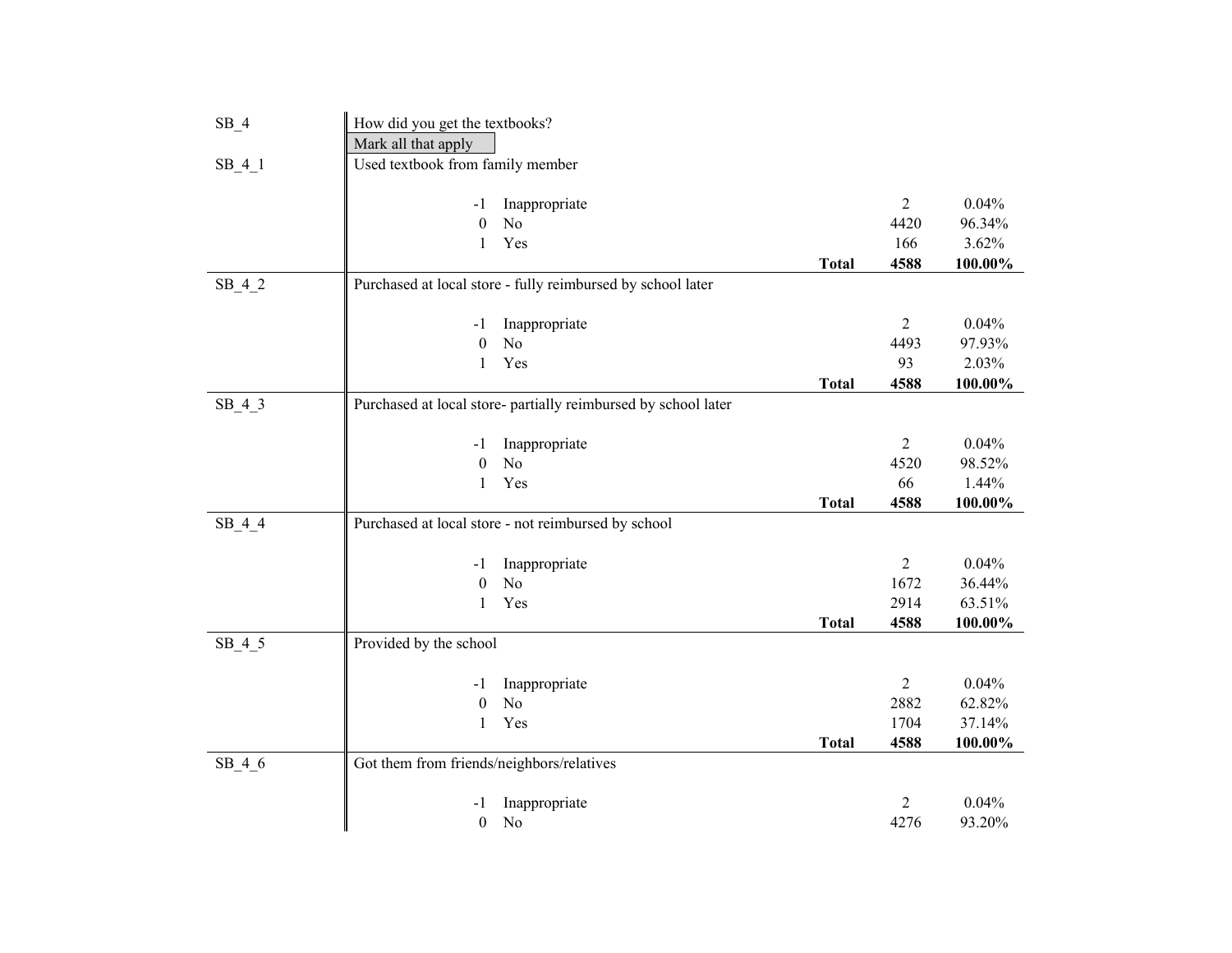|           | Yes<br>$\mathbf{1}$                                             |              | 310                      | 6.76%              |
|-----------|-----------------------------------------------------------------|--------------|--------------------------|--------------------|
|           |                                                                 | <b>Total</b> | 4588                     | 100.00%            |
| SB_4_97   | Others                                                          |              |                          |                    |
|           | Inappropriate<br>$-1$                                           |              | $\overline{2}$           | 0.04%              |
|           | N <sub>o</sub><br>$\mathbf{0}$                                  |              | 4567                     | 99.54%             |
|           | Yes<br>$\mathbf{1}$                                             |              | 19                       | 0.41%              |
|           |                                                                 | <b>Total</b> | 4588                     | 100.00%            |
| SB 4 97 1 | Other (Specify)                                                 |              |                          |                    |
|           | Removed from public dataset                                     |              |                          |                    |
|           |                                                                 |              |                          |                    |
|           |                                                                 |              |                          |                    |
|           |                                                                 |              |                          |                    |
| SB_4_98   | Don't know                                                      |              |                          |                    |
|           |                                                                 |              |                          |                    |
|           | Inappropriate<br>$-1$                                           |              | $\overline{2}$           | 0.04%              |
|           | N <sub>o</sub><br>$\boldsymbol{0}$                              |              | 4586                     | 99.96%             |
|           | Yes<br>1                                                        |              | $\boldsymbol{0}$         | $0.00\%$           |
|           |                                                                 | <b>Total</b> | 4588                     | 100.00%            |
| SB_4_99   | Refused                                                         |              |                          |                    |
|           |                                                                 |              |                          |                    |
|           | Inappropriate<br>$-1$                                           |              | $\overline{2}$           | 0.04%              |
|           | $\mathbf{0}$<br>N <sub>o</sub><br>Yes<br>1                      |              | 4586<br>$\boldsymbol{0}$ | 99.96%<br>$0.00\%$ |
|           |                                                                 | <b>Total</b> | 4588                     | 100.00%            |
| $SB_5$    | Did you or your family have to pay any money for the textbooks? |              |                          |                    |
|           |                                                                 |              |                          |                    |
|           | Inappropriate<br>$-1$                                           |              | $\overline{2}$           | 0.04%              |
|           | $\rm No$<br>Go to SB_9<br>$\boldsymbol{0}$                      |              | 1500                     | 32.69%             |
|           | Yes<br>1                                                        |              | 3086                     | 67.26%             |
|           | Don't know<br>98                                                |              | $\boldsymbol{0}$         | $0.00\%$           |
|           | 99<br>Refused                                                   |              | $\boldsymbol{0}$         | $0.00\%$           |
|           |                                                                 | <b>Total</b> | 4588                     | 100.00%            |
| $SB_6$    | How much money did you or your family members pay?              |              |                          |                    |
|           |                                                                 |              |                          |                    |
|           | Inappropriate<br>$-1$                                           |              | 1502                     | 32.74%             |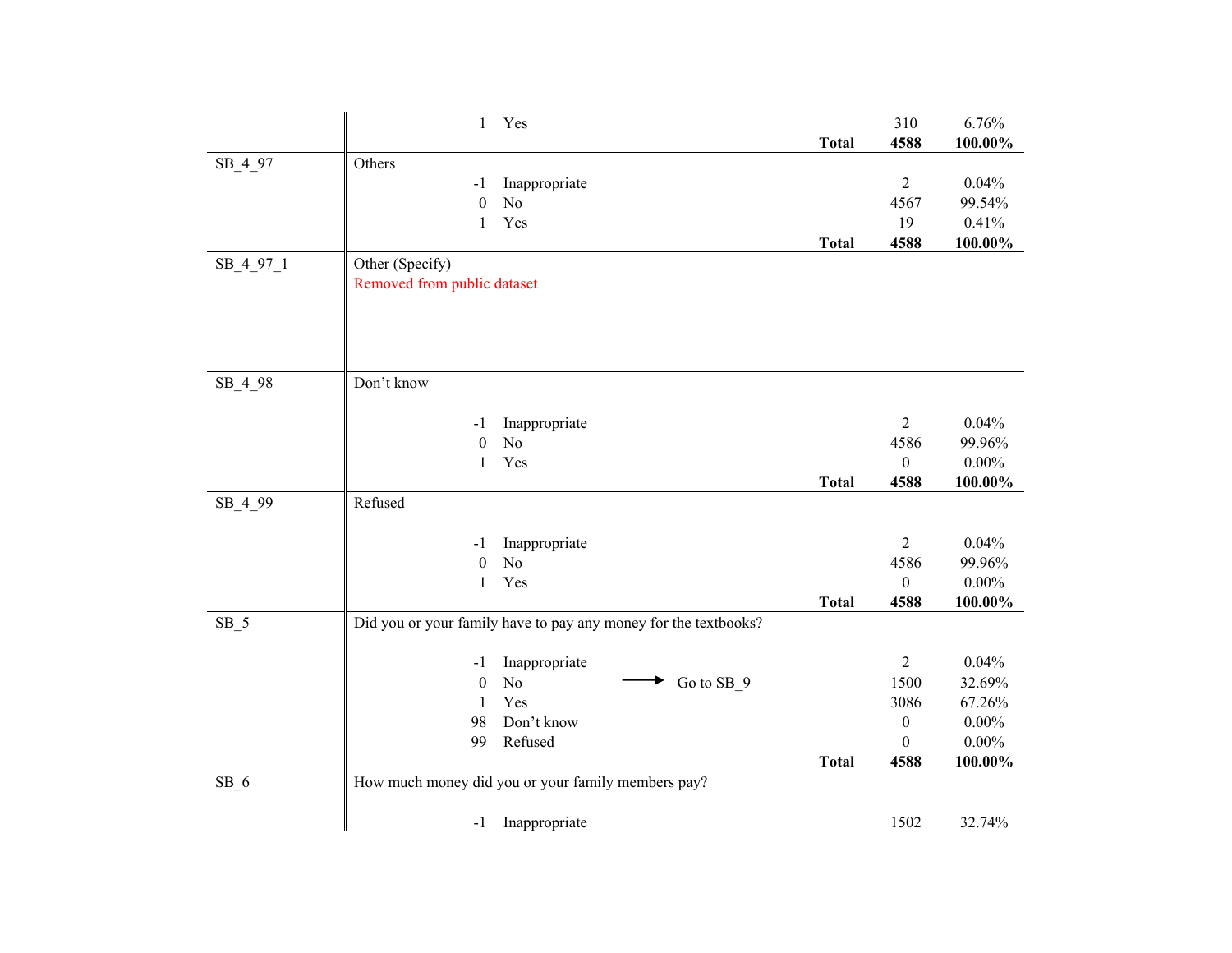|          | 150-8000                                   | Rupees         |              | 3071             | 66.94%          |
|----------|--------------------------------------------|----------------|--------------|------------------|-----------------|
|          | 98                                         | Don't know     |              | 15               | 0.33%           |
|          | 99                                         | Refused        |              | $\boldsymbol{0}$ | $0.00\%$        |
|          |                                            |                | <b>Total</b> | 4588             | 100.00%         |
| $SB_7$   | To whom did you pay money?                 |                |              |                  |                 |
|          | For interviewer please mark all that apply |                |              |                  |                 |
|          |                                            |                |              |                  |                 |
| $SB_7_1$ | Head Teacher                               |                |              |                  |                 |
|          |                                            |                |              |                  |                 |
|          | -1                                         | Inappropriate  |              | 1502             | 32.74%          |
|          | $\boldsymbol{0}$                           | No             |              | 3083             | 67.20%          |
|          | $\mathbf{1}$                               | Yes            |              | $\overline{3}$   | 0.07%           |
|          |                                            |                | <b>Total</b> | 4588             | $100.00\%$      |
| $SB_7_2$ | Teacher                                    |                |              |                  |                 |
|          |                                            |                |              |                  |                 |
|          | $-1$                                       | Inappropriate  |              | 1502             | 32.74%          |
|          | $\boldsymbol{0}$                           | No             |              | 3036             | 66.17%          |
|          | $\mathbf{1}$                               | Yes            |              | 50               | 1.09%           |
|          |                                            |                | <b>Total</b> | 4588             | 100.00%         |
| $SB_7_3$ | School                                     |                |              |                  |                 |
|          |                                            |                |              |                  |                 |
|          | -1                                         | Inappropriate  |              | 1502             | 32.74%          |
|          | $\boldsymbol{0}$                           | N <sub>o</sub> |              | 3074             | 67.00%          |
|          | $\mathbf{1}$                               | Yes            |              | 12               | 0.26%           |
|          |                                            |                | <b>Total</b> | 4588             | 100.00%         |
| $SB_7_4$ | <b>Book Store</b>                          |                |              |                  |                 |
|          |                                            |                |              |                  |                 |
|          | -1                                         | Inappropriate  |              | 1502<br>$70\,$   | 32.74%          |
|          | $\boldsymbol{0}$                           | No             |              | 3016             | 1.53%<br>65.74% |
|          | $\mathbf{1}$                               | Yes            | Go to SB_9   | 4588             |                 |
|          | Others                                     |                | <b>Total</b> |                  | 100.00%         |
| SB_7_97  |                                            |                |              |                  |                 |
|          | -1                                         | Inappropriate  |              | 1502             | 32.74%          |
|          | $\boldsymbol{0}$                           | No             |              | 3040             | 66.26%          |
|          | $\mathbf{1}$                               | Yes            |              | 46               | 1.00%           |
|          |                                            |                |              |                  |                 |
|          |                                            |                |              |                  |                 |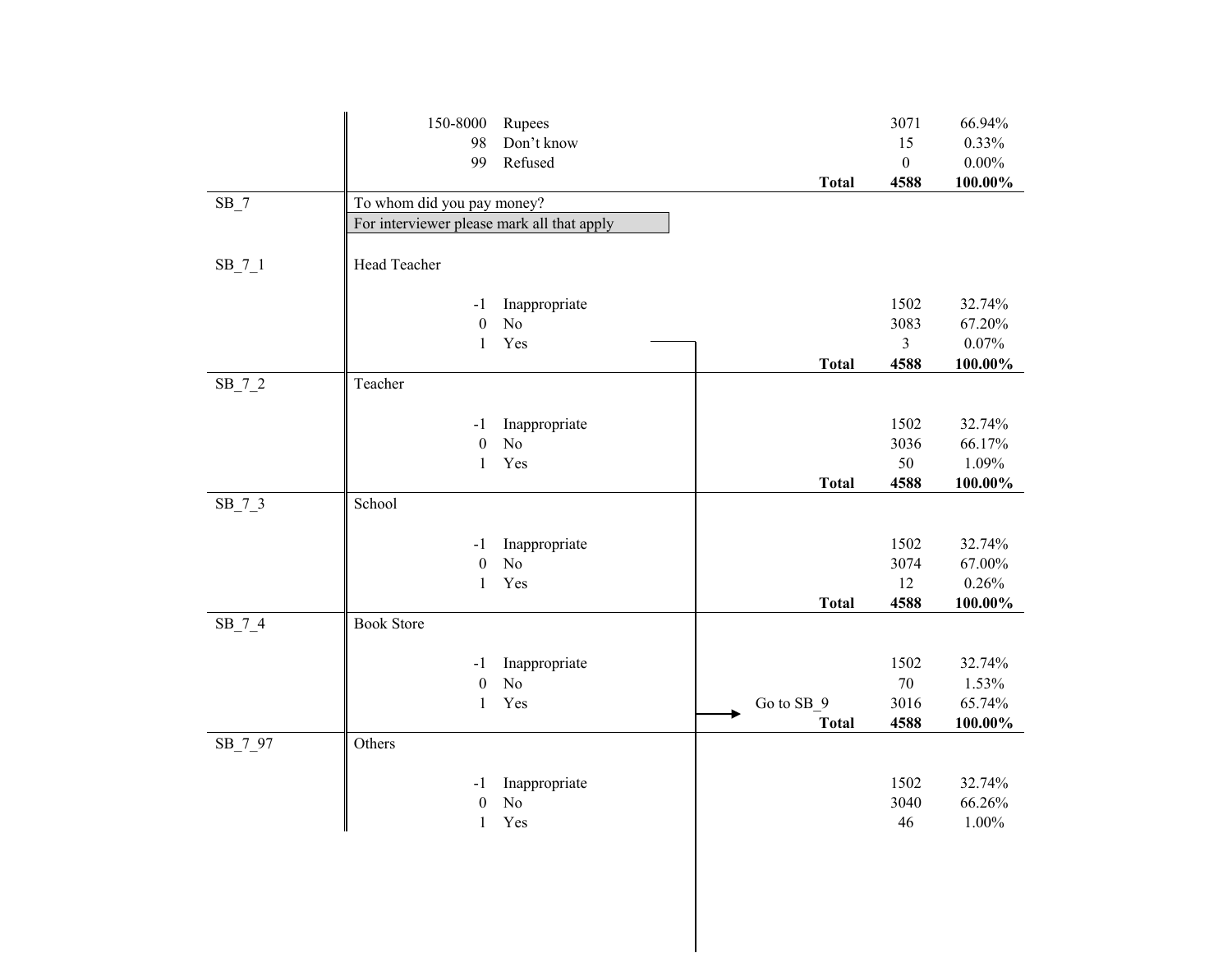|           |                             |                                                                                 | <b>Total</b> | 4588             | 100.00%  |
|-----------|-----------------------------|---------------------------------------------------------------------------------|--------------|------------------|----------|
| SB_7_97_1 | Others (Specify)            |                                                                                 |              |                  |          |
|           | Removed from public dataset |                                                                                 |              |                  |          |
|           |                             |                                                                                 |              |                  |          |
|           |                             |                                                                                 |              |                  |          |
|           |                             |                                                                                 |              |                  |          |
|           |                             |                                                                                 |              |                  |          |
|           |                             |                                                                                 |              |                  |          |
|           |                             |                                                                                 |              |                  |          |
| SB_7_98   | Don't know                  |                                                                                 |              |                  |          |
|           |                             |                                                                                 |              | 1502             | 32.74%   |
|           | $-1$<br>$\theta$            | Inappropriate<br>No                                                             |              | 3086             | 67.26%   |
|           | 1                           | Yes                                                                             |              | $\boldsymbol{0}$ | $0.00\%$ |
|           |                             |                                                                                 | <b>Total</b> | 4588             | 100.00%  |
| SB_7_99   | Refused                     |                                                                                 |              |                  |          |
|           |                             |                                                                                 |              |                  |          |
|           | $-1$                        | Inappropriate                                                                   |              | 1502             | 32.74%   |
|           | $\theta$                    | No                                                                              |              | 3086             | 67.26%   |
|           | 1                           | Yes                                                                             |              | $\boldsymbol{0}$ | $0.00\%$ |
|           |                             |                                                                                 | <b>Total</b> | 4588             | 100.00%  |
| $SB_8$    |                             | Do you have another way to access the complete set of textbooks for your grade? |              |                  |          |
|           |                             |                                                                                 |              |                  |          |
|           | $-1$                        | Inappropriate                                                                   |              | 4586             | 99.96%   |
|           | 1                           | No, I do not have access to the textbooks                                       |              | 0                | $0.00\%$ |
|           | 2                           | Yes, I can borrow them from the library                                         |              | 1                | 0.02%    |
|           | 3                           | Yes, I borrow them from friends/relatives                                       |              | 1                | 0.02%    |
|           | 98                          | Don't know                                                                      |              | $\boldsymbol{0}$ | $0.00\%$ |
|           | 99                          | Refused                                                                         |              | $\theta$         | $0.00\%$ |
|           |                             |                                                                                 | <b>Total</b> | 4588             | 100.00%  |
| SB_8_97   | Others                      |                                                                                 |              |                  |          |
|           |                             |                                                                                 |              |                  |          |
|           | -1                          | Inappropriate                                                                   |              | 4588             | 100.00%  |
|           |                             |                                                                                 | <b>Total</b> | 4588             | 100.00%  |
| $SB_9$    |                             | Do you have copies, pen and pencils required for your studies?                  |              |                  |          |
|           |                             |                                                                                 |              |                  |          |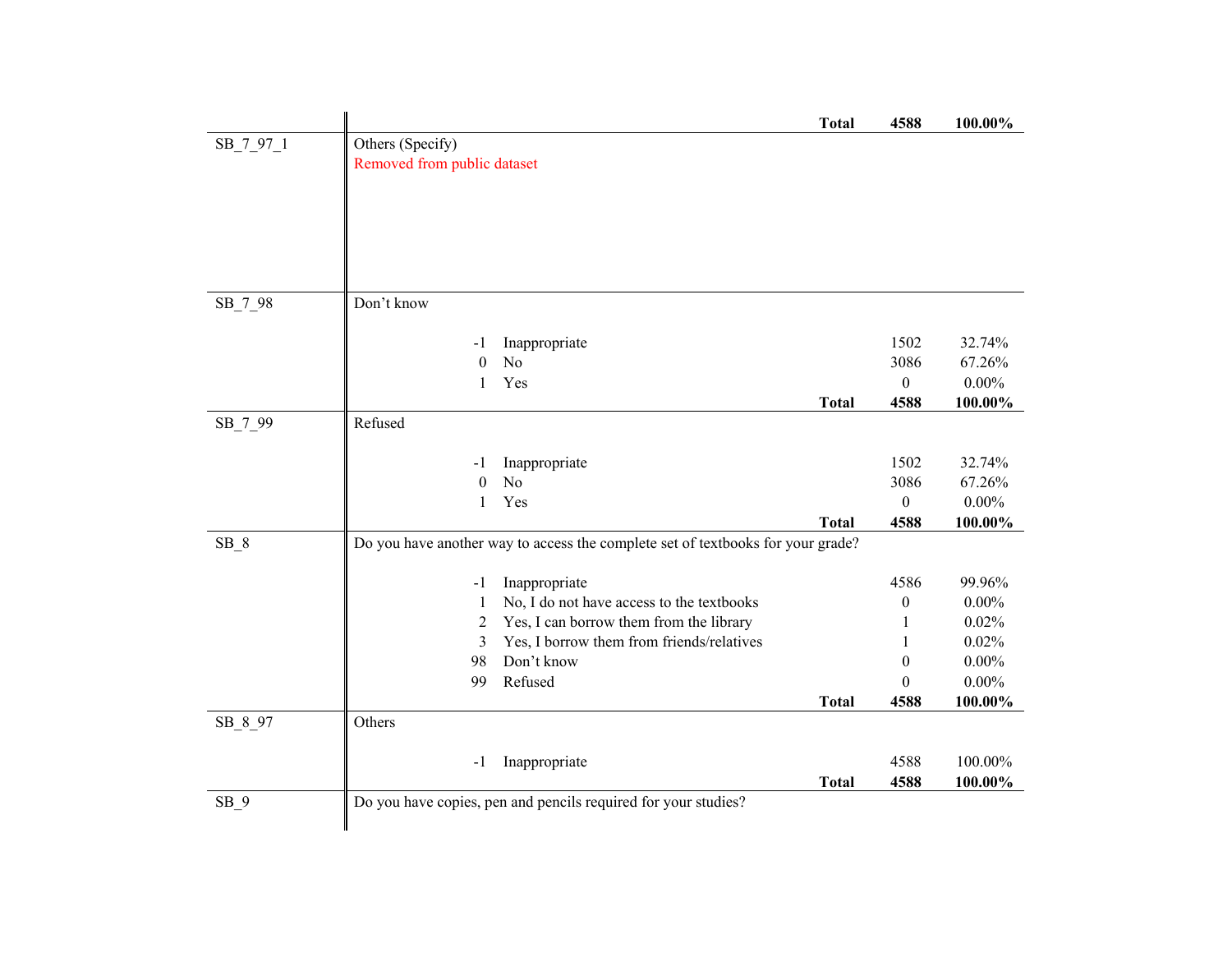|           | $\boldsymbol{0}$                              | No, I do not have any                                                                             |              | $\overline{4}$   | 0.09%    |
|-----------|-----------------------------------------------|---------------------------------------------------------------------------------------------------|--------------|------------------|----------|
|           | 1                                             | Yes                                                                                               |              | 4568             | 99.56%   |
|           | 2                                             | Yes, but not in required number                                                                   |              | 16               | 0.35%    |
|           | 98                                            | Don't know                                                                                        |              | $\mathbf{0}$     | $0.00\%$ |
|           | 99                                            | Refused                                                                                           |              | $\theta$         | $0.00\%$ |
|           |                                               |                                                                                                   | <b>Total</b> | 4588             | 100.00%  |
| SB 10     | outside class hours in a week?                | In an average week, about how many hours do you spend doing homework or studying for your classes |              |                  |          |
|           | $2 - 56$                                      | Hours per week                                                                                    |              | 4588             | 100.00%  |
|           | 98                                            | Don't know                                                                                        |              | $\boldsymbol{0}$ | $0.00\%$ |
|           | 99                                            | Refused                                                                                           |              | $\boldsymbol{0}$ | $0.00\%$ |
|           |                                               |                                                                                                   | <b>Total</b> | 4588             | 100.00%  |
| $SB_11$   |                                               | What time of day do you do homework or study?                                                     |              |                  |          |
|           | Mark all that apply                           |                                                                                                   |              |                  |          |
| $SB_11_1$ | In the morning, before school                 |                                                                                                   |              |                  |          |
|           | $\theta$                                      | No                                                                                                |              | 803              | 17.50%   |
|           | 1                                             | Yes                                                                                               |              | 3785             | 82.50%   |
|           |                                               |                                                                                                   | <b>Total</b> | 4588             | 100.00%  |
| $SB_11_2$ | During school, during breaks or at study hall |                                                                                                   |              |                  |          |
|           | 0                                             | N <sub>o</sub>                                                                                    |              | 4002             | 87.23%   |
|           | 1                                             | Yes                                                                                               |              | 586              | 12.77%   |
|           |                                               |                                                                                                   | <b>Total</b> | 4588             | 100.00%  |
| SB_11_3   | After school, right when I get home           |                                                                                                   |              |                  |          |
|           | $\theta$                                      | No                                                                                                |              | 1669             | 36.38%   |
|           | $\mathbf{1}$                                  | Yes                                                                                               |              | 2919             | 63.62%   |
|           |                                               |                                                                                                   | <b>Total</b> | 4588             | 100.00%  |
| SB_11_4   | At night, when it is dark outside             |                                                                                                   |              |                  |          |
|           | $\mathbf{0}$                                  | No                                                                                                |              | 857              | 18.68%   |
|           | 1                                             | Yes                                                                                               |              | 3731             | 81.32%   |
|           |                                               |                                                                                                   | <b>Total</b> | 4588             | 100.00%  |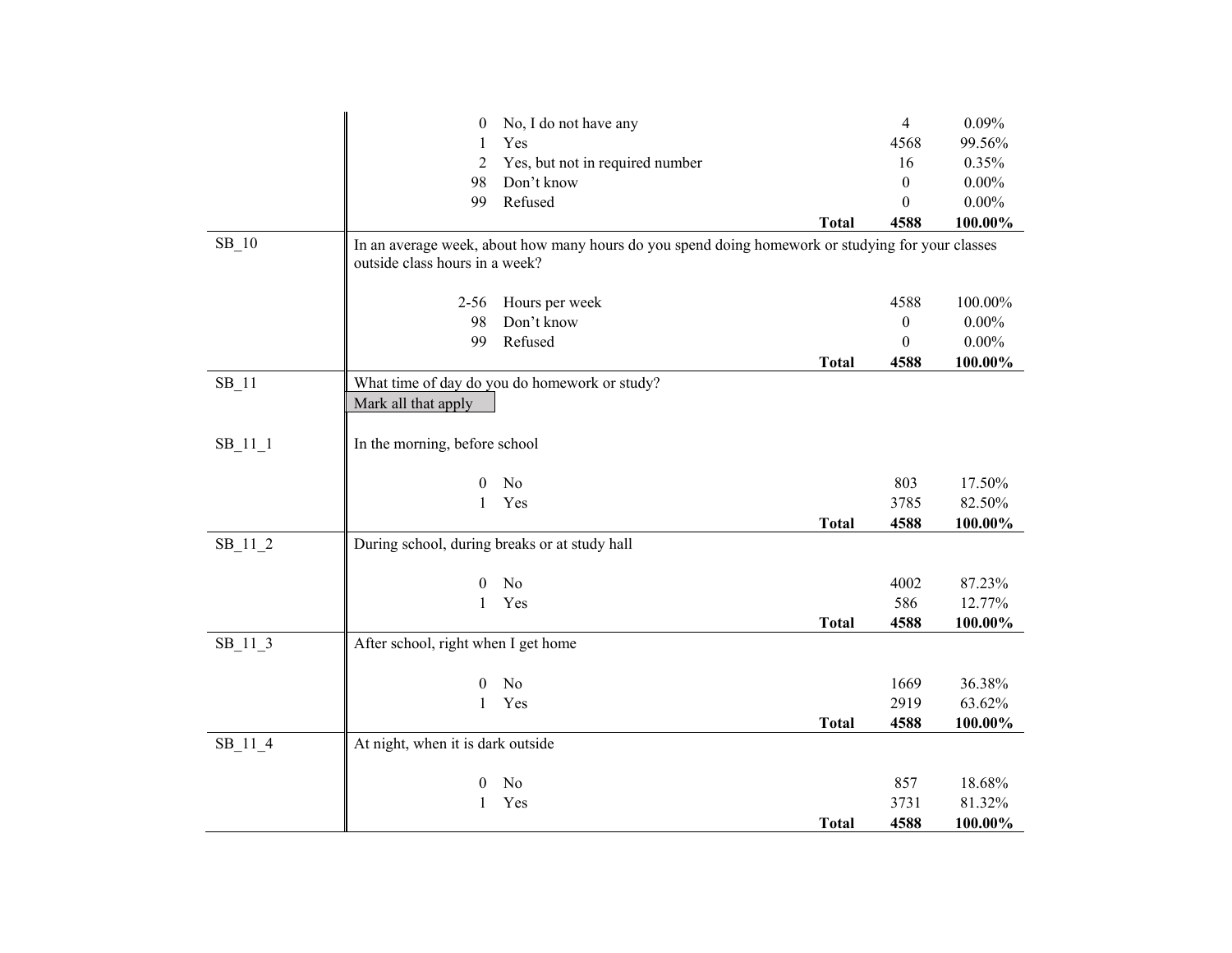| SB_11_5   | On the weekends or holiday        |                                                                                                         |              |                |          |
|-----------|-----------------------------------|---------------------------------------------------------------------------------------------------------|--------------|----------------|----------|
|           |                                   |                                                                                                         |              |                |          |
|           | 0                                 | No                                                                                                      |              | 2766           | 60.29%   |
|           | $\mathbf{1}$                      | Yes                                                                                                     |              | 1822           | 39.71%   |
|           |                                   |                                                                                                         | <b>Total</b> | 4588           | 100.00%  |
| SB_11_98  | Don't know                        |                                                                                                         |              |                |          |
|           |                                   |                                                                                                         |              |                |          |
|           | 0                                 | No                                                                                                      |              | 4588           | 100.00%  |
|           | $\mathbf{1}$                      | Yes                                                                                                     |              | $\overline{0}$ | $0.00\%$ |
|           |                                   |                                                                                                         | <b>Total</b> | 4588           | 100.00%  |
| SB_11_99  | Refused                           |                                                                                                         |              |                |          |
|           |                                   |                                                                                                         |              |                |          |
|           | $\boldsymbol{0}$                  | No                                                                                                      |              | 4588           | 100.00%  |
|           | $\mathbf{1}$                      | Yes                                                                                                     |              | $\theta$       | $0.00\%$ |
|           |                                   |                                                                                                         | <b>Total</b> | 4588           | 100.00%  |
| $SB_12$   |                                   | Who do you do homework or study with? Do you study alone, with friends, with a tutor outside of school, |              |                |          |
|           |                                   | with a tutor in school, with your parents, or with older siblings?                                      |              |                |          |
|           |                                   |                                                                                                         |              |                |          |
|           | Mark all that apply               |                                                                                                         |              |                |          |
|           |                                   |                                                                                                         |              |                |          |
| $SB_12_1$ | Alone                             |                                                                                                         |              |                |          |
|           |                                   |                                                                                                         |              |                |          |
|           | $\theta$                          | No                                                                                                      |              | 139            | 3.03%    |
|           | $\mathbf{1}$                      | Yes                                                                                                     |              | 4449           | 96.97%   |
|           |                                   |                                                                                                         | <b>Total</b> | 4588           | 100.00%  |
| $SB_12_2$ | With friends                      |                                                                                                         |              |                |          |
|           |                                   |                                                                                                         |              |                |          |
|           | $\boldsymbol{0}$                  | No                                                                                                      |              | 3459           | 75.39%   |
|           | $\mathbf{1}$                      | Yes                                                                                                     |              | 1129           | 24.61%   |
|           |                                   |                                                                                                         | <b>Total</b> | 4588           | 100.00%  |
| $SB_12_3$ | With a tutor outside of school    |                                                                                                         |              |                |          |
|           |                                   |                                                                                                         |              |                |          |
|           | $\boldsymbol{0}$                  | No                                                                                                      |              | 4513           | 98.37%   |
|           | $\mathbf{1}$                      | Yes                                                                                                     |              | 75             | 1.63%    |
|           |                                   |                                                                                                         | <b>Total</b> | 4588           | 100.00%  |
| $SB_12_4$ | With a tutor or teacher in school |                                                                                                         |              |                |          |
|           |                                   |                                                                                                         |              |                |          |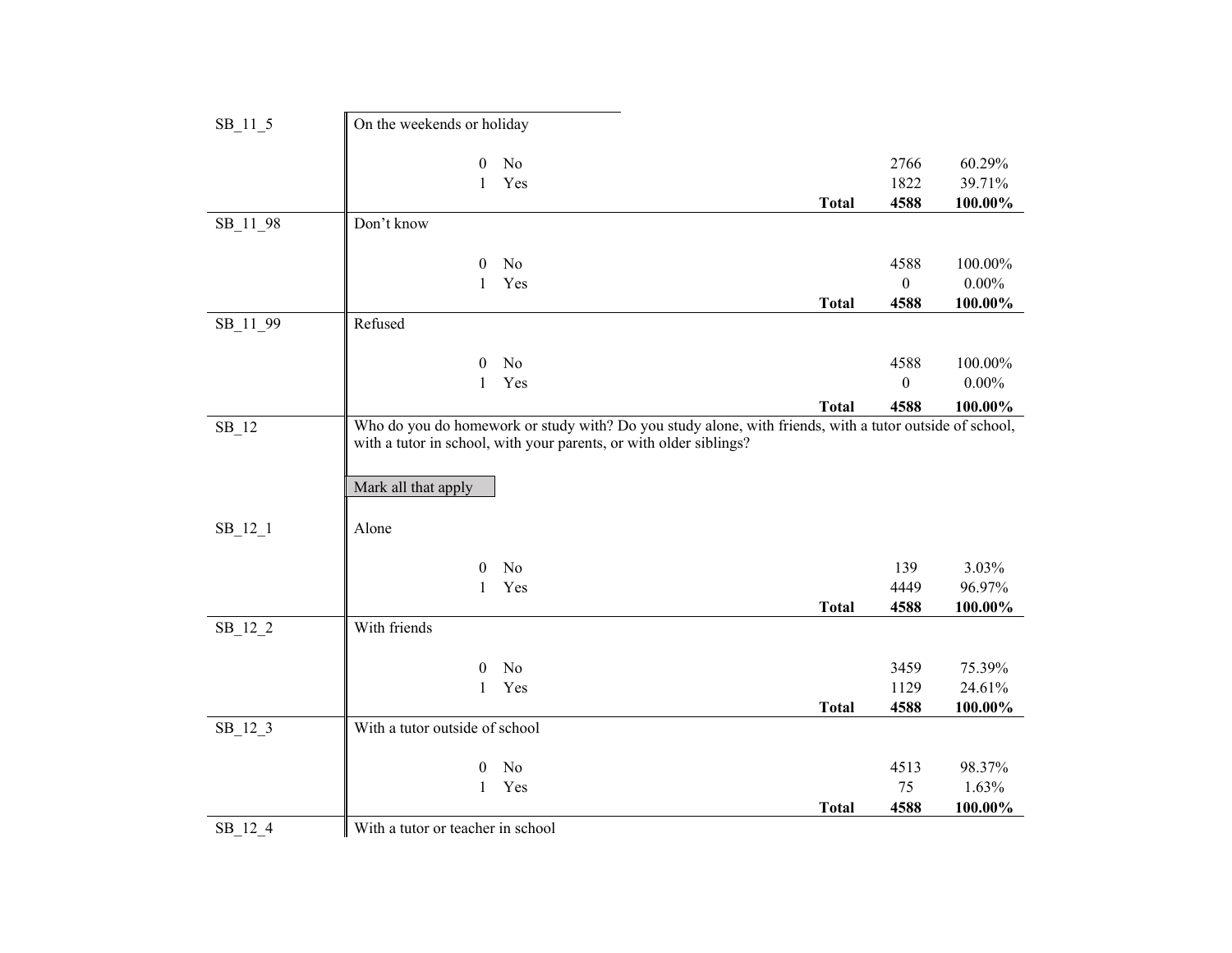| No<br>4280<br>93.29%<br>$\boldsymbol{0}$<br>308<br>6.71%<br>Yes<br>$\mathbf{1}$<br>4588<br>$100.00\%$<br><b>Total</b><br>$SB_12_5$<br>With my parents<br>4366<br>95.16%<br>$\boldsymbol{0}$<br>No<br>222<br>Yes<br>4.84%<br>$\mathbf{1}$<br>4588<br>$100.00\%$<br><b>Total</b><br>With older siblings<br>$SB_12_6$<br>3036<br>$\boldsymbol{0}$<br>No<br>66.17%<br>1552<br>33.83%<br>$\mathbf{1}$<br>Yes<br><b>Total</b><br>4588<br>$100.00\%$<br>SB_12_97<br>Others<br>No<br>4549<br>99.15%<br>$\boldsymbol{0}$<br>39<br>Yes<br>0.85%<br>$\mathbf{1}$<br><b>Total</b><br>4588<br>100.00%<br>Others (Specify)<br>SB_12_97_1<br>Removed from public dataset<br>Don't know<br>SB_12_98<br>No<br>4588<br>100.00%<br>$\boldsymbol{0}$<br>Yes<br>$\boldsymbol{0}$<br>$0.00\%$<br>$\mathbf{1}$<br><b>Total</b><br>4588<br>100.00%<br>Refused<br>SB_12_99<br>No<br>4588<br>100.00%<br>$\theta$<br>$0.00\%$<br>Yes<br>$\boldsymbol{0}$<br>$\mathbf{1}$<br>4588<br>100.00%<br><b>Total</b> |         |  |  |
|----------------------------------------------------------------------------------------------------------------------------------------------------------------------------------------------------------------------------------------------------------------------------------------------------------------------------------------------------------------------------------------------------------------------------------------------------------------------------------------------------------------------------------------------------------------------------------------------------------------------------------------------------------------------------------------------------------------------------------------------------------------------------------------------------------------------------------------------------------------------------------------------------------------------------------------------------------------------------------|---------|--|--|
|                                                                                                                                                                                                                                                                                                                                                                                                                                                                                                                                                                                                                                                                                                                                                                                                                                                                                                                                                                                  |         |  |  |
|                                                                                                                                                                                                                                                                                                                                                                                                                                                                                                                                                                                                                                                                                                                                                                                                                                                                                                                                                                                  |         |  |  |
|                                                                                                                                                                                                                                                                                                                                                                                                                                                                                                                                                                                                                                                                                                                                                                                                                                                                                                                                                                                  |         |  |  |
|                                                                                                                                                                                                                                                                                                                                                                                                                                                                                                                                                                                                                                                                                                                                                                                                                                                                                                                                                                                  |         |  |  |
|                                                                                                                                                                                                                                                                                                                                                                                                                                                                                                                                                                                                                                                                                                                                                                                                                                                                                                                                                                                  |         |  |  |
|                                                                                                                                                                                                                                                                                                                                                                                                                                                                                                                                                                                                                                                                                                                                                                                                                                                                                                                                                                                  |         |  |  |
|                                                                                                                                                                                                                                                                                                                                                                                                                                                                                                                                                                                                                                                                                                                                                                                                                                                                                                                                                                                  |         |  |  |
|                                                                                                                                                                                                                                                                                                                                                                                                                                                                                                                                                                                                                                                                                                                                                                                                                                                                                                                                                                                  |         |  |  |
|                                                                                                                                                                                                                                                                                                                                                                                                                                                                                                                                                                                                                                                                                                                                                                                                                                                                                                                                                                                  |         |  |  |
|                                                                                                                                                                                                                                                                                                                                                                                                                                                                                                                                                                                                                                                                                                                                                                                                                                                                                                                                                                                  |         |  |  |
|                                                                                                                                                                                                                                                                                                                                                                                                                                                                                                                                                                                                                                                                                                                                                                                                                                                                                                                                                                                  |         |  |  |
|                                                                                                                                                                                                                                                                                                                                                                                                                                                                                                                                                                                                                                                                                                                                                                                                                                                                                                                                                                                  |         |  |  |
|                                                                                                                                                                                                                                                                                                                                                                                                                                                                                                                                                                                                                                                                                                                                                                                                                                                                                                                                                                                  |         |  |  |
|                                                                                                                                                                                                                                                                                                                                                                                                                                                                                                                                                                                                                                                                                                                                                                                                                                                                                                                                                                                  |         |  |  |
|                                                                                                                                                                                                                                                                                                                                                                                                                                                                                                                                                                                                                                                                                                                                                                                                                                                                                                                                                                                  |         |  |  |
|                                                                                                                                                                                                                                                                                                                                                                                                                                                                                                                                                                                                                                                                                                                                                                                                                                                                                                                                                                                  |         |  |  |
|                                                                                                                                                                                                                                                                                                                                                                                                                                                                                                                                                                                                                                                                                                                                                                                                                                                                                                                                                                                  |         |  |  |
|                                                                                                                                                                                                                                                                                                                                                                                                                                                                                                                                                                                                                                                                                                                                                                                                                                                                                                                                                                                  |         |  |  |
|                                                                                                                                                                                                                                                                                                                                                                                                                                                                                                                                                                                                                                                                                                                                                                                                                                                                                                                                                                                  |         |  |  |
|                                                                                                                                                                                                                                                                                                                                                                                                                                                                                                                                                                                                                                                                                                                                                                                                                                                                                                                                                                                  |         |  |  |
|                                                                                                                                                                                                                                                                                                                                                                                                                                                                                                                                                                                                                                                                                                                                                                                                                                                                                                                                                                                  |         |  |  |
|                                                                                                                                                                                                                                                                                                                                                                                                                                                                                                                                                                                                                                                                                                                                                                                                                                                                                                                                                                                  |         |  |  |
|                                                                                                                                                                                                                                                                                                                                                                                                                                                                                                                                                                                                                                                                                                                                                                                                                                                                                                                                                                                  |         |  |  |
|                                                                                                                                                                                                                                                                                                                                                                                                                                                                                                                                                                                                                                                                                                                                                                                                                                                                                                                                                                                  |         |  |  |
|                                                                                                                                                                                                                                                                                                                                                                                                                                                                                                                                                                                                                                                                                                                                                                                                                                                                                                                                                                                  |         |  |  |
|                                                                                                                                                                                                                                                                                                                                                                                                                                                                                                                                                                                                                                                                                                                                                                                                                                                                                                                                                                                  |         |  |  |
|                                                                                                                                                                                                                                                                                                                                                                                                                                                                                                                                                                                                                                                                                                                                                                                                                                                                                                                                                                                  |         |  |  |
|                                                                                                                                                                                                                                                                                                                                                                                                                                                                                                                                                                                                                                                                                                                                                                                                                                                                                                                                                                                  |         |  |  |
|                                                                                                                                                                                                                                                                                                                                                                                                                                                                                                                                                                                                                                                                                                                                                                                                                                                                                                                                                                                  |         |  |  |
|                                                                                                                                                                                                                                                                                                                                                                                                                                                                                                                                                                                                                                                                                                                                                                                                                                                                                                                                                                                  |         |  |  |
|                                                                                                                                                                                                                                                                                                                                                                                                                                                                                                                                                                                                                                                                                                                                                                                                                                                                                                                                                                                  |         |  |  |
|                                                                                                                                                                                                                                                                                                                                                                                                                                                                                                                                                                                                                                                                                                                                                                                                                                                                                                                                                                                  | $SB_13$ |  |  |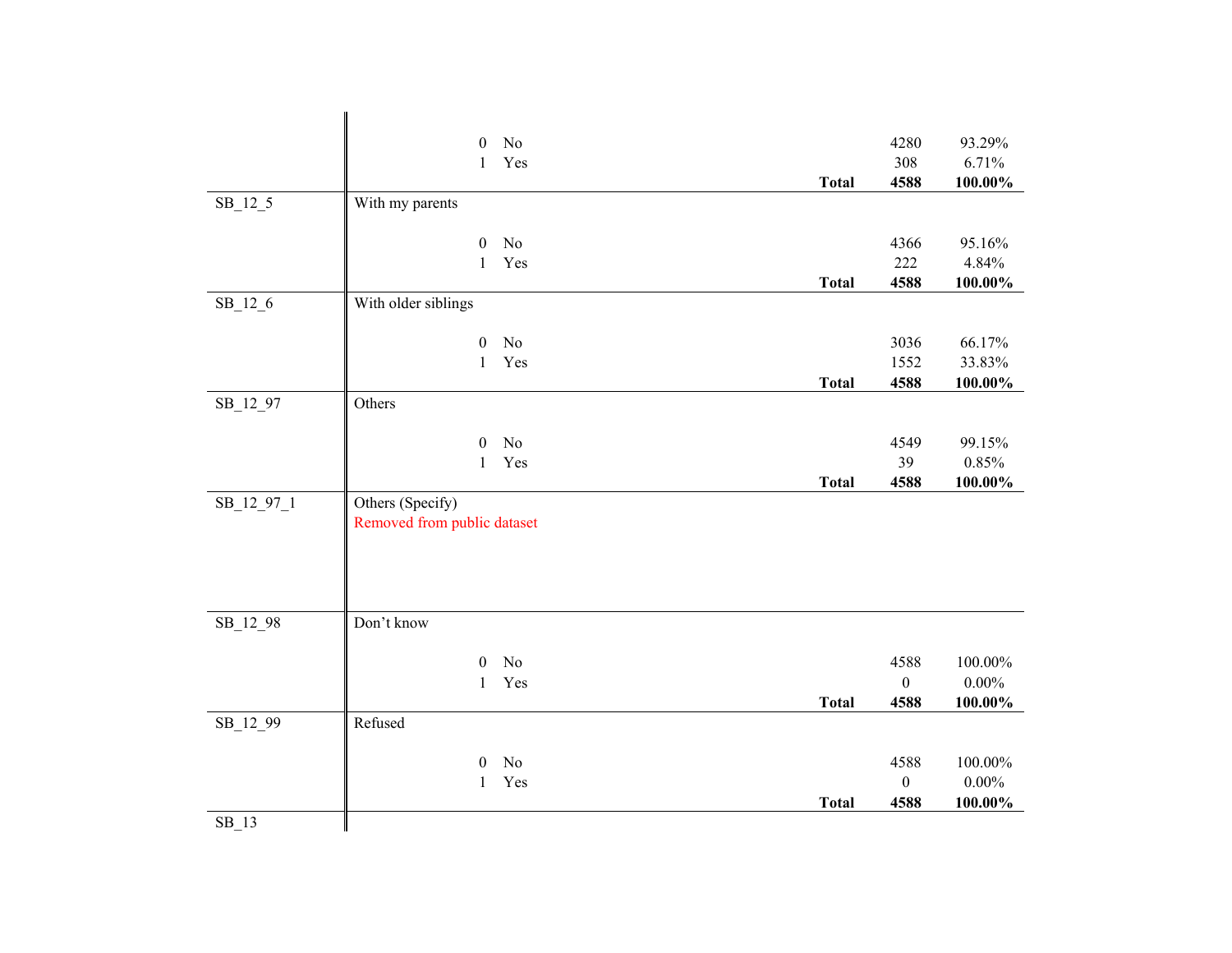|            |                                          | Where do you do homework or study? Do you study at home, in a public library, in a school |              |      |         |
|------------|------------------------------------------|-------------------------------------------------------------------------------------------|--------------|------|---------|
|            |                                          | library or other school room, or at a friend's house?                                     |              |      |         |
|            | Mark all that apply                      |                                                                                           |              |      |         |
| $SB_13_1$  | At home                                  |                                                                                           |              |      |         |
|            |                                          |                                                                                           |              |      |         |
|            | $\boldsymbol{0}$                         | No                                                                                        |              | 60   | 1.31%   |
|            | 1                                        | Yes                                                                                       |              | 4528 | 98.69%  |
|            |                                          |                                                                                           | <b>Total</b> | 4588 | 100.00% |
| $SB_13_2$  | In a public library                      |                                                                                           |              |      |         |
|            |                                          |                                                                                           |              |      |         |
|            | $\mathbf{0}$                             | No                                                                                        |              | 4574 | 99.69%  |
|            | $\mathbf{1}$                             | Yes                                                                                       |              | 14   | 0.31%   |
|            |                                          |                                                                                           | <b>Total</b> | 4588 | 100.00% |
| $SB_13_3$  | In a school library or other school room |                                                                                           |              |      |         |
|            |                                          |                                                                                           |              |      |         |
|            | $\mathbf{0}$                             | N <sub>o</sub>                                                                            |              | 4265 | 92.96%  |
|            | $\mathbf{1}$                             | Yes                                                                                       |              | 323  | 7.04%   |
|            |                                          |                                                                                           | <b>Total</b> | 4588 | 100.00% |
| SB_13_4    | At a friend's house                      |                                                                                           |              |      |         |
|            | $\boldsymbol{0}$                         | No                                                                                        |              | 3917 | 85.37%  |
|            | 1                                        | Yes                                                                                       |              | 671  | 14.63%  |
|            |                                          |                                                                                           | <b>Total</b> | 4588 | 100.00% |
| SB_13_97   | Other                                    |                                                                                           |              |      |         |
|            |                                          |                                                                                           |              |      |         |
|            | $\boldsymbol{0}$                         | No                                                                                        |              | 4453 | 97.06%  |
|            | 1                                        | Yes                                                                                       |              | 135  | 2.94%   |
|            |                                          |                                                                                           | <b>Total</b> | 4588 | 100.00% |
| SB_13_97_1 | Others (Specify)                         |                                                                                           |              |      |         |
|            | Removed from public dataset              |                                                                                           |              |      |         |
|            |                                          |                                                                                           |              |      |         |
|            |                                          |                                                                                           |              |      |         |
|            |                                          |                                                                                           |              |      |         |
| SB_13_98   | Don't know                               |                                                                                           |              |      |         |
|            |                                          |                                                                                           |              |      |         |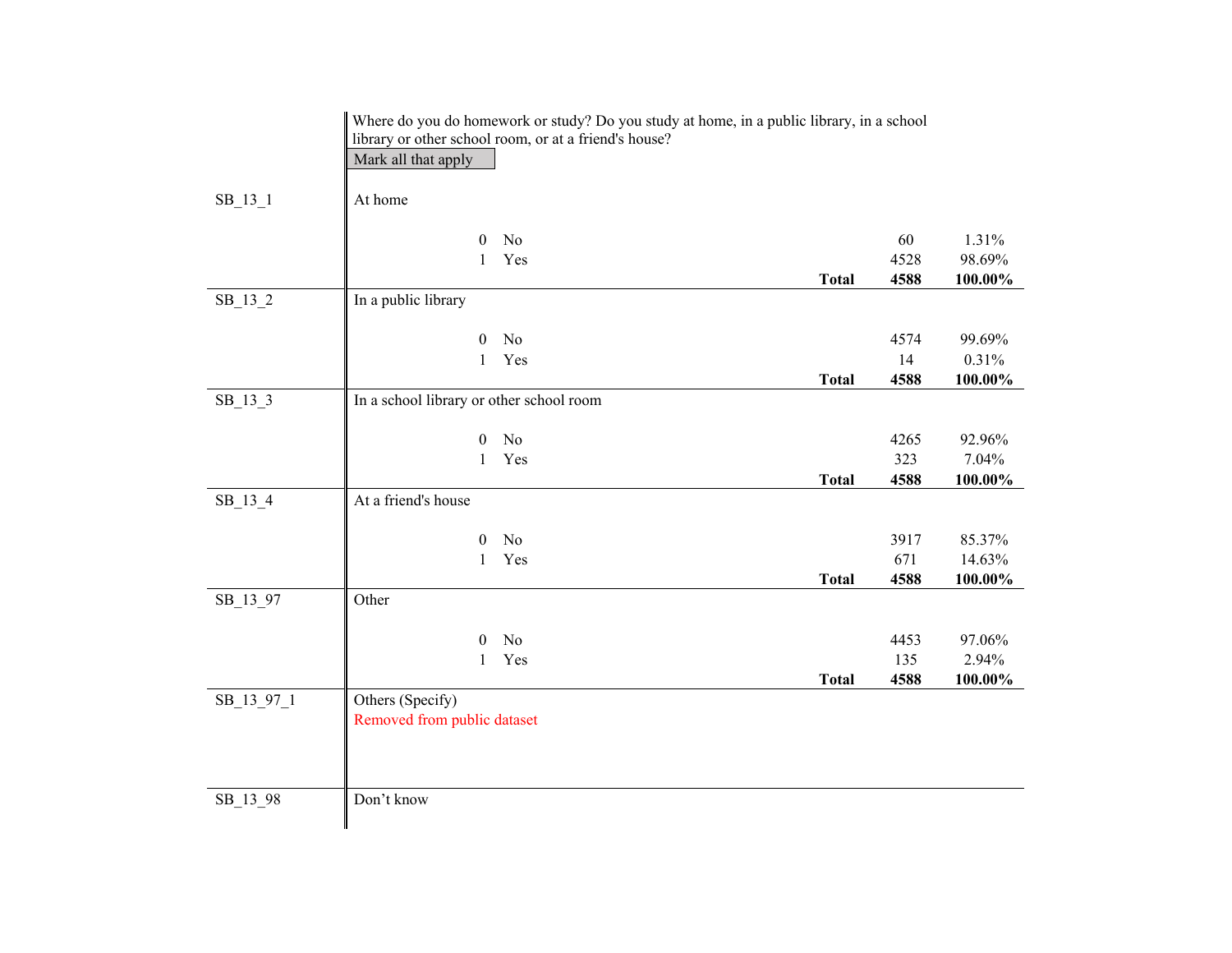|           | No<br>$\boldsymbol{0}$                                            |              | 4588             | 100.00%          |
|-----------|-------------------------------------------------------------------|--------------|------------------|------------------|
|           | Yes<br>1                                                          |              | $\boldsymbol{0}$ | $0.00\%$         |
|           |                                                                   | <b>Total</b> | 4588             | 100.00%          |
| SB_13_99  | Refused                                                           |              |                  |                  |
|           |                                                                   |              |                  |                  |
|           | No<br>0                                                           |              | 4588             | 100.00%          |
|           | Yes<br>$\mathbf{1}$                                               |              | $\boldsymbol{0}$ | $0.00\%$         |
|           |                                                                   | <b>Total</b> | 4588             | 100.00%          |
| SB 14     | What materials do you need (or use) to do your homework or study? |              |                  |                  |
|           | Mark all that apply                                               |              |                  |                  |
|           |                                                                   |              |                  |                  |
| $SB_14_1$ | Paper and pencil/pen                                              |              |                  |                  |
|           |                                                                   |              |                  |                  |
|           | No<br>$\boldsymbol{0}$                                            |              | $\mathbf{1}$     | 0.02%            |
|           | Yes<br>$\mathbf{1}$                                               |              | 4587             | 99.98%           |
|           |                                                                   | <b>Total</b> | 4588             | $100.00\%$       |
| $SB_14_2$ | A computer, but not internet                                      |              |                  |                  |
|           |                                                                   |              |                  |                  |
|           | No<br>0                                                           |              | 4551             | 99.19%           |
|           | Go to SB_16<br>$\mathbf{1}$<br>Yes                                |              | 37               | 0.81%            |
|           |                                                                   | <b>Total</b> | 4588             | $100.00\%$       |
| $SB_14_3$ | A computer with internet                                          |              |                  |                  |
|           |                                                                   |              |                  |                  |
|           | No<br>$\boldsymbol{0}$<br>Yes<br>1                                |              | 4022<br>566      | 87.66%<br>12.34% |
|           |                                                                   | <b>Total</b> | 4588             | 100.00%          |
| $SB_14_4$ | Textbooks                                                         |              |                  |                  |
|           |                                                                   |              |                  |                  |
|           | No<br>$\theta$                                                    |              | 95               | 2.07%            |
|           | Yes<br>$\mathbf{1}$                                               |              | 4493             | 97.93%           |
|           |                                                                   | <b>Total</b> | 4588             | 100.00%          |
| $SB_14_5$ | Geometric Box, Calculator                                         |              |                  |                  |
|           |                                                                   |              |                  |                  |
|           | No<br>0                                                           |              | 90               | 1.96%            |
|           | Yes<br>$\mathbf{1}$                                               |              | 4498             | 98.04%           |
|           |                                                                   | <b>Total</b> | 4588             | 100.00%          |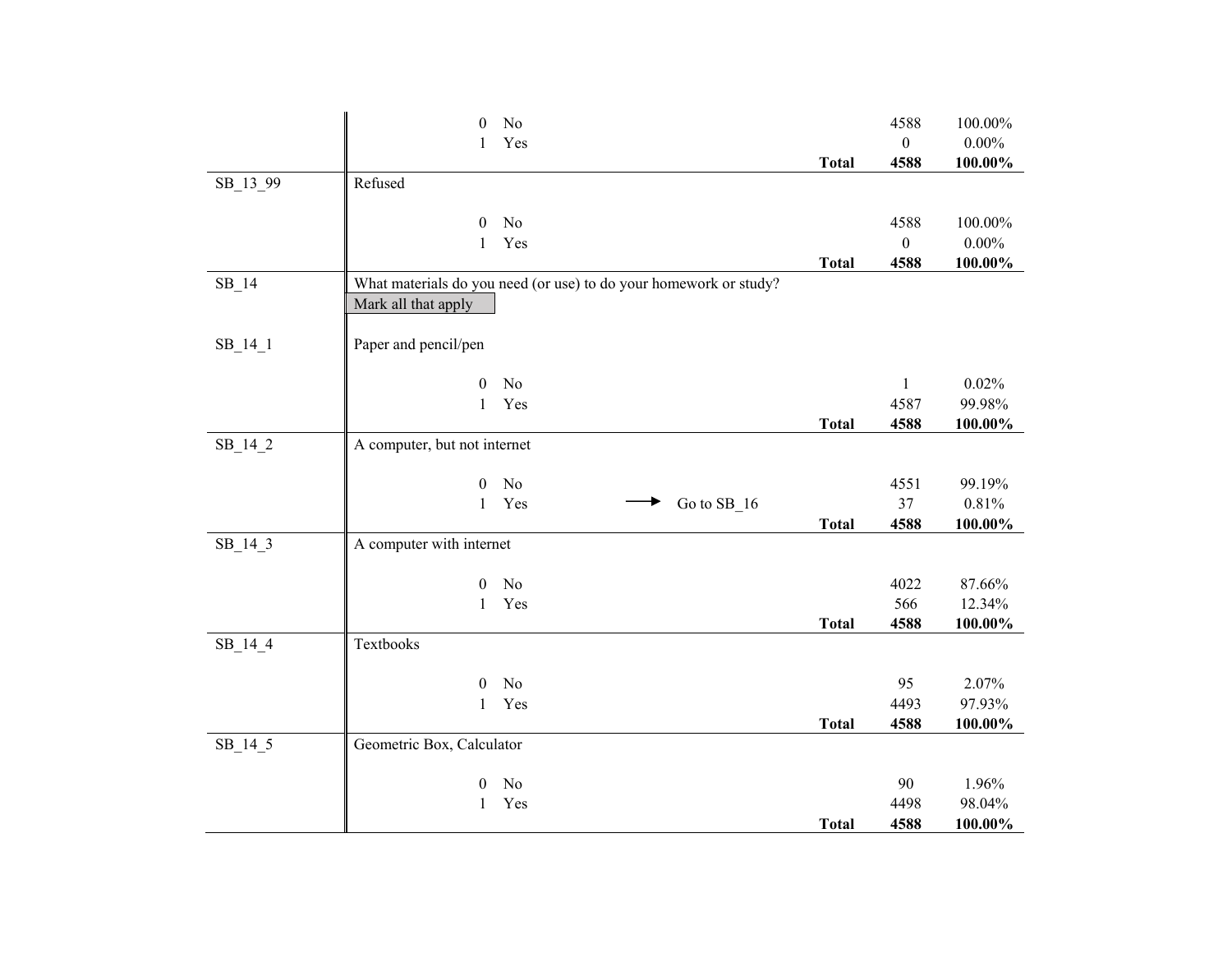| SB_14_97   | Others                                          |                                                              |              |                              |                                |
|------------|-------------------------------------------------|--------------------------------------------------------------|--------------|------------------------------|--------------------------------|
|            | $\mathbf{0}$<br>$\mathbf{1}$                    | No<br>Yes                                                    | <b>Total</b> | 4404<br>184<br>4588          | 95.99%<br>4.01%<br>100.00%     |
| SB_14_97_1 | Others (Specify)<br>Removed from public dataset |                                                              |              |                              |                                |
| SB_14_98   | Don't know                                      |                                                              |              |                              |                                |
|            | $\mathbf{0}$<br>$\mathbf{1}$                    | No<br>Yes                                                    | <b>Total</b> | 4588<br>$\mathbf{0}$<br>4588 | 100.00%<br>$0.00\%$<br>100.00% |
| SB_14_99   | Refused                                         |                                                              |              |                              |                                |
|            | $\mathbf{0}$<br>$\mathbf{1}$                    | No<br>Yes                                                    |              | 4588<br>$\boldsymbol{0}$     | 100.00%<br>$0.00\%$            |
| $SB_15$    |                                                 | Do you need a computer and internet to do your homework?     | <b>Total</b> | 4588                         | 100.00%                        |
|            |                                                 |                                                              |              |                              |                                |
|            |                                                 |                                                              |              |                              |                                |
|            | -1                                              | Inappropriate                                                |              | 37                           | 0.81%                          |
|            | $\boldsymbol{0}$                                | None                                                         |              | 2571                         | 56.04%                         |
|            | 1<br>$\overline{c}$                             | Computer only<br>Internet                                    |              | 26<br>1168                   | 0.57%<br>25.46%                |
|            | $\overline{3}$                                  | Both                                                         |              | 786                          | 17.13%                         |
|            | 98                                              | Don't know                                                   |              | $\boldsymbol{0}$             | $0.00\%$                       |
|            | 99                                              | Refused                                                      |              | $\mathbf{0}$                 | $0.00\%$                       |
|            |                                                 |                                                              | <b>Total</b> | 4588                         | 100.00%                        |
| $SB_16$    |                                                 | How often do you wear a school uniform when going to school? |              |                              |                                |
|            | $\boldsymbol{0}$                                | Never                                                        |              | $\boldsymbol{0}$             | $0.00\%$                       |
|            | $\mathbf{1}$                                    | Always                                                       |              | 4529                         | 98.71%                         |
|            | 2                                               | Mostly                                                       |              | 55                           | 1.20%                          |
|            | 3<br>95                                         | Sometimes<br>No school uniform                               |              | 4<br>$\boldsymbol{0}$        | 0.09%<br>$0.00\%$              |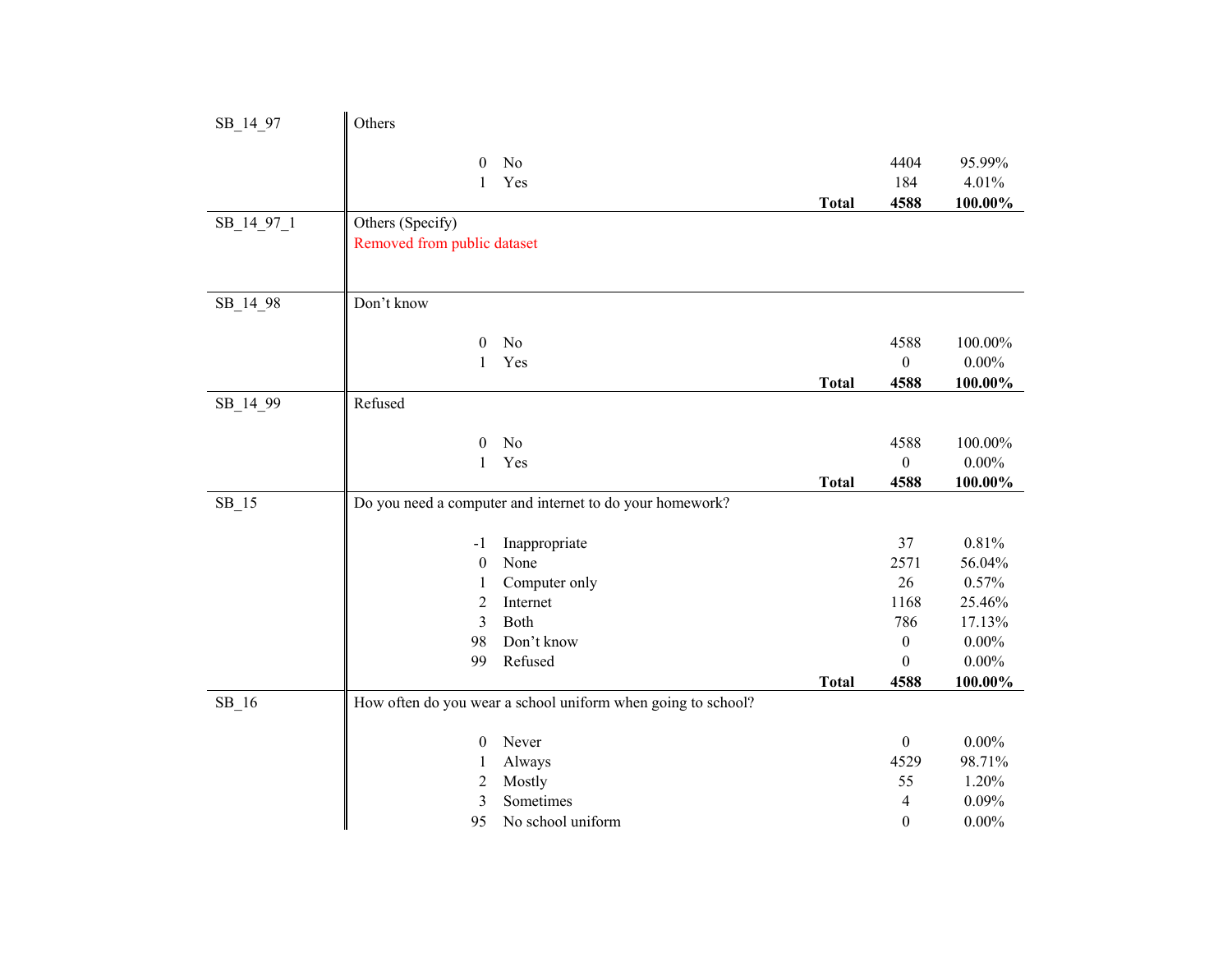|           | Other (Specify)<br>97                                                   |              | $\boldsymbol{0}$ | $0.00\%$ |
|-----------|-------------------------------------------------------------------------|--------------|------------------|----------|
|           | Don't know<br>98                                                        |              | $\mathbf{0}$     | $0.00\%$ |
|           | Refused<br>99                                                           |              | $\mathbf{0}$     | $0.00\%$ |
|           |                                                                         | <b>Total</b> | 4588             | 100.00%  |
| SB_16_97  | Other (Specify)                                                         |              |                  |          |
|           | Inappropriate<br>$-1$                                                   |              | 4588             | 100.00%  |
|           |                                                                         | <b>Total</b> | 4588             | 100.00%  |
| $SB_17$   | During your time at this school, did you ever receive any scholarships? |              |                  |          |
|           | $\boldsymbol{0}$<br>No<br>$\blacktriangleright$ Go to SB 22             |              | 3060             | 66.70%   |
|           | Yes<br>$\mathbf{1}$                                                     |              | 1528             | 33.30%   |
|           | 98<br>Don't know                                                        |              | $\boldsymbol{0}$ | $0.00\%$ |
|           | Refused<br>99                                                           |              | $\theta$         | $0.00\%$ |
|           |                                                                         | <b>Total</b> | 4588             | 100.00%  |
| $SB_18$   | For which grades/years did you receive a scholarship?                   |              |                  |          |
|           | Mark all that apply                                                     |              |                  |          |
| $SB_18_1$ | Pre-primary/play group                                                  |              |                  |          |
|           | Inappropriate<br>-1                                                     |              | 3060             | 66.70%   |
|           | N <sub>o</sub><br>$\boldsymbol{0}$                                      |              | 1470             | 32.04%   |
|           | Yes<br>1                                                                |              | 58               | 1.26%    |
|           |                                                                         | <b>Total</b> | 4588             | 100.00%  |
| $SB_18_2$ | Class 1                                                                 |              |                  |          |
|           | Inappropriate<br>-1                                                     |              | 3060             | 66.70%   |
|           | No<br>$\boldsymbol{0}$                                                  |              | 1204             | 26.24%   |
|           | Yes<br>$\mathbf{1}$                                                     |              | 324              | 7.06%    |
|           |                                                                         | <b>Total</b> | 4588             | 100.00%  |
| $SB_18_3$ | Class 2                                                                 |              |                  |          |
|           | Inappropriate<br>-1                                                     |              | 3060             | 66.70%   |
|           | N <sub>o</sub><br>$\boldsymbol{0}$                                      |              | 1127             | 24.56%   |
|           | Yes<br>1                                                                |              | 401              | 8.74%    |
|           |                                                                         | <b>Total</b> | 4588             | 100.00%  |
| SB_18_4   | Class 3                                                                 |              |                  |          |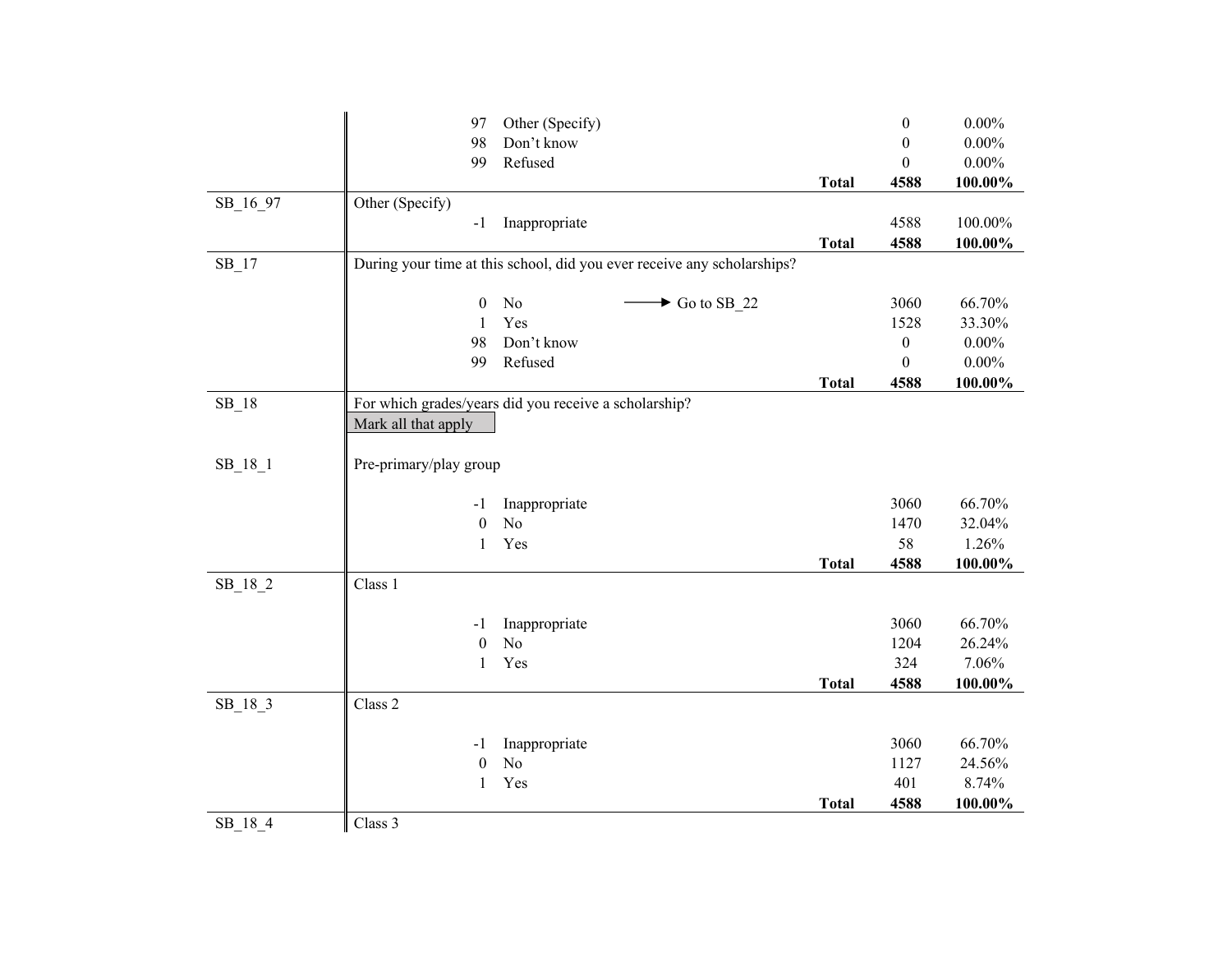|           |            | $-1$                   | Inappropriate                   |              | 3060 | 66.70%          |
|-----------|------------|------------------------|---------------------------------|--------------|------|-----------------|
|           |            | $\boldsymbol{0}$       | N <sub>o</sub>                  |              | 1056 | 23.02%          |
|           |            | $\mathbf{1}$           | Yes                             |              | 472  | 10.29%          |
|           |            |                        |                                 | <b>Total</b> | 4588 | 100.00%         |
| $SB_18_5$ | Class 4    |                        |                                 |              |      |                 |
|           |            |                        |                                 |              |      |                 |
|           |            | $-1$                   | Inappropriate                   |              | 3060 | 66.70%          |
|           |            | $\boldsymbol{0}$       | N <sub>o</sub>                  |              | 948  | 20.66%          |
|           |            | $\mathbf{1}$           | Yes                             |              | 580  | 12.64%          |
|           | Class 5    |                        |                                 | <b>Total</b> | 4588 | 100.00%         |
| $SB_18_6$ |            |                        |                                 |              |      |                 |
|           |            | $-1$                   | Inappropriate                   |              | 3060 | 66.70%          |
|           |            | $\boldsymbol{0}$       | N <sub>o</sub>                  |              | 773  | 16.85%          |
|           |            | $\mathbf{1}$           | Yes                             |              | 755  | 16.46%          |
|           |            |                        |                                 | <b>Total</b> | 4588 | 100.00%         |
| $SB_18_7$ | Class 6    |                        |                                 |              |      |                 |
|           |            |                        |                                 |              |      |                 |
|           |            | $-1$                   | Inappropriate                   |              | 3060 | 66.70%          |
|           |            | $\boldsymbol{0}$       | N <sub>o</sub>                  |              | 476  | 10.37%          |
|           |            | $\mathbf{1}$           | Yes                             |              | 1052 | 22.93%          |
|           |            |                        |                                 | <b>Total</b> | 4588 | 100.00%         |
| $SB_18_8$ | Class 7    |                        |                                 |              |      |                 |
|           |            |                        |                                 |              | 3060 |                 |
|           |            | -1<br>$\boldsymbol{0}$ | Inappropriate<br>N <sub>o</sub> |              | 332  | 66.70%<br>7.24% |
|           |            | $\mathbf{1}$           | Yes                             |              | 1196 | 26.07%          |
|           |            |                        |                                 | <b>Total</b> | 4588 | 100.00%         |
| SB_18_9   | Class 8    |                        |                                 |              |      |                 |
|           |            |                        |                                 |              |      |                 |
|           |            | -1                     | Inappropriate                   |              | 3060 | 66.70%          |
|           |            | $\boldsymbol{0}$       | N <sub>o</sub>                  |              | 237  | 5.17%           |
|           |            | $\mathbf{1}$           | Yes                             |              | 1291 | 28.14%          |
|           |            |                        |                                 | <b>Total</b> | 4588 | 100.00%         |
| SB_18_98  | Don't know |                        |                                 |              |      |                 |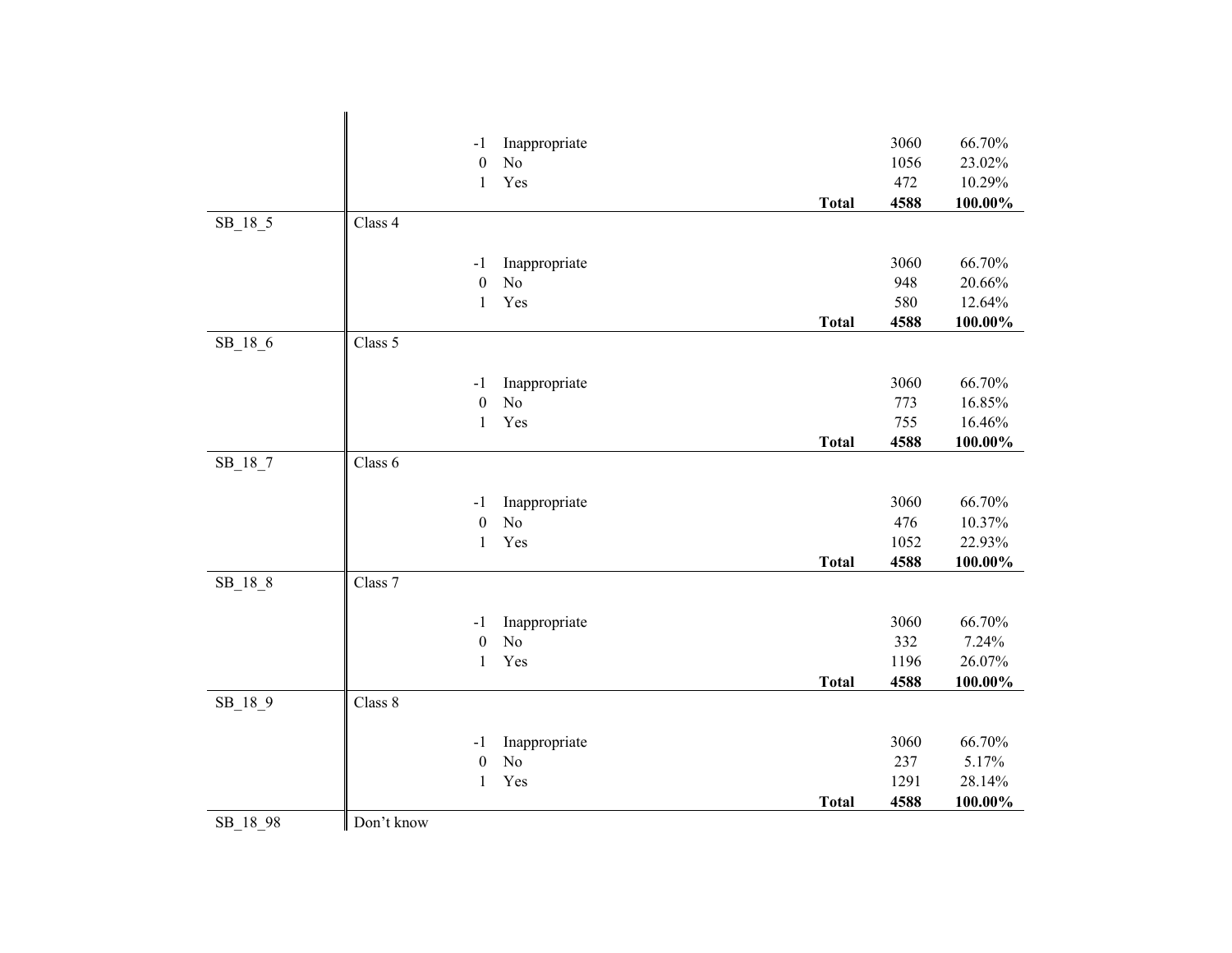|           | -1                        | Inappropriate                                                                               |              | 3060             | 66.70%            |
|-----------|---------------------------|---------------------------------------------------------------------------------------------|--------------|------------------|-------------------|
|           | $\theta$                  | N <sub>o</sub>                                                                              |              | 1528             | 33.30%            |
|           | 1                         | Yes                                                                                         |              | $\boldsymbol{0}$ | $0.00\%$          |
|           |                           |                                                                                             | <b>Total</b> | 4588             | 100.00%           |
| SB_18_99  | Refused                   |                                                                                             |              |                  |                   |
|           |                           |                                                                                             |              |                  |                   |
|           | -1                        | Inappropriate                                                                               |              | 3060             | 66.70%            |
|           | $\boldsymbol{0}$          | N <sub>o</sub>                                                                              |              | 1528             | 33.30%            |
|           | 1                         | Yes                                                                                         |              | $\boldsymbol{0}$ | $0.00\%$          |
|           |                           |                                                                                             | <b>Total</b> | 4588             | 100.00%           |
| $SB_19_A$ |                           | Class 8 (scholarship received) Note: Computer Program displays the question grade-wise      |              |                  |                   |
|           |                           |                                                                                             |              |                  |                   |
|           | $-1$                      | Inappropriate                                                                               |              | 3060             | 66.70%            |
|           | $\boldsymbol{0}$          | No<br>$\triangleright$ Go to SB_19_B<br>Yes                                                 |              | 237              | 5.17%             |
|           | $\mathbf{1}$              |                                                                                             | <b>Total</b> | 1291<br>4588     | 28.14%<br>100.00% |
|           |                           | Tell me the name of the scholarship and amount you received under this scholarship for that |              |                  |                   |
| $SB_20$   |                           | school grade? (Scholarship received in highest grade in SB 18)                              |              |                  |                   |
|           |                           | Mark all that apply, do not read the possible answers                                       |              |                  |                   |
|           |                           |                                                                                             |              |                  |                   |
| SB 20 1a  | Dalit scholarship         |                                                                                             |              |                  |                   |
|           | Recoded in public dataset |                                                                                             |              |                  |                   |
|           | $-1$                      | Inappropriate                                                                               |              | 3297             | 71.86%            |
|           | $\boldsymbol{0}$          | N <sub>o</sub>                                                                              |              | 984              | 21.45%            |
|           | 1                         | Yes                                                                                         |              | 307              | 6.69%             |
|           | 98                        | Don't know                                                                                  |              | $\boldsymbol{0}$ | $0.00\%$          |
|           |                           |                                                                                             | <b>Total</b> | 4588             | 100.00%           |
| SB 20 2a  | 50% girls scholarship     |                                                                                             |              |                  |                   |
|           | Recoded in public dataset |                                                                                             |              |                  |                   |
|           | $-1$                      | Inappropriate                                                                               |              | 3297             | 71.86%            |
|           |                           |                                                                                             |              |                  |                   |
|           | $\mathbf{0}$              | N <sub>o</sub>                                                                              |              | 705              | 15.37%            |
|           | 1                         | Yes                                                                                         |              | 586              | 12.77%            |
|           | 98                        | Don't know                                                                                  |              | $\mathbf{0}$     | $0.00\%$          |
| SB 20 3a  | Feeder scholarship        |                                                                                             | <b>Total</b> | 4588             | 100.00%           |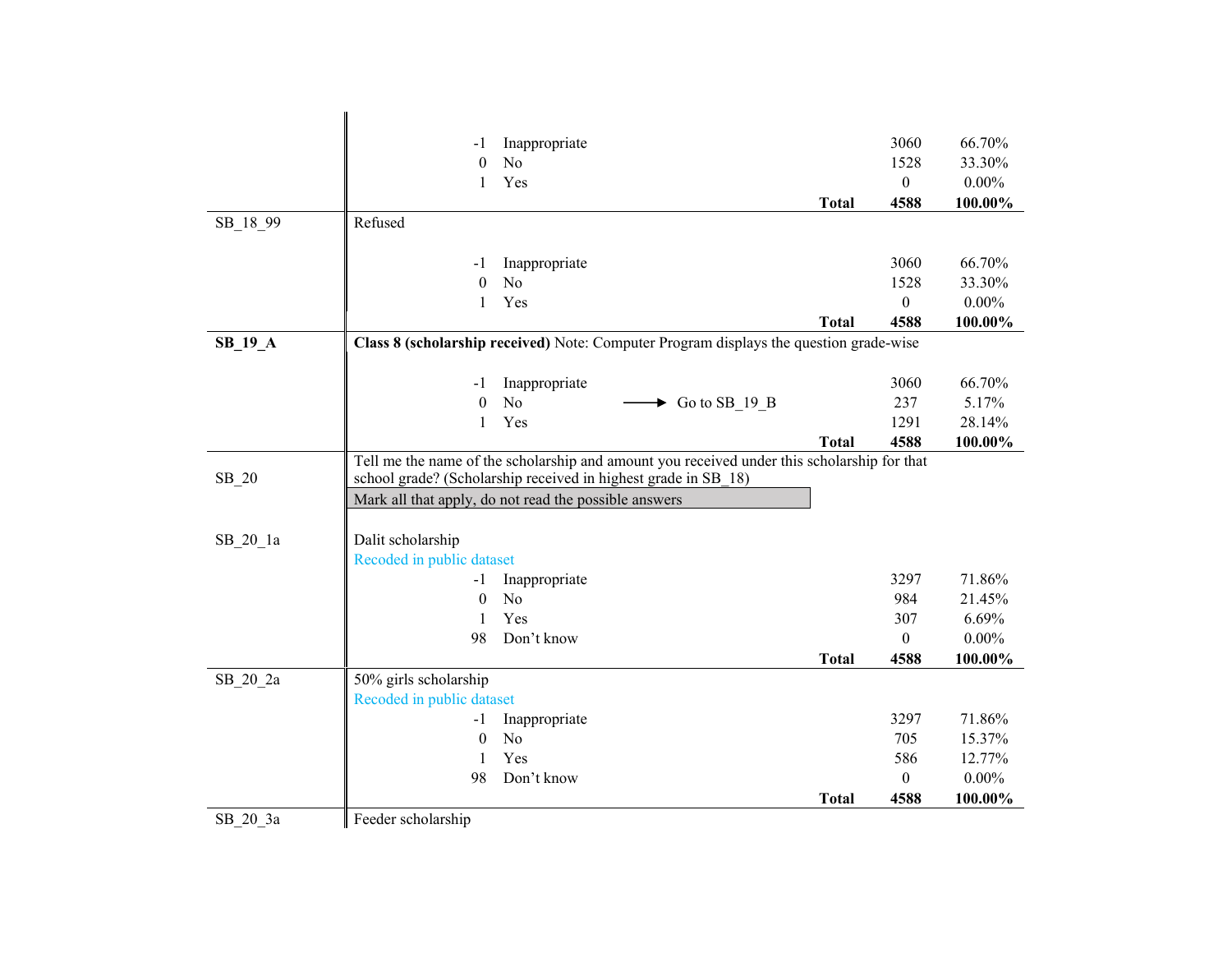|            | Removed from public data                                                                                   |              |                                 |                              |
|------------|------------------------------------------------------------------------------------------------------------|--------------|---------------------------------|------------------------------|
| SB_20_4a   | Scholarship for martyrs family<br>Removed from public data                                                 |              |                                 |                              |
| $SB_20_5a$ | Remote mountain scholarship<br>Removed from public data                                                    |              |                                 |                              |
| SB_20_6a   | Scholarship for disability<br>Removed from public data                                                     |              |                                 |                              |
| SB_20_7a   | School uniform scholarship<br>Recoded in public dataset<br>Inappropriate<br>$-1$<br>No<br>$\boldsymbol{0}$ |              | 3297<br>1137                    | 71.86%<br>24.78%             |
| SB_20_8a   | Yes<br>1<br>Don't know<br>98<br>Scholarship for poor and diligent                                          | <b>Total</b> | 154<br>$\boldsymbol{0}$<br>4588 | 3.36%<br>$0.00\%$<br>100.00% |
|            | Recoded in public dataset<br>Inappropriate<br>$-1$<br>N <sub>o</sub><br>$\boldsymbol{0}$<br>Yes<br>1       |              | 3297<br>1148<br>143             | 71.86%<br>25.02%<br>3.12%    |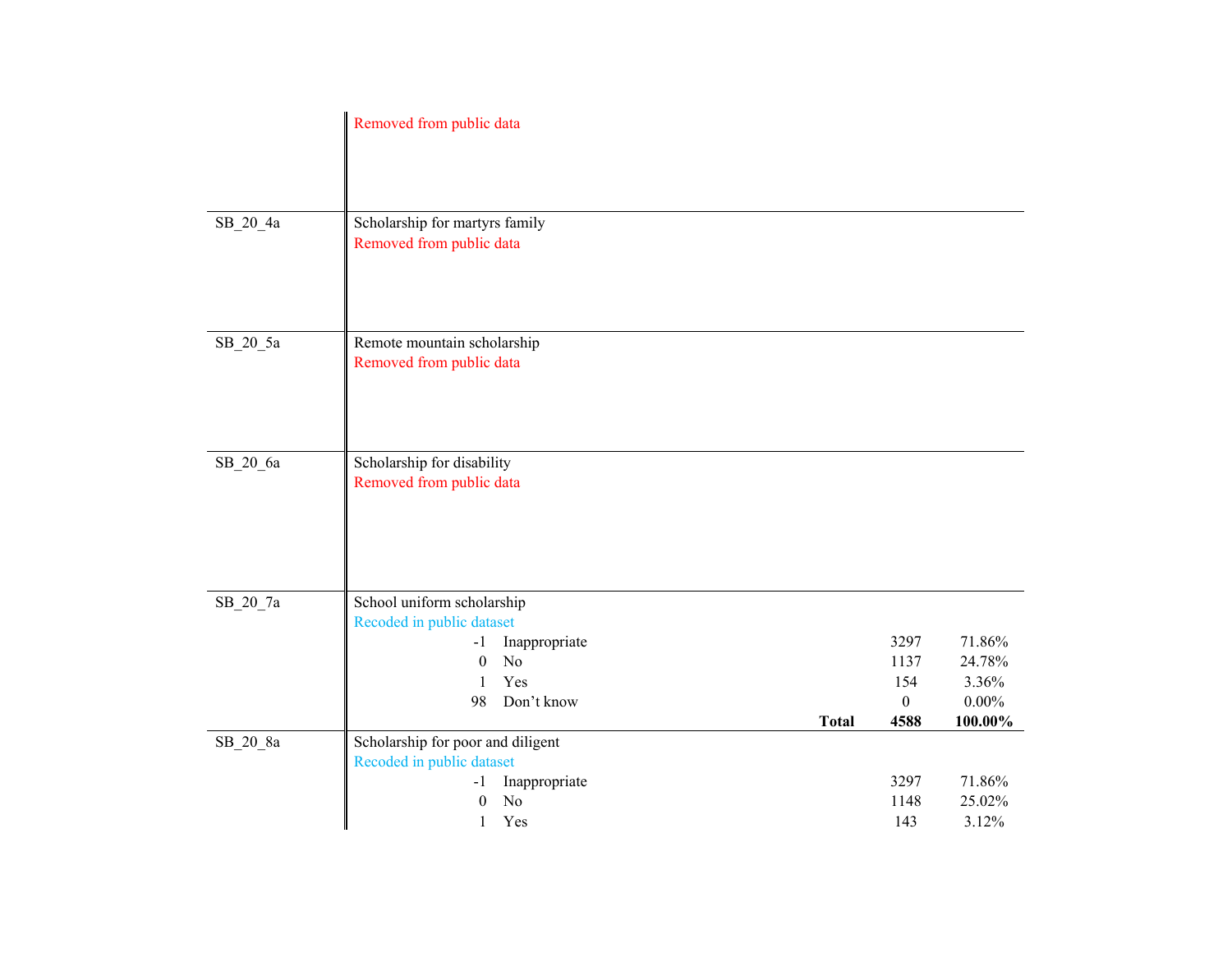|           | Don't know<br>98                                                    | <b>Total</b> | $\boldsymbol{0}$<br>4588 | $0.00\%$<br>100.00% |
|-----------|---------------------------------------------------------------------|--------------|--------------------------|---------------------|
| SB_20_9a  | Scholarship for ethnic/indigenous group<br>Removed from public data |              |                          |                     |
| SB_20_10a | Scholarship from different organization<br>Removed from public data |              |                          |                     |
| SB_20_11a | Madarsha scholarship<br>Removed from public data                    |              |                          |                     |
| SB_20_12a | Gumba scholarship<br>Removed from public data                       |              |                          |                     |
| SB_20_13a | Ashram scholarship<br>Removed from public data                      |              |                          |                     |
| SB_20_14a | Proxy mean testing (PMT) stipend<br>Removed from public data        |              |                          |                     |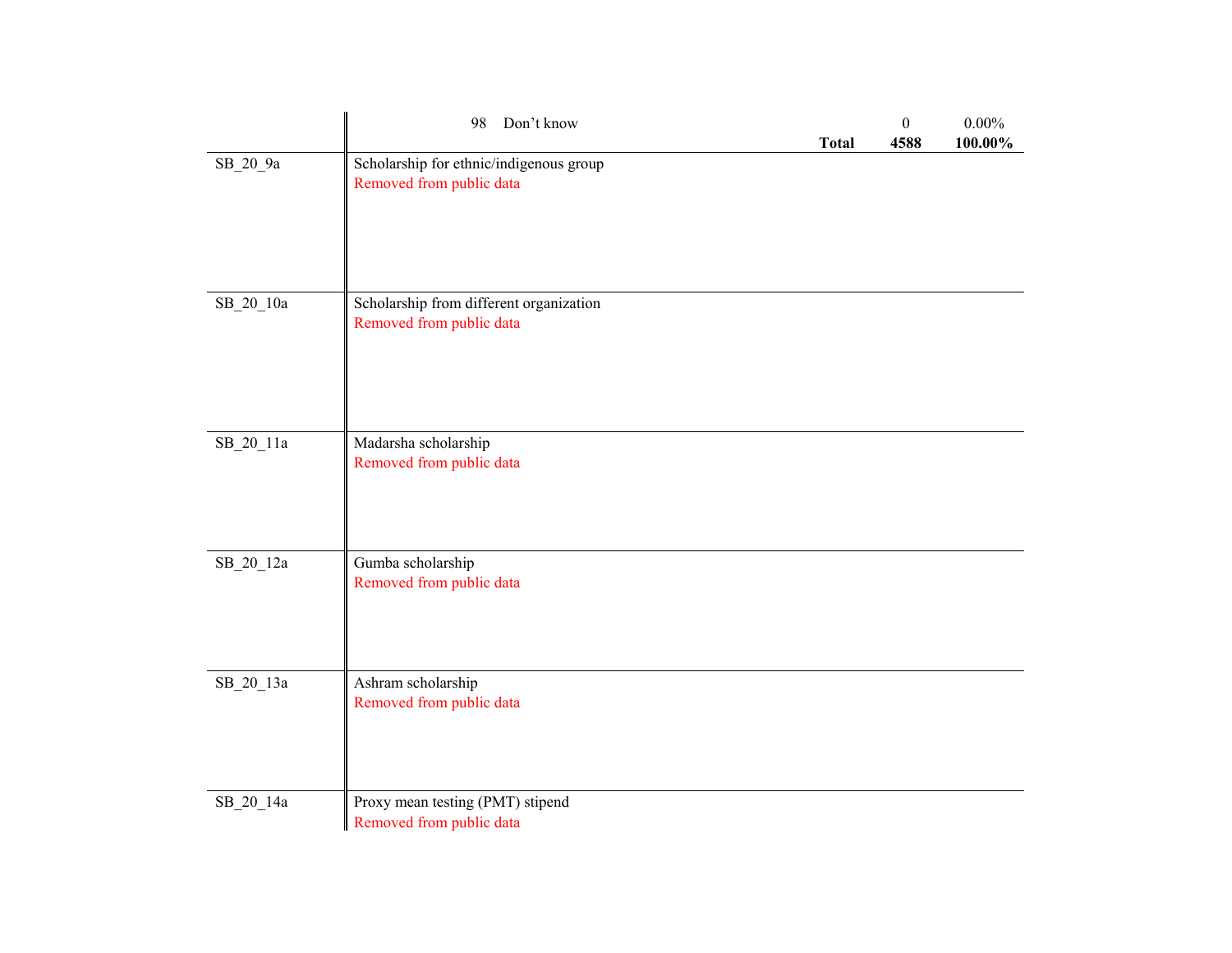| $\rm SB\_20\_15a$ | Scholarship for intelligent students<br>Removed from public data |      |        |
|-------------------|------------------------------------------------------------------|------|--------|
| $SB_20_16a$       | Scholarship for conflict victims<br>Removed from public data     |      |        |
| SB_20_97a         | Other scholarships<br>Removed from public data                   |      |        |
| $SB_20_97_1a$     | Amount Rs.<br>Removed from public data                           |      |        |
| $SB_19_B$         | Class 7 (scholarship received)                                   |      |        |
|                   | Inappropriate<br>$-1$                                            | 3060 | 66.70% |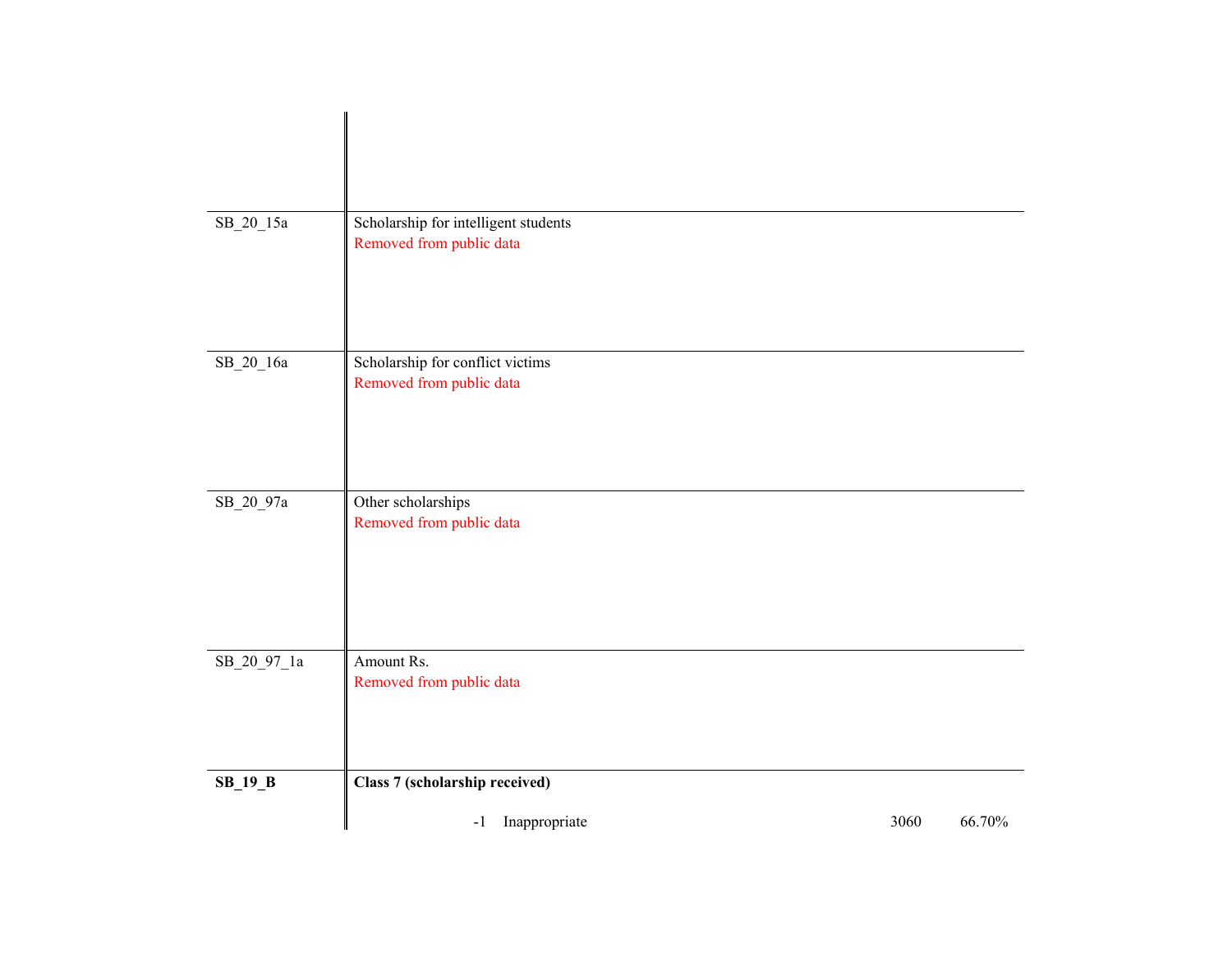|            | $\theta$                       | No            | $\blacktriangleright$ Go to SB_19_C |              | 332  | 7.24%      |
|------------|--------------------------------|---------------|-------------------------------------|--------------|------|------------|
|            | 1                              | Yes           |                                     |              | 1196 | 26.07%     |
|            |                                |               |                                     | <b>Total</b> | 4588 | 100.00%    |
| $SB_20_1b$ | Dalit scholarship              |               |                                     |              |      |            |
|            | Recoded in public dataset      |               |                                     |              |      |            |
|            | $-1$                           | Inappropriate |                                     |              | 3392 | 73.93%     |
|            | $\boldsymbol{0}$               | No            |                                     |              | 895  | 19.51%     |
|            | $\mathbf{1}$                   | Yes           |                                     |              | 301  | 6.56%      |
|            |                                |               |                                     | <b>Total</b> | 4588 | 100.00%    |
| SB_20_2b   | 50% girls scholarship          |               |                                     |              |      |            |
|            | Recoded in public dataset      |               |                                     |              |      |            |
|            | $-1$                           | Inappropriate |                                     |              | 3392 | 73.93%     |
|            | $\boldsymbol{0}$               | No            |                                     |              | 644  | 14.04%     |
|            | 1                              | Yes           |                                     |              | 552  | 12.03%     |
|            |                                |               |                                     | <b>Total</b> | 4588 | $100.00\%$ |
| SB_20_3b   | Feeder scholarship             |               |                                     |              |      |            |
|            | Removed from public data       |               |                                     |              |      |            |
|            |                                |               |                                     |              |      |            |
|            |                                |               |                                     |              |      |            |
|            |                                |               |                                     |              |      |            |
|            |                                |               |                                     |              |      |            |
| SB_20_4b   | Scholarship for martyrs family |               |                                     |              |      |            |
|            | Removed from public data       |               |                                     |              |      |            |
|            |                                |               |                                     |              |      |            |
|            |                                |               |                                     |              |      |            |
|            |                                |               |                                     |              |      |            |
|            |                                |               |                                     |              |      |            |
|            |                                |               |                                     |              |      |            |
| $SB_20_5b$ | Remote mountain scholarship    |               |                                     |              |      |            |
|            | Removed from public data       |               |                                     |              |      |            |
|            |                                |               |                                     |              |      |            |
|            |                                |               |                                     |              |      |            |
|            |                                |               |                                     |              |      |            |
| $SB_20_6b$ | Scholarship for disability     |               |                                     |              |      |            |
|            | Removed from public data       |               |                                     |              |      |            |
|            |                                |               |                                     |              |      |            |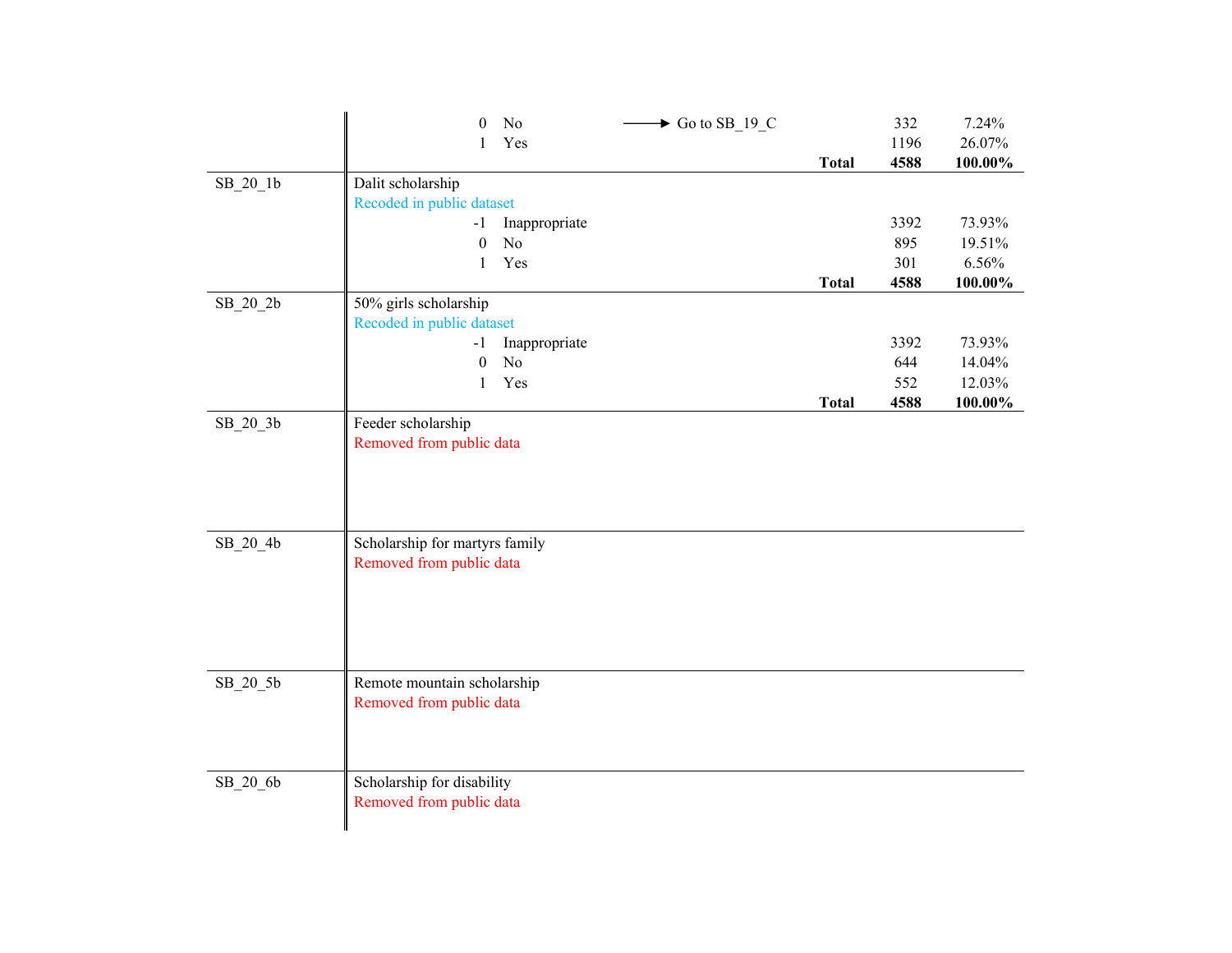| SB_20_7b  | School uniform scholarship              |                |               |  |              |                  |          |
|-----------|-----------------------------------------|----------------|---------------|--|--------------|------------------|----------|
|           | Recoded in public dataset               |                |               |  |              |                  |          |
|           | $-1$                                    |                | Inappropriate |  |              | 3392             | 73.93%   |
|           | $\boldsymbol{0}$                        | N <sub>o</sub> |               |  |              | 1057             | 23.04%   |
|           | 1                                       | Yes            |               |  |              | 139              | 3.03%    |
|           | 98                                      |                | Don't know    |  |              | $\boldsymbol{0}$ | $0.00\%$ |
|           |                                         |                |               |  | <b>Total</b> | 4588             | 100.00%  |
| SB_20_8b  | Scholarship for poor and diligent       |                |               |  |              |                  |          |
|           | Recoded in public dataset               |                |               |  |              |                  |          |
|           | $-1$                                    |                | Inappropriate |  |              | 3392             | 73.93%   |
|           | $\boldsymbol{0}$                        | N <sub>o</sub> |               |  |              | 1080             | 23.54%   |
|           | $\mathbf{1}$                            | Yes            |               |  |              | 116              | 2.53%    |
|           | 98                                      |                | Don't know    |  |              | $\boldsymbol{0}$ | $0.00\%$ |
|           |                                         |                |               |  | <b>Total</b> | 4588             | 100.00%  |
| SB_20_9b  | Scholarship for ethnic/indigenous group |                |               |  |              |                  |          |
|           | Removed from public data                |                |               |  |              |                  |          |
|           |                                         |                |               |  |              |                  |          |
|           |                                         |                |               |  |              |                  |          |
|           |                                         |                |               |  |              |                  |          |
|           |                                         |                |               |  |              |                  |          |
|           |                                         |                |               |  |              |                  |          |
| SB_20_10b | Scholarship from different organization |                |               |  |              |                  |          |
|           | Removed from public data                |                |               |  |              |                  |          |
|           |                                         |                |               |  |              |                  |          |
|           |                                         |                |               |  |              |                  |          |
|           |                                         |                |               |  |              |                  |          |
|           |                                         |                |               |  |              |                  |          |
|           |                                         |                |               |  |              |                  |          |
| SB_20_11b | Madarsha scholarship                    |                |               |  |              |                  |          |
|           | Removed from public data                |                |               |  |              |                  |          |
|           |                                         |                |               |  |              |                  |          |
|           |                                         |                |               |  |              |                  |          |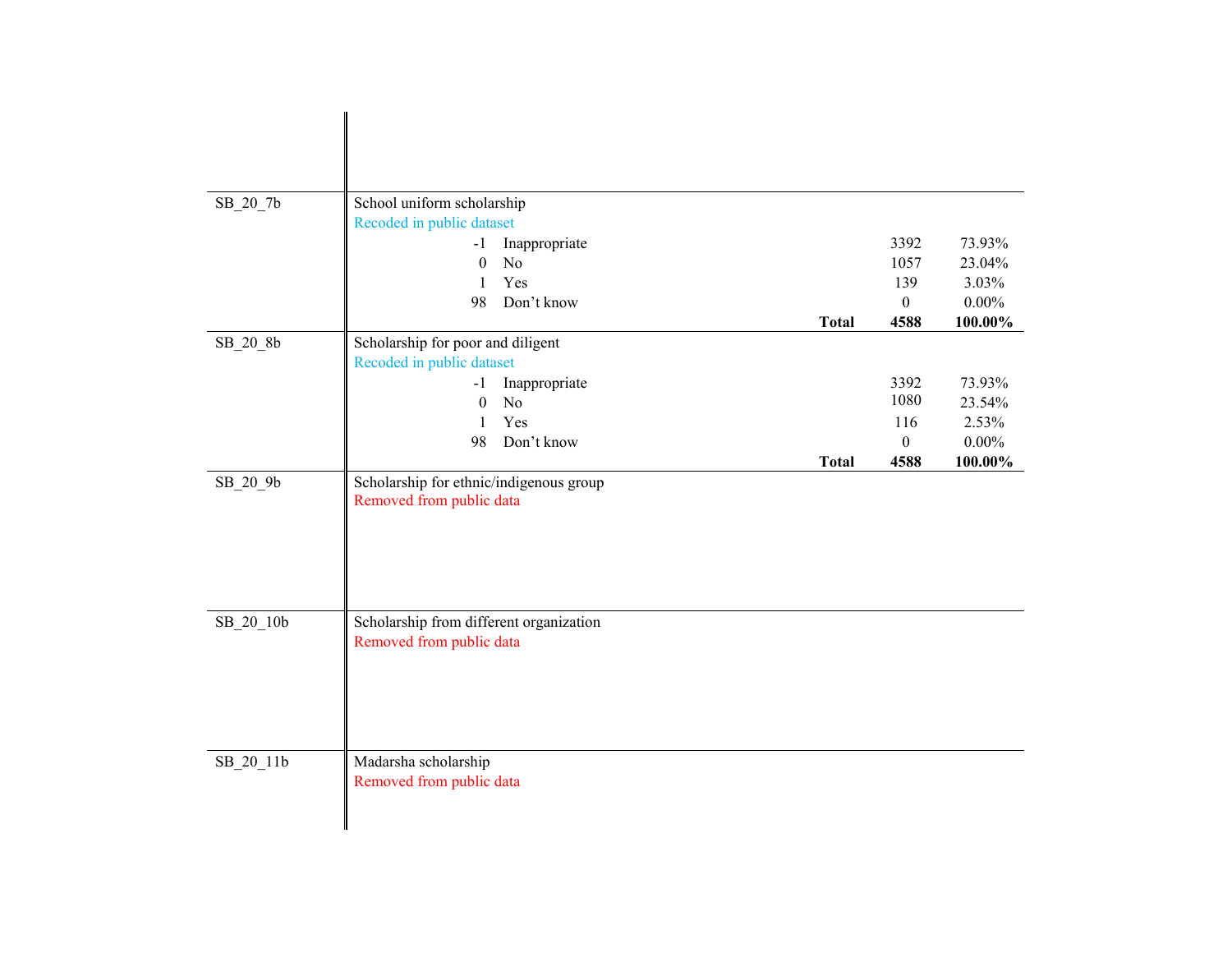| SB_20_12b | Gumba scholarship<br>Removed from public data                    |
|-----------|------------------------------------------------------------------|
| SB_20_13b | Ashram scholarship<br>Removed from public data                   |
| SB_20_14b | Proxy mean testing (PMT) stipend<br>Removed from public data     |
| SB_20_15b | Scholarship for intelligent students<br>Removed from public data |
| SB_20_16b | Scholarship for conflict victims<br>Removed from public data     |
| SB_20_97b | Other scholarships                                               |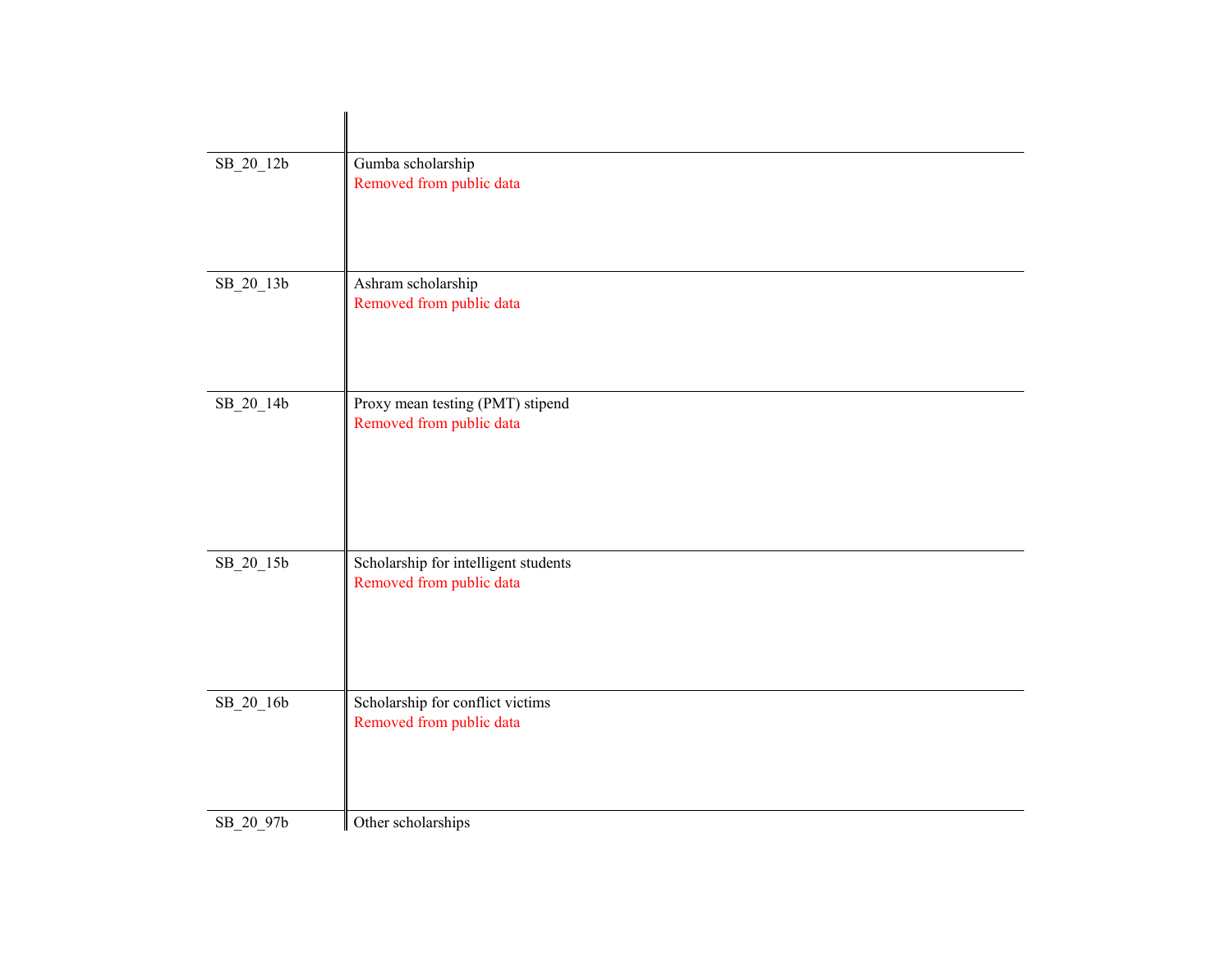|             | Removed from public data               |               |                    |              |                  |          |
|-------------|----------------------------------------|---------------|--------------------|--------------|------------------|----------|
|             |                                        |               |                    |              |                  |          |
| SB 20 97 1b | Amount Rs.<br>Removed from public data |               |                    |              |                  |          |
|             |                                        |               |                    |              |                  |          |
|             |                                        |               |                    |              |                  |          |
| $SB_19_C$   | Class 6 (scholarship received)         |               |                    |              |                  |          |
|             |                                        |               |                    |              |                  |          |
|             | $-1$                                   | Inappropriate |                    |              | 3060             | 66.70%   |
|             | $\boldsymbol{0}$                       | $\rm No$      | Go to SB_19_D<br>▶ |              | 478              | 10.42%   |
|             | 1                                      | Yes           |                    |              | 1050             | 22.89%   |
|             |                                        |               |                    | <b>Total</b> | 4588             | 100.00%  |
| $SB_20_1c$  | Dalit scholarship                      |               |                    |              |                  |          |
|             | Recoded in public dataset              |               |                    |              |                  |          |
|             | $-1$                                   | Inappropriate |                    |              | 3538             | 77.11%   |
|             | $\boldsymbol{0}$                       | No            |                    |              | 773              | 16.85%   |
|             | 1                                      | Yes           |                    |              | 277              | 6.04%    |
|             | 98                                     | Don't know    |                    |              | $\mathbf{0}$     | $0.00\%$ |
|             |                                        |               |                    | <b>Total</b> | 4588             | 100.00%  |
| $SB_20_2c$  | 50% girls scholarship                  |               |                    |              |                  |          |
|             | Recoded in public dataset              |               |                    |              |                  |          |
|             | $-1$                                   | Inappropriate |                    |              | 3538             | 77.11%   |
|             | $\boldsymbol{0}$                       | No            |                    |              | 563              | 12.27%   |
|             | $\mathbf{1}$                           | Yes           |                    |              | 487              | 10.61%   |
|             | 98                                     | Don't know    |                    |              | $\boldsymbol{0}$ | $0.00\%$ |
|             |                                        |               |                    | <b>Total</b> | 4588             | 100.00%  |
| SB_20_3c    | Feeder scholarship                     |               |                    |              |                  |          |
|             | Removed from public data               |               |                    |              |                  |          |
|             |                                        |               |                    |              |                  |          |
|             |                                        |               |                    |              |                  |          |
|             |                                        |               |                    |              |                  |          |
|             |                                        |               |                    |              |                  |          |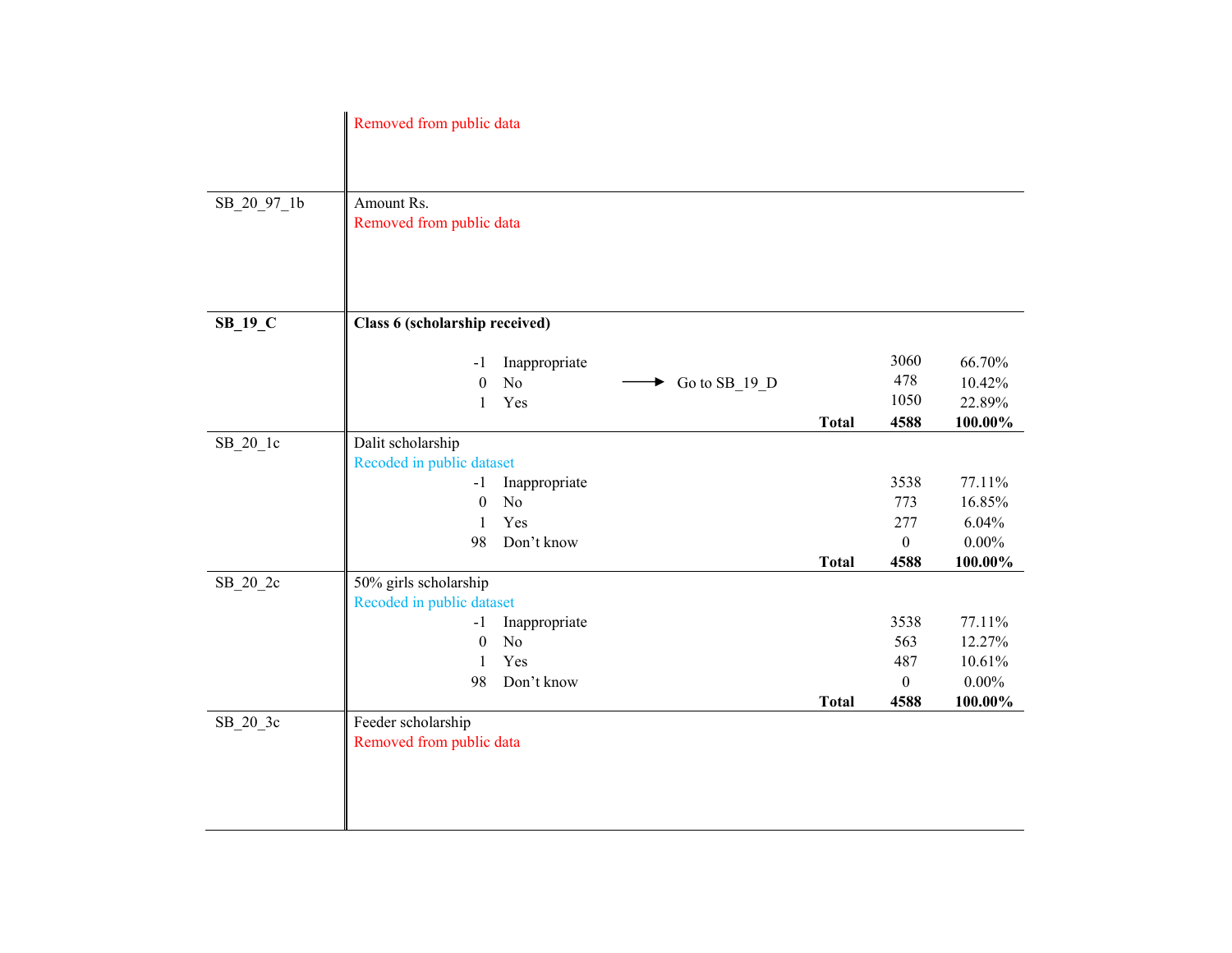| SB_20_4c | Scholarship for martyrs family             |              |                  |          |
|----------|--------------------------------------------|--------------|------------------|----------|
|          | Removed from public data                   |              |                  |          |
|          |                                            |              |                  |          |
|          |                                            |              |                  |          |
|          |                                            |              |                  |          |
| SB_20_5c | Remote mountain scholarship                |              |                  |          |
|          | Removed from public data                   |              |                  |          |
|          |                                            |              |                  |          |
|          |                                            |              |                  |          |
|          |                                            |              |                  |          |
|          |                                            |              |                  |          |
| SB_20_6c | Scholarship for disability                 |              |                  |          |
|          | Removed from public data                   |              |                  |          |
|          |                                            |              |                  |          |
|          |                                            |              |                  |          |
|          |                                            |              |                  |          |
|          |                                            |              |                  |          |
| SB_20_7c | School uniform scholarship                 |              |                  |          |
|          | Recoded in public dataset                  |              |                  |          |
|          | Inappropriate<br>$-1$                      |              | 3538             | 77.11%   |
|          | $\boldsymbol{0}$<br>N <sub>o</sub>         |              | 940              | 20.49%   |
|          | Yes<br>1                                   |              | 110              | 2.40%    |
|          | 98<br>Don't know                           |              | $\boldsymbol{0}$ | $0.00\%$ |
|          |                                            | <b>Total</b> | 4588             | 100.00%  |
| SB_20_8c | Scholarship for poor and diligent          |              |                  |          |
|          | Recoded in public dataset<br>Inappropriate |              | 3538             | 77.11%   |
|          | $-1$<br>No<br>$\theta$                     |              | 961              | 20.95%   |
|          | Yes<br>1                                   |              | 89               | 1.94%    |
|          | 98<br>Don't know                           |              | $\boldsymbol{0}$ | $0.00\%$ |
|          |                                            | <b>Total</b> | 4588             | 100.00%  |
| SB_20_9c | Scholarship for ethnic/indigenous group    |              |                  |          |
|          | Removed from public data                   |              |                  |          |
|          |                                            |              |                  |          |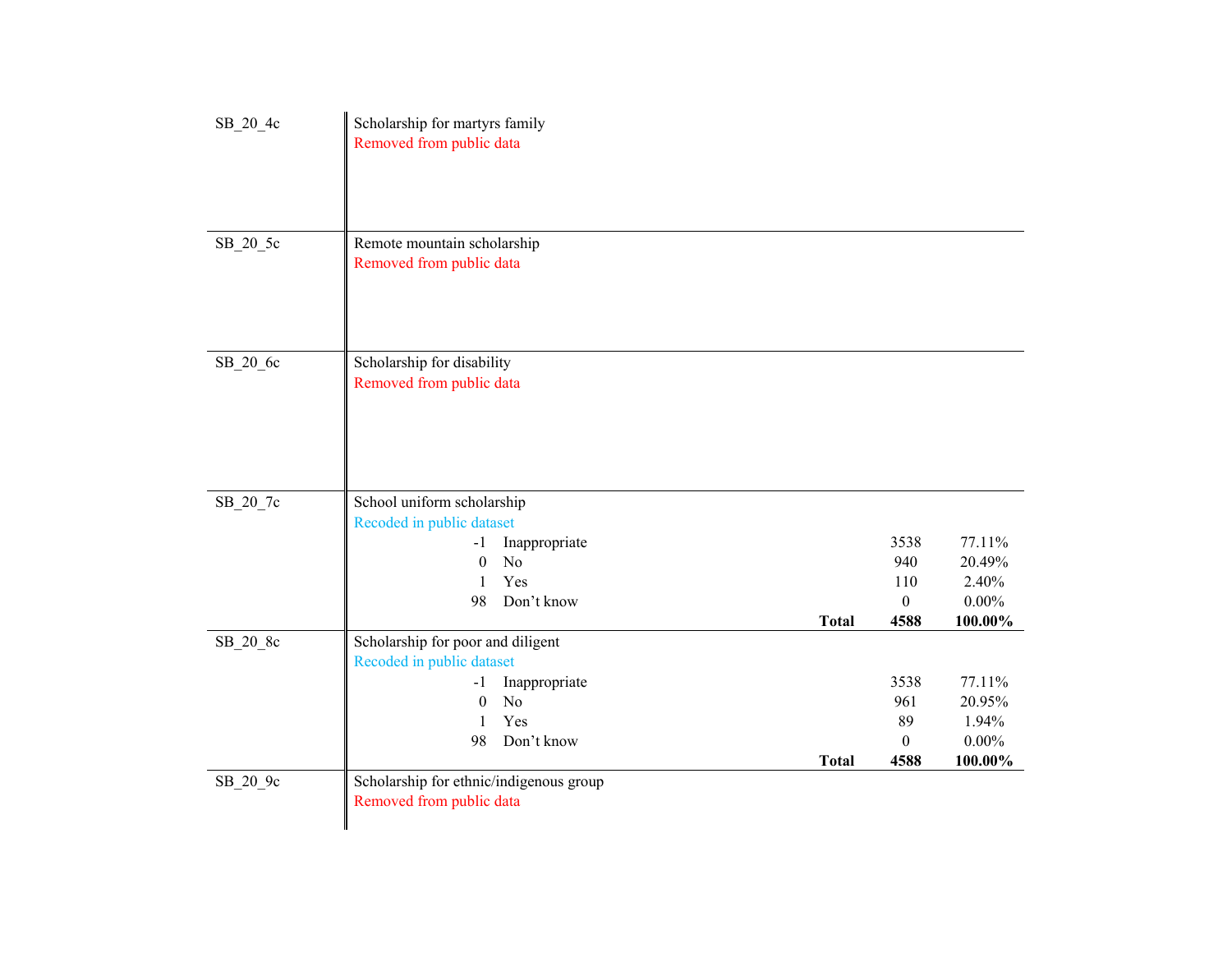| $SB_20_10c$ | Scholarship from different organization<br>Removed from public data |
|-------------|---------------------------------------------------------------------|
| $SB_20_11c$ | Madarsha scholarship<br>Removed from public data                    |
| SB_20_12c   | Gumba scholarship<br>Removed from public data                       |
| $SB_20_13c$ | Ashram scholarship<br>Removed from public data                      |
| SB_20_14c   | Proxy mean testing (PMT) stipend<br>Removed from public data        |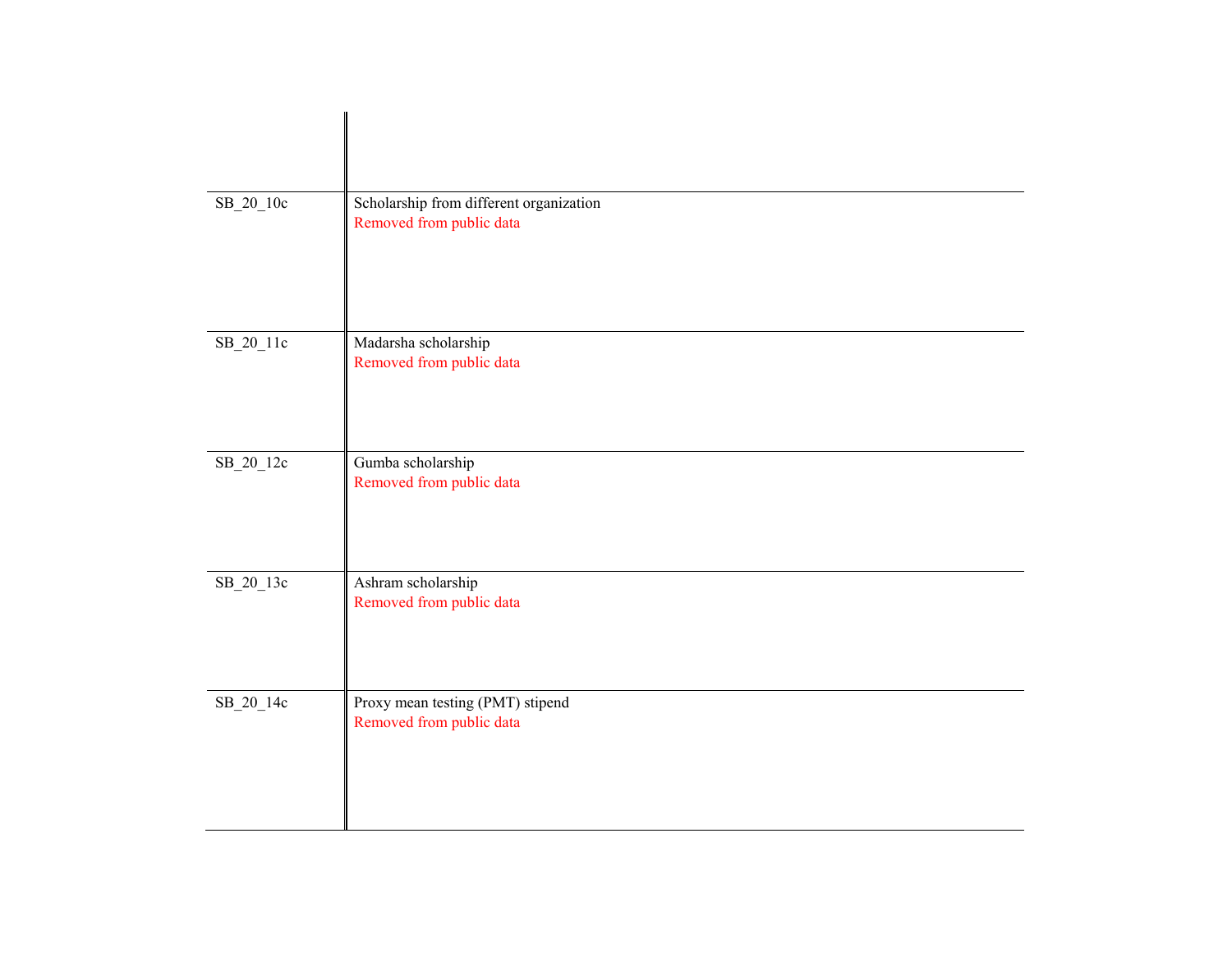| SB_20_15c      | Scholarship for intelligent students<br>Removed from public data                                 |              |                            |                                       |
|----------------|--------------------------------------------------------------------------------------------------|--------------|----------------------------|---------------------------------------|
| SB_20_16c      | Scholarship for conflict victims<br>Removed from public data                                     |              |                            |                                       |
| SB_20_97c      | Other scholarships<br>Removed from public data                                                   |              |                            |                                       |
| SB_20_97_1c    | Amount Rs.<br>Removed from public data                                                           |              |                            |                                       |
| <b>SB_19_D</b> | Class 5 (scholarship received)                                                                   |              |                            |                                       |
|                | Inappropriate<br>-1<br>$\rm No$<br>Go to SB_19_E<br>$\boldsymbol{0}$<br>▶<br>Yes<br>$\mathbf{1}$ | <b>Total</b> | 3060<br>773<br>755<br>4588 | 66.70%<br>16.85%<br>16.46%<br>100.00% |
| $SB_20_1d$     | Dalit scholarship<br>Recoded in public dataset                                                   |              |                            |                                       |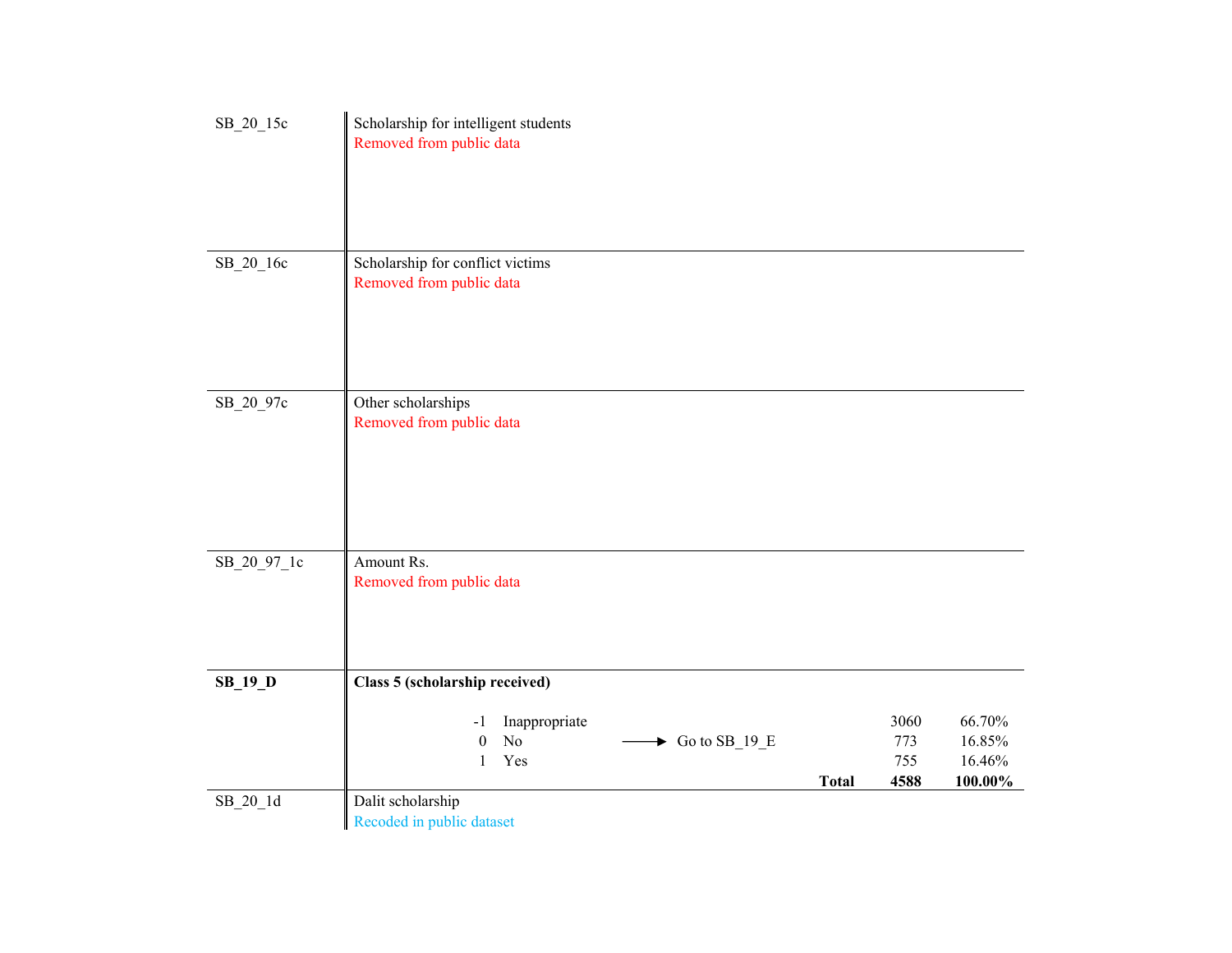|            | Inappropriate<br>$-1$          | 3833             | 83.54%     |
|------------|--------------------------------|------------------|------------|
|            | $\rm No$<br>$\boldsymbol{0}$   | 559              | 12.18%     |
|            | Yes<br>$\mathbf{1}$            | 196              | 4.27%      |
|            | Don't know<br>98               | $\boldsymbol{0}$ | $0.00\%$   |
|            | <b>Total</b>                   | 4588             | 100.00%    |
| SB_20_2d   | 50% girls scholarship          |                  |            |
|            | Recoded in public dataset      |                  |            |
|            | Inappropriate<br>$-1$          | 3833             | 83.54%     |
|            | $\boldsymbol{0}$<br>$\rm No$   | 424              | 9.24%      |
|            | Yes<br>$\mathbf{1}$            | 331              | 7.21%      |
|            | 98<br>Don't know               | $\boldsymbol{0}$ | $0.00\%$   |
|            | <b>Total</b>                   | 4588             | $100.00\%$ |
| SB_20_3d   | Feeder scholarship             |                  |            |
|            | Removed from public data       |                  |            |
|            |                                |                  |            |
|            |                                |                  |            |
|            |                                |                  |            |
|            |                                |                  |            |
|            |                                |                  |            |
| $SB_20_4d$ | Scholarship for martyrs family |                  |            |
|            | Removed from public data       |                  |            |
|            |                                |                  |            |
|            |                                |                  |            |
|            |                                |                  |            |
|            |                                |                  |            |
| $SB_20_5d$ | Remote mountain scholarship    |                  |            |
|            | Removed from public data       |                  |            |
|            |                                |                  |            |
|            |                                |                  |            |
|            |                                |                  |            |
|            |                                |                  |            |
| SB_20_6d   | Scholarship for disability     |                  |            |
|            | Removed from public data       |                  |            |
|            |                                |                  |            |
|            |                                |                  |            |
|            |                                |                  |            |
|            |                                |                  |            |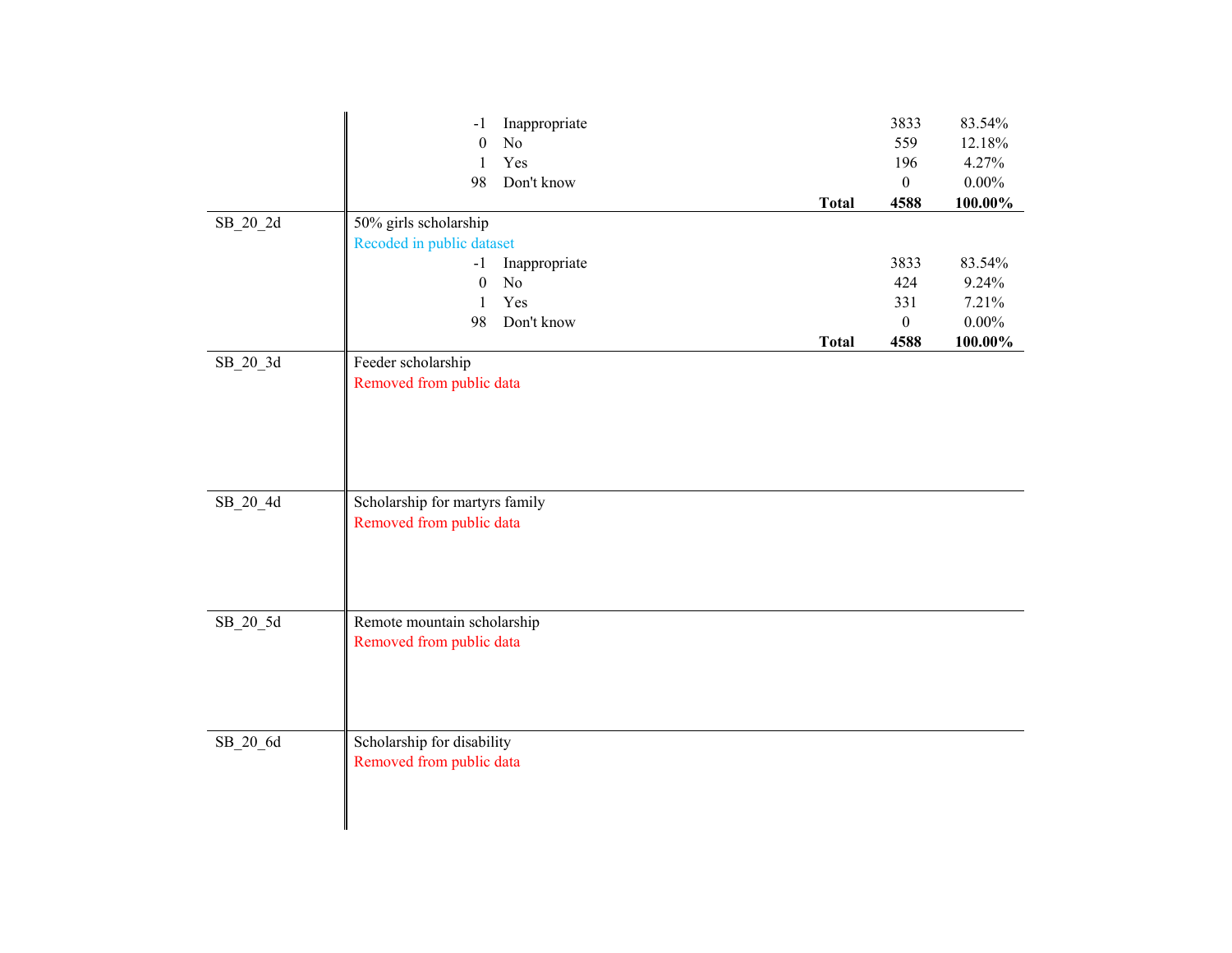| SB_20_7d   | School uniform scholarship              |                |              |                  |          |
|------------|-----------------------------------------|----------------|--------------|------------------|----------|
|            | Recoded in public dataset               |                |              |                  |          |
|            | $-1$                                    | Inappropriate  |              | 3833             | 83.54%   |
|            | $\mathbf{0}$                            | N <sub>o</sub> |              | 654              | 14.25%   |
|            | 1                                       | Yes            |              | 101              | 2.20%    |
|            | 98                                      | Don't know     |              | $\boldsymbol{0}$ | $0.00\%$ |
|            |                                         |                | <b>Total</b> | 4588             | 100.00%  |
| SB_20_8d   | Scholarship for poor and diligent       |                |              |                  |          |
|            | Recoded in public dataset               |                |              |                  |          |
|            | $-1$                                    | Inappropriate  |              | 3833             | 83.54%   |
|            | $\boldsymbol{0}$                        | N <sub>o</sub> |              | 695              | 15.15%   |
|            | $\mathbf{1}$                            | Yes            |              | 60               | 1.31%    |
|            | 98                                      | Don't know     |              | $\boldsymbol{0}$ | $0.00\%$ |
|            |                                         |                | <b>Total</b> | 4588             | 100.00%  |
| $SB_20_9d$ | Scholarship for ethnic/indigenous group |                |              |                  |          |
|            | Removed from public data                |                |              |                  |          |
|            |                                         |                |              |                  |          |
|            |                                         |                |              |                  |          |
|            |                                         |                |              |                  |          |
|            |                                         |                |              |                  |          |
|            |                                         |                |              |                  |          |
| SB_20_10d  | Scholarship from different organization |                |              |                  |          |
|            | Removed from public data                |                |              |                  |          |
|            |                                         |                |              |                  |          |
|            |                                         |                |              |                  |          |
|            |                                         |                |              |                  |          |
|            |                                         |                |              |                  |          |
|            |                                         |                |              |                  |          |
| SB_20_11d  | Madarsha scholarship                    |                |              |                  |          |
|            | Removed from public data                |                |              |                  |          |
|            |                                         |                |              |                  |          |
|            |                                         |                |              |                  |          |
|            |                                         |                |              |                  |          |
|            |                                         |                |              |                  |          |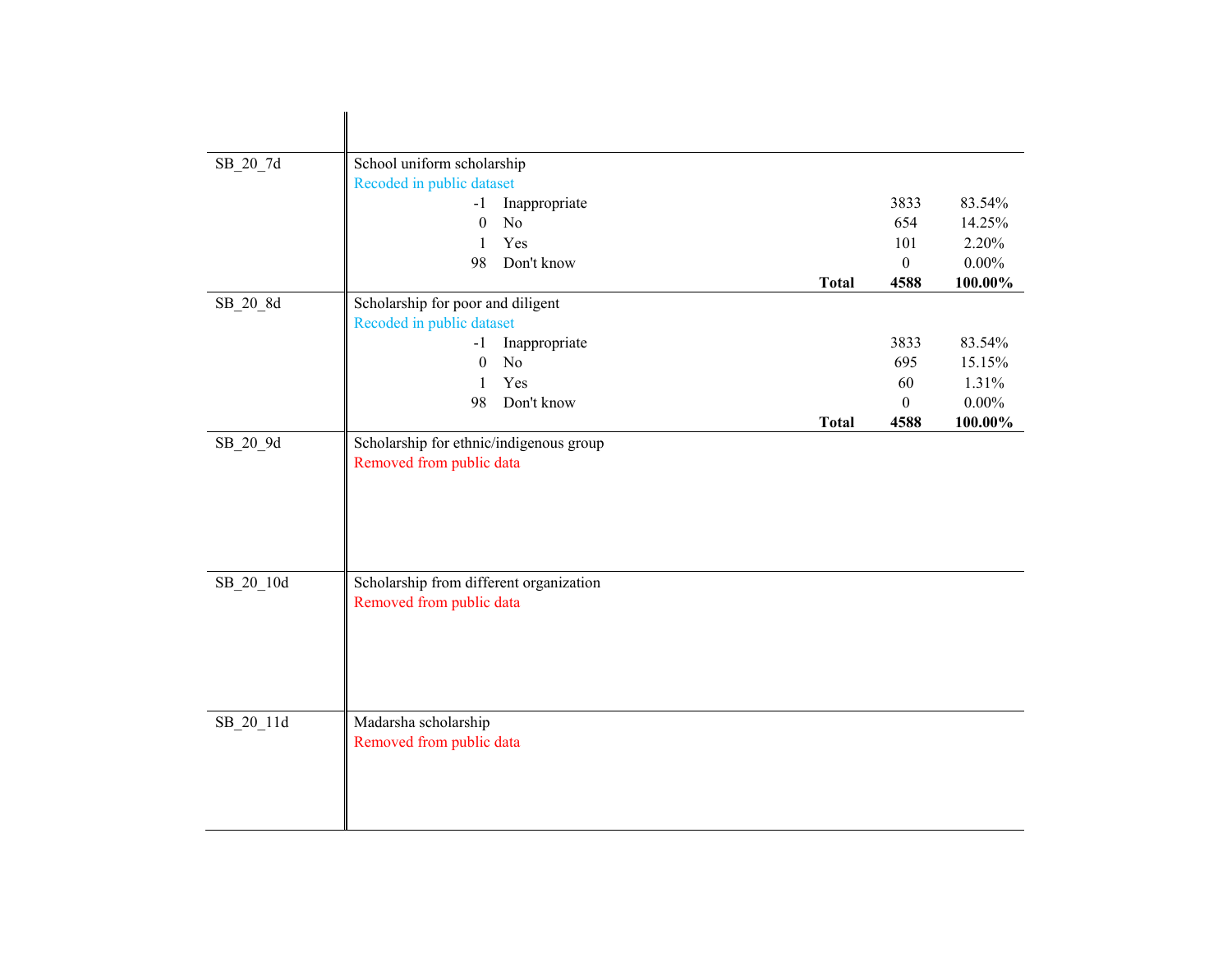| SB_20_12d         | Gumba scholarship<br>Removed from public data                    |
|-------------------|------------------------------------------------------------------|
| SB_20_13d         | Ashram scholarship<br>Removed from public data                   |
| SB_20_14d         | Proxy mean testing (PMT) stipend<br>Removed from public data     |
| $\rm SB\_20\_15d$ | Scholarship for intelligent students<br>Removed from public data |
| SB_20_16d         | Scholarship for conflict victims<br>Removed from public data     |
| SB_20_97d         | Other scholarships<br>Removed from public data                   |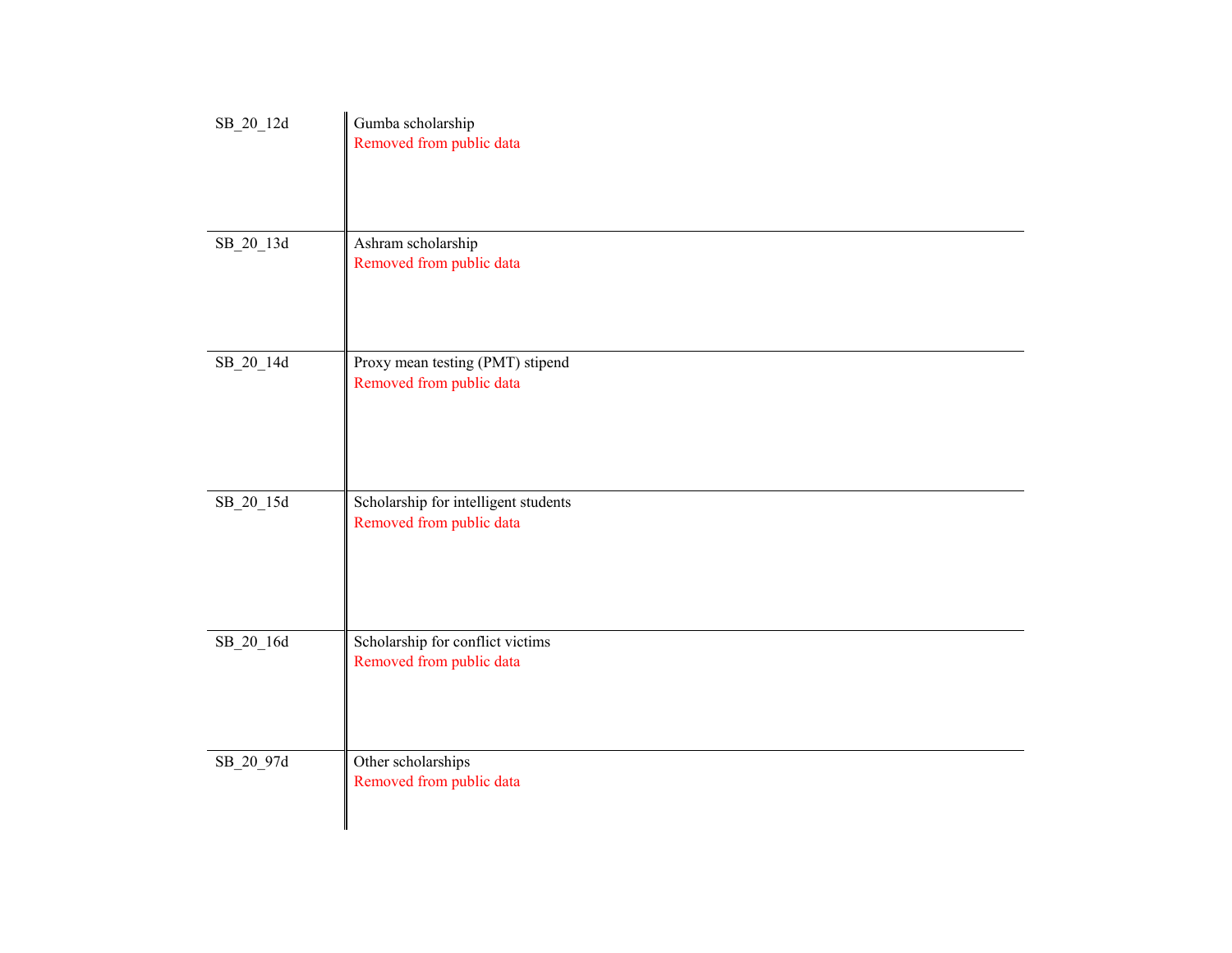| SB_20_97_1d    | Amount Rs.                                               |              |              |          |
|----------------|----------------------------------------------------------|--------------|--------------|----------|
|                | Removed from public data                                 |              |              |          |
|                |                                                          |              |              |          |
|                |                                                          |              |              |          |
|                |                                                          |              |              |          |
| <b>SB_19_E</b> | Class 4 (scholarship received)                           |              |              |          |
|                |                                                          |              |              |          |
|                | Inappropriate<br>-1                                      |              | 3060         | 66.70%   |
|                | No<br>$\boldsymbol{0}$<br>$\triangleright$ Go to SB_19_F |              | 948          | 20.66%   |
|                | Yes<br>1                                                 |              | 580          | 12.64%   |
|                |                                                          | <b>Total</b> | 4588         | 100.00%  |
| SB_20_1e       | Dalit scholarship                                        |              |              |          |
|                | Recoded in public dataset                                |              |              |          |
|                | Inappropriate<br>$-1$                                    |              | 4008         | 87.36%   |
|                | $\boldsymbol{0}$<br>N <sub>o</sub>                       |              | 424          | 9.24%    |
|                | Yes<br>$\mathbf{1}$                                      |              | 156          | 3.40%    |
|                | 98<br>Don't know                                         |              | $\mathbf{0}$ | $0.00\%$ |
|                |                                                          | <b>Total</b> | 4588         | 100.00%  |
| SB_20_2e       | 50% girls scholarship                                    |              |              |          |
|                | Recoded in public dataset                                |              |              |          |
|                | Inappropriate<br>$-1$                                    |              | 4008         | 87.36%   |
|                | N <sub>o</sub><br>$\boldsymbol{0}$                       |              | 331          | 7.21%    |
|                | Yes<br>1                                                 |              | 249          | 5.43%    |
|                | 98<br>Don't know                                         |              | $\mathbf{0}$ | $0.00\%$ |
|                |                                                          | <b>Total</b> | 4588         | 100.00%  |
| SB_20_3e       | Feeder scholarship                                       |              |              |          |
|                | Removed from public data                                 |              |              |          |
|                |                                                          |              |              |          |
|                |                                                          |              |              |          |
|                |                                                          |              |              |          |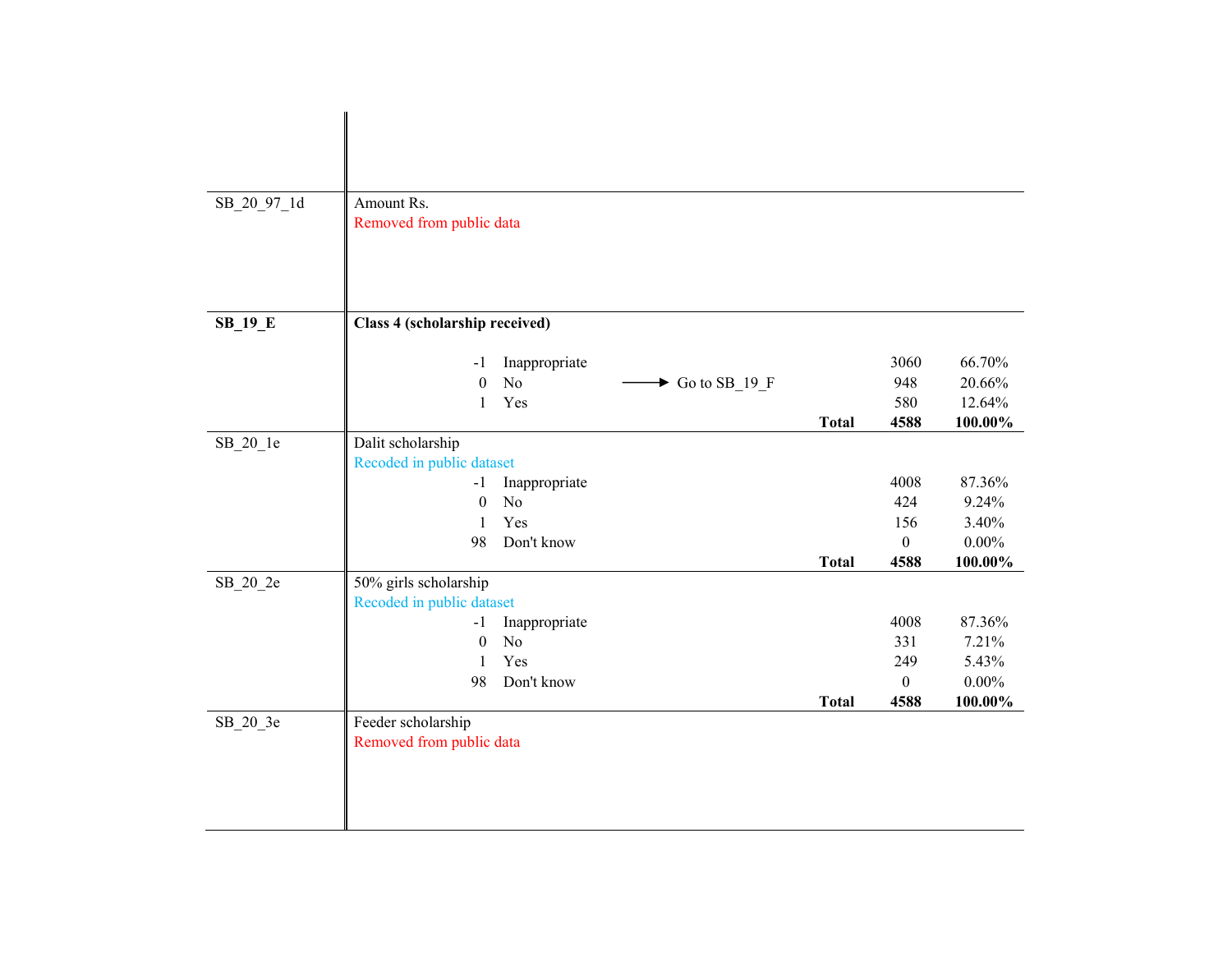| SB_20_4e | Scholarship for martyrs family<br>Removed from public data                                                                                                 |                                               |                                                  |
|----------|------------------------------------------------------------------------------------------------------------------------------------------------------------|-----------------------------------------------|--------------------------------------------------|
| SB_20_5e | Remote mountain scholarship<br>Removed from public data                                                                                                    |                                               |                                                  |
| SB_20_6e | Scholarship for disability<br>Removed from public data                                                                                                     |                                               |                                                  |
| SB_20_7e | School uniform scholarship<br>Recoded in public dataset<br>Inappropriate<br>$-1$<br>No<br>$\boldsymbol{0}$<br>Yes<br>1<br>98<br>Don't know<br><b>Total</b> | 4008<br>503<br>77<br>$\boldsymbol{0}$<br>4588 | 87.36%<br>10.96%<br>1.68%<br>$0.00\%$<br>100.00% |
| SB_20_8e | Scholarship for poor and diligent<br>Removed from public data                                                                                              |                                               |                                                  |
| SB_20_9e | Scholarship for ethnic/indigenous group<br>Removed from public data                                                                                        |                                               |                                                  |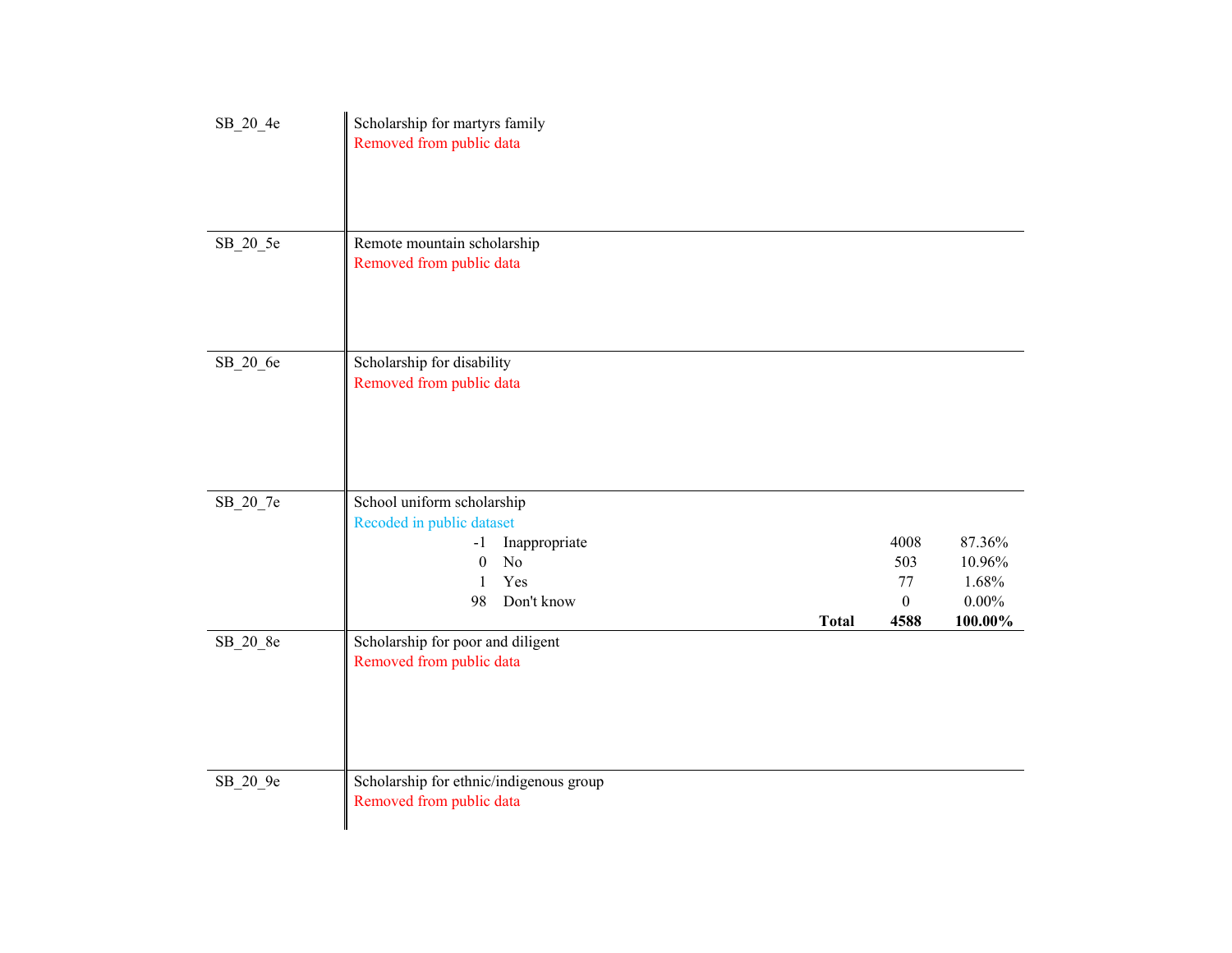| $SB_20_10e$ | Scholarship from different organization<br>Removed from public data |
|-------------|---------------------------------------------------------------------|
| $SB_20_11e$ | Madarsha scholarship<br>Removed from public data                    |
| SB_20_12e   | Gumba scholarship<br>Removed from public data                       |
| SB_20_13e   | Ashram scholarship<br>Removed from public data                      |
| SB_20_14e   | Proxy mean testing (PMT) stipend<br>Removed from public data        |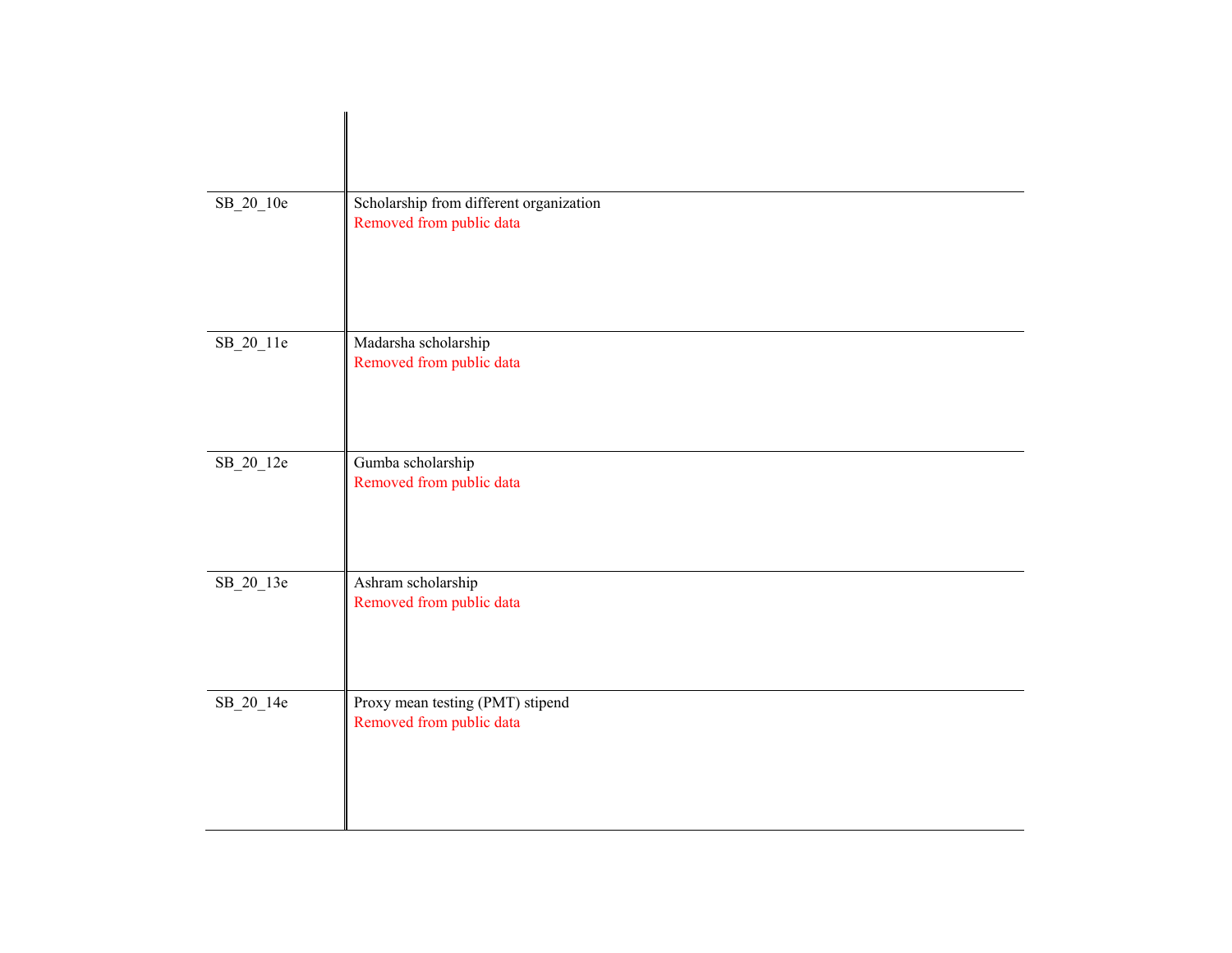| SB_20_15e   | Scholarship for intelligent students<br>Removed from public data                                                                                               |  |
|-------------|----------------------------------------------------------------------------------------------------------------------------------------------------------------|--|
| SB_20_16e   | Scholarship for conflict victims<br>Removed from public data                                                                                                   |  |
| SB_20_97e   | Other scholarships<br>Removed from public data                                                                                                                 |  |
| SB_20_97_1e | Amount Rs.<br>Removed from public data                                                                                                                         |  |
| $SB_19_F$   | Class 3 (scholarship received)<br>66.70%<br>3060<br>Inappropriate<br>$-1$                                                                                      |  |
|             | $\rm No$<br>$\triangleright$ Go to SB_19_G<br>22.99%<br>$\boldsymbol{0}$<br>1055<br>Yes<br>473<br>10.31%<br>$\mathbf{1}$<br>4588<br>$100.00\%$<br><b>Total</b> |  |
| $SB_20_1f$  | Dalit scholarship<br>Recoded in public dataset<br>89.69%<br>Inappropriate<br>4115<br>-1<br>N <sub>o</sub><br>344<br>7.50%<br>$\boldsymbol{0}$                  |  |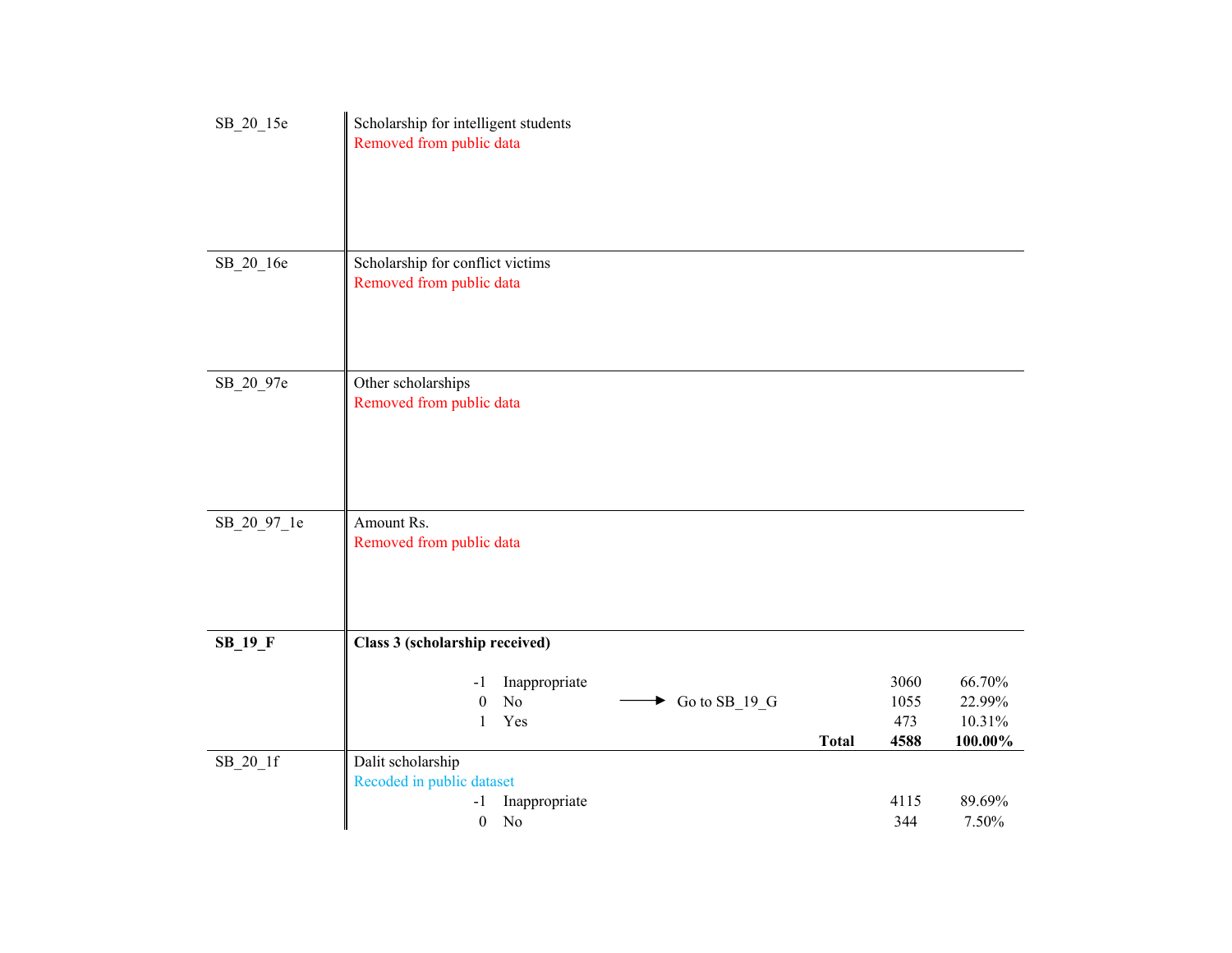|            | Yes<br>$\mathbf{1}$                                     |              | 129              | 2.81%    |
|------------|---------------------------------------------------------|--------------|------------------|----------|
|            | 98<br>Don't know                                        |              | $\boldsymbol{0}$ | $0.00\%$ |
|            |                                                         | <b>Total</b> | 4588             | 100.00%  |
| SB_20_2f   | 50% girls scholarship                                   |              |                  |          |
|            | Recoded in public dataset<br>Inappropriate<br>$-1$      |              | 4115             | 89.69%   |
|            | $\boldsymbol{0}$<br>No                                  |              | 269              | 5.86%    |
|            | Yes<br>1                                                |              | 204              | 4.45%    |
|            | 98<br>Don't know                                        |              | $\boldsymbol{0}$ | $0.00\%$ |
|            |                                                         | <b>Total</b> | 4588             | 100.00%  |
| SB_20_3f   | Feeder scholarship                                      |              |                  |          |
|            | Removed from public data                                |              |                  |          |
|            |                                                         |              |                  |          |
|            |                                                         |              |                  |          |
|            |                                                         |              |                  |          |
|            |                                                         |              |                  |          |
| $SB_20_4f$ | Scholarship for martyrs family                          |              |                  |          |
|            | Removed from public data                                |              |                  |          |
|            |                                                         |              |                  |          |
|            |                                                         |              |                  |          |
|            |                                                         |              |                  |          |
|            |                                                         |              |                  |          |
| SB_20_5f   | Remote mountain scholarship<br>Removed from public data |              |                  |          |
|            |                                                         |              |                  |          |
|            |                                                         |              |                  |          |
|            |                                                         |              |                  |          |
|            |                                                         |              |                  |          |
| SB_20_6f   | Scholarship for disability                              |              |                  |          |
|            | Removed from public data                                |              |                  |          |
|            |                                                         |              |                  |          |
|            |                                                         |              |                  |          |
|            |                                                         |              |                  |          |
|            |                                                         |              |                  |          |
|            |                                                         |              |                  |          |
| $SB_20_7f$ | School uniform scholarship                              |              |                  |          |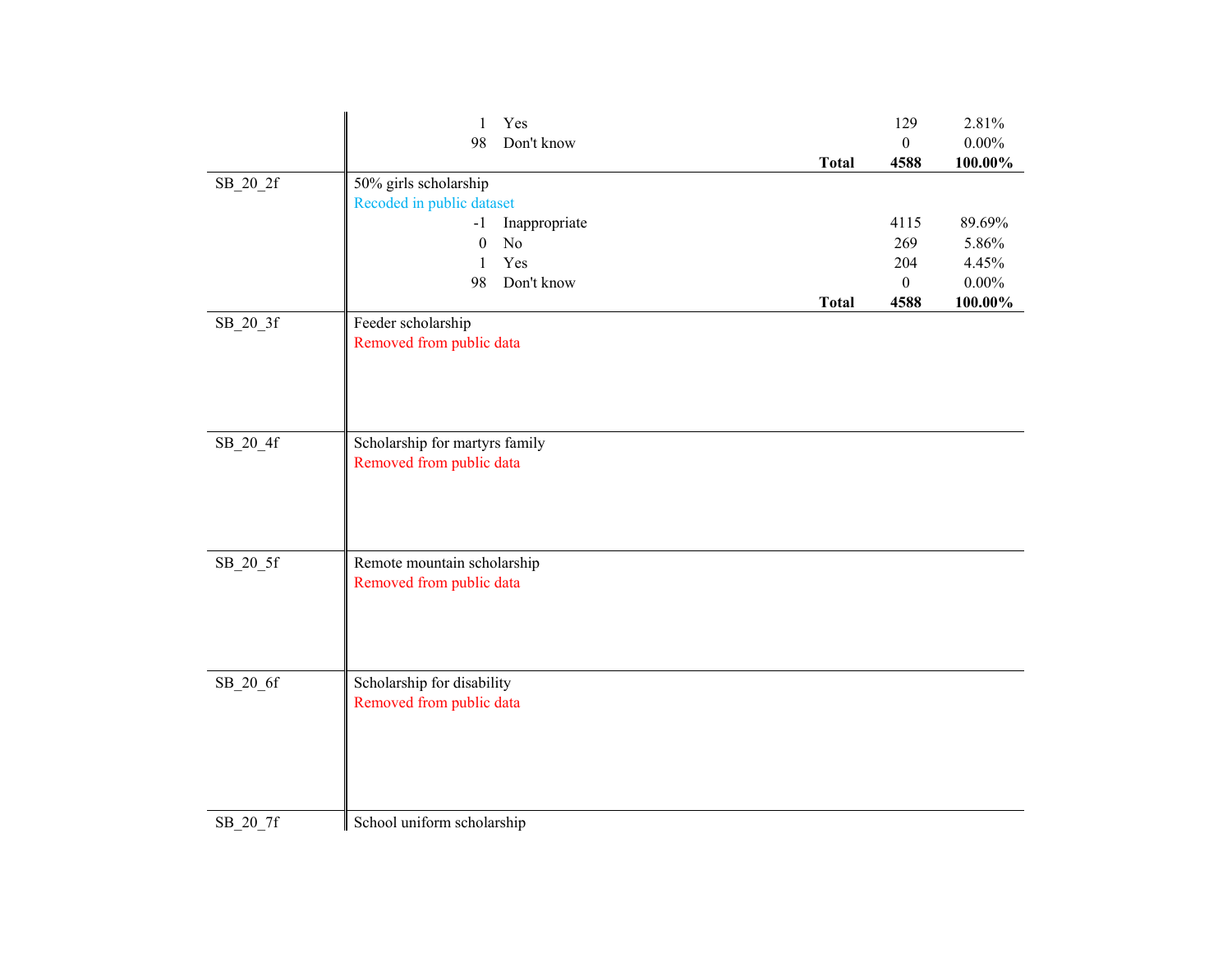|             | Recoded in public dataset               |              |          |
|-------------|-----------------------------------------|--------------|----------|
|             | Inappropriate<br>-1                     | 4115         | 89.69%   |
|             | No<br>$\theta$                          | 413          | 9.00%    |
|             | Yes<br>1                                | 60           | 1.31%    |
|             | Don't know<br>98                        | $\mathbf{0}$ | $0.00\%$ |
|             | <b>Total</b>                            | 4588         | 100.00%  |
| $SB_20_8f$  | Scholarship for poor and diligent       |              |          |
|             | Removed from public data                |              |          |
|             |                                         |              |          |
|             |                                         |              |          |
|             |                                         |              |          |
|             |                                         |              |          |
|             |                                         |              |          |
| SB_20_9f    | Scholarship for ethnic/indigenous group |              |          |
|             | Removed from public data                |              |          |
|             |                                         |              |          |
|             |                                         |              |          |
|             |                                         |              |          |
|             |                                         |              |          |
|             |                                         |              |          |
| $SB_20_10f$ | Scholarship from different organization |              |          |
|             | Removed from public data                |              |          |
|             |                                         |              |          |
|             |                                         |              |          |
|             |                                         |              |          |
|             |                                         |              |          |
| $SB_20_11f$ | Madarsha scholarship                    |              |          |
|             | Removed from public data                |              |          |
|             |                                         |              |          |
|             |                                         |              |          |
|             |                                         |              |          |
|             |                                         |              |          |
| SB_20_12f   | Gumba scholarship                       |              |          |
|             | Removed from public data                |              |          |
|             |                                         |              |          |
|             |                                         |              |          |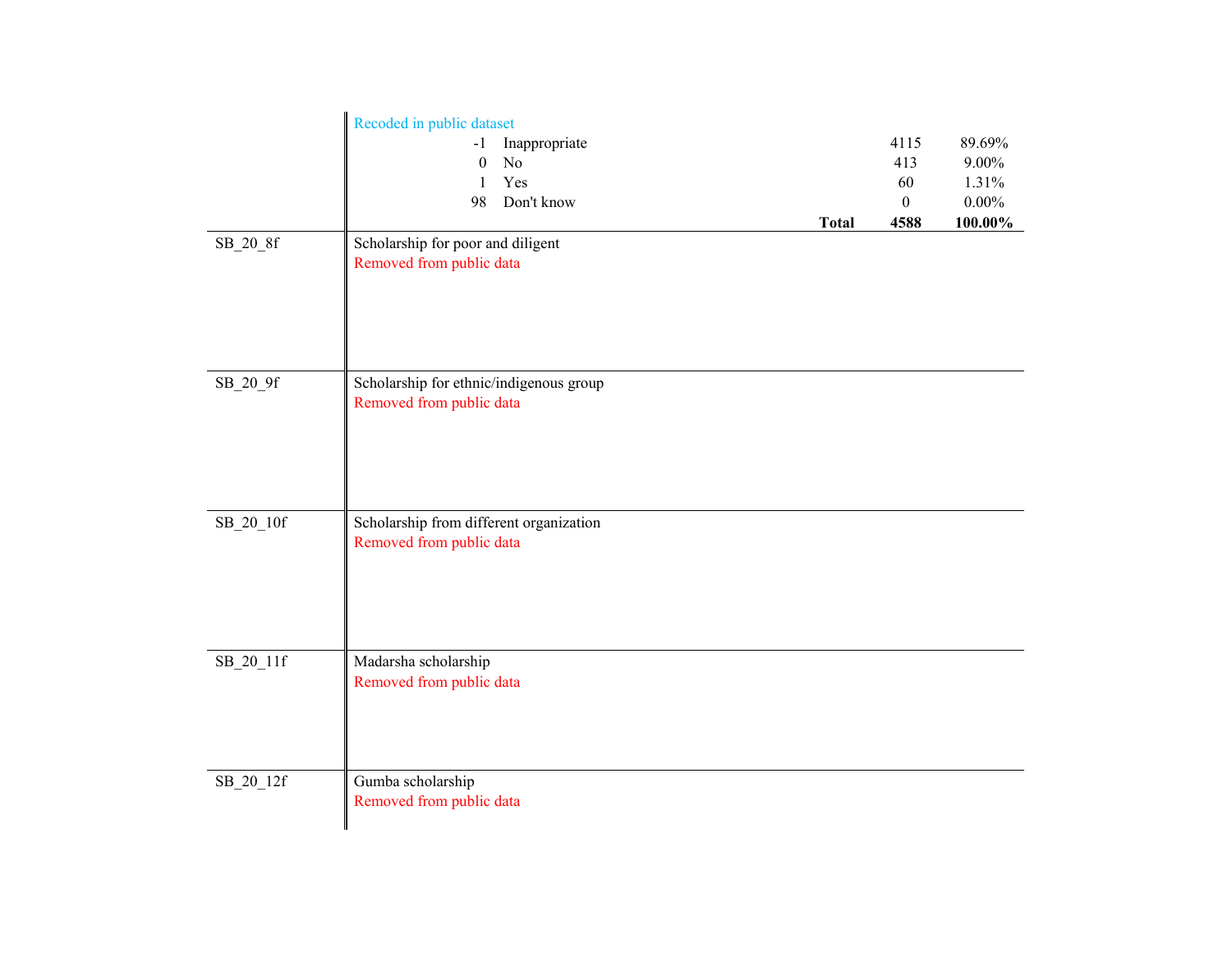| $SB_20_13f$ | Ashram scholarship<br>Removed from public data                   |
|-------------|------------------------------------------------------------------|
| SB_20_14f   | Proxy mean testing (PMT) stipend<br>Removed from public data     |
| $SB_20_15f$ | Scholarship for intelligent students<br>Removed from public data |
| SB_20_16f   | Scholarship for conflict victims<br>Removed from public data     |
| SB_20_97f   | Other scholarships<br>Removed from public data                   |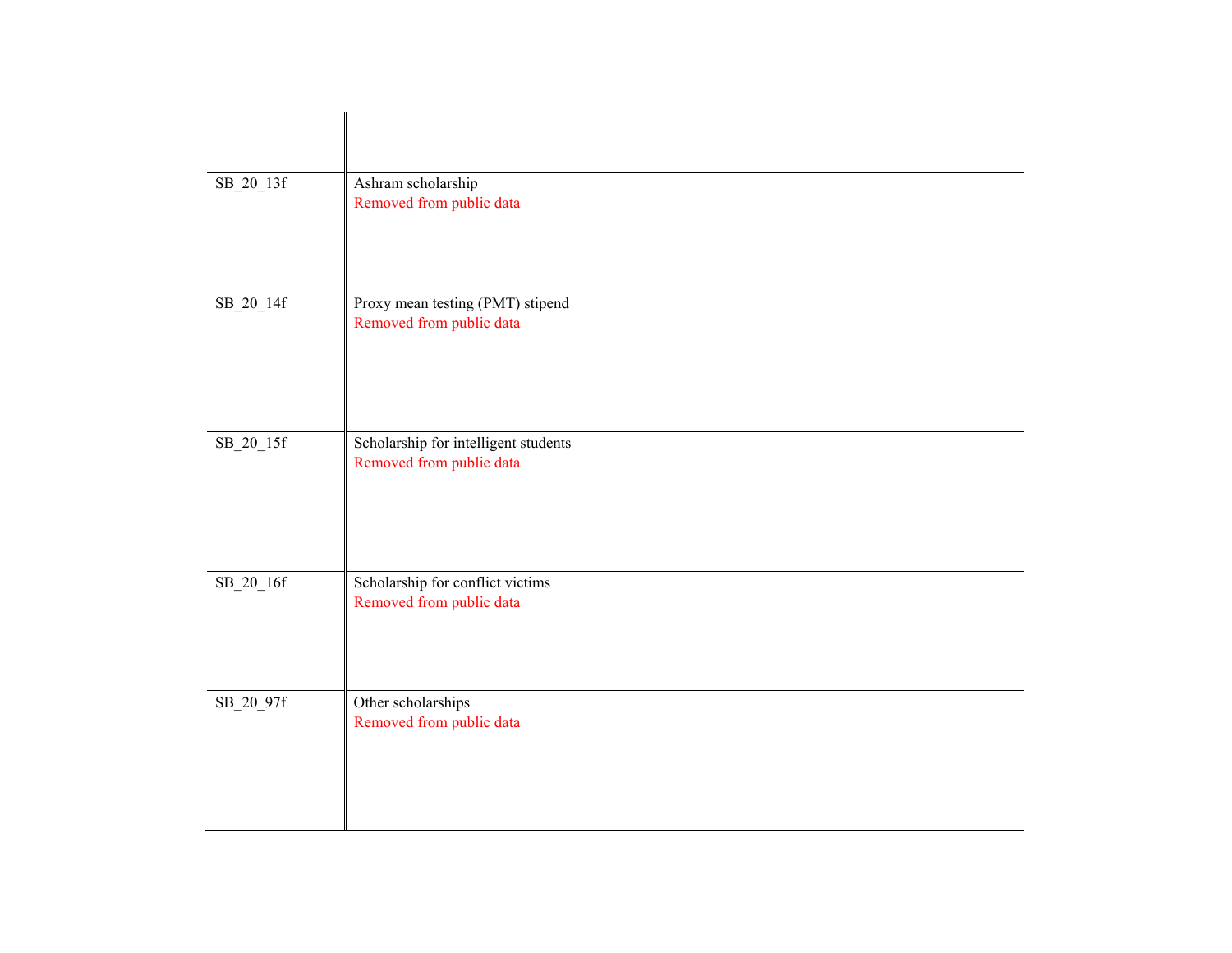| SB 20 97 1f    | Amount Rs.<br>Removed from public data                                                                                                       |              |                                                |                                                 |
|----------------|----------------------------------------------------------------------------------------------------------------------------------------------|--------------|------------------------------------------------|-------------------------------------------------|
| <b>SB_19_G</b> | Class 2 (scholarship received)                                                                                                               |              |                                                |                                                 |
|                | Inappropriate<br>$-1$<br>$\boldsymbol{0}$<br>$\rm No$<br>Go to SB_19_H<br>Yes<br>$\mathbf{1}$                                                | <b>Total</b> | 3060<br>1126<br>402<br>4588                    | 66.70%<br>24.54%<br>8.76%<br>100.00%            |
| $SB_20_1g$     | Dalit scholarship<br>Recoded in public dataset<br>Inappropriate<br>$-1$<br>No<br>$\boldsymbol{0}$<br>Yes<br>$\mathbf{1}$<br>98<br>Don't know |              | 4186<br>290<br>112<br>$\boldsymbol{0}$         | 91.24%<br>6.32%<br>2.44%<br>$0.00\%$            |
|                |                                                                                                                                              | <b>Total</b> | 4588                                           | 100.00%                                         |
| SB_20_2g       | 50% girls scholarship<br>Recoded in public dataset<br>Inappropriate<br>$-1$<br>No<br>$\boldsymbol{0}$<br>Yes<br>1<br>98<br>Don't know        | <b>Total</b> | 4186<br>233<br>169<br>$\boldsymbol{0}$<br>4588 | 91.24%<br>5.08%<br>3.68%<br>$0.00\%$<br>100.00% |
| SB_20_3g       | Feeder scholarship<br>Removed from public data                                                                                               |              |                                                |                                                 |
| SB_20_4g       | Scholarship for martyrs family<br>Removed from public data                                                                                   |              |                                                |                                                 |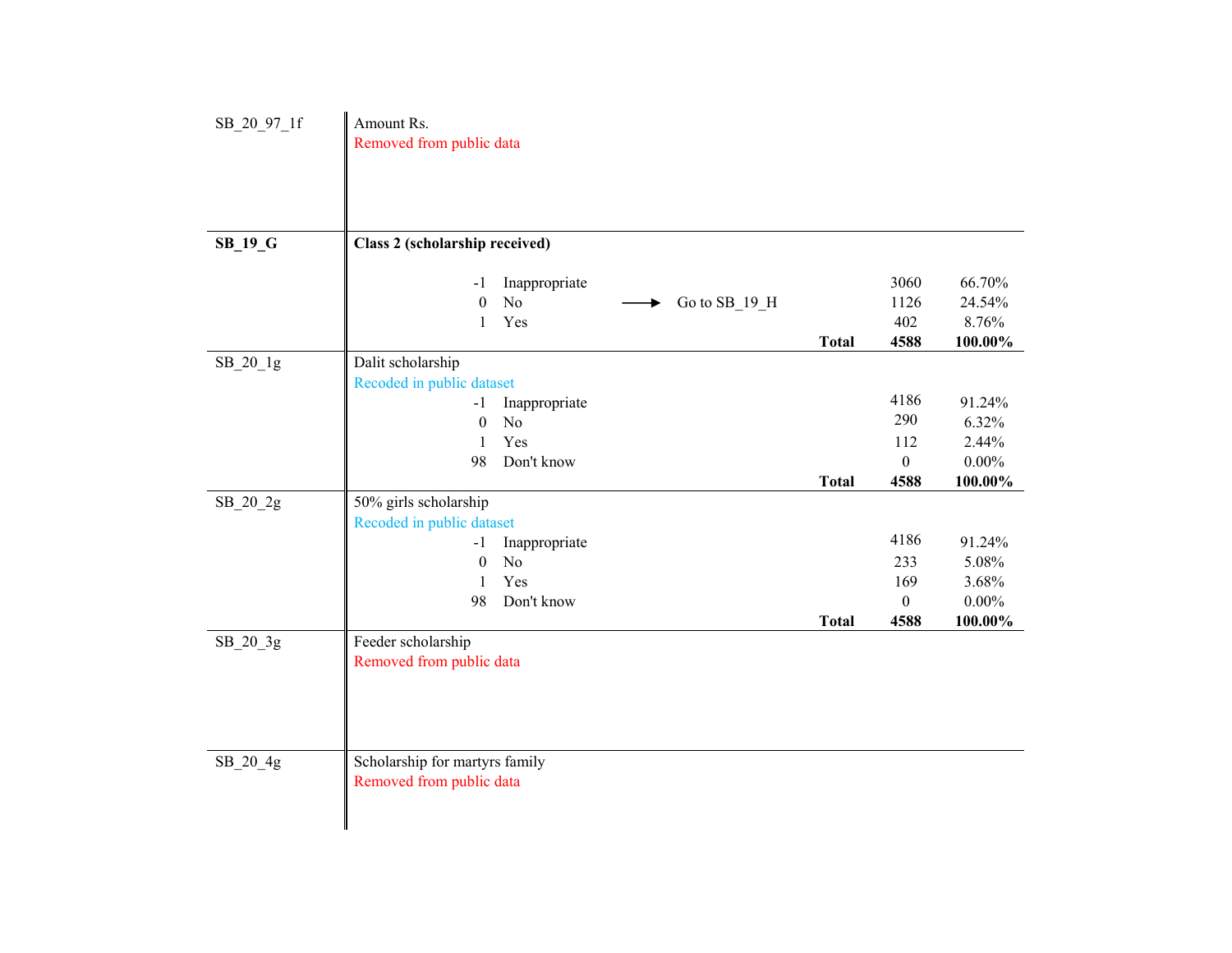| SB_20_5g | Remote mountain scholarship<br>Removed from public data                                                                                                                           |                                           |                                                    |
|----------|-----------------------------------------------------------------------------------------------------------------------------------------------------------------------------------|-------------------------------------------|----------------------------------------------------|
| SB_20_6g | Scholarship for disability<br>Removed from public data                                                                                                                            |                                           |                                                    |
| SB_20_7g | School uniform scholarship<br>Recoded in public dataset<br>Inappropriate<br>$-1$<br>$\boldsymbol{0}$<br>N <sub>o</sub><br>Yes<br>$\mathbf{1}$<br>Don't know<br>98<br><b>Total</b> | 4186<br>347<br>55<br>$\mathbf{0}$<br>4588 | 91.24%<br>7.56%<br>1.20%<br>$0.00\%$<br>$100.00\%$ |
| SB_20_8g | Scholarship for poor and diligent<br>Removed from public data                                                                                                                     |                                           |                                                    |
| SB_20_9g | Scholarship for ethnic/indigenous group<br>Removed from public data                                                                                                               |                                           |                                                    |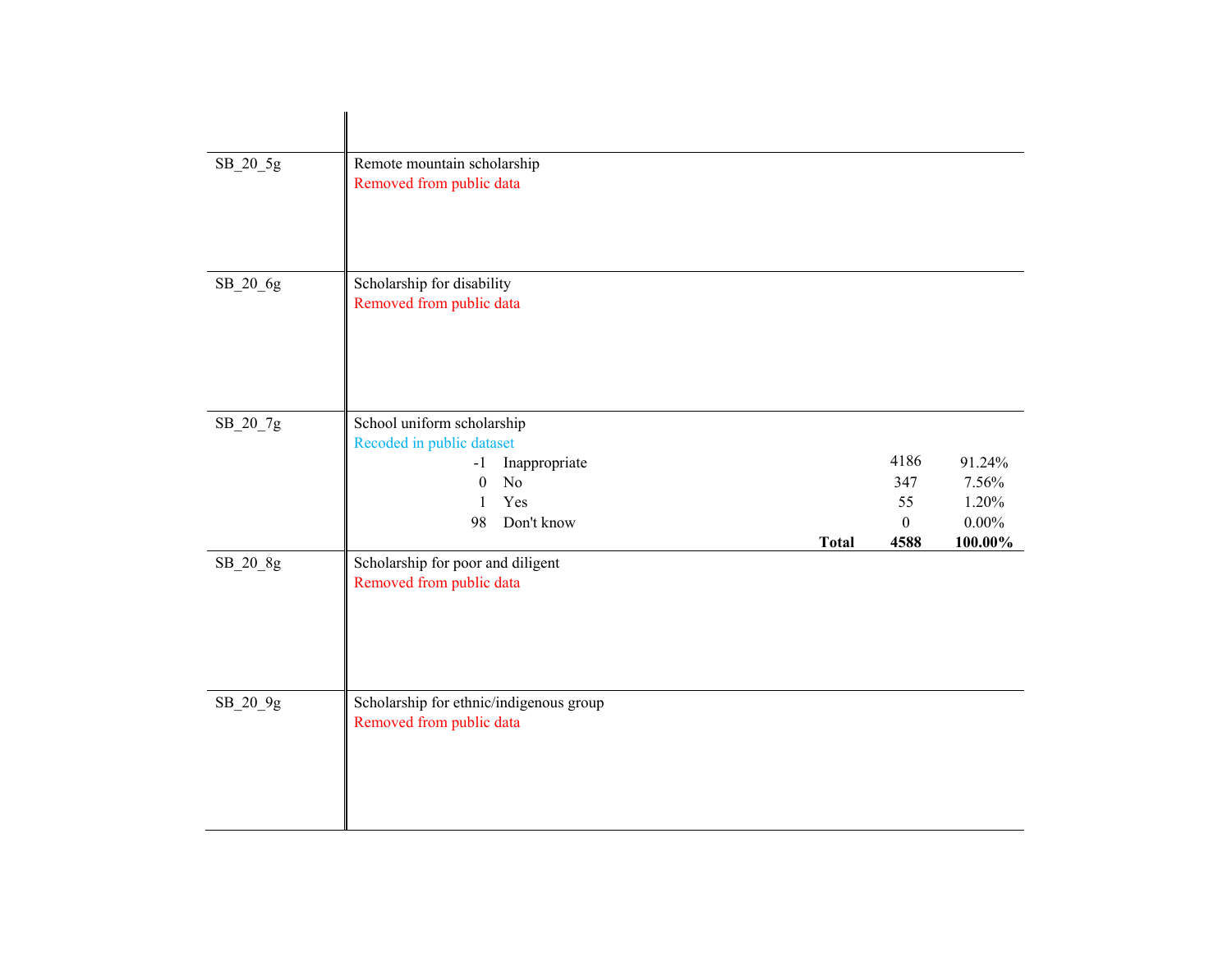| $\rm SB\_20\_10g$ | Scholarship from different organization<br>Removed from public data |
|-------------------|---------------------------------------------------------------------|
| SB_20_11g         | Madarsha scholarship<br>Removed from public data                    |
| SB_20_12g         | Gumba scholarship<br>Removed from public data                       |
| SB_20_13g         | Ashram scholarship<br>Removed from public data                      |
| SB_20_14g         | Proxy mean testing (PMT) stipend<br>Removed from public data        |
| SB_20_15g         | Scholarship for intelligent students<br>Removed from public data    |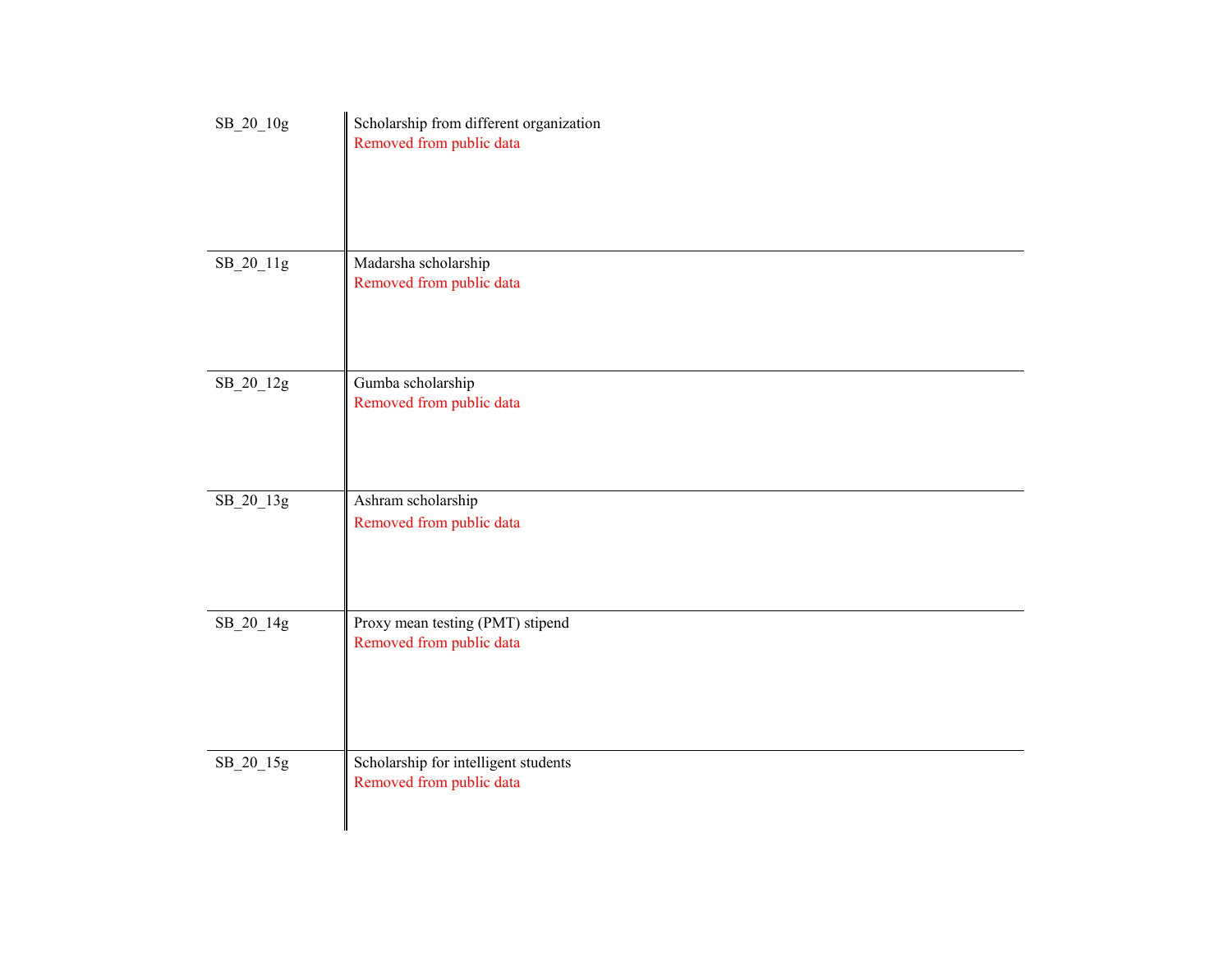| SB_20_16g   | Scholarship for conflict victims<br>Removed from public data                            |              |                             |                                      |
|-------------|-----------------------------------------------------------------------------------------|--------------|-----------------------------|--------------------------------------|
| SB_20_97g   | Other scholarships (Specify)<br>Removed from public data                                |              |                             |                                      |
| SB_20_97_1g | Amount Rs.<br>Removed from public data                                                  |              |                             |                                      |
| $SB_19_H$   | Class 1 (scholarship received)                                                          |              |                             |                                      |
|             | Inappropriate<br>$-1$<br>No<br>$\boldsymbol{0}$<br>Go to SB_19_I<br>Yes<br>$\mathbf{1}$ | <b>Total</b> | 3060<br>1203<br>325<br>4588 | 66.70%<br>26.22%<br>7.08%<br>100.00% |
| $SB_20_1h$  | Dalit scholarship<br>Recoded in public dataset                                          |              | 4263                        | 92.92%                               |
|             | Inappropriate<br>$-1$<br>N <sub>o</sub><br>$\theta$<br>Yes<br>1<br>98<br>Don't know     |              | 243<br>82<br>$\theta$       | 5.30%<br>1.79%<br>$0.00\%$           |
| $SB_20_2h$  | 50% girls scholarship<br>Recoded in public dataset                                      | <b>Total</b> | 4588                        | 100.00%                              |
|             | Inappropriate<br>$-1$                                                                   |              | 4263                        | 92.92%                               |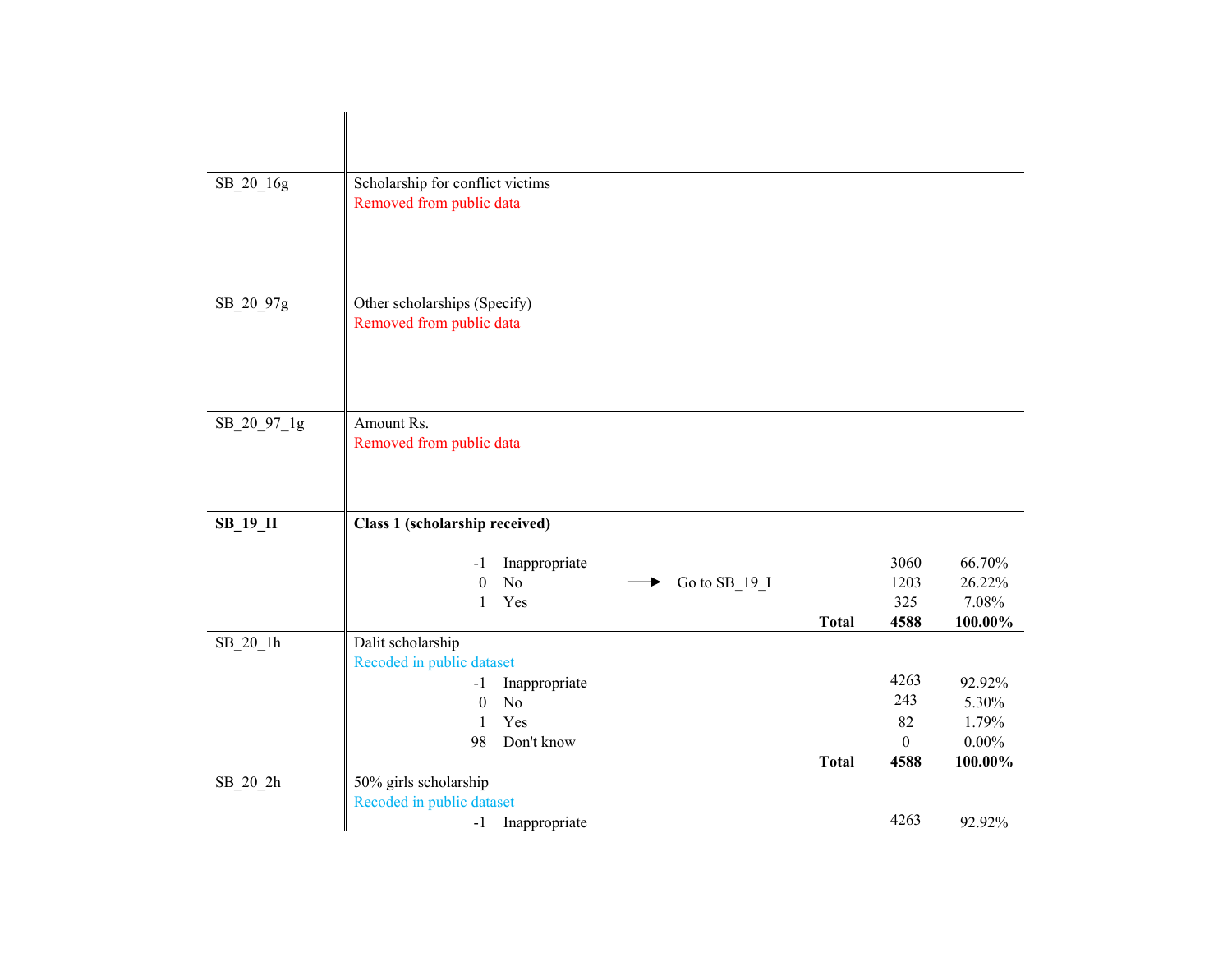|            | $\boldsymbol{0}$<br>No<br>Yes<br>Don't know<br>98                                                                      | <b>Total</b> | 185<br>140<br>$\boldsymbol{0}$<br>4588 | 4.03%<br>3.05%<br>$0.00\%$<br>$100.00\%$ |
|------------|------------------------------------------------------------------------------------------------------------------------|--------------|----------------------------------------|------------------------------------------|
| $SB_20_3h$ | Feeder scholarship<br>Removed from public data                                                                         |              |                                        |                                          |
| SB_20_4h   | Scholarship for martyrs family<br>Removed from public data                                                             |              |                                        |                                          |
| $SB_20_5h$ | Remote mountain scholarship<br>Removed from public data                                                                |              |                                        |                                          |
| SB_20_6h   | Scholarship for disability<br>Removed from public data                                                                 |              |                                        |                                          |
| SB_20_7h   | School uniform scholarship<br>Recoded in public dataset<br>Inappropriate<br>$-1$<br>No<br>$\boldsymbol{0}$<br>Yes<br>1 |              | 4263<br>276<br>49                      | 92.92%<br>6.02%<br>1.07%                 |
|            | Don't know<br>98                                                                                                       | <b>Total</b> | $\boldsymbol{0}$<br>4588               | $0.00\%$<br>100.00%                      |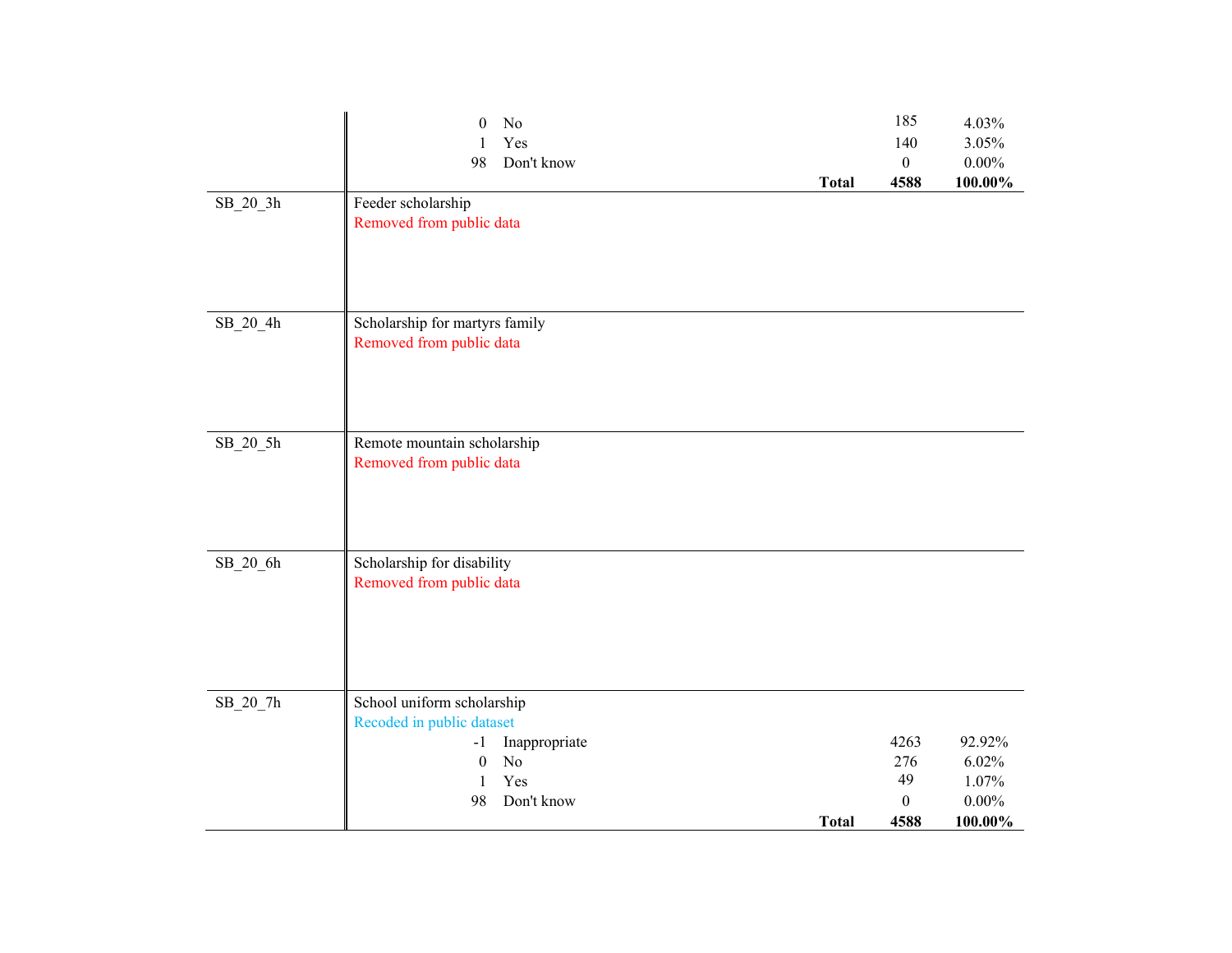| $SB_20_8h$        | Scholarship for poor and diligent<br>Removed from public data       |
|-------------------|---------------------------------------------------------------------|
| $SB_20_9h$        | Scholarship for ethnic/indigenous group<br>Removed from public data |
| $\rm SB\_20\_10h$ | Scholarship from different organization<br>Removed from public data |
| SB_20_11h         | Madarsha scholarship<br>Removed from public data                    |
| $SB_20_12h$       | Gumba scholarship<br>Removed from public data                       |
| $\rm SB\_20\_13h$ | Ashram scholarship<br>Removed from public data                      |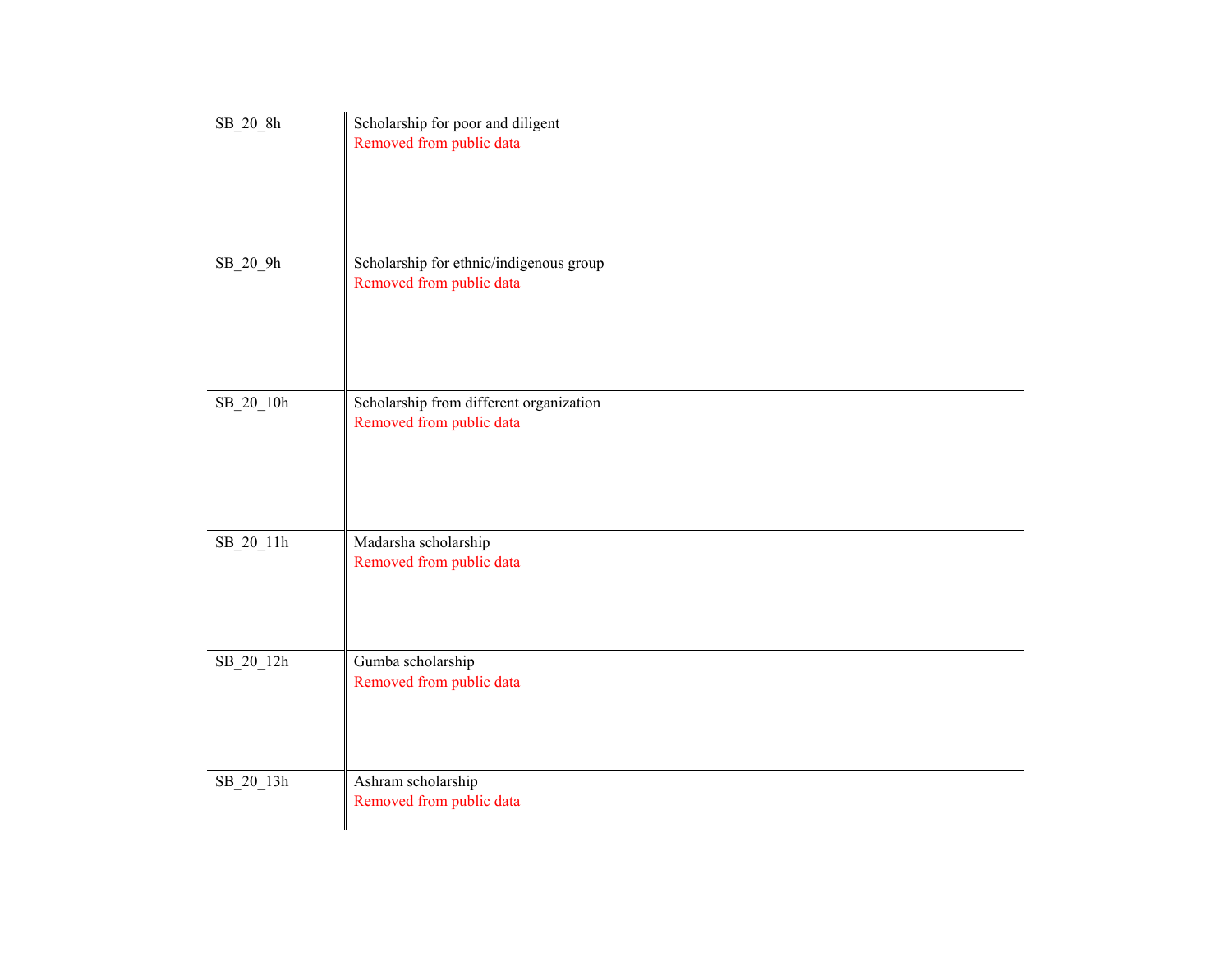| SB_20_14h   | Proxy mean testing (PMT) stipend<br>Removed from public data     |      |        |
|-------------|------------------------------------------------------------------|------|--------|
| SB_20_15h   | Scholarship for intelligent students<br>Removed from public data |      |        |
| SB_20_16h   | Scholarship for conflict victims<br>Removed from public data     |      |        |
| SB_20_97h   | Other scholarships (Specify)<br>Removed from public data         |      |        |
| SB_20_97_1h | Amount Rs.<br>Removed from public data                           |      |        |
| $SB_19_1$   | Pre- primary/play group (scholarship received)                   |      |        |
|             | Inappropriate<br>$-1$                                            | 3060 | 66.70% |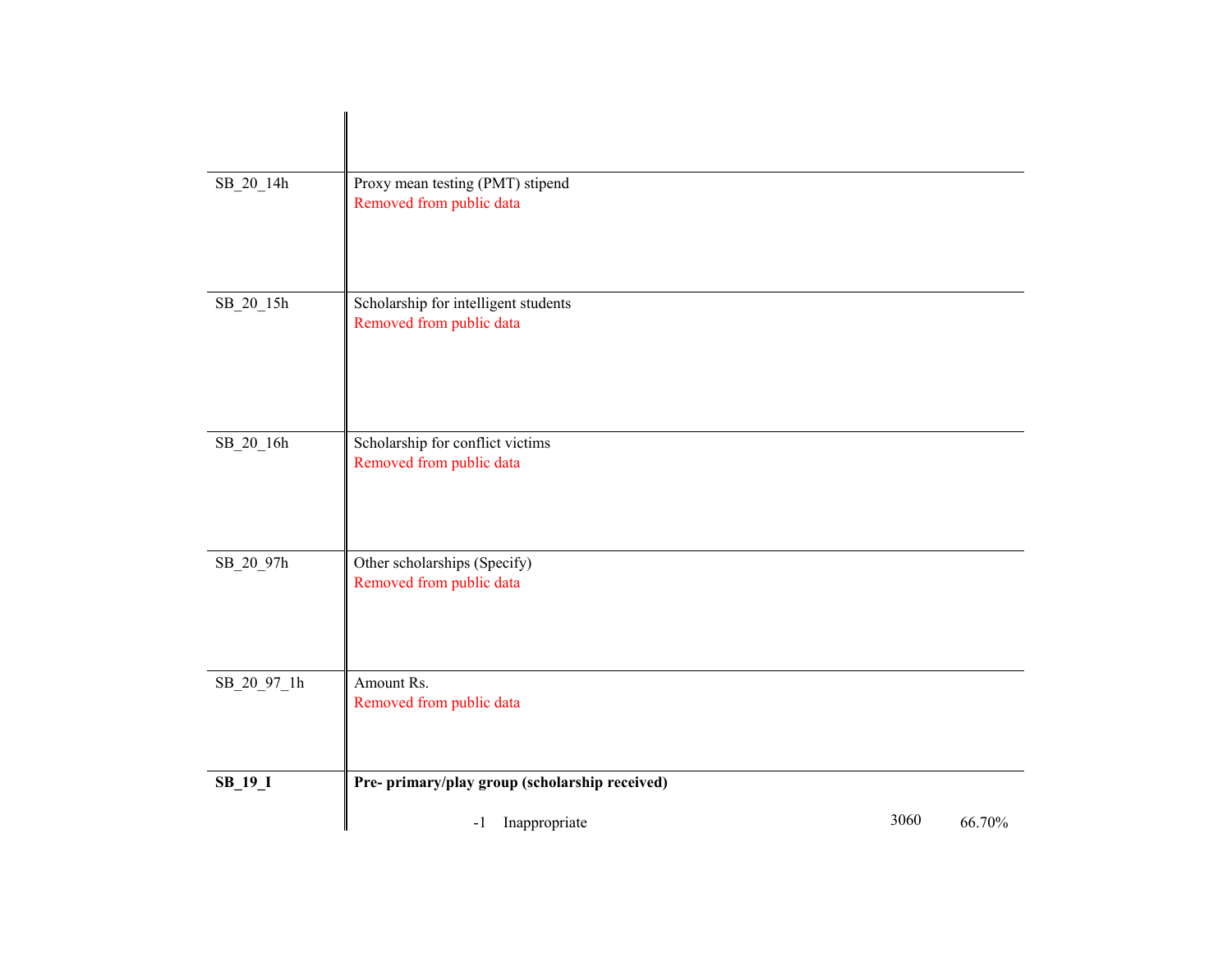|            | No<br>$\theta$<br>Yes<br>1                                 | <b>Total</b> | 1470<br>58<br>4588 | 32.04%<br>1.26%<br>100.00% |
|------------|------------------------------------------------------------|--------------|--------------------|----------------------------|
| $SB_20_1i$ | Dalit scholarship<br>Removed from public data              |              |                    |                            |
| $SB_20_2i$ | 50% girls scholarship<br>Removed from public data          |              |                    |                            |
| $SB_20_3i$ | Feeder scholarship<br>Removed from public data             |              |                    |                            |
| $SB_20_4i$ | Scholarship for martyrs family<br>Removed from public data |              |                    |                            |
| $SB_20_5i$ | Remote mountain scholarship<br>Removed from public data    |              |                    |                            |
| SB 20 6i   | Scholarship for disability                                 |              |                    |                            |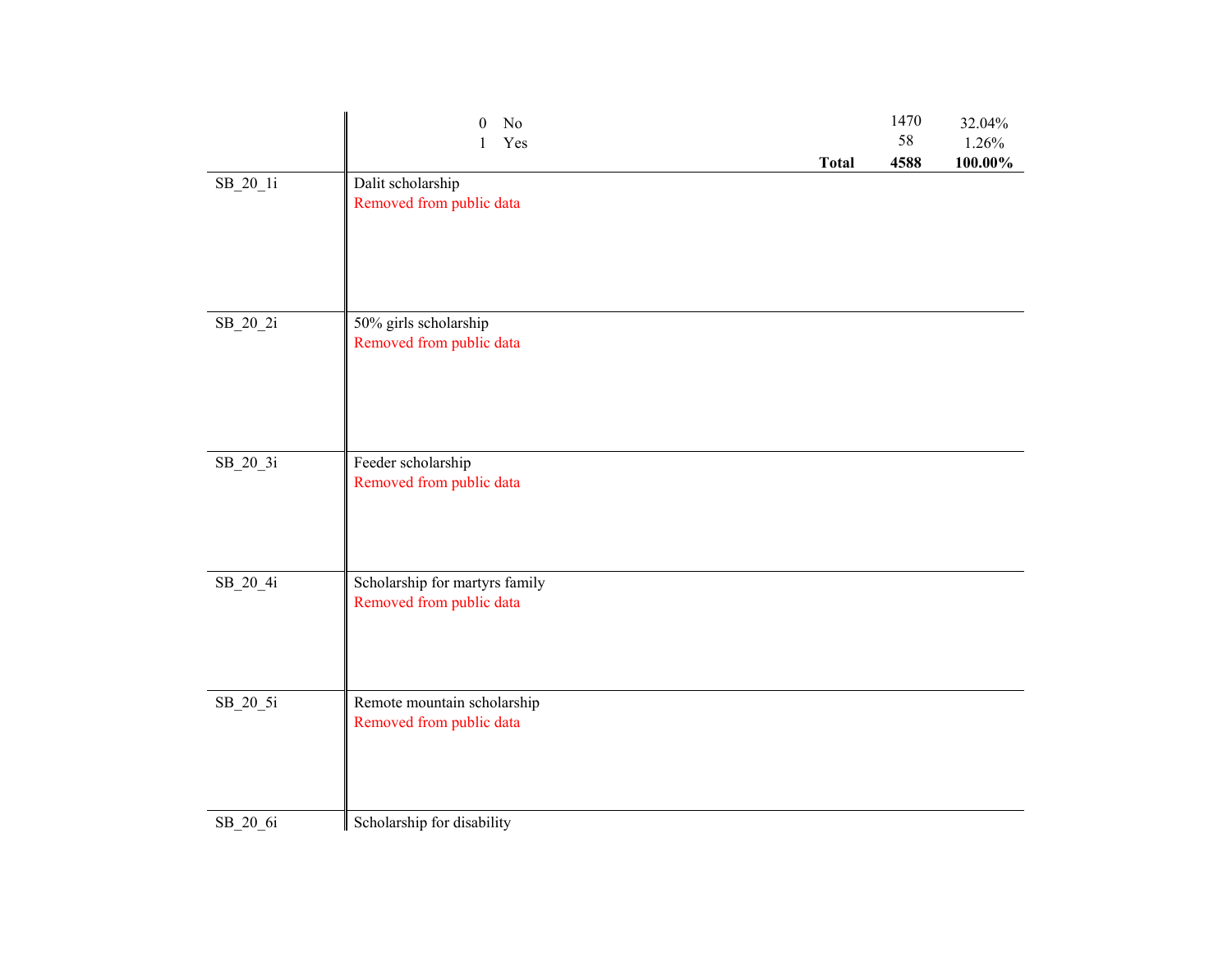|             | Removed from public data                                            |
|-------------|---------------------------------------------------------------------|
| $SB_20_7i$  | School uniform scholarship<br>Removed from public data              |
| $SB_20_8i$  | Scholarship for poor and diligent<br>Removed from public data       |
| $SB_20_9i$  | Scholarship for ethnic/indigenous group<br>Removed from public data |
| $SB_20_10i$ | Scholarship from different organization<br>Removed from public data |
| $SB_20_11i$ | Madarsha scholarship<br>Removed from public data                    |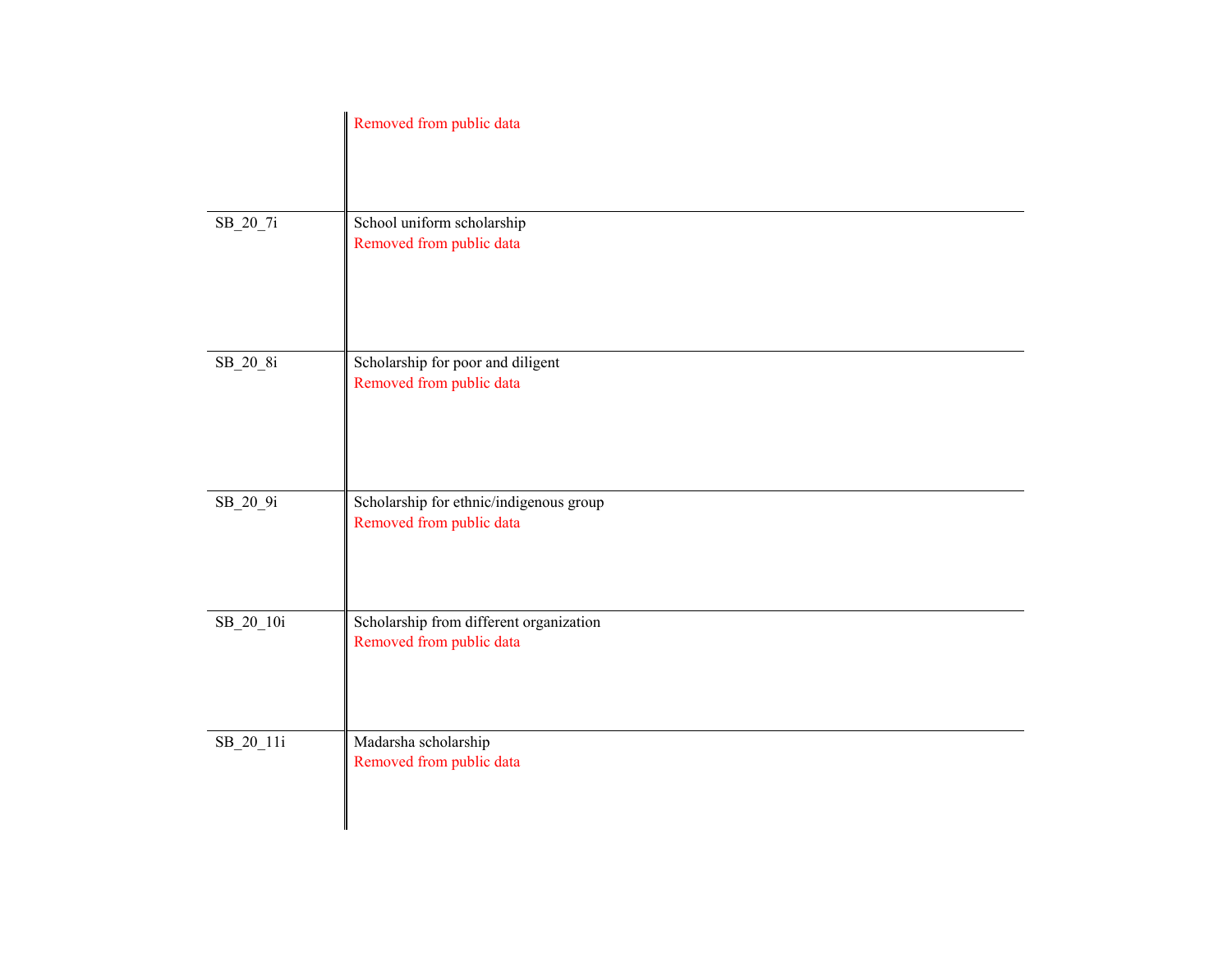| SB_20_12i | Gumba scholarship<br>Removed from public data                    |
|-----------|------------------------------------------------------------------|
| SB_20_13i | Ashram scholarship<br>Removed from public data                   |
| SB_20_14i | Proxy mean testing (PMT) stipend<br>Removed from public data     |
| SB_20_15i | Scholarship for intelligent students<br>Removed from public data |
| SB_20_16i | Scholarship for conflict victims<br>Removed from public data     |
| SB_20_97i | Other scholarships (Specify)<br>Removed from public data         |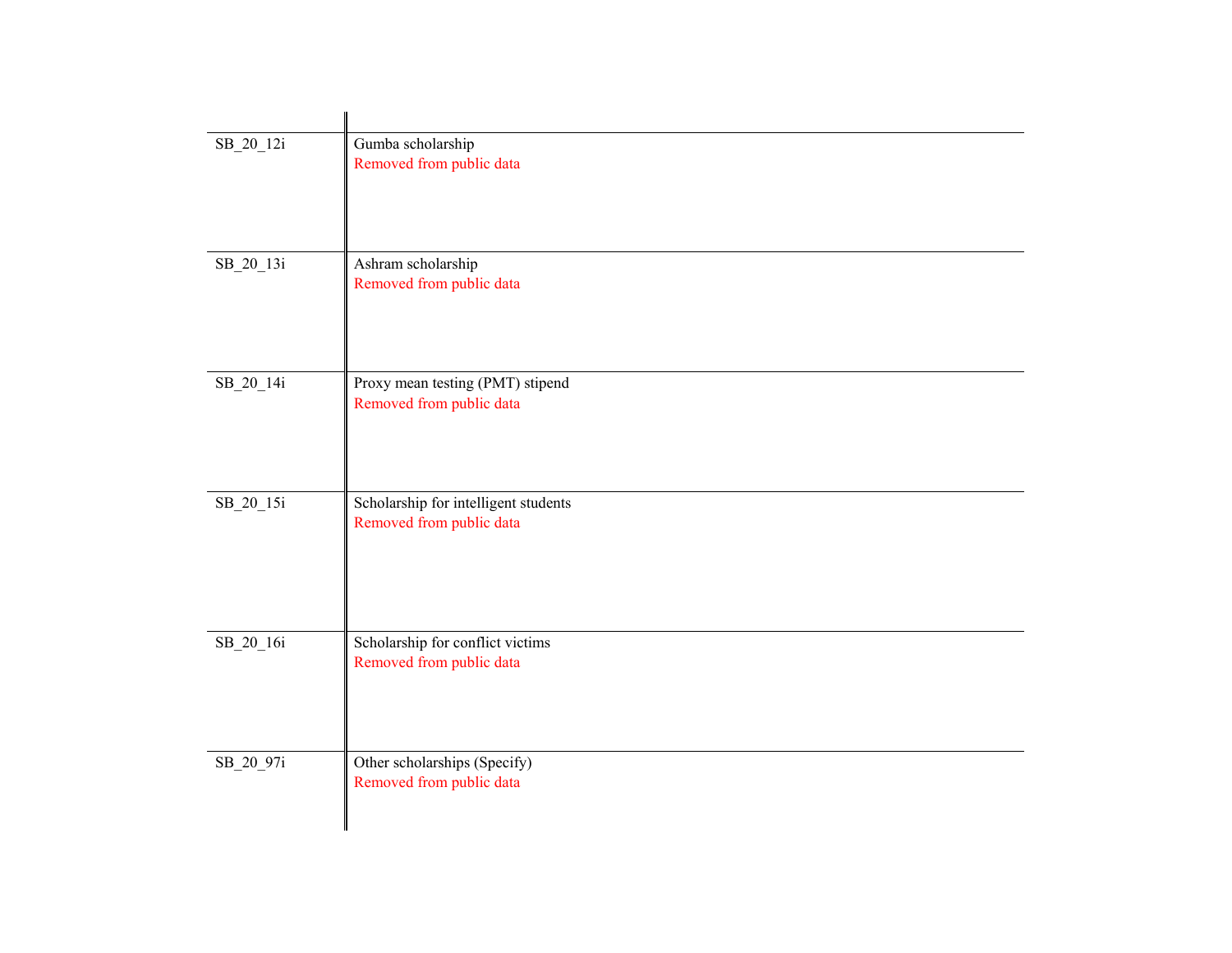| SB_20_97_1i | Amount Rs.                                                      |              |                  |          |
|-------------|-----------------------------------------------------------------|--------------|------------------|----------|
|             | Removed from public data                                        |              |                  |          |
|             |                                                                 |              |                  |          |
|             |                                                                 |              |                  |          |
|             |                                                                 |              |                  |          |
| $SB_22$     | Have you ever experienced any kind of discrimination in school? |              |                  |          |
|             | Go to SB_27<br>N <sub>o</sub><br>$\mathbf{0}$                   |              | 4452             | 97.04%   |
|             | Yes<br>$\mathbf{1}$                                             |              | 136              | 2.96%    |
|             | 98<br>Don't know                                                |              | $\boldsymbol{0}$ | $0.00\%$ |
|             | Refused<br>99                                                   |              | $\Omega$         | $0.00\%$ |
|             |                                                                 | <b>Total</b> | 4588             | 100.00%  |
| $SB_23$     | Have you ever felt discriminated against based on your sex?     |              |                  |          |
|             | Inappropriate<br>-1                                             |              | 4452             | 97.04%   |
|             | N <sub>o</sub><br>$\theta$<br>Go to SB_24                       |              | 101              | 2.20%    |
|             | Yes<br>$\mathbf{1}$                                             |              | 35               | 0.76%    |
|             | 98<br>Don't know                                                |              | $\boldsymbol{0}$ | $0.00\%$ |
|             | Refused<br>99                                                   |              | $\theta$         | $0.00\%$ |
|             |                                                                 | <b>Total</b> | 4588             | 100.00%  |
| $SB_23_A$   | How did you sense that you were discriminated?                  |              |                  |          |
|             | Mark all that apply, do not read the possible answers           |              |                  |          |
|             |                                                                 |              |                  |          |
| SB_23_A_1   | Classmates would not like to play with me                       |              |                  |          |
|             | Inappropriate<br>$-1$                                           |              | 4553             | 99.24%   |
|             | $\boldsymbol{0}$<br>No                                          |              | 30               | 0.65%    |
|             | Yes<br>1                                                        |              | 5                | 0.11%    |
|             |                                                                 | <b>Total</b> | 4588             | 100.00%  |
| SB_23_A_2   | Classmates would not like to eat with me                        |              |                  |          |
|             | Inappropriate<br>-1                                             |              | 4553             | 99.24%   |
|             | N <sub>o</sub><br>$\theta$                                      |              | 31               | 0.68%    |
|             | $\mathbf{1}$<br>Yes                                             |              | 4                | 0.09%    |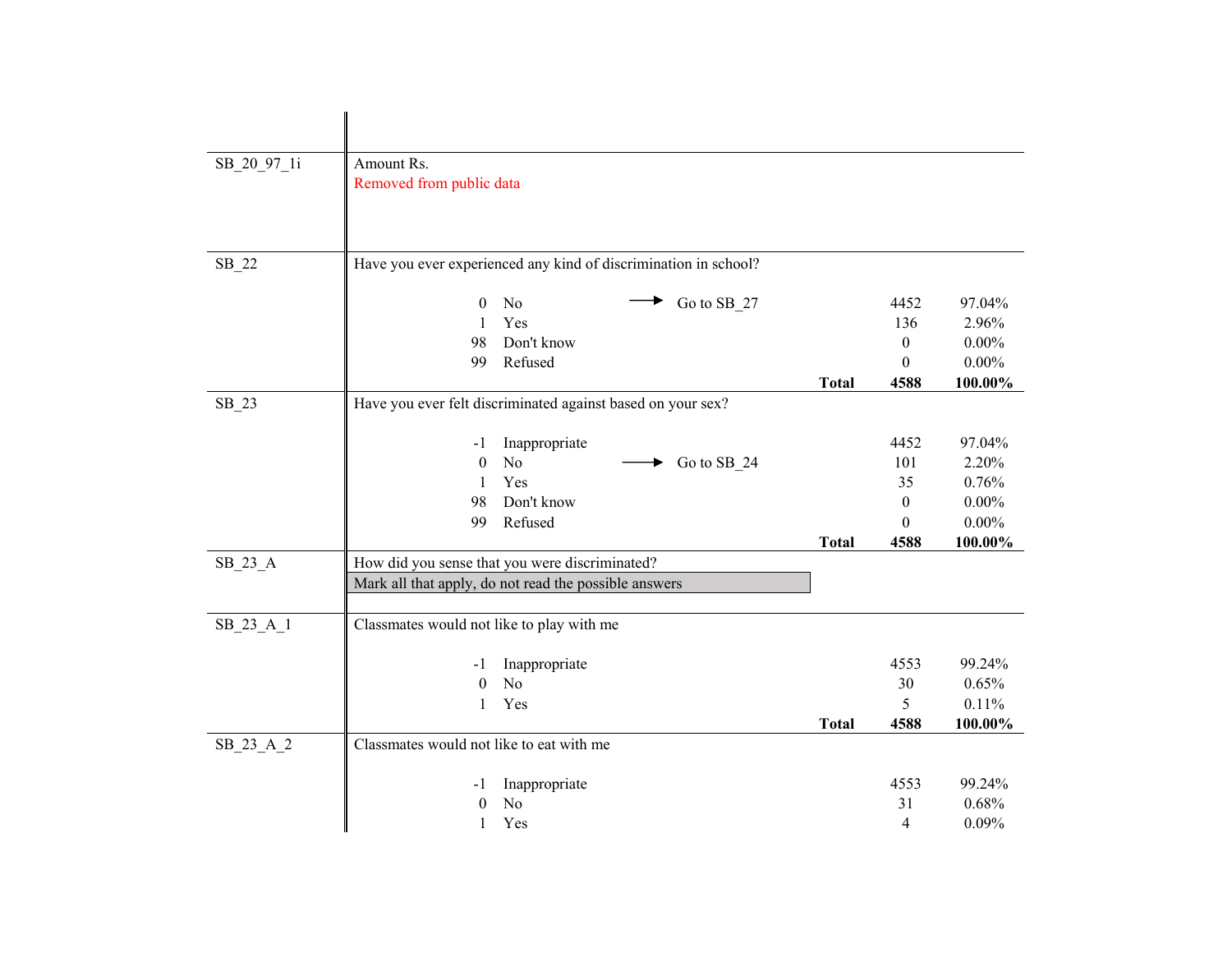|             |                                                        | <b>Total</b> | 4588 | 100.00% |
|-------------|--------------------------------------------------------|--------------|------|---------|
| SB_23_A_3   | Classmates would not like to sit with me               |              |      |         |
|             | Inappropriate<br>-1                                    |              | 4553 | 99.24%  |
|             | $\boldsymbol{0}$<br>N <sub>o</sub>                     |              | 30   | 0.65%   |
|             | Yes<br>1                                               |              | 5    | 0.11%   |
|             |                                                        | <b>Total</b> | 4588 | 100.00% |
| SB 23 A 4   | Classmates would not help me with my classwork         |              |      |         |
|             | Inappropriate<br>$-1$                                  |              | 4553 | 99.24%  |
|             | No<br>$\boldsymbol{0}$                                 |              | 29   | 0.63%   |
|             | Yes<br>1                                               |              | 6    | 0.13%   |
|             |                                                        | <b>Total</b> | 4588 | 100.00% |
| $SB_23_A_5$ | Classmates would say mean things to me                 |              |      |         |
|             | Inappropriate<br>$-1$                                  |              | 4553 | 99.24%  |
|             | No<br>$\mathbf{0}$                                     |              | 27   | 0.59%   |
|             | Yes<br>$\mathbf{1}$                                    |              | 8    | 0.17%   |
|             |                                                        | <b>Total</b> | 4588 | 100.00% |
| SB_23_A_6   | Teachers would give me less attention in the classroom |              |      |         |
|             | Inappropriate<br>-1                                    |              | 4553 | 99.24%  |
|             | No<br>$\boldsymbol{0}$                                 |              | 29   | 0.63%   |
|             | Yes<br>1                                               |              | 6    | 0.13%   |
|             |                                                        | <b>Total</b> | 4588 | 100.00% |
| SB_23_A_7   | Teachers would not help me in solving my difficulties  |              |      |         |
|             | Inappropriate<br>-1                                    |              | 4553 | 99.24%  |
|             | N <sub>o</sub><br>$\boldsymbol{0}$                     |              | 29   | 0.63%   |
|             | Yes<br>1                                               |              | 6    | 0.13%   |
|             |                                                        | <b>Total</b> | 4588 | 100.00% |
| SB_23_A_8   | Teachers treat me in a different way from others       |              |      |         |
|             | Inappropriate<br>-1                                    |              | 4553 | 99.24%  |
|             | No<br>$\theta$                                         |              | 25   | 0.54%   |
|             | 1<br>Yes                                               |              | 10   | 0.22%   |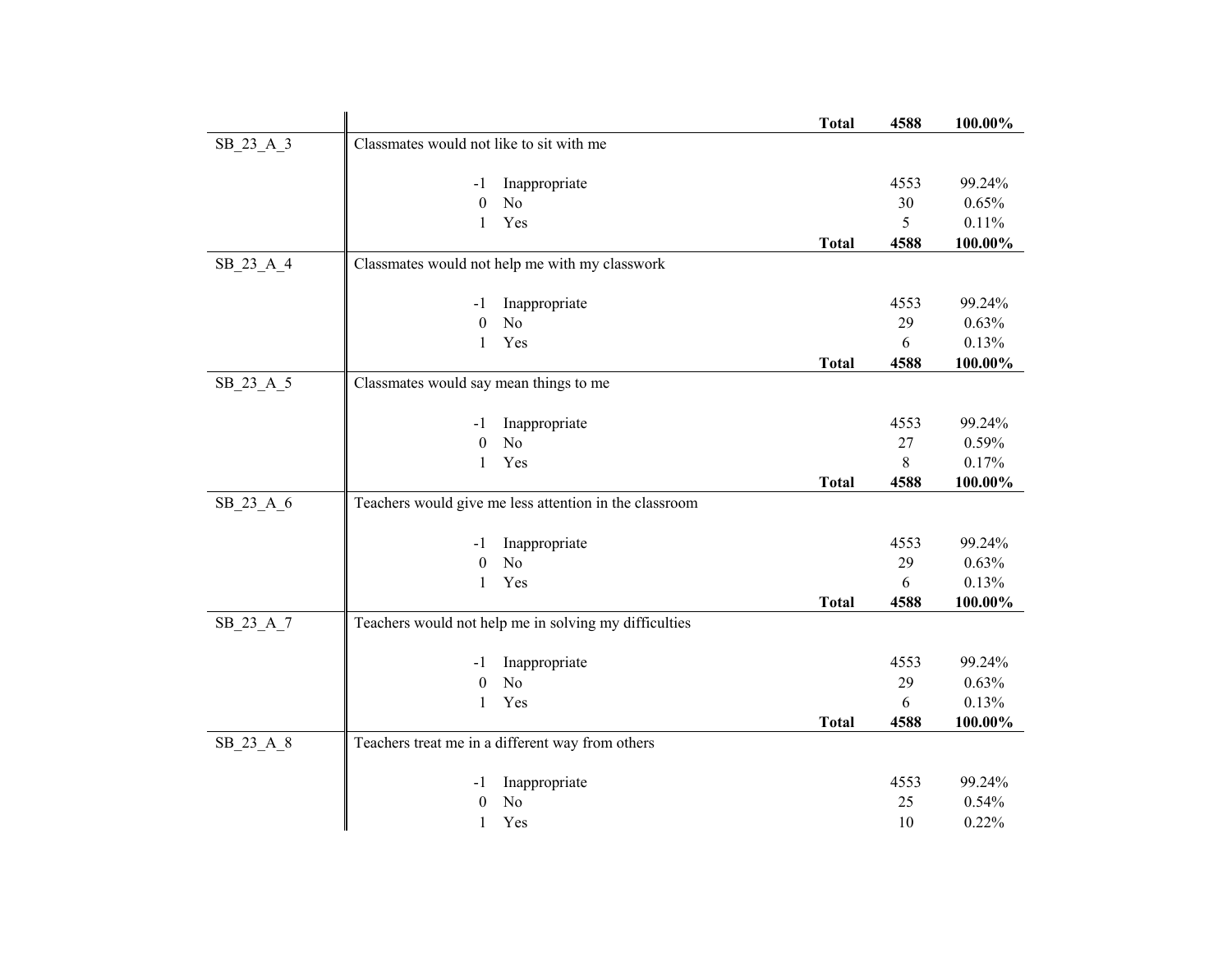|              |                                                                  | <b>Total</b> | 4588             | 100.00%  |
|--------------|------------------------------------------------------------------|--------------|------------------|----------|
| SB 23 A 9    | Other school staff would not help me in solving my difficulties  |              |                  |          |
|              | Inappropriate<br>-1                                              |              | 4553             | 99.24%   |
|              | $\boldsymbol{0}$<br>N <sub>o</sub>                               |              | 34               | 0.74%    |
|              | Yes<br>$\mathbf{1}$                                              |              | $\mathbf{1}$     | 0.02%    |
|              |                                                                  | <b>Total</b> | 4588             | 100.00%  |
| SB 23 A 10   | Other school staff would treat me in a different way from others |              |                  |          |
|              | Inappropriate<br>$-1$                                            |              | 4553             | 99.24%   |
|              | $\boldsymbol{0}$<br>N <sub>o</sub>                               |              | 34               | 0.74%    |
|              | Yes<br>$\mathbf{1}$                                              |              | $\mathbf{1}$     | 0.02%    |
|              |                                                                  | <b>Total</b> | 4588             | 100.00%  |
| SB_23_A_11   | Outsiders treat me in a different way from others                |              |                  |          |
|              | Inappropriate<br>-1                                              |              | 4553             | 99.24%   |
|              | N <sub>o</sub><br>$\boldsymbol{0}$                               |              | 34               | 0.74%    |
|              | Yes<br>1                                                         |              | 1                | 0.02%    |
|              |                                                                  | <b>Total</b> | 4588             | 100.00%  |
| SB_23_A_97   | Others                                                           |              |                  |          |
|              | Inappropriate<br>-1                                              |              | 4553             | 99.24%   |
|              | $\boldsymbol{0}$<br>N <sub>o</sub>                               |              | 35               | 0.76%    |
|              | Yes<br>$\mathbf{1}$                                              |              | $\boldsymbol{0}$ | $0.00\%$ |
|              |                                                                  | <b>Total</b> | 4588             | 100.00%  |
| SB_23_A_97_1 | Others (Specify)                                                 |              |                  |          |
|              | Inappropriate<br>$-1$                                            |              | 4588             | 100.00%  |
|              |                                                                  | <b>Total</b> | 4588             | 100.00%  |
| SB 23 A 98   | Don't know                                                       |              |                  |          |
|              | Inappropriate<br>-1                                              |              | 4553             | 99.24%   |
|              | N <sub>o</sub><br>$\boldsymbol{0}$                               |              | 35               | 0.76%    |
|              |                                                                  | <b>Total</b> | 4588             | 100.00%  |
| SB_23_A_99   | Refused                                                          |              |                  |          |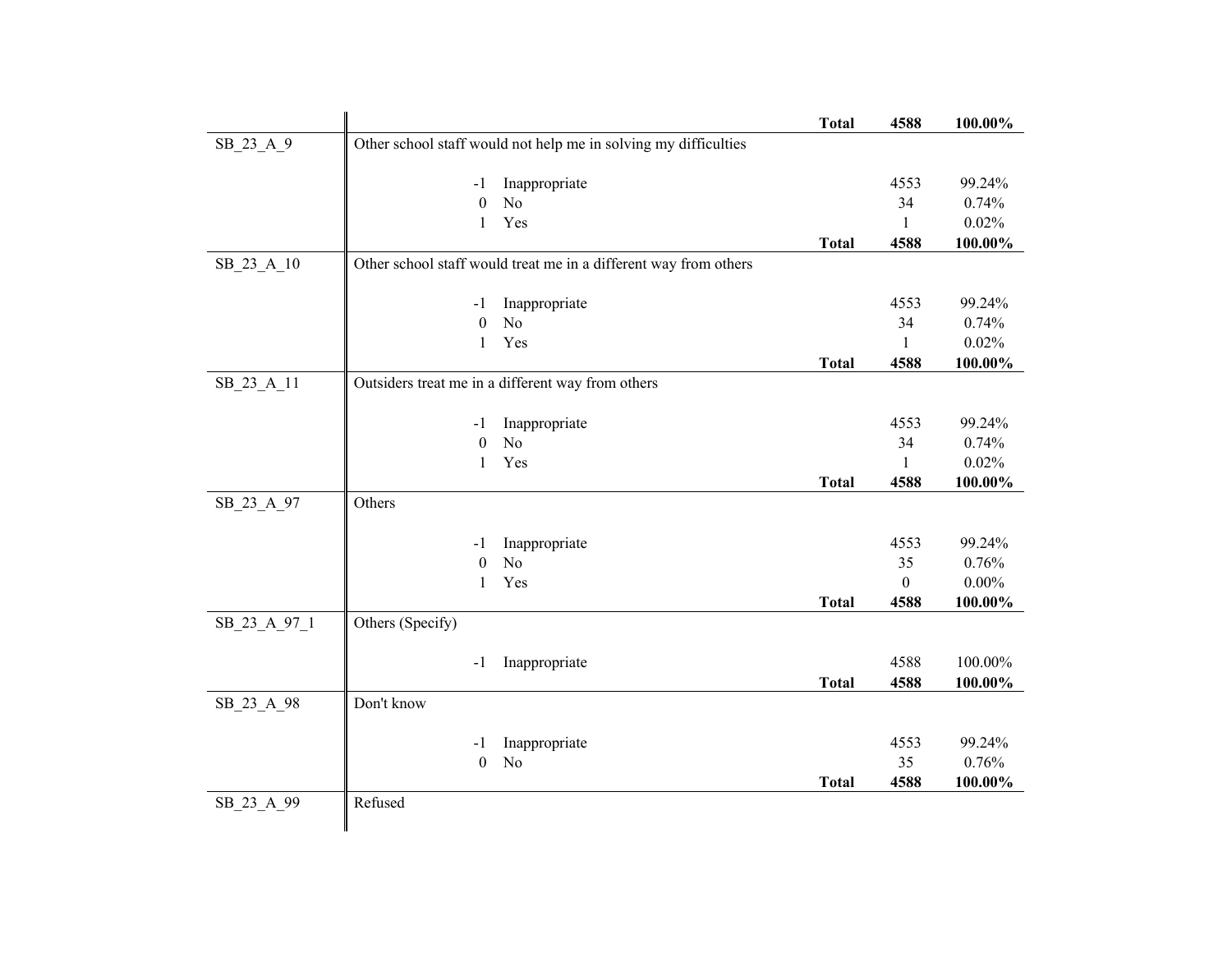|             | $-1$                             | Inappropriate                                         |              | 4553             | 99.24%         |
|-------------|----------------------------------|-------------------------------------------------------|--------------|------------------|----------------|
|             | $\boldsymbol{0}$                 | N <sub>o</sub>                                        |              | 35               | 0.76%          |
|             |                                  |                                                       | <b>Total</b> | 4588             | 100.00%        |
| $SB_23_B$   | Who discriminated against you?   |                                                       |              |                  |                |
|             |                                  | Mark all that apply, do not read the possible answers |              |                  |                |
|             |                                  |                                                       |              |                  |                |
| SB_23 B_1   | Classmates                       |                                                       |              |                  |                |
|             |                                  |                                                       |              |                  |                |
|             | -1                               | Inappropriate                                         |              | 4553             | 99.24%         |
|             | $\boldsymbol{0}$                 | N <sub>o</sub>                                        |              | 20               | 0.44%          |
|             | $\mathbf{1}$                     | Yes                                                   |              | 15               | 0.33%          |
|             |                                  |                                                       | <b>Total</b> | 4588             | $100.00\%$     |
| SB_23_B_2   | Students from other classes      |                                                       |              |                  |                |
|             |                                  |                                                       |              |                  |                |
|             | $-1$                             | Inappropriate                                         |              | 4553             | 99.24%         |
|             | $\boldsymbol{0}$                 | N <sub>o</sub>                                        |              | 32               | 0.70%          |
|             | $\mathbf{1}$                     | Yes                                                   |              | $\overline{3}$   | 0.07%          |
|             |                                  |                                                       | <b>Total</b> | 4588             | 100.00%        |
| $SB_23_B_3$ | Teachers                         |                                                       |              |                  |                |
|             |                                  |                                                       |              |                  |                |
|             | -1                               | Inappropriate                                         |              | 4553             | 99.24%         |
|             | $\boldsymbol{0}$<br>$\mathbf{1}$ | N <sub>o</sub><br>Yes                                 |              | 16<br>19         | 0.35%<br>0.41% |
|             |                                  |                                                       | <b>Total</b> | 4588             | 100.00%        |
| SB_23_B_4   | Head Teacher                     |                                                       |              |                  |                |
|             |                                  |                                                       |              |                  |                |
|             | -1                               | Inappropriate                                         |              | 4553             | 99.24%         |
|             | $\boldsymbol{0}$                 | N <sub>o</sub>                                        |              | 33               | 0.72%          |
|             | $\mathbf{1}$                     | Yes                                                   |              | $\overline{2}$   | 0.04%          |
|             |                                  |                                                       | <b>Total</b> | 4588             | 100.00%        |
| SB_23_B_5   | School support staff             |                                                       |              |                  |                |
|             |                                  |                                                       |              |                  |                |
|             | $-1$                             | Inappropriate                                         |              | 4553             | 99.24%         |
|             | $\boldsymbol{0}$                 | N <sub>o</sub>                                        |              | 35               | 0.76%          |
|             | $\mathbf{1}$                     | Yes                                                   |              | $\boldsymbol{0}$ | $0.00\%$       |
|             |                                  |                                                       | <b>Total</b> | 4588             | 100.00%        |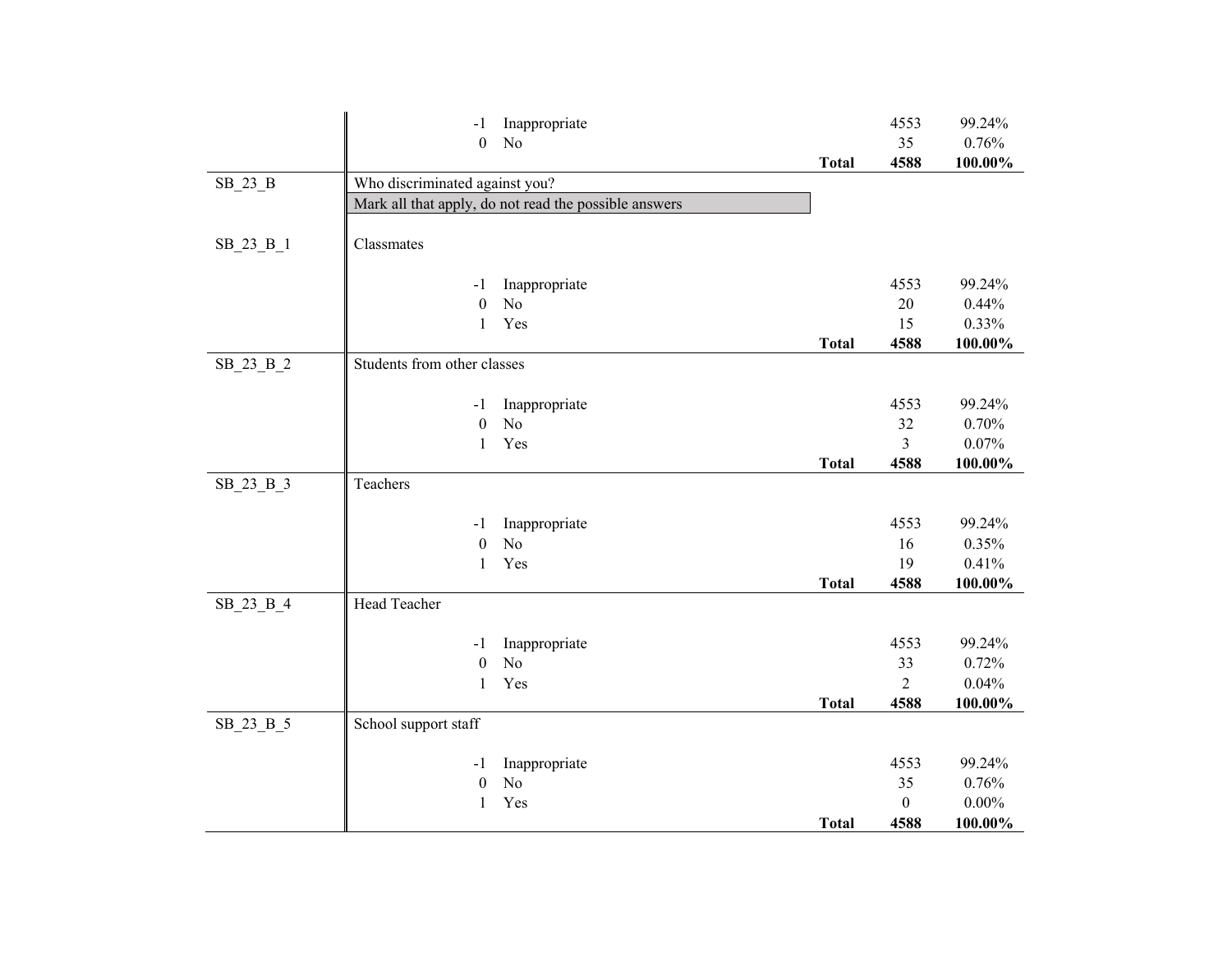| SB_23_B_6    | People from outside the school |                                                       |              |                  |          |
|--------------|--------------------------------|-------------------------------------------------------|--------------|------------------|----------|
|              | $-1$                           | Inappropriate                                         |              | 4553             | 99.24%   |
|              | $\mathbf{0}$                   | N <sub>o</sub>                                        |              | 34               | 0.74%    |
|              | $\mathbf{1}$                   | Yes                                                   |              | $\mathbf{1}$     | 0.02%    |
|              |                                |                                                       | <b>Total</b> | 4588             | 100.00%  |
| SB 23 B 97   | Others                         |                                                       |              |                  |          |
|              | -1                             | Inappropriate                                         |              | 4553             | 99.24%   |
|              | $\boldsymbol{0}$               | N <sub>o</sub>                                        |              | 35               | 0.76%    |
|              | $\mathbf{1}$                   | Yes                                                   |              | $\boldsymbol{0}$ | $0.00\%$ |
|              |                                |                                                       | <b>Total</b> | 4588             | 100.00%  |
| SB_23_B_97_1 | Others (Specify)               |                                                       |              |                  |          |
|              | $-1$                           | Inappropriate                                         |              | 4588             | 100.00%  |
|              |                                |                                                       | <b>Total</b> | 4588             | 100.00%  |
| SB_23_B_98   | Don't know                     |                                                       |              |                  |          |
|              |                                |                                                       |              |                  |          |
|              | -1                             | Inappropriate                                         |              | 4553             | 99.24%   |
|              | $\boldsymbol{0}$               | N <sub>o</sub>                                        |              | 35               | 0.76%    |
|              |                                |                                                       | <b>Total</b> | 4588             | 100.00%  |
| SB_23_B_99   | Refused                        |                                                       |              |                  |          |
|              | -1                             | Inappropriate                                         |              | 4553             | 99.24%   |
|              | $\boldsymbol{0}$               | N <sub>o</sub>                                        |              | 35               | 0.76%    |
|              |                                |                                                       | <b>Total</b> | 4588             | 100.00%  |
| SB_23_C      |                                | Did you complain to anyone about the discrimination?  |              |                  |          |
|              | $-1$                           | Inappropriate                                         |              | 4553             | 99.24%   |
|              | $\boldsymbol{0}$               | N <sub>o</sub><br>Go to SB_24                         |              | 15               | 0.33%    |
|              | $\mathbf{1}$                   | Yes                                                   |              | 20               | 0.44%    |
|              | 98                             | Don't know                                            |              | $\mathbf{0}$     | $0.00\%$ |
|              | 99                             | Refused                                               |              | $\mathbf{0}$     | $0.00\%$ |
|              |                                |                                                       | <b>Total</b> | 4588             | 100.00%  |
| SB_23_D      | To whom did you complain?      |                                                       |              |                  |          |
|              |                                | Mark all that apply, do not read the possible answers |              |                  |          |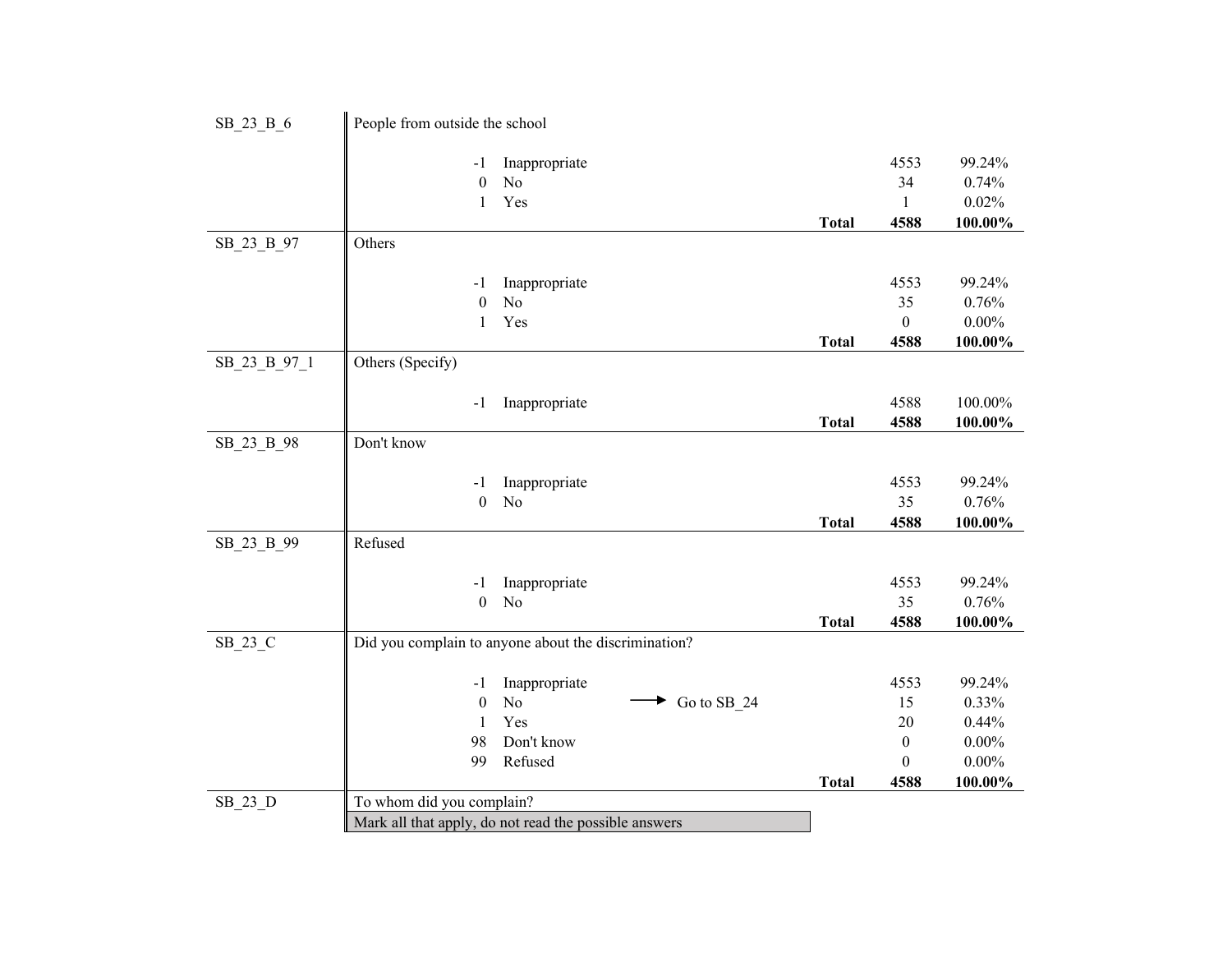| SB_23_D_1    | To classmates                  |                |              |                        |          |
|--------------|--------------------------------|----------------|--------------|------------------------|----------|
|              |                                |                |              |                        |          |
|              | $-1$                           | Inappropriate  |              | 4568                   | 99.56%   |
|              | $\boldsymbol{0}$               | N <sub>o</sub> |              | 6                      | 0.13%    |
|              | 1                              | Yes            |              | 14                     | 0.31%    |
|              |                                |                | <b>Total</b> | 4588                   | 100.00%  |
| SB_23_D_2    | To teachers/principal          |                |              |                        |          |
|              |                                |                |              |                        |          |
|              | $-1$                           | Inappropriate  |              | 4568                   | 99.56%   |
|              | $\boldsymbol{0}$               | N <sub>o</sub> |              | 16                     | 0.35%    |
|              | 1                              | Yes            |              | $\overline{4}$         | 0.09%    |
|              |                                |                | <b>Total</b> | 4588                   | 100.00%  |
| SB_23_D_3    | To parents                     |                |              |                        |          |
|              |                                |                |              |                        |          |
|              | -1                             | Inappropriate  |              | 4568                   | 99.56%   |
|              | $\boldsymbol{0}$               | N <sub>o</sub> |              | 12                     | 0.26%    |
|              | 1                              | Yes            |              | 8                      | 0.17%    |
|              |                                |                |              |                        | 100.00%  |
|              |                                |                | <b>Total</b> | 4588                   |          |
| SB_23_D_4    | To School Management Committee |                |              |                        |          |
|              |                                |                |              |                        |          |
|              | $-1$                           | Inappropriate  |              | 4568                   | 99.56%   |
|              | $\boldsymbol{0}$               | N <sub>o</sub> |              | 20                     | 0.44%    |
|              | $\mathbf{1}$                   | Yes            |              | $\mathbf{0}$           | $0.00\%$ |
|              |                                |                | <b>Total</b> | 4588                   | 100.00%  |
| SB_23_D_97   | To others                      |                |              |                        |          |
|              |                                |                |              |                        |          |
|              | -1                             | Inappropriate  |              | 4568                   | 99.56%   |
|              | $\boldsymbol{0}$<br>1          | N <sub>o</sub> |              | $20\,$<br>$\mathbf{0}$ | 0.44%    |
|              |                                | Yes            | <b>Total</b> | 4588                   | $0.00\%$ |
|              | Others (Specify)               |                |              |                        | 100.00%  |
| SB_23_D_97_1 |                                |                |              |                        |          |
|              | $-1$                           | Inappropriate  |              | 4588                   | 100.00%  |
|              |                                |                | <b>Total</b> | 4588                   | 100.00%  |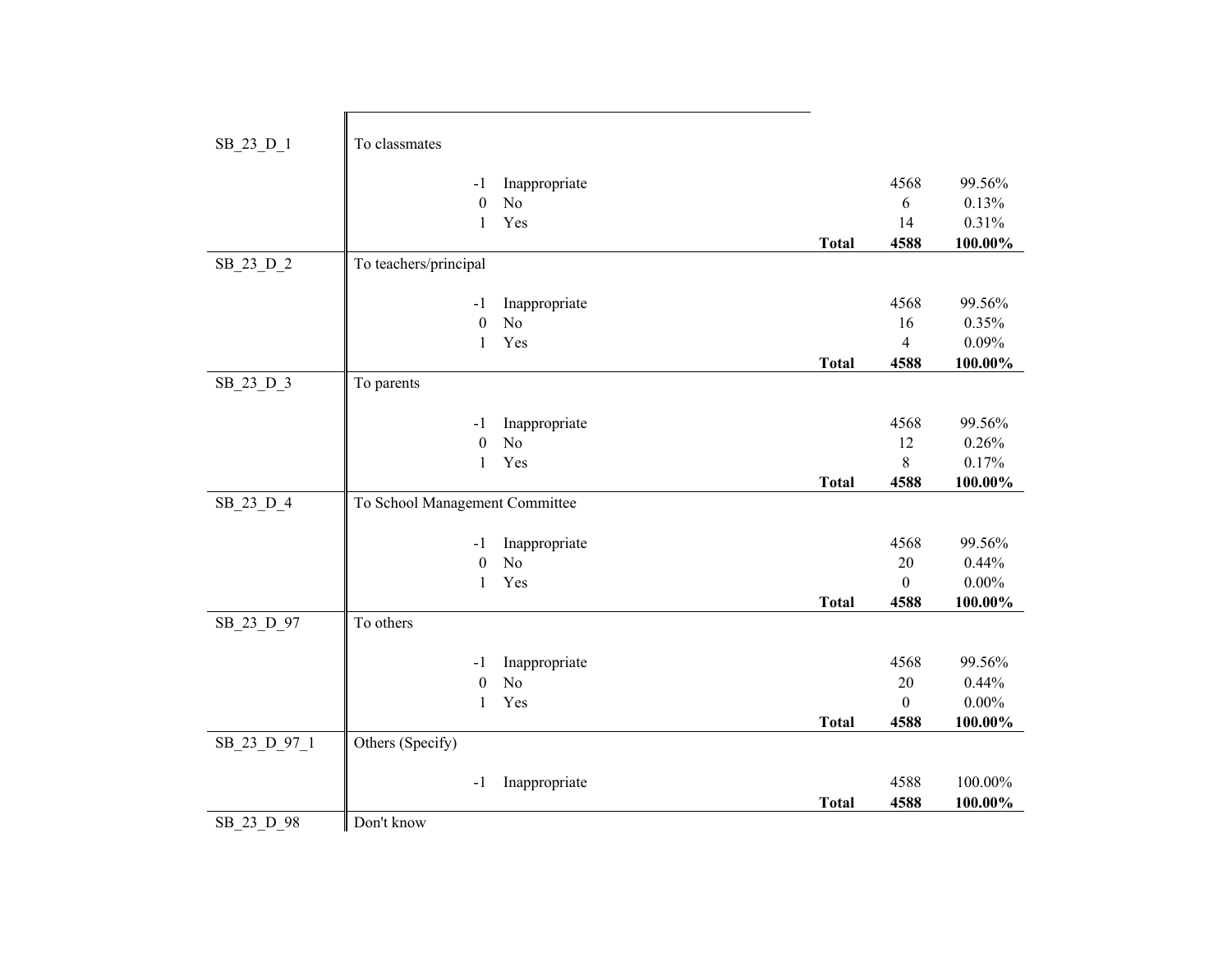|            | -1                                        | Inappropriate                                                 |              | 4568             | 99.56%          |
|------------|-------------------------------------------|---------------------------------------------------------------|--------------|------------------|-----------------|
|            | $\overline{0}$                            | N <sub>o</sub>                                                |              | 20               | 0.44%           |
|            |                                           |                                                               | <b>Total</b> | 4588             | 100.00%         |
| SB 23 D 99 | Refused                                   |                                                               |              |                  |                 |
|            |                                           |                                                               |              |                  |                 |
|            | -1                                        | Inappropriate                                                 |              | 4568             | 99.56%          |
|            | $\boldsymbol{0}$                          | N <sub>o</sub>                                                |              | 20               | 0.44%           |
|            |                                           |                                                               | <b>Total</b> | 4588             | 100.00%         |
| $SB_24$    |                                           | Have you ever felt discriminated against based on your caste? |              |                  |                 |
|            |                                           |                                                               |              |                  |                 |
|            | $-1$<br>$\boldsymbol{0}$                  | Inappropriate<br>No<br>$\blacktriangleright$ Go to SB_25      |              | 4452<br>112      | 97.04%<br>2.44% |
|            | 1                                         | Yes                                                           |              | 24               | 0.52%           |
|            | 98                                        | Don't know                                                    |              | $\boldsymbol{0}$ | $0.00\%$        |
|            | 99                                        | Refused                                                       |              | $\theta$         | $0.00\%$        |
|            |                                           |                                                               | <b>Total</b> | 4588             | 100.00%         |
| SB_24_A    |                                           | How did you sense that you were discriminated?                |              |                  |                 |
|            |                                           | Mark all that apply, do not read the possible answers         |              |                  |                 |
|            |                                           |                                                               |              |                  |                 |
| SB_24_A_1  | Classmates would not like to play with me |                                                               |              |                  |                 |
|            |                                           |                                                               |              |                  |                 |
|            | -1                                        | Inappropriate                                                 |              | 4564             | 99.48%          |
|            | $\theta$                                  | N <sub>o</sub>                                                |              | 18               | 0.39%           |
|            | 1                                         | Yes                                                           |              | 6                | 0.13%           |
|            |                                           |                                                               | <b>Total</b> | 4588             | 100.00%         |
| SB_24_A_2  | Classmates would not like to eat with me  |                                                               |              |                  |                 |
|            | -1                                        | Inappropriate                                                 |              | 4564             | 99.48%          |
|            | $\boldsymbol{0}$                          | N <sub>o</sub>                                                |              | 20               | 0.44%           |
|            | $\mathbf{1}$                              | Yes                                                           |              | 4                | 0.09%           |
|            |                                           |                                                               | <b>Total</b> | 4588             | 100.00%         |
| SB_24_A_3  | Classmates would not like to sit with me  |                                                               |              |                  |                 |
|            |                                           |                                                               |              |                  |                 |
|            | -1                                        | Inappropriate                                                 |              | 4564             | 99.48%          |
|            | $\boldsymbol{0}$                          | No                                                            |              | 20               | 0.44%           |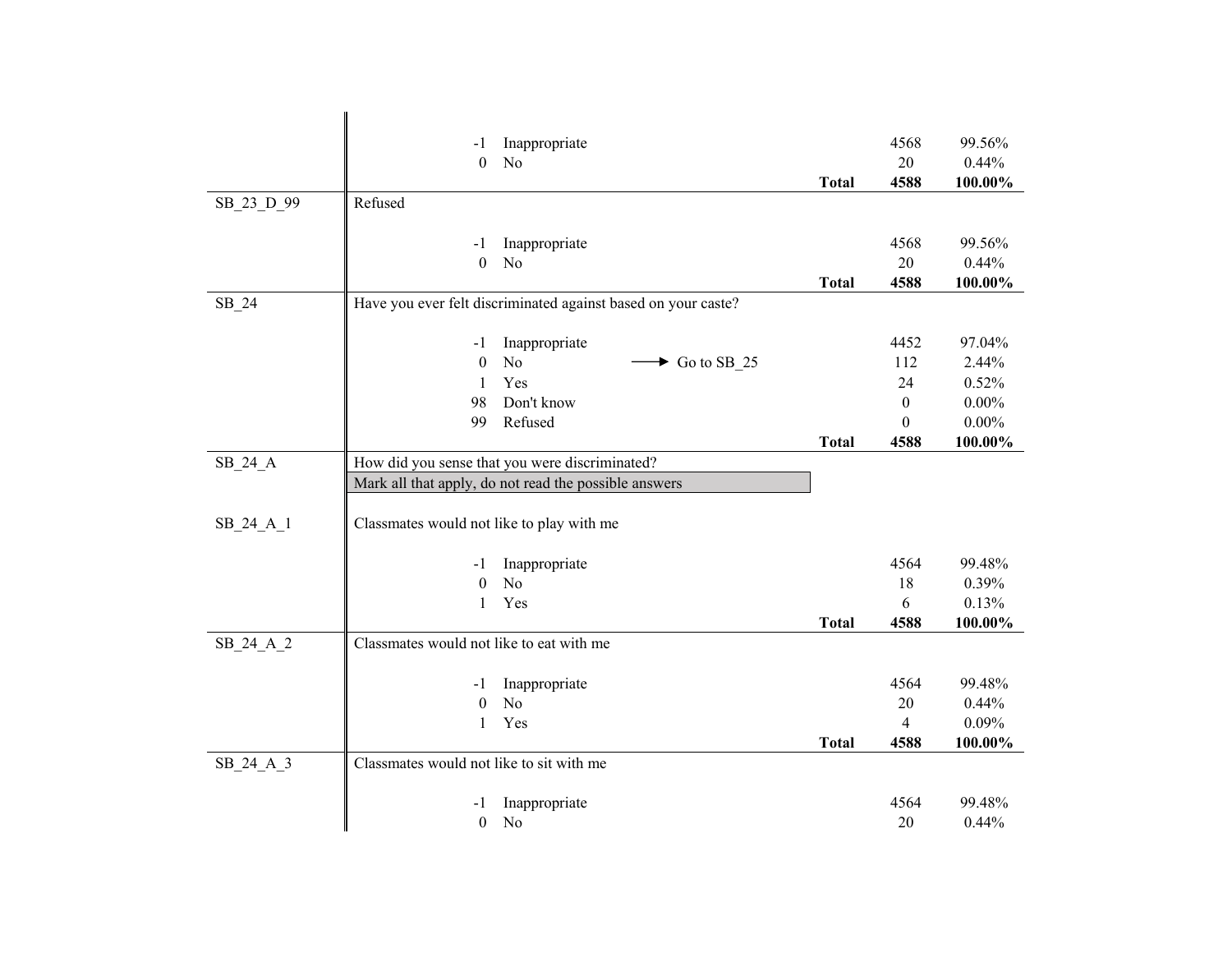|             | $\mathbf{1}$<br>Yes                                             |              | $\overline{4}$ | 0.09%      |
|-------------|-----------------------------------------------------------------|--------------|----------------|------------|
|             |                                                                 | <b>Total</b> | 4588           | 100.00%    |
| $SB_24_A_4$ | Classmates would not help me with my classwork                  |              |                |            |
|             |                                                                 |              |                |            |
|             | Inappropriate<br>-1                                             |              | 4564           | 99.48%     |
|             | $\boldsymbol{0}$<br>No                                          |              | 21             | 0.46%      |
|             | Yes<br>$\mathbf{1}$                                             |              | 3              | 0.07%      |
|             |                                                                 | <b>Total</b> | 4588           | 100.00%    |
| SB 24 A 5   | Classmates would say mean things to me                          |              |                |            |
|             |                                                                 |              |                |            |
|             | Inappropriate<br>-1                                             |              | 4564           | 99.48%     |
|             | N <sub>o</sub><br>$\boldsymbol{0}$                              |              | 11             | 0.24%      |
|             | Yes<br>1                                                        |              | 13             | 0.28%      |
|             |                                                                 | <b>Total</b> | 4588           | 100.00%    |
| SB_24_A_6   | Teachers would give me less attention in the classroom          |              |                |            |
|             |                                                                 |              |                |            |
|             | Inappropriate<br>-1                                             |              | 4564           | 99.48%     |
|             | No<br>$\theta$                                                  |              | 21             | 0.46%      |
|             | Yes<br>$\mathbf{1}$                                             |              | 3              | 0.07%      |
|             |                                                                 | <b>Total</b> | 4588           | 100.00%    |
| SB_24_A_7   | Teachers would not help me in solving my difficulties           |              |                |            |
|             |                                                                 |              |                |            |
|             | Inappropriate<br>-1                                             |              | 4564           | 99.48%     |
|             | N <sub>o</sub><br>$\boldsymbol{0}$                              |              | 21             | 0.46%      |
|             | $\mathbf{1}$<br>Yes                                             |              | 3              | 0.07%      |
|             |                                                                 | <b>Total</b> | 4588           | $100.00\%$ |
| SB_24_A_8   | Teachers treat me in a different way from others                |              |                |            |
|             |                                                                 |              | 4564           | 99.48%     |
|             | Inappropriate<br>-1<br>$\boldsymbol{0}$<br>No                   |              | 22             | 0.48%      |
|             | Yes                                                             |              | $\overline{2}$ | 0.04%      |
|             | $\mathbf{1}$                                                    | <b>Total</b> | 4588           | 100.00%    |
|             |                                                                 |              |                |            |
| SB_24_A_9   | Other school staff would not help me in solving my difficulties |              |                |            |
|             | Inappropriate<br>-1                                             |              | 4564           | 99.48%     |
|             | $\boldsymbol{0}$<br>N <sub>o</sub>                              |              | 22             | 0.48%      |
|             |                                                                 |              |                |            |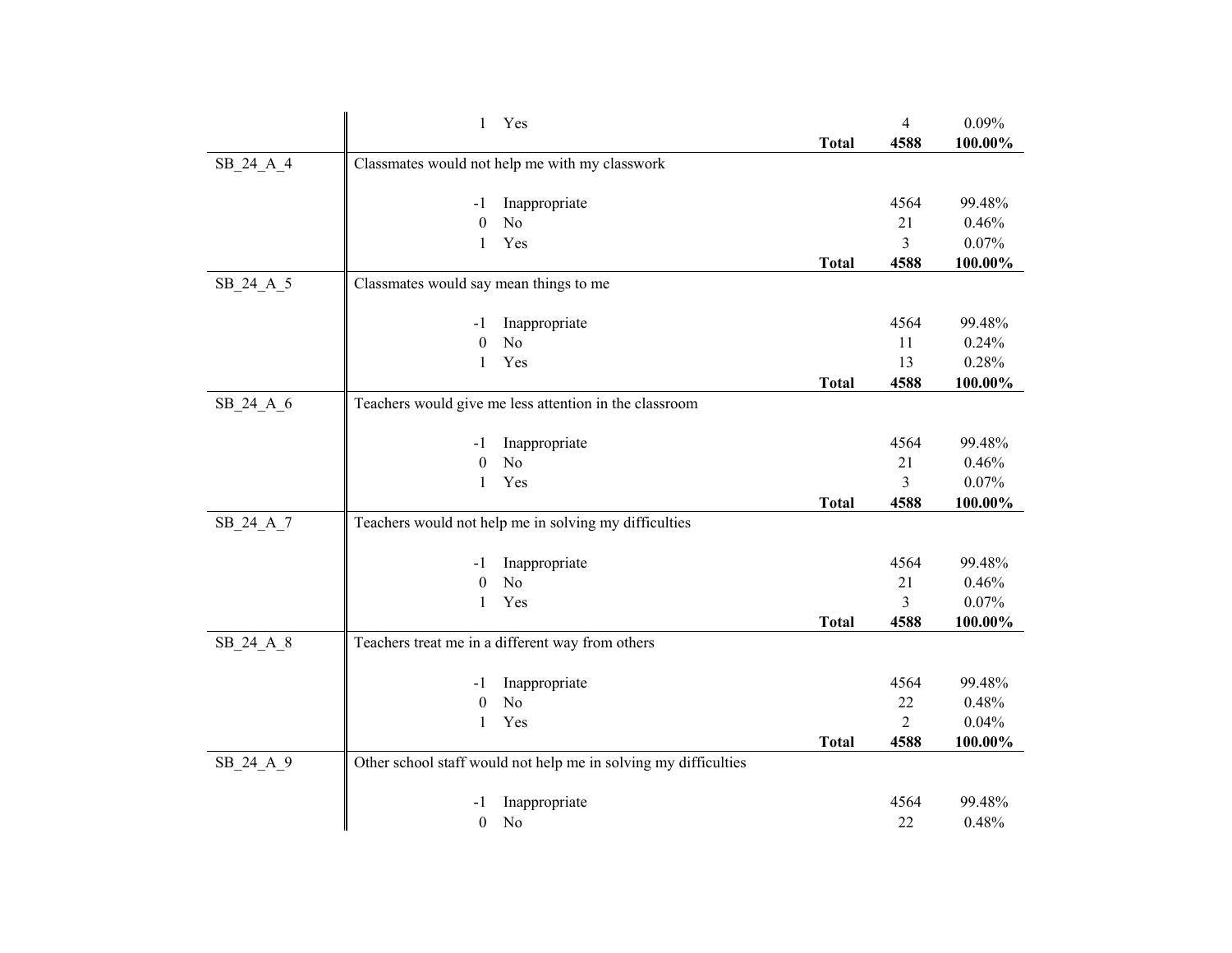|              | $\mathbf{1}$<br>Yes                                              |              | $\sqrt{2}$     | 0.04%    |
|--------------|------------------------------------------------------------------|--------------|----------------|----------|
|              |                                                                  | <b>Total</b> | 4588           | 100.00%  |
| SB_24_A_10   | Other school staff would treat me in a different way from others |              |                |          |
|              |                                                                  |              |                |          |
|              | Inappropriate<br>-1                                              |              | 4564           | 99.48%   |
|              | $\boldsymbol{0}$<br>No                                           |              | 24             | 0.52%    |
|              | Yes<br>$\mathbf{1}$                                              |              | $\mathbf{0}$   | $0.00\%$ |
|              |                                                                  | <b>Total</b> | 4588           | 100.00%  |
| SB 24 A 11   | Outsiders treat me in a different way from others                |              |                |          |
|              |                                                                  |              |                |          |
|              | Inappropriate<br>$-1$                                            |              | 4564           | 99.48%   |
|              | No<br>$\boldsymbol{0}$                                           |              | 22             | 0.48%    |
|              | Yes<br>$\mathbf{1}$                                              |              | $\overline{2}$ | 0.04%    |
|              |                                                                  | <b>Total</b> | 4588           | 100.00%  |
| SB_24_A_97   | Others                                                           |              |                |          |
|              |                                                                  |              |                |          |
|              | Inappropriate<br>$-1$                                            |              | 4564           | 99.48%   |
|              | N <sub>o</sub><br>$\mathbf{0}$                                   |              | 24             | 0.52%    |
|              | Yes<br>1                                                         |              | $\mathbf{0}$   | $0.00\%$ |
|              |                                                                  | <b>Total</b> | 4588           | 100.00%  |
| SB_24_A_97_1 | Others (Specify)                                                 |              |                |          |
|              |                                                                  |              |                |          |
|              | Inappropriate<br>-1                                              |              | 4588           | 100.00%  |
|              |                                                                  | <b>Total</b> | 4588           | 100.00%  |
| SB_24_A_98   | Don't know                                                       |              |                |          |
|              |                                                                  |              |                |          |
|              | Inappropriate<br>-1                                              |              | 4564           | 99.48%   |
|              | N <sub>o</sub><br>$\boldsymbol{0}$                               |              | 24             | 0.52%    |
|              |                                                                  | <b>Total</b> | 4588           | 100.00%  |
| SB_24_A_99   | Refused                                                          |              |                |          |
|              |                                                                  |              | 4564           | 99.48%   |
|              | Inappropriate<br>-1<br>$\boldsymbol{0}$<br>N <sub>o</sub>        |              | 24             | 0.52%    |
|              |                                                                  | <b>Total</b> | 4588           | 100.00%  |
|              | Who discriminated against you?                                   |              |                |          |
| $SB_24_B$    |                                                                  |              |                |          |
|              | Mark all that apply, do not read the possible answers            |              |                |          |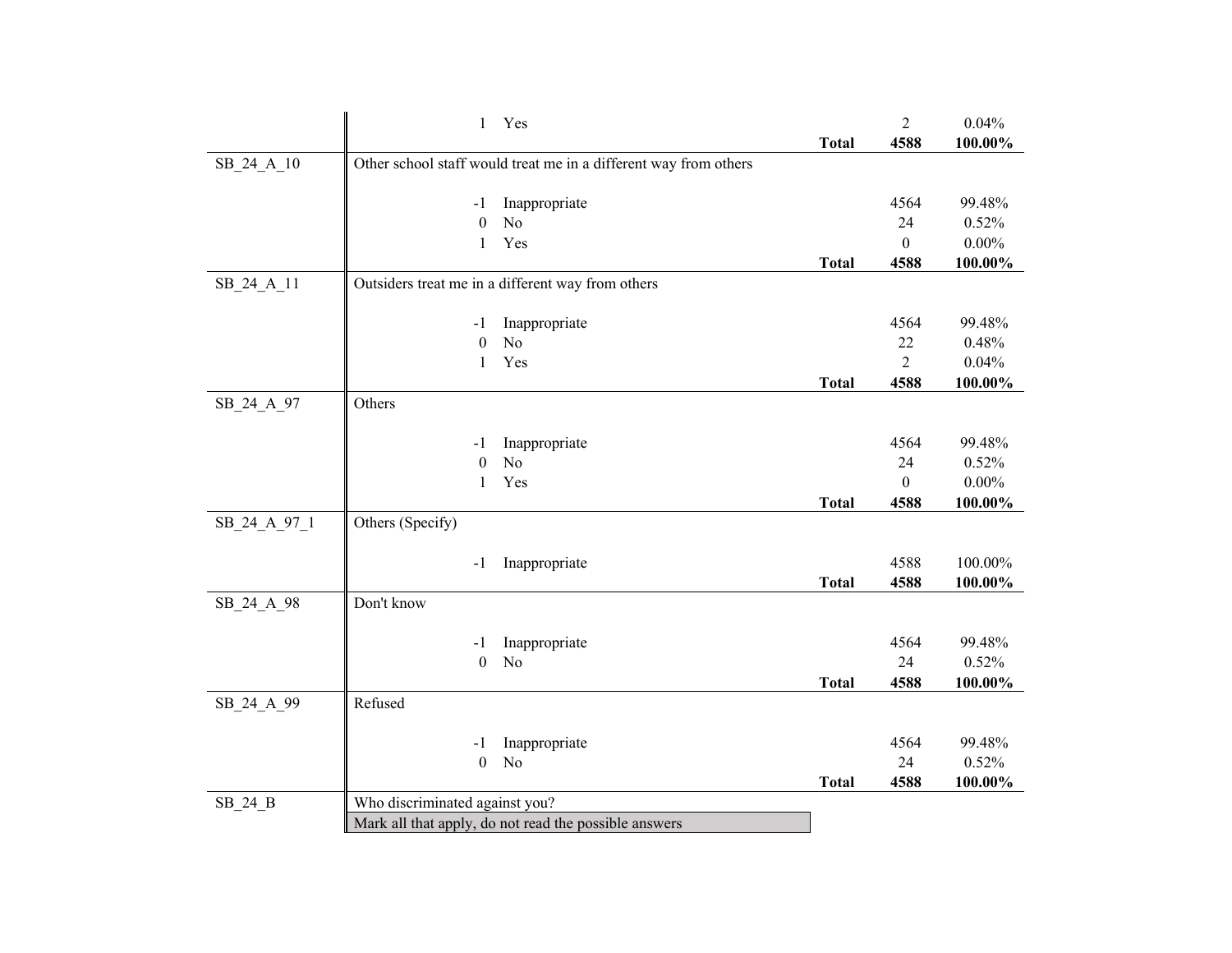| SB_24_B_1 | Classmates                                                                         |              |                                    |                                        |
|-----------|------------------------------------------------------------------------------------|--------------|------------------------------------|----------------------------------------|
|           | Inappropriate<br>-1<br>$\boldsymbol{0}$<br>N <sub>o</sub><br>Yes<br>$\mathbf{1}$   | <b>Total</b> | 4564<br>5<br>19<br>4588            | 99.48%<br>0.11%<br>0.41%<br>100.00%    |
| SB 24 B 2 | Student from other classes                                                         |              |                                    |                                        |
|           | Inappropriate<br>$-1$<br>No<br>$\boldsymbol{0}$<br>Yes<br>$\mathbf{1}$             | <b>Total</b> | 4564<br>24<br>$\mathbf{0}$<br>4588 | 99.48%<br>0.52%<br>$0.00\%$<br>100.00% |
| SB_24_B_3 | Teachers                                                                           |              |                                    |                                        |
|           | Inappropriate<br>$-1$<br>N <sub>o</sub><br>$\boldsymbol{0}$<br>Yes<br>1            |              | 4564<br>19<br>5                    | 99.48%<br>0.41%<br>0.11%               |
| SB_24_B_4 | Head Teacher                                                                       | <b>Total</b> | 4588                               | 100.00%                                |
|           | Inappropriate<br>$-1$<br>$\boldsymbol{0}$<br>N <sub>o</sub><br>$\mathbf{1}$<br>Yes | <b>Total</b> | 4564<br>23<br>1<br>4588            | 99.48%<br>0.50%<br>0.02%<br>100.00%    |
| SB_24_B_5 | School support staff                                                               |              |                                    |                                        |
|           | Inappropriate<br>$-1$<br>N <sub>o</sub><br>$\boldsymbol{0}$<br>Yes<br>$\mathbf{1}$ | <b>Total</b> | 4564<br>24<br>$\mathbf{0}$<br>4588 | 99.48%<br>0.52%<br>$0.00\%$<br>100.00% |
| SB 24 B 6 | People from outside the school                                                     |              |                                    |                                        |
|           | Inappropriate<br>$-1$<br>$\boldsymbol{0}$<br>No<br>Yes<br>$\mathbf{1}$             |              | 4564<br>22<br>2                    | 99.48%<br>0.48%<br>0.04%               |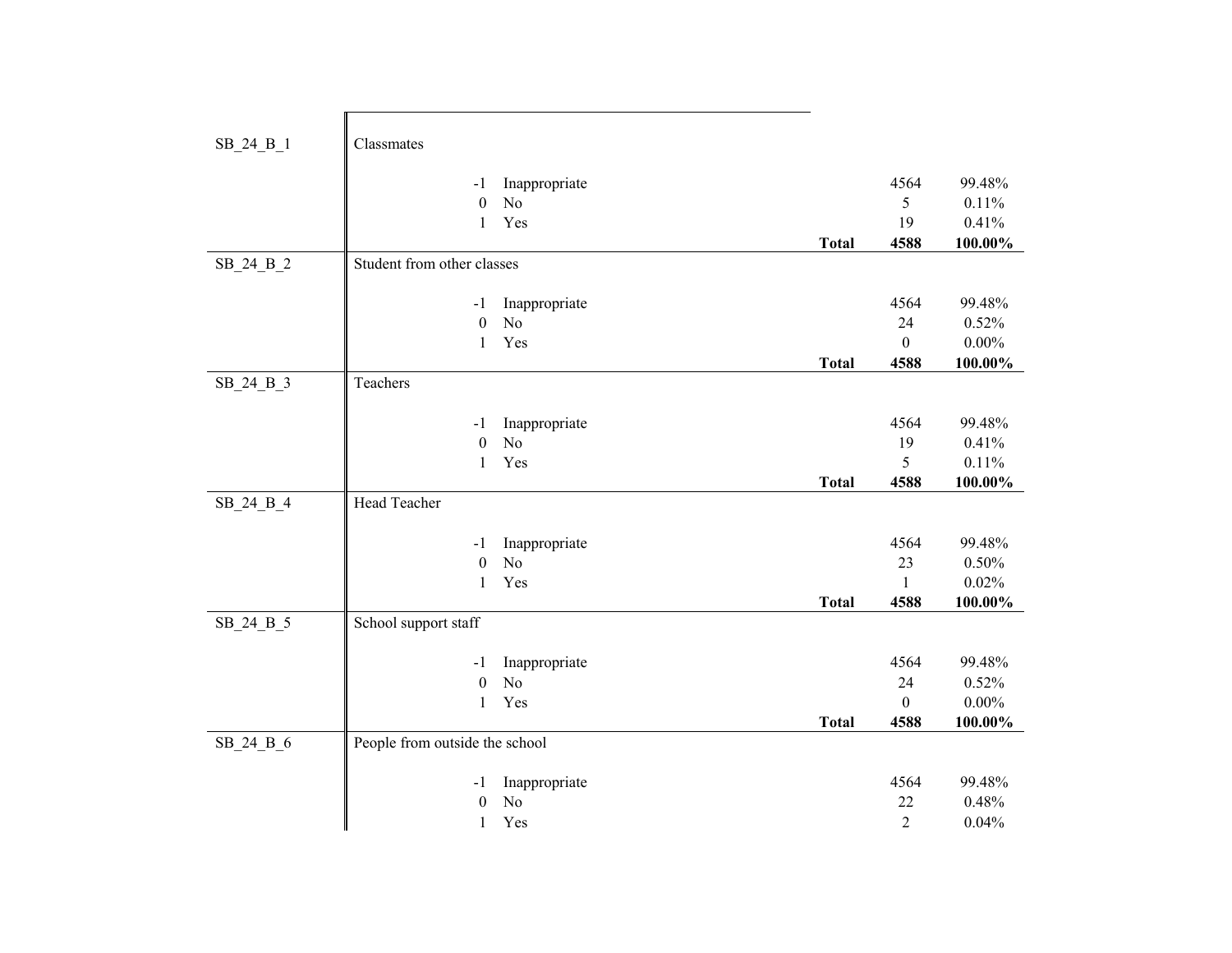| Others<br>SB_24_B_97<br>4564<br>Inappropriate<br>99.48%<br>$-1$<br>$\mathbf{0}$<br>N <sub>o</sub><br>0.52%<br>24<br>Yes<br>$\mathbf{0}$<br>$0.00\%$<br>1<br>4588<br>100.00%<br><b>Total</b><br>Others (Specify)<br>SB 24 B 97 1<br>4588<br>100.00%<br>Inappropriate<br>$-1$<br><b>Total</b><br>4588<br>100.00%<br>Don't know<br>SB_24_B_98<br>4564<br>99.48%<br>Inappropriate<br>$-1$<br>24<br>0.52%<br>$\boldsymbol{0}$<br>No<br>4588<br><b>Total</b><br>100.00%<br>Refused<br>SB_24_B_99<br>4564<br>99.48%<br>Inappropriate<br>$-1$<br>$\mathbf{0}$<br>24<br>N <sub>o</sub><br>0.52%<br>$100.00\%$<br>4588<br><b>Total</b><br>Did you complain to anyone about the discrimination?<br>SB_24_C<br>4564<br>99.48%<br>Inappropriate<br>$-1$<br>N <sub>o</sub><br>$\boldsymbol{0}$<br>12<br>Go to SB_25<br>0.26%<br>Yes<br>12<br>0.26%<br>$\mathbf{1}$<br>98<br>Don't know<br>$\boldsymbol{0}$<br>$0.00\%$<br>Refused<br>$0.00\%$<br>99<br>$\boldsymbol{0}$<br>4588<br>100.00%<br><b>Total</b><br>To whom did you complain?<br>SB_24_D<br>Mark all that apply, do not read the possible answers<br>SB 24 D 1<br>To classmates<br>4576<br>Inappropriate<br>99.74%<br>-1<br>$\boldsymbol{0}$<br>N <sub>o</sub><br>$\tau$<br>0.15% |  | <b>Total</b> | 4588 | 100.00% |
|-------------------------------------------------------------------------------------------------------------------------------------------------------------------------------------------------------------------------------------------------------------------------------------------------------------------------------------------------------------------------------------------------------------------------------------------------------------------------------------------------------------------------------------------------------------------------------------------------------------------------------------------------------------------------------------------------------------------------------------------------------------------------------------------------------------------------------------------------------------------------------------------------------------------------------------------------------------------------------------------------------------------------------------------------------------------------------------------------------------------------------------------------------------------------------------------------------------------------------|--|--------------|------|---------|
|                                                                                                                                                                                                                                                                                                                                                                                                                                                                                                                                                                                                                                                                                                                                                                                                                                                                                                                                                                                                                                                                                                                                                                                                                               |  |              |      |         |
|                                                                                                                                                                                                                                                                                                                                                                                                                                                                                                                                                                                                                                                                                                                                                                                                                                                                                                                                                                                                                                                                                                                                                                                                                               |  |              |      |         |
|                                                                                                                                                                                                                                                                                                                                                                                                                                                                                                                                                                                                                                                                                                                                                                                                                                                                                                                                                                                                                                                                                                                                                                                                                               |  |              |      |         |
|                                                                                                                                                                                                                                                                                                                                                                                                                                                                                                                                                                                                                                                                                                                                                                                                                                                                                                                                                                                                                                                                                                                                                                                                                               |  |              |      |         |
|                                                                                                                                                                                                                                                                                                                                                                                                                                                                                                                                                                                                                                                                                                                                                                                                                                                                                                                                                                                                                                                                                                                                                                                                                               |  |              |      |         |
|                                                                                                                                                                                                                                                                                                                                                                                                                                                                                                                                                                                                                                                                                                                                                                                                                                                                                                                                                                                                                                                                                                                                                                                                                               |  |              |      |         |
|                                                                                                                                                                                                                                                                                                                                                                                                                                                                                                                                                                                                                                                                                                                                                                                                                                                                                                                                                                                                                                                                                                                                                                                                                               |  |              |      |         |
|                                                                                                                                                                                                                                                                                                                                                                                                                                                                                                                                                                                                                                                                                                                                                                                                                                                                                                                                                                                                                                                                                                                                                                                                                               |  |              |      |         |
|                                                                                                                                                                                                                                                                                                                                                                                                                                                                                                                                                                                                                                                                                                                                                                                                                                                                                                                                                                                                                                                                                                                                                                                                                               |  |              |      |         |
|                                                                                                                                                                                                                                                                                                                                                                                                                                                                                                                                                                                                                                                                                                                                                                                                                                                                                                                                                                                                                                                                                                                                                                                                                               |  |              |      |         |
|                                                                                                                                                                                                                                                                                                                                                                                                                                                                                                                                                                                                                                                                                                                                                                                                                                                                                                                                                                                                                                                                                                                                                                                                                               |  |              |      |         |
|                                                                                                                                                                                                                                                                                                                                                                                                                                                                                                                                                                                                                                                                                                                                                                                                                                                                                                                                                                                                                                                                                                                                                                                                                               |  |              |      |         |
|                                                                                                                                                                                                                                                                                                                                                                                                                                                                                                                                                                                                                                                                                                                                                                                                                                                                                                                                                                                                                                                                                                                                                                                                                               |  |              |      |         |
|                                                                                                                                                                                                                                                                                                                                                                                                                                                                                                                                                                                                                                                                                                                                                                                                                                                                                                                                                                                                                                                                                                                                                                                                                               |  |              |      |         |
|                                                                                                                                                                                                                                                                                                                                                                                                                                                                                                                                                                                                                                                                                                                                                                                                                                                                                                                                                                                                                                                                                                                                                                                                                               |  |              |      |         |
|                                                                                                                                                                                                                                                                                                                                                                                                                                                                                                                                                                                                                                                                                                                                                                                                                                                                                                                                                                                                                                                                                                                                                                                                                               |  |              |      |         |
|                                                                                                                                                                                                                                                                                                                                                                                                                                                                                                                                                                                                                                                                                                                                                                                                                                                                                                                                                                                                                                                                                                                                                                                                                               |  |              |      |         |
|                                                                                                                                                                                                                                                                                                                                                                                                                                                                                                                                                                                                                                                                                                                                                                                                                                                                                                                                                                                                                                                                                                                                                                                                                               |  |              |      |         |
|                                                                                                                                                                                                                                                                                                                                                                                                                                                                                                                                                                                                                                                                                                                                                                                                                                                                                                                                                                                                                                                                                                                                                                                                                               |  |              |      |         |
|                                                                                                                                                                                                                                                                                                                                                                                                                                                                                                                                                                                                                                                                                                                                                                                                                                                                                                                                                                                                                                                                                                                                                                                                                               |  |              |      |         |
|                                                                                                                                                                                                                                                                                                                                                                                                                                                                                                                                                                                                                                                                                                                                                                                                                                                                                                                                                                                                                                                                                                                                                                                                                               |  |              |      |         |
|                                                                                                                                                                                                                                                                                                                                                                                                                                                                                                                                                                                                                                                                                                                                                                                                                                                                                                                                                                                                                                                                                                                                                                                                                               |  |              |      |         |
|                                                                                                                                                                                                                                                                                                                                                                                                                                                                                                                                                                                                                                                                                                                                                                                                                                                                                                                                                                                                                                                                                                                                                                                                                               |  |              |      |         |
|                                                                                                                                                                                                                                                                                                                                                                                                                                                                                                                                                                                                                                                                                                                                                                                                                                                                                                                                                                                                                                                                                                                                                                                                                               |  |              |      |         |
|                                                                                                                                                                                                                                                                                                                                                                                                                                                                                                                                                                                                                                                                                                                                                                                                                                                                                                                                                                                                                                                                                                                                                                                                                               |  |              |      |         |
|                                                                                                                                                                                                                                                                                                                                                                                                                                                                                                                                                                                                                                                                                                                                                                                                                                                                                                                                                                                                                                                                                                                                                                                                                               |  |              |      |         |
|                                                                                                                                                                                                                                                                                                                                                                                                                                                                                                                                                                                                                                                                                                                                                                                                                                                                                                                                                                                                                                                                                                                                                                                                                               |  |              |      |         |
|                                                                                                                                                                                                                                                                                                                                                                                                                                                                                                                                                                                                                                                                                                                                                                                                                                                                                                                                                                                                                                                                                                                                                                                                                               |  |              |      |         |
|                                                                                                                                                                                                                                                                                                                                                                                                                                                                                                                                                                                                                                                                                                                                                                                                                                                                                                                                                                                                                                                                                                                                                                                                                               |  |              |      |         |
|                                                                                                                                                                                                                                                                                                                                                                                                                                                                                                                                                                                                                                                                                                                                                                                                                                                                                                                                                                                                                                                                                                                                                                                                                               |  |              |      |         |
|                                                                                                                                                                                                                                                                                                                                                                                                                                                                                                                                                                                                                                                                                                                                                                                                                                                                                                                                                                                                                                                                                                                                                                                                                               |  |              |      |         |
|                                                                                                                                                                                                                                                                                                                                                                                                                                                                                                                                                                                                                                                                                                                                                                                                                                                                                                                                                                                                                                                                                                                                                                                                                               |  |              |      |         |
|                                                                                                                                                                                                                                                                                                                                                                                                                                                                                                                                                                                                                                                                                                                                                                                                                                                                                                                                                                                                                                                                                                                                                                                                                               |  |              |      |         |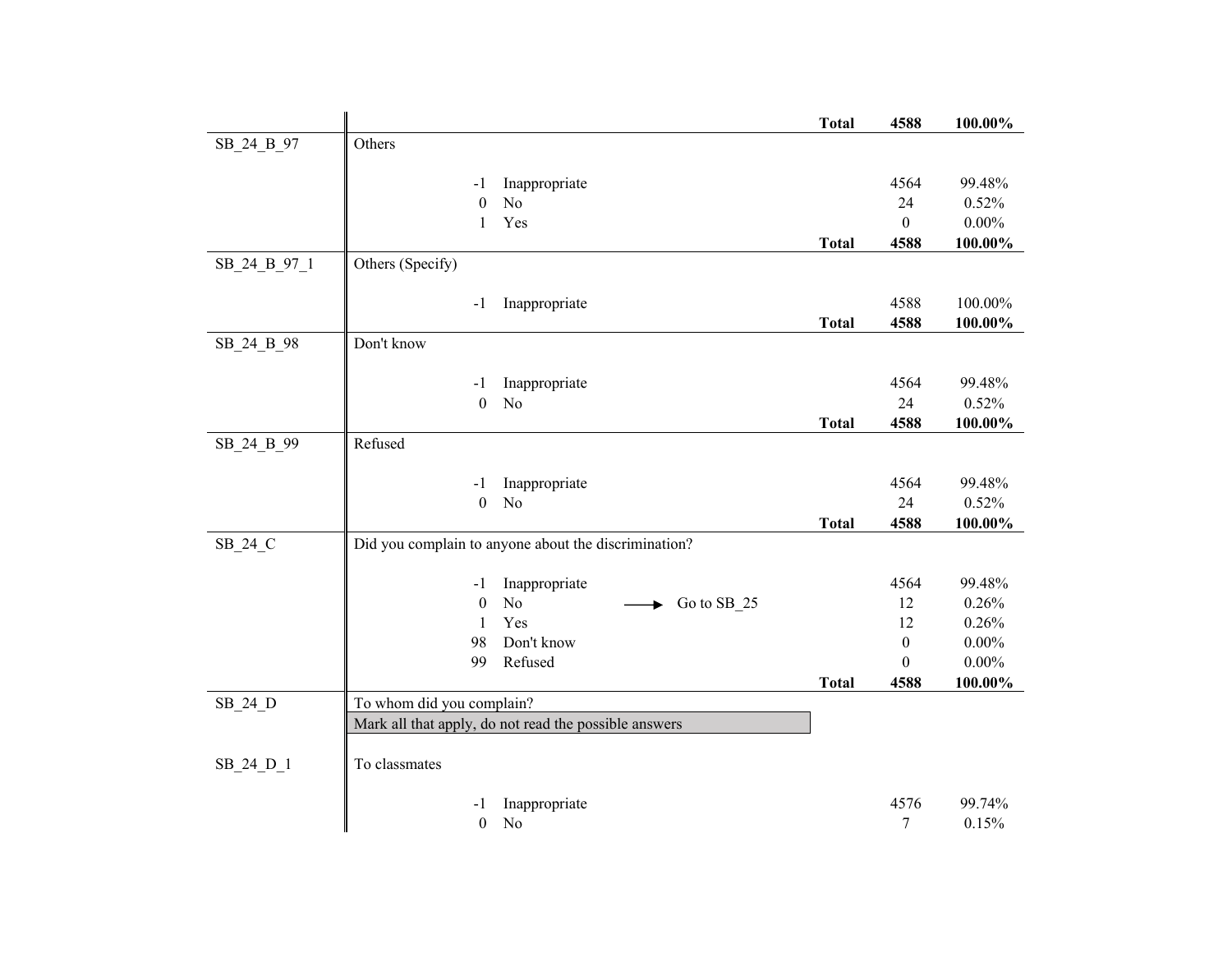|              | $\mathbf{1}$                   | Yes                             |              | 5            | 0.11%           |
|--------------|--------------------------------|---------------------------------|--------------|--------------|-----------------|
|              |                                |                                 | <b>Total</b> | 4588         | 100.00%         |
| SB_24_D_2    | To teachers/principal          |                                 |              |              |                 |
|              |                                |                                 |              |              |                 |
|              | -1                             | Inappropriate                   |              | 4576         | 99.74%          |
|              | $\mathbf{0}$                   | N <sub>o</sub>                  |              | 10           | 0.22%           |
|              | $\mathbf{1}$                   | Yes                             |              | 2            | 0.04%           |
|              |                                |                                 | <b>Total</b> | 4588         | 100.00%         |
| SB_24_D_3    | To parents                     |                                 |              |              |                 |
|              |                                |                                 |              |              |                 |
|              | $-1$                           | Inappropriate                   |              | 4576         | 99.74%          |
|              | $\mathbf{0}$                   | $\rm No$                        |              | 5            | 0.11%           |
|              | $\mathbf{1}$                   | Yes                             |              | 7            | 0.15%           |
|              |                                |                                 | <b>Total</b> | 4588         | 100.00%         |
| SB_24_D_4    | To School Management Committee |                                 |              |              |                 |
|              |                                |                                 |              | 4576         |                 |
|              | $-1$<br>$\boldsymbol{0}$       | Inappropriate<br>N <sub>o</sub> |              | 12           | 99.74%<br>0.26% |
|              |                                |                                 | <b>Total</b> | 4588         | 100.00%         |
| SB_24_D_97   | To others                      |                                 |              |              |                 |
|              |                                |                                 |              |              |                 |
|              | $-1$                           | Inappropriate                   |              | 4576         | 99.74%          |
|              | $\boldsymbol{0}$               | No                              |              | 12           | 0.26%           |
|              | $\mathbf{1}$                   | Yes                             |              | $\mathbf{0}$ | $0.00\%$        |
|              |                                |                                 | <b>Total</b> | 4588         | 100.00%         |
| SB_24_D_97_1 | Others (Specify)               |                                 |              |              |                 |
|              |                                |                                 |              |              |                 |
|              | $-1$                           | Inappropriate                   |              | 4588         | 100.00%         |
|              |                                |                                 | <b>Total</b> | 4588         | 100.00%         |
| SB 24 D 98   | Don't know                     |                                 |              |              |                 |
|              |                                |                                 |              |              |                 |
|              | $-1$                           | Inappropriate                   |              | 4576         | 99.74%          |
|              | $\boldsymbol{0}$               | N <sub>o</sub>                  |              | 12           | 0.26%           |
|              |                                |                                 | <b>Total</b> | 4588         | 100.00%         |
| SB_24_D_99   | Refused                        |                                 |              |              |                 |
|              |                                |                                 |              |              |                 |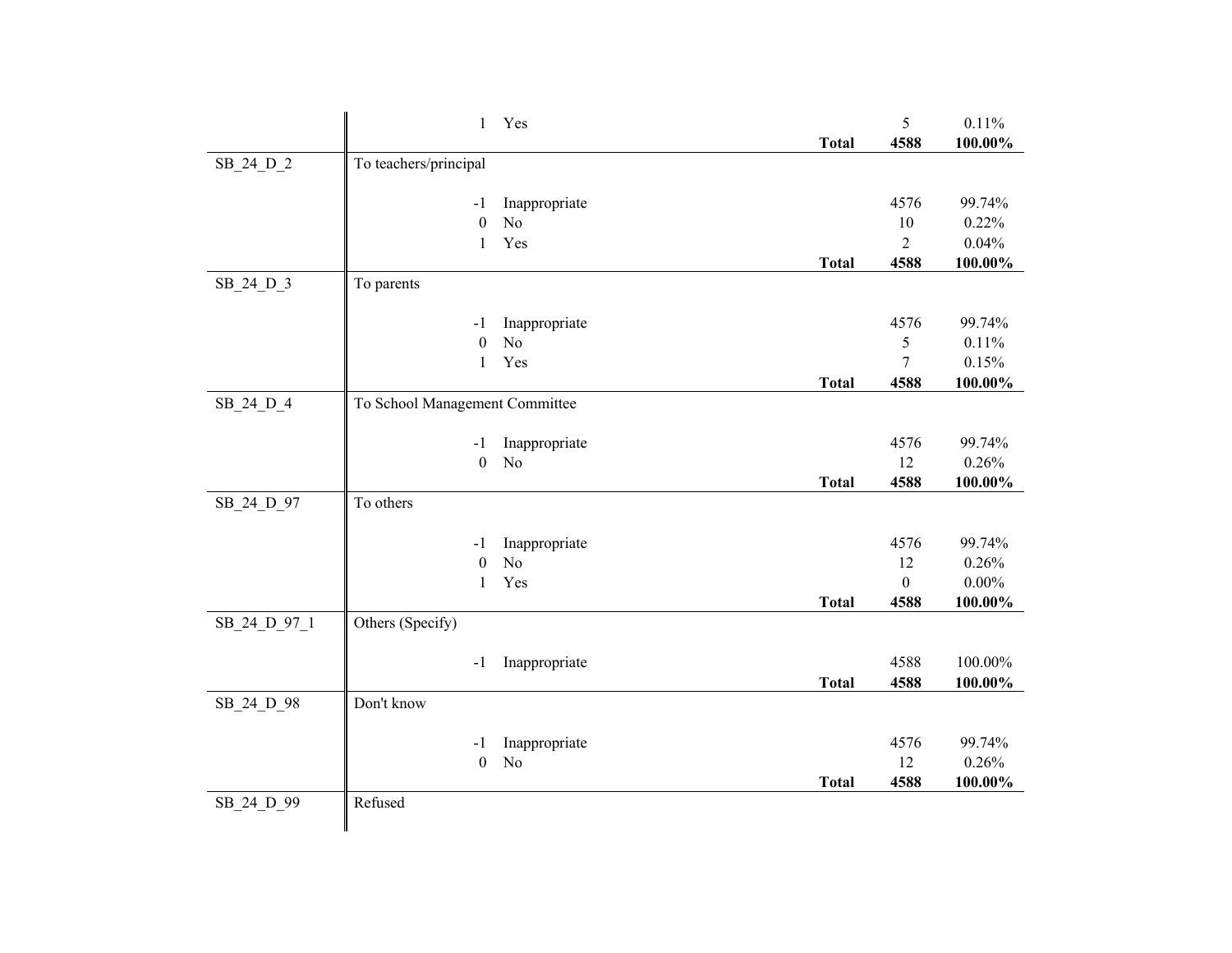|           | Inappropriate<br>-1                                                                    |              | 4576             | 99.74%     |
|-----------|----------------------------------------------------------------------------------------|--------------|------------------|------------|
|           | $\boldsymbol{0}$<br>No                                                                 |              | 12               | 0.26%      |
|           |                                                                                        | <b>Total</b> | 4588             | 100.00%    |
| SB_25     | Have you ever felt discriminated against based on a disability or learning difficulty? |              |                  |            |
|           |                                                                                        |              |                  |            |
|           | Inappropriate<br>-1                                                                    |              | 4452             | 97.04%     |
|           | Go to SB_26<br>$\theta$<br>No                                                          |              | 83               | 1.81%      |
|           | Yes<br>1                                                                               |              | 53               | 1.16%      |
|           | 98<br>Don't know                                                                       |              | $\boldsymbol{0}$ | $0.00\%$   |
|           | Refused<br>99                                                                          |              | $\theta$         | $0.00\%$   |
|           |                                                                                        | <b>Total</b> | 4588             | 100.00%    |
| $SB_25_A$ | How did you sense that you were discriminated?                                         |              |                  |            |
|           | Mark all that apply, do not read the possible answers                                  |              |                  |            |
|           |                                                                                        |              |                  |            |
| SB_25_A_1 | Classmates would not like to play with me                                              |              |                  |            |
|           |                                                                                        |              |                  |            |
|           | Inappropriate<br>-1                                                                    |              | 4535             | 98.84%     |
|           | No<br>$\theta$                                                                         |              | 49               | 1.07%      |
|           | Yes<br>$\mathbf{1}$                                                                    |              | 4                | 0.09%      |
|           |                                                                                        | <b>Total</b> | 4588             | 100.00%    |
| SB_25_A_2 | Classmates would not like to eat with me                                               |              |                  |            |
|           |                                                                                        |              |                  |            |
|           | Inappropriate<br>- 1                                                                   |              | 4535             | 98.84%     |
|           | N <sub>o</sub><br>$\theta$                                                             |              | 51               | 1.11%      |
|           | Yes<br>1                                                                               |              | $\overline{2}$   | 0.04%      |
|           |                                                                                        | <b>Total</b> | 4588             | $100.00\%$ |
| SB_25_A_3 | Classmates would not like to sit with me                                               |              |                  |            |
|           |                                                                                        |              |                  |            |
|           | Inappropriate<br>-1                                                                    |              | 4535             | 98.84%     |
|           | N <sub>o</sub><br>$\theta$                                                             |              | 48               | 1.05%      |
|           | Yes<br>1                                                                               |              | 5                | 0.11%      |
|           |                                                                                        | <b>Total</b> | 4588             | 100.00%    |
| SB_25_A_4 | Classmates would not help me with my classwork                                         |              |                  |            |
|           |                                                                                        |              |                  |            |
|           | Inappropriate<br>-1                                                                    |              | 4535             | 98.84%     |
|           | $\boldsymbol{0}$<br>No                                                                 |              | 45               | 0.98%      |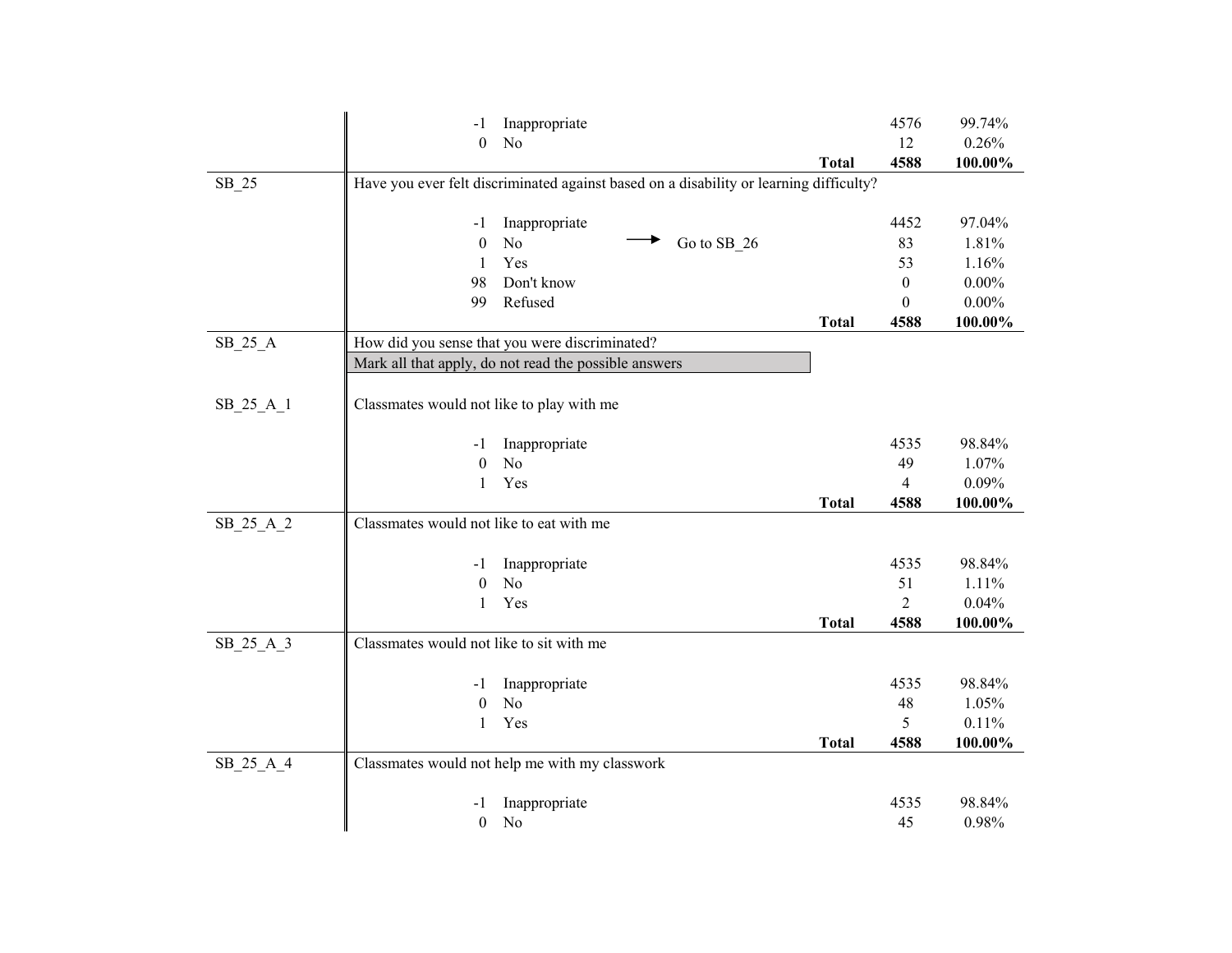|            | Yes<br>1                                                         |              | $8\,$        | 0.17%          |
|------------|------------------------------------------------------------------|--------------|--------------|----------------|
|            |                                                                  | <b>Total</b> | 4588         | 100.00%        |
| SB_25_A_5  | Classmates would say mean things to me                           |              |              |                |
|            |                                                                  |              |              |                |
|            | Inappropriate<br>-1                                              |              | 4535         | 98.84%         |
|            | $\theta$<br>No                                                   |              | 39           | 0.85%          |
|            | Yes<br>$\mathbf{1}$                                              |              | 14           | 0.31%          |
|            |                                                                  | <b>Total</b> | 4588         | 100.00%        |
| SB 25 A 6  | Teachers would give me less attention in the classroom           |              |              |                |
|            | Inappropriate<br>-1                                              |              | 4535         | 98.84%         |
|            | No<br>$\theta$                                                   |              | 34           | 0.74%          |
|            | Yes<br>1                                                         |              | 19           | 0.41%          |
|            |                                                                  | <b>Total</b> | 4588         | 100.00%        |
| SB_25_A_7  | Teachers would not help me in solving my difficulties            |              |              |                |
|            |                                                                  |              |              |                |
|            | Inappropriate<br>-1                                              |              | 4535         | 98.84%         |
|            | N <sub>o</sub><br>$\theta$                                       |              | 44           | 0.96%          |
|            | Yes<br>1                                                         |              | 9            | 0.20%          |
|            |                                                                  | <b>Total</b> | 4588         | 100.00%        |
| SB_25_A_8  | Teachers treat me in a different way from others                 |              |              |                |
|            | Inappropriate<br>$-1$                                            |              | 4535         | 98.84%         |
|            | No<br>$\boldsymbol{0}$                                           |              | 33           | 0.72%          |
|            | Yes<br>1                                                         |              | 20           | 0.44%          |
|            |                                                                  | <b>Total</b> | 4588         | 100.00%        |
| SB_25_A_9  | Other school staff would not help me in solving my difficulties  |              |              |                |
|            |                                                                  |              | 4535         |                |
|            | Inappropriate<br>-1<br>N <sub>o</sub><br>$\theta$                |              | 52           | 98.84%         |
|            | Yes<br>1                                                         |              | $\mathbf{1}$ | 1.13%<br>0.02% |
|            |                                                                  | <b>Total</b> | 4588         | 100.00%        |
| SB_25_A_10 | Other school staff would treat me in a different way from others |              |              |                |
|            |                                                                  |              |              |                |
|            | Inappropriate<br>- 1                                             |              | 4535         | 98.84%         |
|            | $\boldsymbol{0}$<br>No                                           |              | 51           | 1.11%          |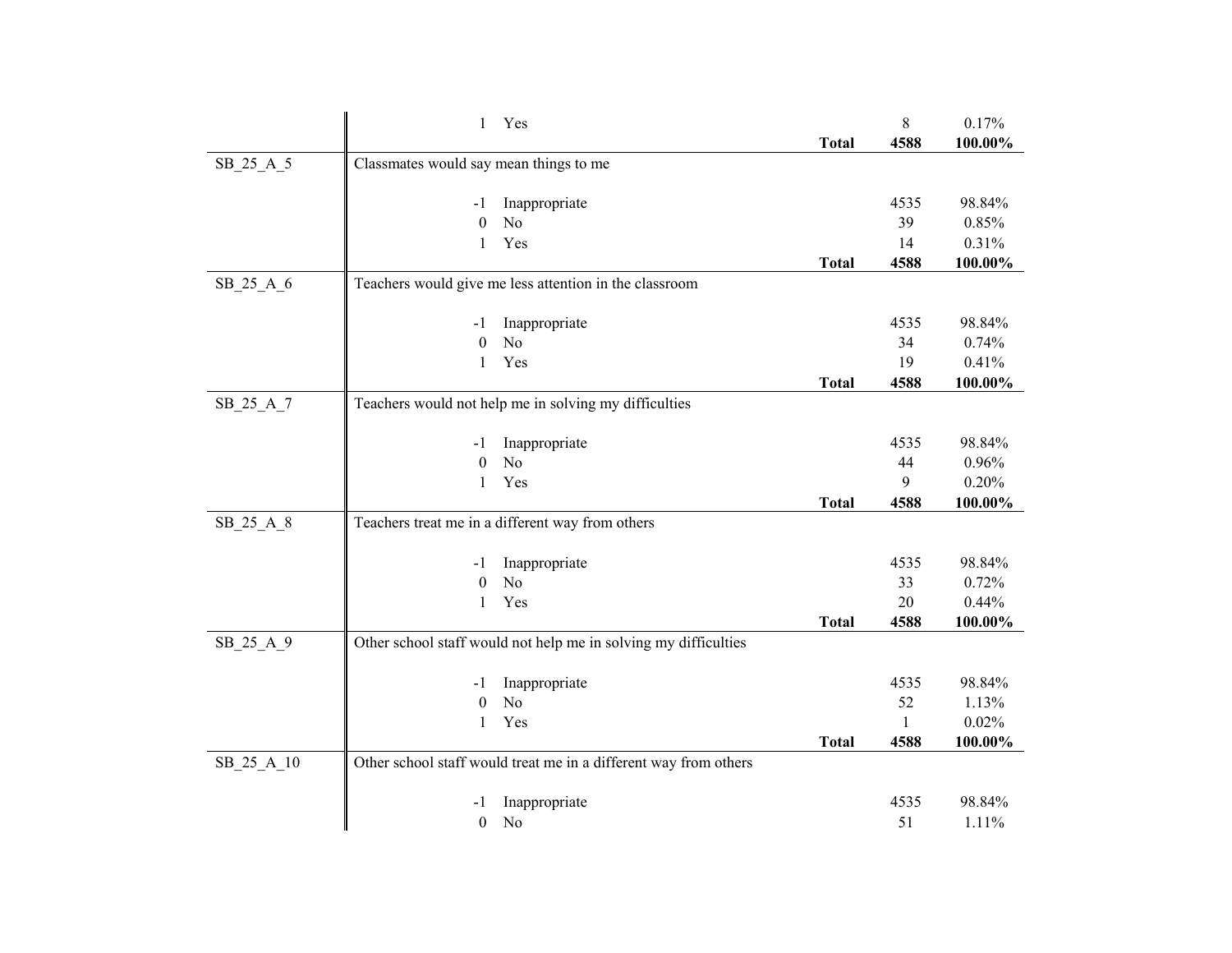|              | $\mathbf{1}$                   | Yes                                                   |              | $\overline{c}$   | 0.04%    |
|--------------|--------------------------------|-------------------------------------------------------|--------------|------------------|----------|
|              |                                |                                                       | <b>Total</b> | 4588             | 100.00%  |
| SB_25_A_11   |                                | Outsiders treat me in a different way from others     |              |                  |          |
|              |                                |                                                       |              |                  |          |
|              | $-1$                           | Inappropriate                                         |              | 4535             | 98.84%   |
|              | $\boldsymbol{0}$               | N <sub>o</sub>                                        |              | 52               | 1.13%    |
|              | 1                              | Yes                                                   |              | 1                | 0.02%    |
|              |                                |                                                       | <b>Total</b> | 4588             | 100.00%  |
| SB_25_A_97   | Others                         |                                                       |              |                  |          |
|              |                                |                                                       |              |                  |          |
|              | $-1$                           | Inappropriate                                         |              | 4535             | 98.84%   |
|              | $\boldsymbol{0}$               | N <sub>o</sub>                                        |              | 53               | 1.16%    |
|              | $\mathbf{1}$                   | Yes                                                   |              | $\boldsymbol{0}$ | $0.00\%$ |
|              |                                |                                                       | <b>Total</b> | 4588             | 100.00%  |
| SB_25_A_97_1 | Others (Specify)               |                                                       |              |                  |          |
|              |                                |                                                       |              |                  |          |
|              | -1                             | Inappropriate                                         |              | 4588             | 100.00%  |
|              |                                |                                                       | <b>Total</b> | 4588             | 100.00%  |
| SB_25_A_98   | Don't know                     |                                                       |              |                  |          |
|              |                                |                                                       |              |                  |          |
|              | -1                             | Inappropriate                                         |              | 4535             | 98.84%   |
|              | $\boldsymbol{0}$               | N <sub>o</sub>                                        |              | 53               | 1.16%    |
|              |                                |                                                       | <b>Total</b> | 4588             | 100.00%  |
| SB_25_A_99   | Refused                        |                                                       |              |                  |          |
|              |                                |                                                       |              |                  |          |
|              | -1                             | Inappropriate                                         |              | 4535             | 98.84%   |
|              | $\boldsymbol{0}$               | N <sub>o</sub>                                        |              | 53               | 1.16%    |
|              |                                |                                                       | <b>Total</b> | 4588             | 100.00%  |
| $SB_25_B$    | Who discriminated against you? |                                                       |              |                  |          |
|              |                                | Mark all that apply, do not read the possible answers |              |                  |          |
|              |                                |                                                       |              |                  |          |
| SB_25 B_1    | Classmates                     |                                                       |              |                  |          |
|              |                                |                                                       |              |                  |          |
|              | -1                             | Inappropriate                                         |              | 4535             | 98.84%   |
|              | $\boldsymbol{0}$               | N <sub>o</sub>                                        |              | 29               | 0.63%    |
|              | 1                              | Yes                                                   |              | 24               | 0.52%    |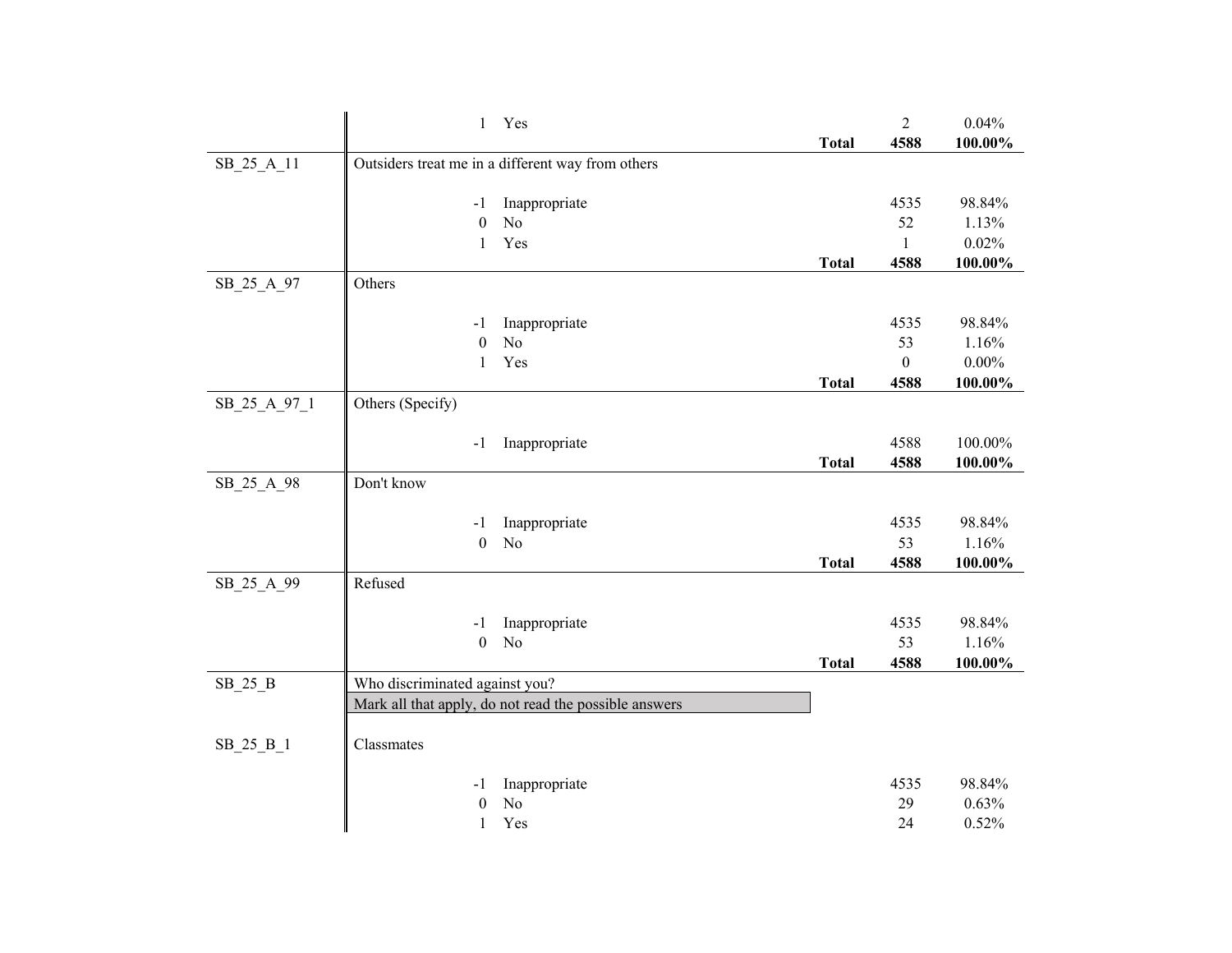|            |                                    | <b>Total</b> | 4588             | 100.00%    |
|------------|------------------------------------|--------------|------------------|------------|
| SB_25_B_2  | Students from other classes        |              |                  |            |
|            |                                    |              |                  |            |
|            | Inappropriate<br>$-1$              |              | 4535             | 98.84%     |
|            | $\mathbf{0}$<br>No                 |              | 52               | 1.13%      |
|            | Yes<br>1                           |              | 1                | 0.02%      |
|            |                                    | <b>Total</b> | 4588             | 100.00%    |
| SB 25 B 3  | Teachers                           |              |                  |            |
|            | Inappropriate<br>-1                |              | 4535             | 98.84%     |
|            | $\rm No$<br>$\boldsymbol{0}$       |              | 18               | 0.39%      |
|            | Yes<br>1                           |              | 35               | 0.76%      |
|            |                                    | <b>Total</b> | 4588             | 100.00%    |
| SB_25_B_4  | Head Teacher                       |              |                  |            |
|            |                                    |              |                  |            |
|            | Inappropriate<br>$-1$              |              | 4535             | 98.84%     |
|            | $\boldsymbol{0}$<br>No             |              | 51               | 1.11%      |
|            | Yes<br>1                           |              | $\overline{2}$   | 0.04%      |
|            |                                    | <b>Total</b> | 4588             | 100.00%    |
| SB_25_B_5  | School support staff               |              |                  |            |
|            | Inappropriate<br>$-1$              |              | 4535             | 98.84%     |
|            | N <sub>o</sub><br>$\boldsymbol{0}$ |              | 53               | 1.16%      |
|            | Yes<br>1                           |              | $\theta$         | $0.00\%$   |
|            |                                    | <b>Total</b> | 4588             | $100.00\%$ |
| SB_25_B_6  | People from outside the school     |              |                  |            |
|            |                                    |              |                  |            |
|            | Inappropriate<br>$-1$              |              | 4535             | 98.84%     |
|            | $\boldsymbol{0}$<br>No             |              | 51               | 1.11%      |
|            | Yes<br>$\mathbf{1}$                |              | $\overline{2}$   | 0.04%      |
|            |                                    | <b>Total</b> | 4588             | 100.00%    |
| SB_25_B_97 | Others                             |              |                  |            |
|            | Inappropriate<br>$-1$              |              | 4535             | 98.84%     |
|            | N <sub>o</sub><br>$\boldsymbol{0}$ |              | 53               | 1.16%      |
|            | Yes<br>1                           |              | $\boldsymbol{0}$ | $0.00\%$   |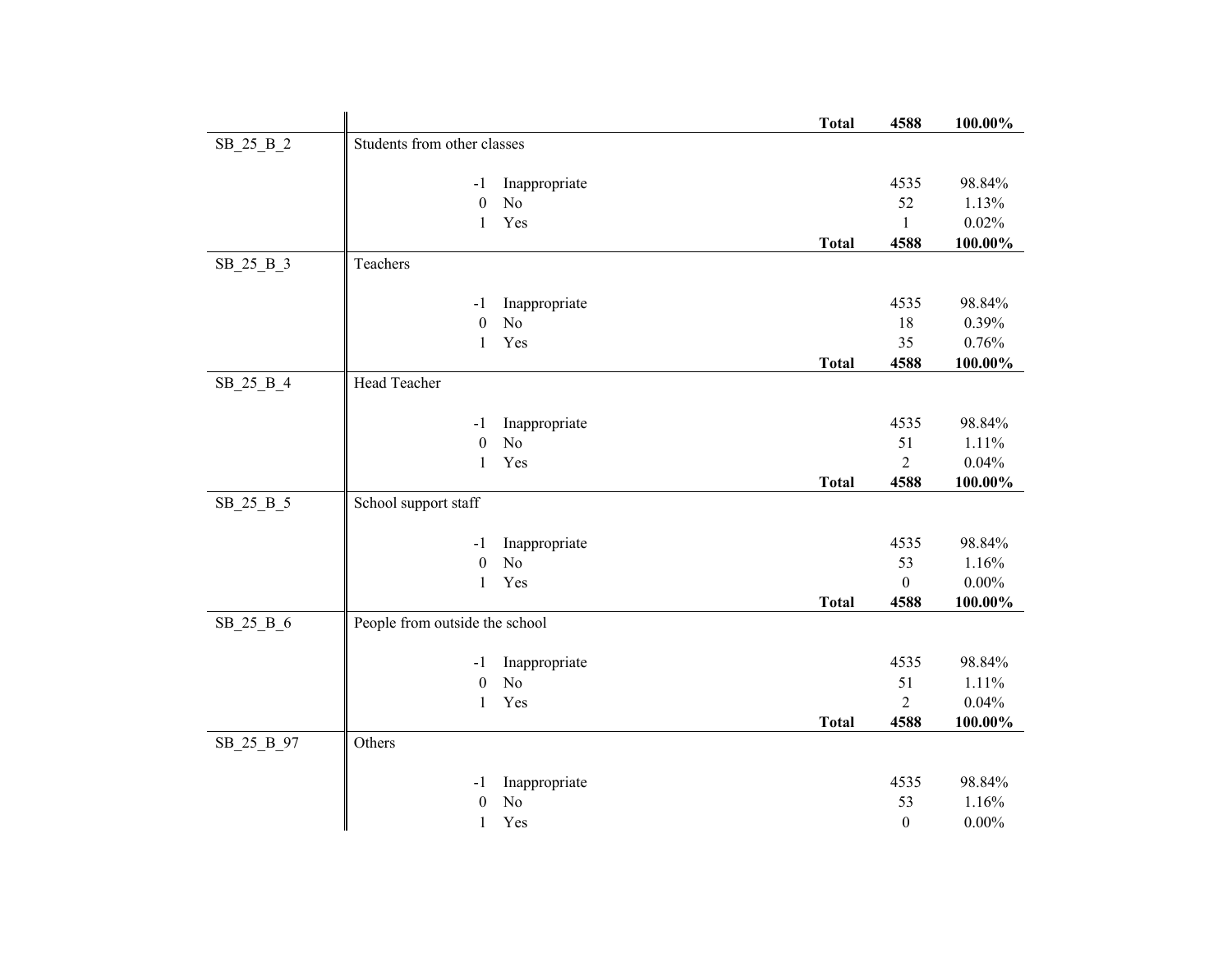|              |                           |                                                       | <b>Total</b> | 4588         | 100.00%         |
|--------------|---------------------------|-------------------------------------------------------|--------------|--------------|-----------------|
| SB_25_B_97_1 | Others (Specify)          |                                                       |              |              |                 |
|              |                           |                                                       |              |              |                 |
|              | $-1$                      | Inappropriate                                         |              | 4588<br>4588 | 100.00%         |
| SB_25_B_98   | Don't know                |                                                       | <b>Total</b> |              | 100.00%         |
|              |                           |                                                       |              |              |                 |
|              | -1                        | Inappropriate                                         |              | 4535         | 98.84%          |
|              | $\boldsymbol{0}$          | N <sub>o</sub>                                        |              | 53           | 1.16%           |
|              |                           |                                                       | <b>Total</b> | 4588         | 100.00%         |
| SB_25_B_99   | Refused                   |                                                       |              |              |                 |
|              |                           |                                                       |              |              |                 |
|              | -1<br>$\boldsymbol{0}$    | Inappropriate<br>N <sub>o</sub>                       |              | 4535<br>53   | 98.84%<br>1.16% |
|              |                           |                                                       | <b>Total</b> | 4588         | 100.00%         |
| SB_25_C      |                           | Did you complain to anyone about the discrimination?  |              |              |                 |
|              |                           |                                                       |              |              |                 |
|              | $-1$                      | Inappropriate                                         |              | 4535         | 98.84%          |
|              | $\boldsymbol{0}$          | No<br>Go to SB_26                                     |              | 26           | 0.57%           |
|              | 1                         | Yes                                                   |              | 27           | 0.59%           |
|              | 98                        | Don't know                                            |              | $\mathbf{0}$ | $0.00\%$        |
|              | 99                        | Refused                                               |              | $\Omega$     | $0.00\%$        |
| SB_25_D      | To whom did you complain? |                                                       | <b>Total</b> | 4588         | $100.00\%$      |
|              |                           | Mark all that apply, do not read the possible answers |              |              |                 |
|              |                           |                                                       |              |              |                 |
| SB_25_D_1    | To classmates             |                                                       |              |              |                 |
|              |                           |                                                       |              |              |                 |
|              | -1                        | Inappropriate                                         |              | 4561         | 99.41%          |
|              | $\boldsymbol{0}$          | N <sub>o</sub>                                        |              | 14           | 0.31%           |
|              | 1                         | Yes                                                   |              | 13           | 0.28%           |
|              |                           |                                                       | <b>Total</b> | 4588         | 100.00%         |
| SB_25_D_2    | To teachers/principal     |                                                       |              |              |                 |
|              | $-1$                      | Inappropriate                                         |              | 4561         | 99.41%          |
|              | $\boldsymbol{0}$          | N <sub>o</sub>                                        |              | 20           | 0.44%           |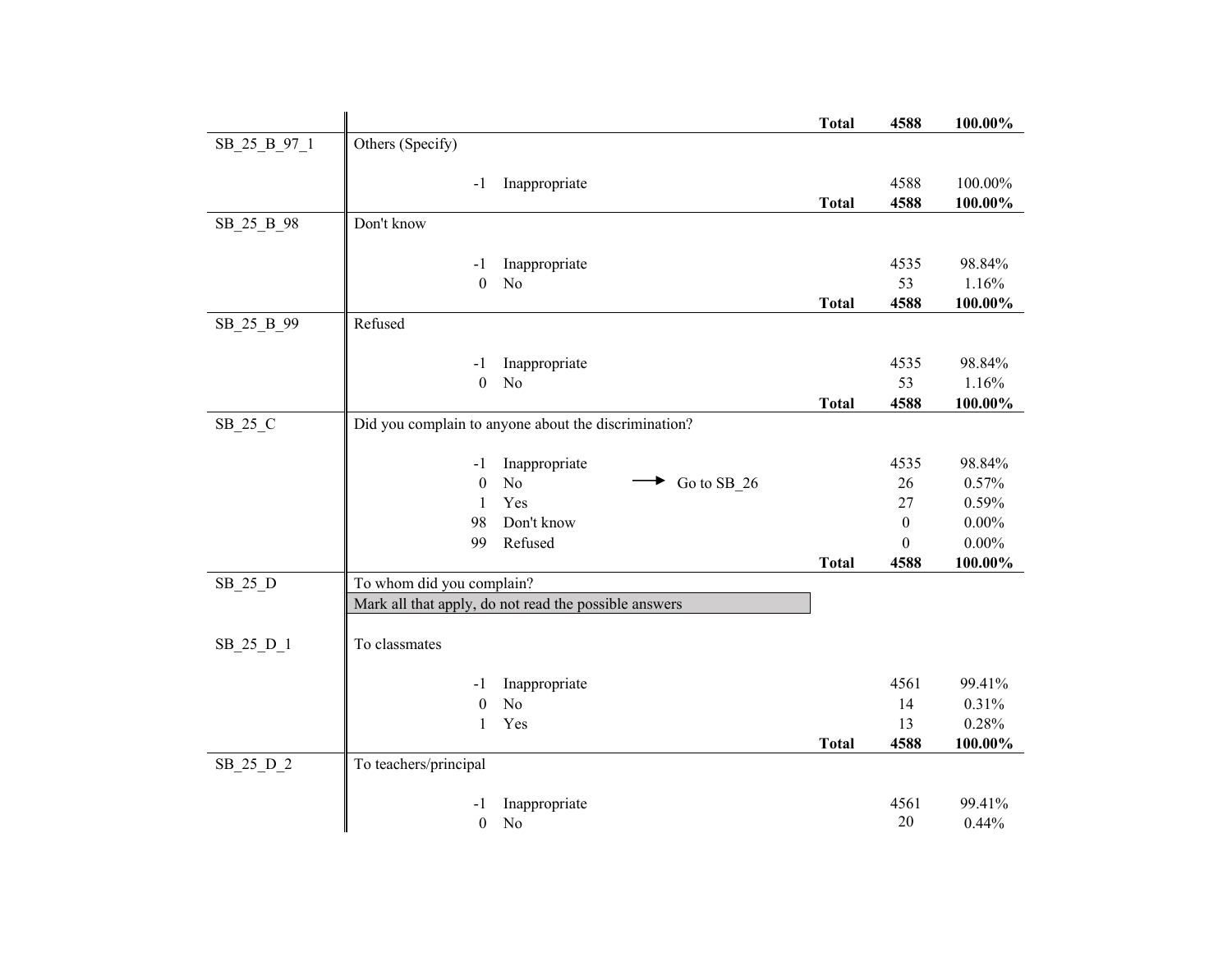|              | $\mathbf{1}$                   | Yes                                                                                      |              | $\tau$       | 0.15%    |
|--------------|--------------------------------|------------------------------------------------------------------------------------------|--------------|--------------|----------|
|              |                                |                                                                                          | <b>Total</b> | 4588         | 100.00%  |
| SB_25_D_3    | To parents                     |                                                                                          |              |              |          |
|              |                                |                                                                                          |              |              |          |
|              | -1                             | Inappropriate                                                                            |              | 4561         | 99.41%   |
|              | $\boldsymbol{0}$               | No                                                                                       |              | 15           | 0.33%    |
|              | $\mathbf{1}$                   | Yes                                                                                      |              | 12           | 0.26%    |
|              |                                |                                                                                          | <b>Total</b> | 4588         | 100.00%  |
| SB 25 D 4    | To School Management Committee |                                                                                          |              |              |          |
|              |                                |                                                                                          |              |              |          |
|              | $-1$                           | Inappropriate                                                                            |              | 4561         | 99.41%   |
|              | $\mathbf{0}$                   | N <sub>o</sub>                                                                           |              | 27           | 0.59%    |
|              | $\mathbf{1}$                   | Yes                                                                                      |              | $\theta$     | $0.00\%$ |
|              |                                |                                                                                          | <b>Total</b> | 4588         | 100.00%  |
| SB_25_D_97   | To Others                      |                                                                                          |              |              |          |
|              |                                |                                                                                          |              |              |          |
|              | -1                             | Inappropriate                                                                            |              | 4561         | 99.41%   |
|              | $\boldsymbol{0}$               | N <sub>o</sub>                                                                           |              | $27\,$       | 0.59%    |
|              | $\mathbf{1}$                   | Yes                                                                                      |              | $\mathbf{0}$ | $0.00\%$ |
|              |                                |                                                                                          | <b>Total</b> | 4588         | 100.00%  |
| SB_25_D_97_1 | Others (Specify)               |                                                                                          |              |              |          |
|              |                                |                                                                                          |              |              |          |
|              | $-1$                           | Inappropriate                                                                            |              | 4588         | 100.00%  |
|              |                                |                                                                                          | <b>Total</b> | 4588         | 100.00%  |
| SB_25_D_98   | Don't know                     |                                                                                          |              |              |          |
|              |                                |                                                                                          |              |              |          |
|              | -1                             | Inappropriate<br>N <sub>o</sub>                                                          |              | 4561<br>27   | 99.41%   |
|              | $\boldsymbol{0}$               |                                                                                          |              |              | 0.59%    |
|              | Refused                        |                                                                                          | <b>Total</b> | 4588         | 100.00%  |
| SB_25_D_99   |                                |                                                                                          |              |              |          |
|              | -1                             | Inappropriate                                                                            |              | 4561         | 99.41%   |
|              | $\boldsymbol{0}$               | N <sub>o</sub>                                                                           |              | 27           | 0.59%    |
|              |                                |                                                                                          | <b>Total</b> | 4588         | 100.00%  |
| $SB_26$      |                                | Have you ever felt discriminated against based on anything else we haven't talked about? |              |              |          |
|              |                                |                                                                                          |              |              |          |
|              |                                |                                                                                          |              |              |          |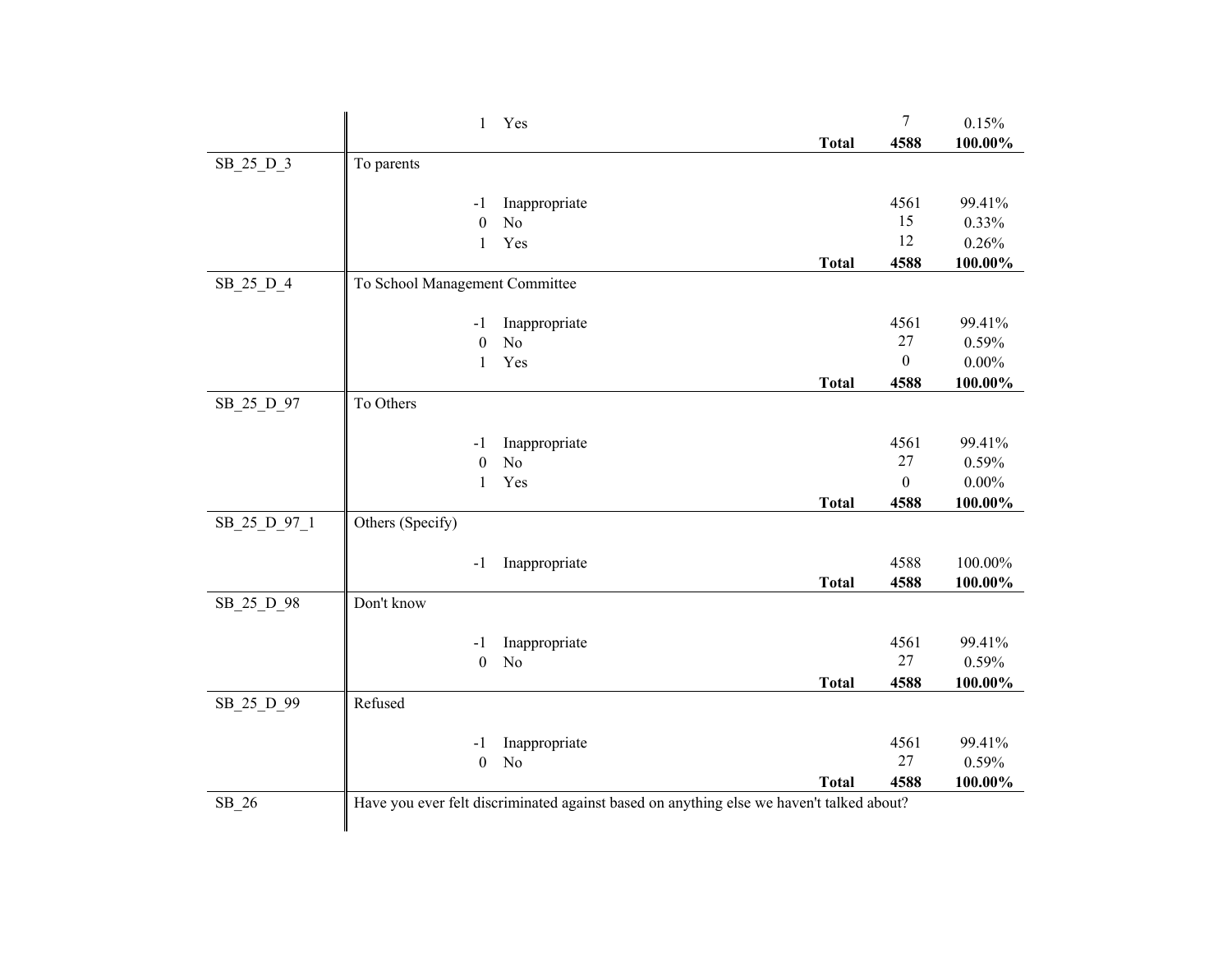|           | -1                                        | Inappropriate                                         |              | 4452             | 97.04%   |
|-----------|-------------------------------------------|-------------------------------------------------------|--------------|------------------|----------|
|           | $\theta$                                  | No<br>Go to SB_27                                     |              | 110              | 2.40%    |
|           | 1                                         | Yes                                                   |              | 26               | 0.57%    |
|           | 98                                        | Don't know                                            |              | $\mathbf{0}$     | $0.00\%$ |
|           | 99                                        | Refused                                               |              | $\boldsymbol{0}$ | $0.00\%$ |
|           |                                           |                                                       | <b>Total</b> | 4588             | 100.00%  |
| SB_26_1   |                                           | On what basis did you feel discriminated against?     |              |                  |          |
|           |                                           |                                                       |              |                  |          |
|           | -1                                        | Inappropriate                                         |              | 4562             | 99.43%   |
|           | 2                                         | Teaching behavior of teacher                          |              | 10               | 0.22%    |
|           | 3                                         | New in class (new student)                            |              | $\overline{2}$   | 0.04%    |
|           | 4                                         | My talkative habit                                    |              | 3                | 0.07%    |
|           | 5                                         | Behaving differently with me than other students      |              | 5                | 0.11%    |
|           | 6                                         | Discrimination by (caste/disability/poverty/religion) |              | 6                | 0.13%    |
|           | 98                                        | Don't know                                            |              | $\theta$         | $0.00\%$ |
|           | 99                                        | Refused                                               |              | $\overline{0}$   | $0.00\%$ |
|           |                                           |                                                       | <b>Total</b> | 4588             | 100.00%  |
| $SB_26_A$ |                                           | How did you sense that you were discriminated?        |              |                  |          |
|           |                                           | Mark all that apply, do not read the possible answers |              |                  |          |
|           |                                           |                                                       |              |                  |          |
| SB_26_A_1 | Classmates would not like to play with me |                                                       |              |                  |          |
|           | -1                                        | Inappropriate                                         |              | 4562             | 99.43%   |
|           | $\theta$                                  | N <sub>o</sub>                                        |              | 22               | 0.48%    |
|           | 1                                         | Yes                                                   |              | 4                | 0.09%    |
|           |                                           |                                                       | <b>Total</b> | 4588             | 100.00%  |
| SB_26_A_2 | Classmates would not like to eat with me  |                                                       |              |                  |          |
|           |                                           |                                                       |              |                  |          |
|           | -1                                        | Inappropriate                                         |              | 4562             | 99.43%   |
|           | $\theta$                                  | No                                                    |              | 26               | 0.57%    |
|           | 1                                         | Yes                                                   |              | $\boldsymbol{0}$ | $0.00\%$ |
|           |                                           |                                                       | <b>Total</b> | 4588             | 100.00%  |
| SB_26_A_3 | Classmates would not like to sit with me  |                                                       |              |                  |          |
|           |                                           |                                                       |              |                  |          |
|           | - 1                                       | Inappropriate                                         |              | 4562             | 99.43%   |
|           | $\boldsymbol{0}$                          | N <sub>o</sub>                                        |              | 26               | 0.57%    |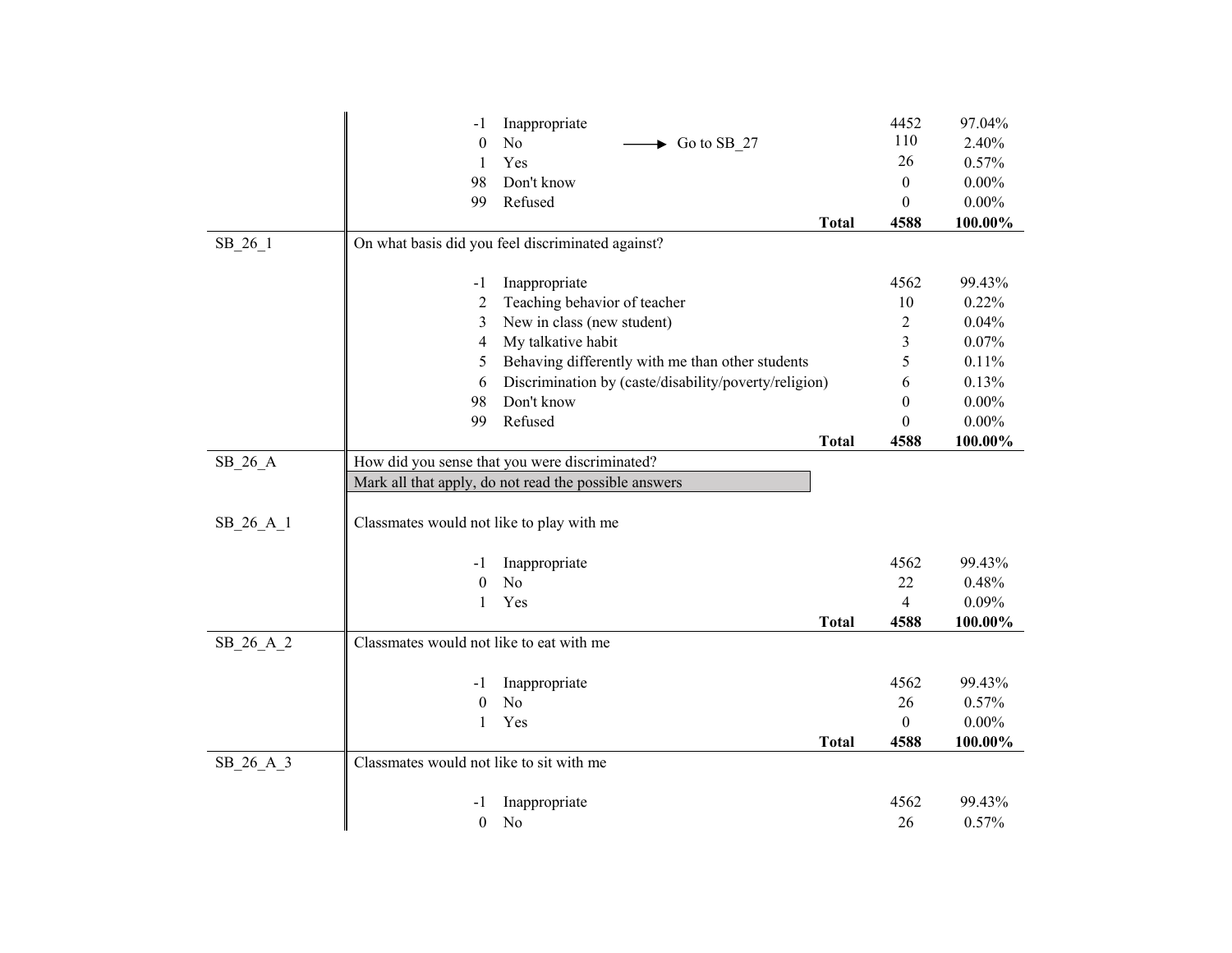|           | $\mathbf{1}$<br>Yes                                             |              | $\boldsymbol{0}$ | $0.00\%$       |
|-----------|-----------------------------------------------------------------|--------------|------------------|----------------|
|           |                                                                 | <b>Total</b> | 4588             | 100.00%        |
| SB_26_A_4 | Classmates would not help me with my classwork                  |              |                  |                |
|           |                                                                 |              |                  |                |
|           | Inappropriate<br>-1                                             |              | 4562             | 99.43%         |
|           | $\boldsymbol{0}$<br>No                                          |              | 26               | 0.57%          |
|           | Yes<br>$\mathbf{1}$                                             |              | $\Omega$         | $0.00\%$       |
|           |                                                                 | <b>Total</b> | 4588             | 100.00%        |
| SB_26_A_5 | Classmates would say mean things to me                          |              |                  |                |
|           | Inappropriate<br>-1                                             |              | 4562             | 99.43%         |
|           | N <sub>o</sub><br>$\boldsymbol{0}$                              |              | 22               | 0.48%          |
|           | Yes<br>$\mathbf{1}$                                             |              | $\overline{4}$   | 0.09%          |
|           |                                                                 | <b>Total</b> | 4588             | 100.00%        |
| SB_26_A_6 | Teachers would give me less attention in the classroom          |              |                  |                |
|           |                                                                 |              |                  |                |
|           | Inappropriate<br>-1                                             |              | 4562             | 99.43%         |
|           | No<br>$\theta$                                                  |              | 20               | 0.44%          |
|           | Yes<br>$\mathbf{1}$                                             |              | 6                | 0.13%          |
|           |                                                                 | <b>Total</b> | 4588             | 100.00%        |
| SB_26_A_7 | Teachers would not help me in solving my difficulties           |              |                  |                |
|           |                                                                 |              |                  |                |
|           | Inappropriate<br>-1                                             |              | 4562             | 99.43%         |
|           | $\boldsymbol{0}$<br>N <sub>o</sub>                              |              | 21               | 0.46%          |
|           | $\mathbf{1}$<br>Yes                                             |              | 5                | 0.11%          |
|           |                                                                 | <b>Total</b> | 4588             | $100.00\%$     |
| SB_26_A_8 | Teachers treat me in a different way from others                |              |                  |                |
|           |                                                                 |              |                  |                |
|           | Inappropriate<br>-1<br>No                                       |              | 4562<br>13       | 99.43%         |
|           | $\boldsymbol{0}$<br>Yes<br>$\mathbf{1}$                         |              | 13               | 0.28%<br>0.28% |
|           |                                                                 | <b>Total</b> | 4588             |                |
|           |                                                                 |              |                  | 100.00%        |
| SB_26_A_9 | Other school staff would not help me in solving my difficulties |              |                  |                |
|           | Inappropriate<br>-1                                             |              | 4562             | 99.43%         |
|           | $\boldsymbol{0}$<br>No                                          |              | 24               | 0.52%          |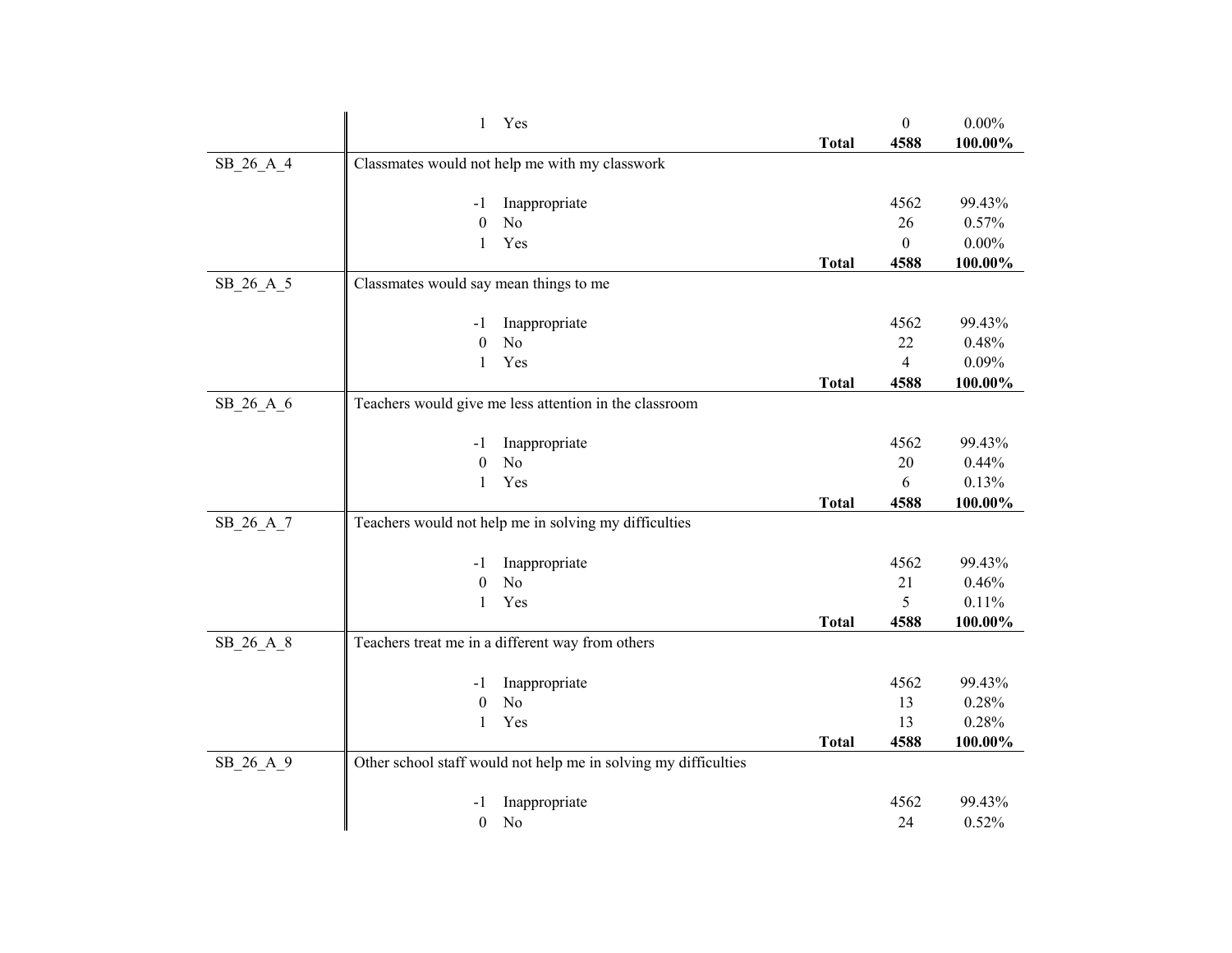|              | $\mathbf{1}$<br>Yes                                              |              | $\sqrt{2}$     | 0.04%    |
|--------------|------------------------------------------------------------------|--------------|----------------|----------|
|              |                                                                  | <b>Total</b> | 4588           | 100.00%  |
| SB_26_A_10   | Other school staff would treat me in a different way from others |              |                |          |
|              |                                                                  |              |                |          |
|              | Inappropriate<br>-1                                              |              | 4562           | 99.43%   |
|              | $\boldsymbol{0}$<br>No                                           |              | 26             | 0.57%    |
|              | Yes<br>$\mathbf{1}$                                              |              | $\mathbf{0}$   | $0.00\%$ |
|              |                                                                  | <b>Total</b> | 4588           | 100.00%  |
| SB_26_A_11   | Outsiders treat me in a different way from others                |              |                |          |
|              |                                                                  |              |                |          |
|              | Inappropriate<br>$-1$                                            |              | 4562           | 99.43%   |
|              | N <sub>o</sub><br>$\boldsymbol{0}$                               |              | 24             | 0.52%    |
|              | Yes<br>$\mathbf{1}$                                              |              | $\overline{2}$ | 0.04%    |
|              |                                                                  | <b>Total</b> | 4588           | 100.00%  |
| SB_26_A_97   | Others                                                           |              |                |          |
|              |                                                                  |              |                |          |
|              | Inappropriate<br>-1                                              |              | 4562           | 99.43%   |
|              | $\boldsymbol{0}$<br>N <sub>o</sub>                               |              | 26             | 0.57%    |
|              | Yes<br>1                                                         |              | $\mathbf{0}$   | $0.00\%$ |
|              |                                                                  | <b>Total</b> | 4588           | 100.00%  |
| SB_26_A_97_1 | Others (Specify)                                                 |              |                |          |
|              |                                                                  |              |                |          |
|              | Inappropriate<br>-1                                              |              | 4588           | 100.00%  |
|              |                                                                  | <b>Total</b> | 4588           | 100.00%  |
| SB 26 A 98   | Don't know                                                       |              |                |          |
|              |                                                                  |              |                |          |
|              | Inappropriate<br>-1                                              |              | 4562           | 99.43%   |
|              | N <sub>o</sub><br>$\boldsymbol{0}$                               |              | 26             | 0.57%    |
|              |                                                                  | <b>Total</b> | 4588           | 100.00%  |
| SB_26_A_99   | Refused                                                          |              |                |          |
|              |                                                                  |              |                |          |
|              | Inappropriate<br>-1                                              |              | 4562<br>26     | 99.43%   |
|              | $\boldsymbol{0}$<br>No                                           |              |                | 0.57%    |
|              |                                                                  | <b>Total</b> | 4588           | 100.00%  |
| $SB_26_B$    | Who discriminated against you?                                   |              |                |          |
|              | Mark all that apply, do not read the possible answers            |              |                |          |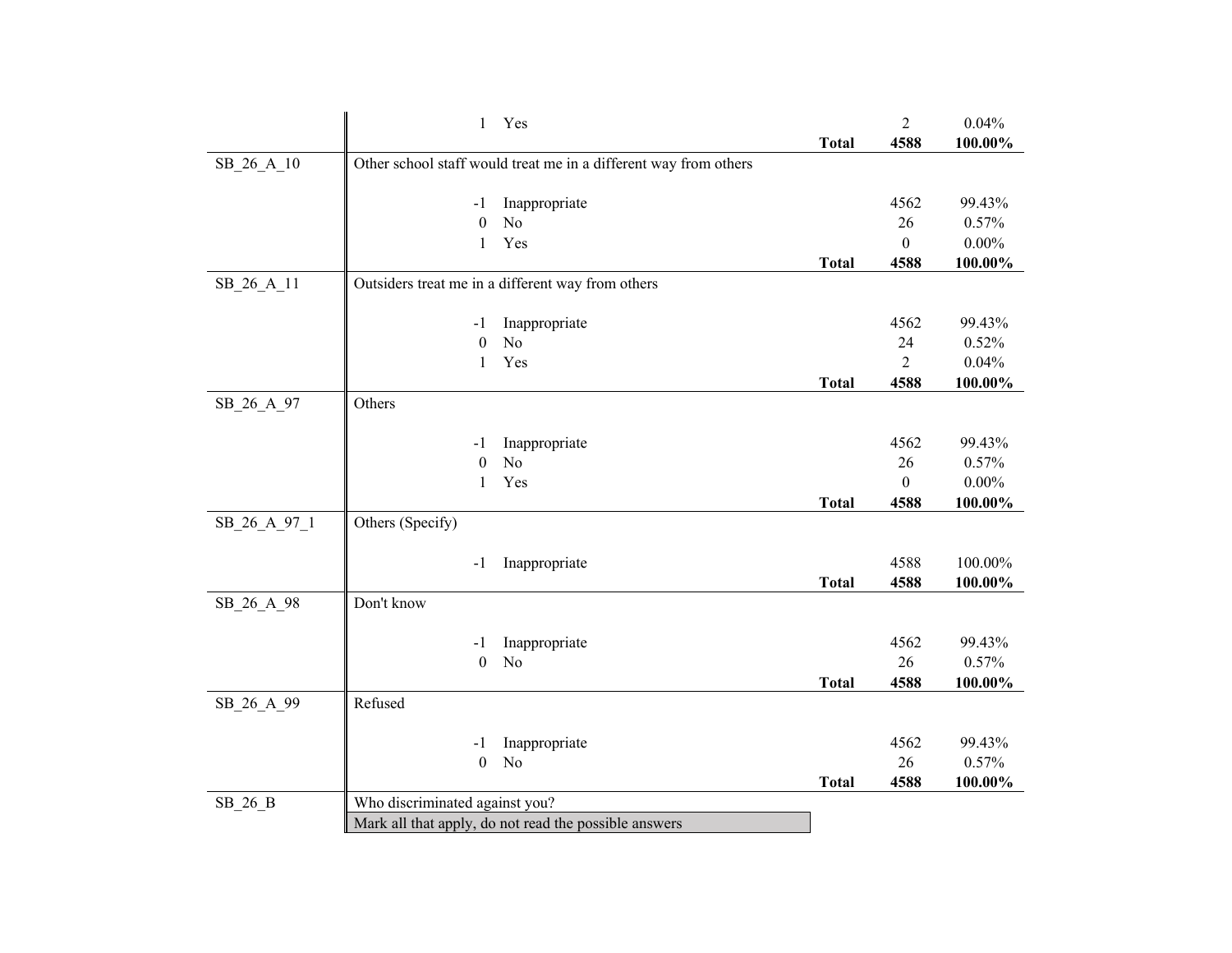| SB_26_B_1 | Classmates                     |                                 |              |                |            |
|-----------|--------------------------------|---------------------------------|--------------|----------------|------------|
|           | $-1$                           | Inappropriate                   |              | 4562           | 99.43%     |
|           | $\boldsymbol{0}$               | N <sub>o</sub>                  |              | 20             | 0.44%      |
|           | $\mathbf{1}$                   | Yes                             |              | 6              | 0.13%      |
|           |                                |                                 | <b>Total</b> | 4588           | $100.00\%$ |
| SB_26_B_2 | Students from other classes    |                                 |              |                |            |
|           |                                |                                 |              |                |            |
|           | $-1$                           | Inappropriate                   |              | 4562           | 99.43%     |
|           | $\boldsymbol{0}$               | N <sub>o</sub>                  |              | 22             | 0.48%      |
|           | $\mathbf{1}$                   | Yes                             |              | $\overline{4}$ | 0.09%      |
|           |                                |                                 | <b>Total</b> | 4588           | $100.00\%$ |
| SB_26_B_3 | Teachers                       |                                 |              |                |            |
|           |                                |                                 |              |                |            |
|           | $-1$                           | Inappropriate                   |              | 4562           | 99.43%     |
|           | $\boldsymbol{0}$               | N <sub>o</sub>                  |              | 8              | 0.17%      |
|           | $\mathbf{1}$                   | Yes                             |              | 18             | 0.39%      |
|           |                                |                                 | <b>Total</b> | 4588           | 100.00%    |
| SB 26 B 4 | Head Teacher                   |                                 |              |                |            |
|           | $-1$                           |                                 |              | 4562           | 99.43%     |
|           | $\boldsymbol{0}$               | Inappropriate<br>N <sub>o</sub> |              | 25             | 0.54%      |
|           | $\mathbf{1}$                   | Yes                             |              | 1              | 0.02%      |
|           |                                |                                 | <b>Total</b> | 4588           | $100.00\%$ |
| SB_26_B_5 | School support staff           |                                 |              |                |            |
|           |                                |                                 |              |                |            |
|           | $-1$                           | Inappropriate                   |              | 4562           | 99.43%     |
|           | $\boldsymbol{0}$               | N <sub>o</sub>                  |              | 26             | 0.57%      |
|           |                                |                                 | <b>Total</b> | 4588           | 100.00%    |
| SB 26 B 6 | People from outside the school |                                 |              |                |            |
|           |                                |                                 |              |                |            |
|           | -1                             | Inappropriate                   |              | 4562           | 99.43%     |
|           | $\boldsymbol{0}$               | N <sub>o</sub>                  |              | 25             | 0.54%      |
|           | $\mathbf{1}$                   | Yes                             |              | 1              | 0.02%      |
|           |                                |                                 | <b>Total</b> | 4588           | 100.00%    |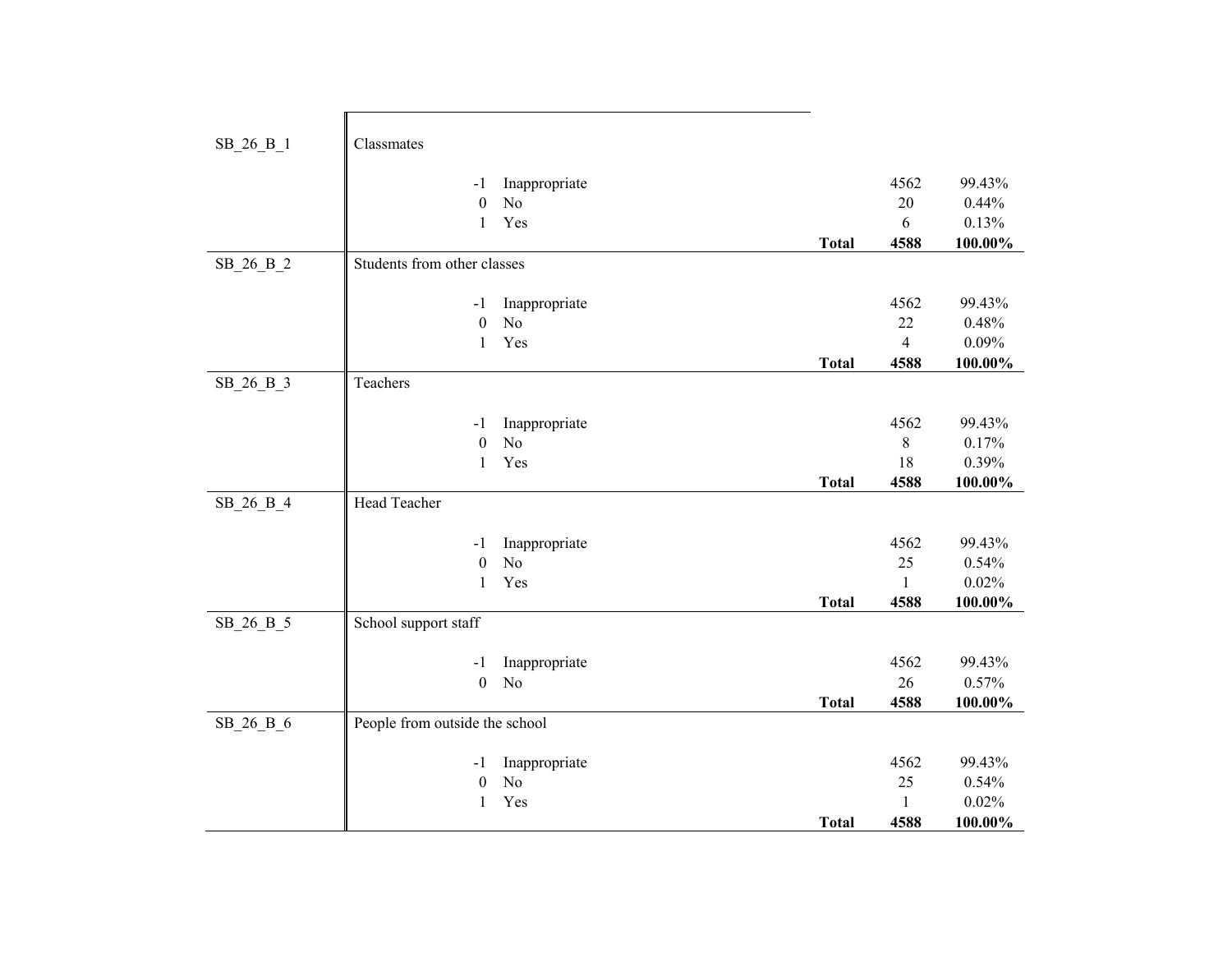| SB_26_B_97   | Others                    |                                                       |              |                              |                      |
|--------------|---------------------------|-------------------------------------------------------|--------------|------------------------------|----------------------|
|              |                           |                                                       |              |                              |                      |
|              | -1                        | Inappropriate                                         |              | 4562                         | 99.43%               |
|              | $\theta$                  | N <sub>o</sub>                                        |              | 26                           | 0.57%                |
|              | 1                         | Yes                                                   |              | $\mathbf{0}$                 | $0.00\%$             |
|              |                           |                                                       | <b>Total</b> | 4588                         | 100.00%              |
| SB_26_B_97_1 | Others (Specify)          |                                                       |              |                              |                      |
|              | $-1$                      | Inappropriate                                         |              | 4588                         | 100.00%              |
|              |                           |                                                       | <b>Total</b> | 4588                         | $100.00\%$           |
| SB 26 B 98   | Don't know                |                                                       |              |                              |                      |
|              |                           |                                                       |              |                              |                      |
|              | -1                        | Inappropriate<br>N <sub>o</sub>                       |              | 4562<br>26                   | 99.43%<br>0.57%      |
|              | $\boldsymbol{0}$          |                                                       | <b>Total</b> |                              |                      |
|              | Refused                   |                                                       |              | 4588                         | $100.00\%$           |
| SB_26_B_99   |                           |                                                       |              |                              |                      |
|              | -1                        | Inappropriate                                         |              | 4562                         | 99.43%               |
|              | $\boldsymbol{0}$          | No                                                    |              | 26                           | 0.57%                |
|              |                           |                                                       | <b>Total</b> | 4588                         | 100.00%              |
| SB_26_C      |                           | Did you complain to anyone about the discrimination?  |              |                              |                      |
|              |                           |                                                       |              |                              |                      |
|              | $-1$<br>$\boldsymbol{0}$  | Inappropriate<br>N <sub>o</sub>                       |              | 4562                         | 99.43%               |
|              |                           | Go to SB_27<br>Yes                                    |              | $\overline{2}$               | 0.04%                |
|              | $\mathbf{1}$<br>98        |                                                       |              | 24                           | 0.52%                |
|              | 99                        | Don't know<br>Refused                                 |              | $\boldsymbol{0}$<br>$\theta$ | $0.00\%$<br>$0.00\%$ |
|              |                           |                                                       |              |                              |                      |
| $SB_26_D$    | To whom did you complain? |                                                       | <b>Total</b> | 4588                         | 100.00%              |
|              |                           | Mark all that apply, do not read the possible answers |              |                              |                      |
|              |                           |                                                       |              |                              |                      |
| SB_26_D_1    | To classmates             |                                                       |              |                              |                      |
|              |                           |                                                       |              |                              |                      |
|              | -1                        | Inappropriate                                         |              | 4564                         | 99.48%               |
|              | $\theta$                  | N <sub>o</sub>                                        |              | 9                            | 0.20%                |
|              | 1                         | Yes                                                   |              | 15                           | 0.33%                |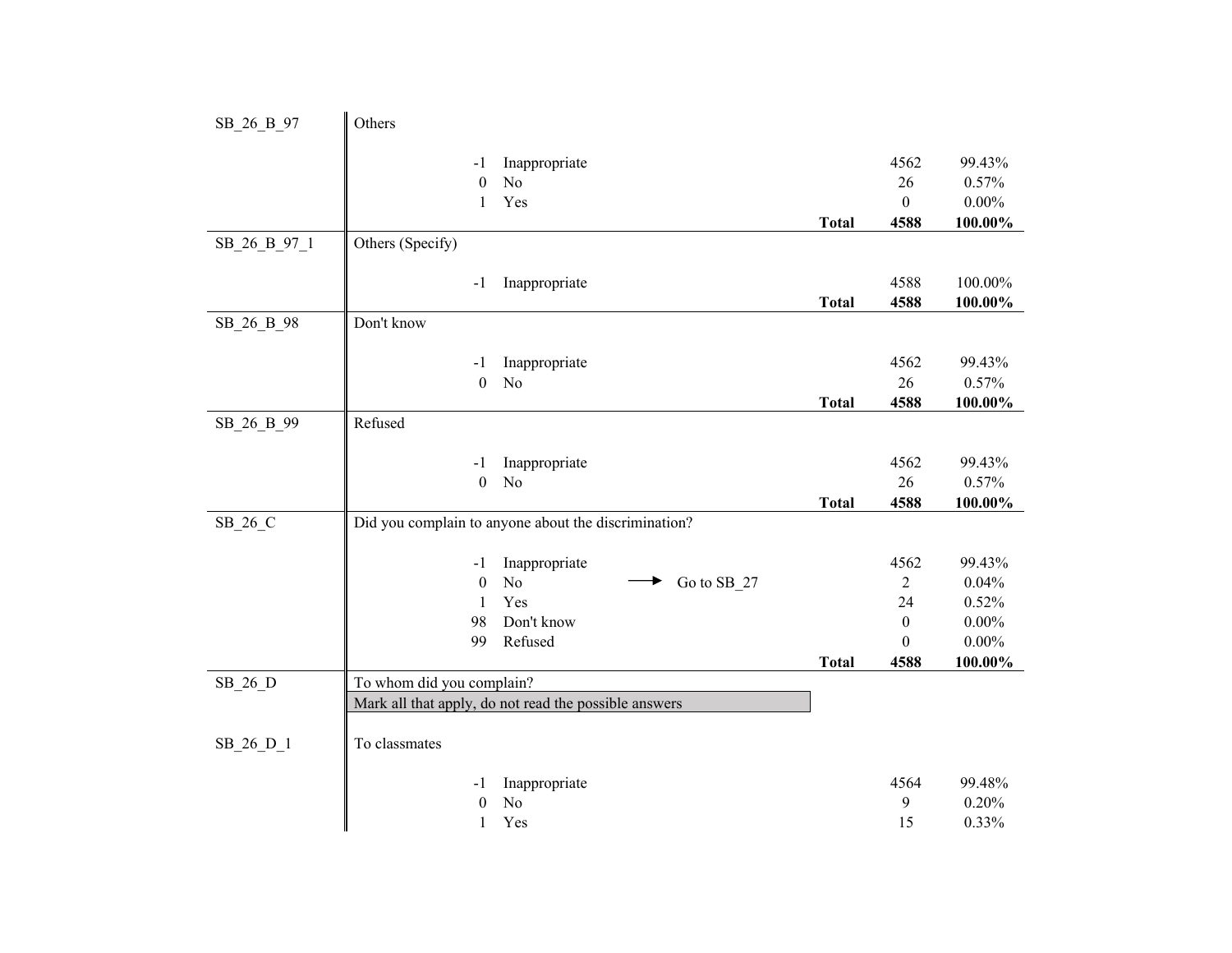|              |                                                             | <b>Total</b> | 4588             | 100.00%         |
|--------------|-------------------------------------------------------------|--------------|------------------|-----------------|
| SB_26_D_2    | To teachers/principal                                       |              |                  |                 |
|              |                                                             |              |                  |                 |
|              | Inappropriate<br>$-1$<br>$\boldsymbol{0}$<br>N <sub>o</sub> |              | 4564<br>17       | 99.48%<br>0.37% |
|              | Yes<br>$\mathbf{1}$                                         |              | $\tau$           | 0.15%           |
|              |                                                             | <b>Total</b> | 4588             | 100.00%         |
| SB_26_D_3    | To parents                                                  |              |                  |                 |
|              |                                                             |              |                  |                 |
|              | Inappropriate<br>$-1$                                       |              | 4564             | 99.48%          |
|              | N <sub>o</sub><br>$\boldsymbol{0}$                          |              | 12               | 0.26%           |
|              | Yes<br>$\mathbf{1}$                                         |              | 12               | 0.26%           |
|              |                                                             | <b>Total</b> | 4588             | $100.00\%$      |
| SB_26_D_4    | To School Management Committee                              |              |                  |                 |
|              |                                                             |              |                  |                 |
|              | Inappropriate<br>-1                                         |              | 4564             | 99.48%          |
|              | N <sub>o</sub><br>$\boldsymbol{0}$                          |              | 24               | 0.52%           |
|              | Yes<br>$\mathbf{1}$                                         |              | $\boldsymbol{0}$ | $0.00\%$        |
| SB_26_D_97   | To others                                                   | <b>Total</b> | 4588             | 100.00%         |
|              |                                                             |              |                  |                 |
|              | Inappropriate<br>$-1$                                       |              | 4564             | 99.48%          |
|              | $\boldsymbol{0}$<br>N <sub>o</sub>                          |              | 24               | 0.52%           |
|              | Yes<br>1                                                    |              | $\overline{0}$   | $0.00\%$        |
|              |                                                             | <b>Total</b> | 4588             | 100.00%         |
| SB_26_D_97_1 | Others (Specify)                                            |              |                  |                 |
|              |                                                             |              |                  |                 |
|              | Inappropriate<br>$-1$                                       |              | 4588             | 100.00%         |
|              |                                                             | <b>Total</b> | 4588             | 100.00%         |
| SB 26 D 98   | Don't know                                                  |              |                  |                 |
|              | Inappropriate<br>$-1$                                       |              | 4564             | 99.48%          |
|              | N <sub>o</sub><br>$\boldsymbol{0}$                          |              | 24               | 0.52%           |
|              |                                                             | <b>Total</b> | 4588             | 100.00%         |
| SB_26_D_99   | Refused                                                     |              |                  |                 |
|              |                                                             |              |                  |                 |
|              |                                                             |              |                  |                 |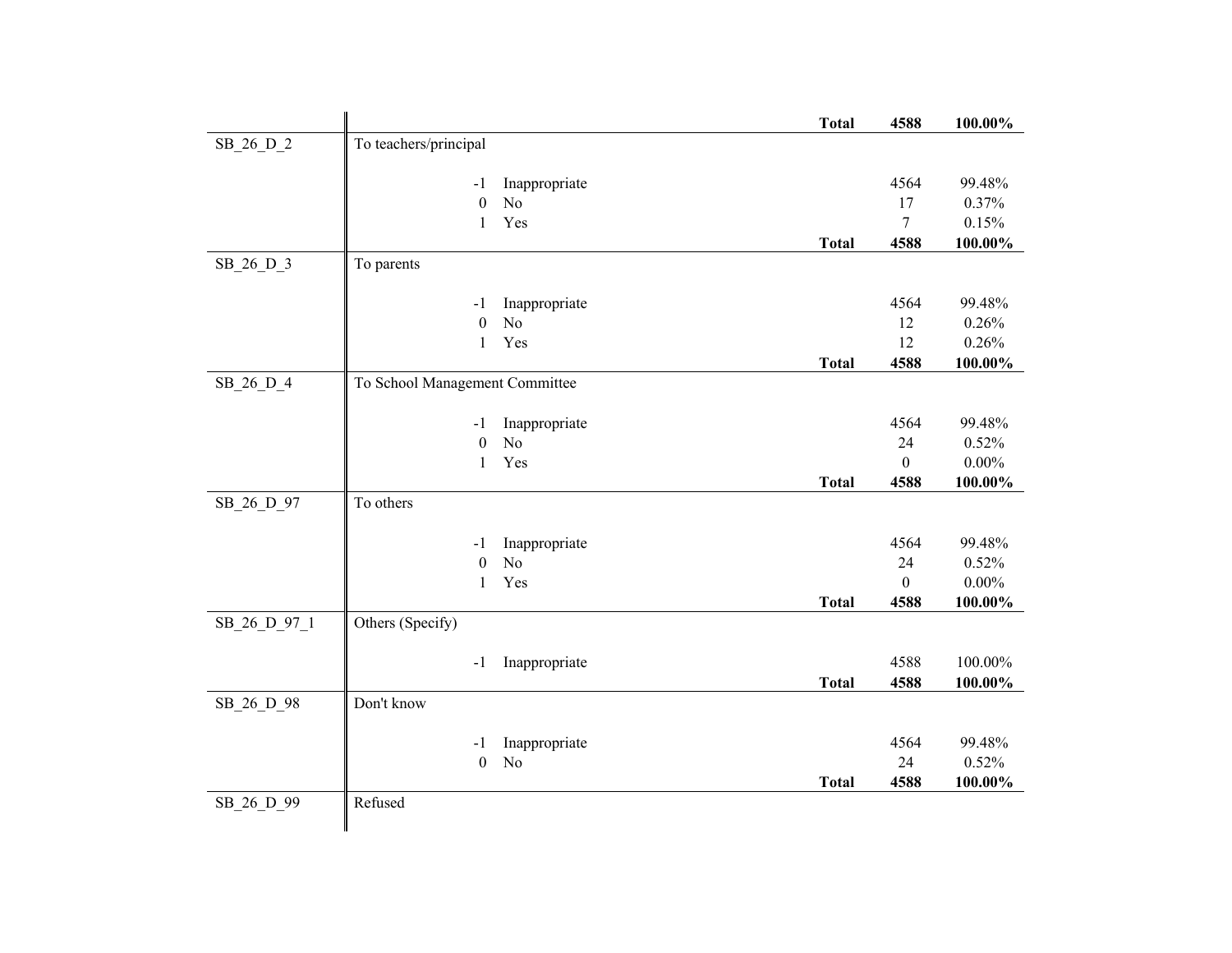| N <sub>o</sub><br>24<br>$\boldsymbol{0}$<br>4588<br><b>Total</b>                       | 0.52%<br>100.00% |
|----------------------------------------------------------------------------------------|------------------|
|                                                                                        |                  |
|                                                                                        |                  |
| Have you ever experienced any kind of difficulty due to bullying in school?<br>$SB_27$ |                  |
|                                                                                        |                  |
| Go to SB_28<br>No<br>4390<br>$\boldsymbol{0}$                                          | 95.68%           |
| Yes<br>198<br>1                                                                        | 4.32%            |
| 98<br>Don't know<br>$\mathbf{0}$                                                       | $0.00\%$         |
| Refused<br>99<br>$\theta$                                                              | $0.00\%$         |
| 4588<br><b>Total</b>                                                                   | 100.00%          |
| SB_27_A<br>Who bullied you?                                                            |                  |
| SB_27_A_1<br>Classmates                                                                |                  |
|                                                                                        |                  |
| 4390<br>Inappropriate<br>-1                                                            | 95.68%           |
| 33<br>N <sub>o</sub><br>$\theta$                                                       | 0.72%            |
| 165<br>Yes<br>1                                                                        | 3.60%            |
| 4588<br><b>Total</b>                                                                   | 100.00%          |
| Students from other classes<br>SB_27_A_2                                               |                  |
|                                                                                        |                  |
| 4390<br>Inappropriate<br>-1                                                            | 95.68%           |
| 174<br>No<br>$\boldsymbol{0}$                                                          | 3.79%            |
| 24<br>Yes<br>$\mathbf{1}$                                                              | 0.52%            |
| 4588<br><b>Total</b>                                                                   | 100.00%          |
| Senior students of the school<br>SB_27_A_3                                             |                  |
|                                                                                        |                  |
| 4390<br>Inappropriate<br>-1<br>191<br>$\rm No$                                         | 95.68%           |
| $\boldsymbol{0}$<br>$\tau$<br>$\mathbf{1}$<br>Yes                                      | 4.16%<br>0.15%   |
| <b>Total</b><br>4588                                                                   |                  |
|                                                                                        | $100.00\%$       |
| People from outside school<br>SB 27 A 4                                                |                  |
| 4390<br>Inappropriate<br>-1                                                            | 95.68%           |
| 169<br>$\boldsymbol{0}$<br>No                                                          | 3.68%            |
| 29<br>Yes<br>1                                                                         | 0.63%            |
| 4588<br><b>Total</b>                                                                   | 100.00%          |
| Others<br>SB 27 A 97                                                                   |                  |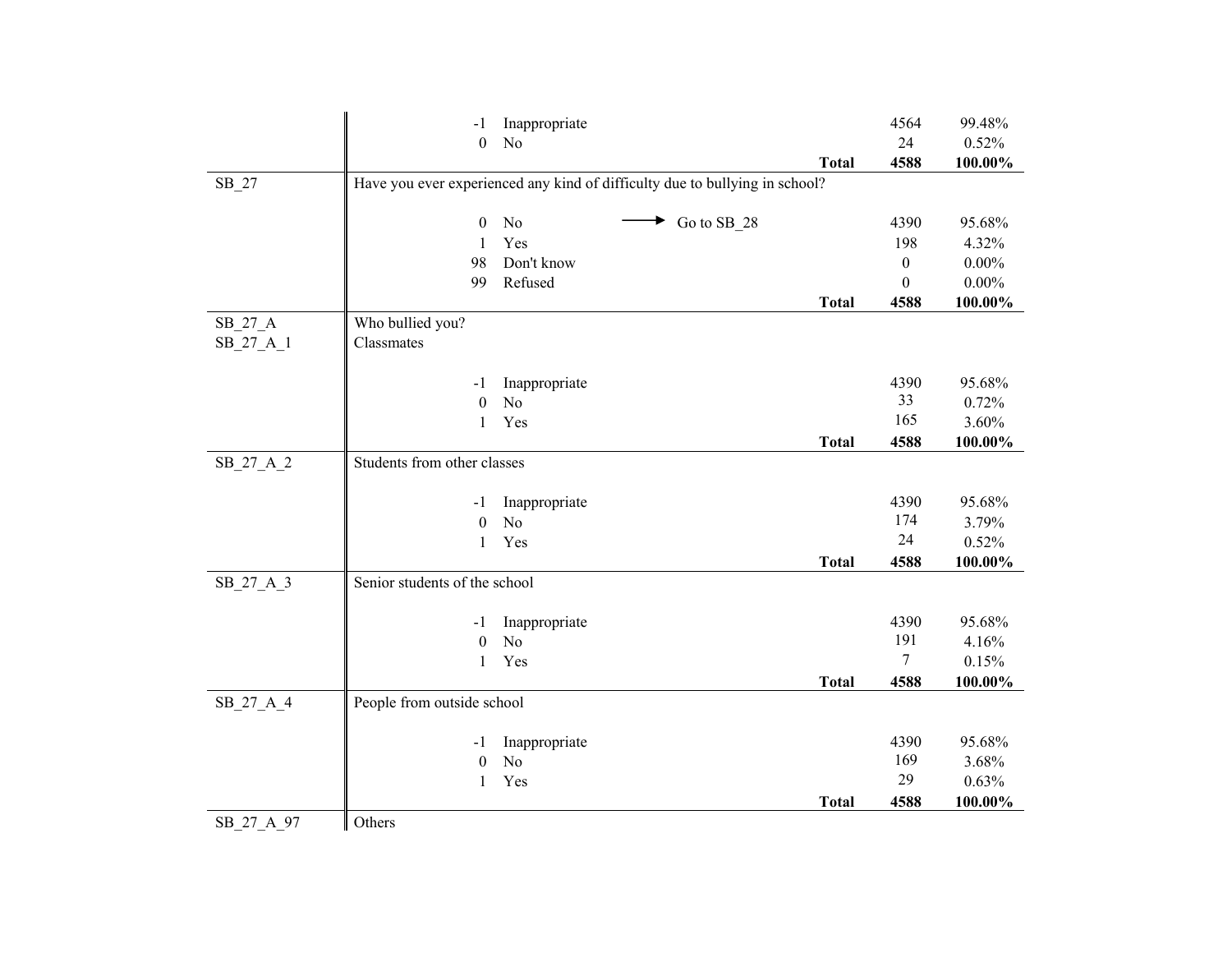|              | $-1$                    | Inappropriate                  |              | 4390             | 95.68%   |
|--------------|-------------------------|--------------------------------|--------------|------------------|----------|
|              | $\boldsymbol{0}$        | No                             |              | 198              | 4.32%    |
|              | $\mathbf{1}$            | Yes                            |              | $\boldsymbol{0}$ | $0.00\%$ |
|              |                         |                                | <b>Total</b> | 4588             | 100.00%  |
| SB 27 A 97 1 | Others (Specify)        |                                |              |                  |          |
|              | $-1$                    | Inappropriate                  |              | 4588             | 100.00%  |
|              |                         |                                | <b>Total</b> | 4588             | 100.00%  |
| SB 27 A 98   | Don't know              |                                |              |                  |          |
|              |                         |                                |              |                  |          |
|              | $-1$                    | Inappropriate                  |              | 4390             | 95.68%   |
|              | $\mathbf{0}$            | N <sub>o</sub>                 |              | 198              | 4.32%    |
|              |                         |                                | <b>Total</b> | 4588             | 100.00%  |
| SB_27_A_99   | Refused                 |                                |              |                  |          |
|              | $-1$                    | Inappropriate                  |              | 4390             | 95.68%   |
|              | $\mathbf{0}$            | N <sub>o</sub>                 |              | 198              | 4.32%    |
|              |                         |                                | <b>Total</b> | 4588             | 100.00%  |
| SB 27 B      | How did they bully you? |                                |              |                  |          |
| SB_27_B_1    | Specify                 |                                |              |                  |          |
|              |                         |                                |              |                  |          |
|              | $-1$                    | Inappropriate                  |              | 4390             | 95.68%   |
|              | $\mathbf{1}$            | Accuse                         |              | 5                | 0.11%    |
|              | $\overline{2}$          | Beating                        |              | 37               | 0.81%    |
|              | 3                       | Giggling                       |              | 101              | 2.20%    |
|              | 4                       | Used bad word                  |              | 17               | 0.37%    |
|              | 5                       | Disturb me during learning     |              | 14               | 0.31%    |
|              | 6                       | Dominance                      |              | 12               | 0.26%    |
|              | 7                       | Refused to sit or play with me |              | 12               | 0.26%    |
|              |                         |                                | <b>Total</b> | 4588             | 100.00%  |
| SB_27_B_2    | Specify                 |                                |              |                  |          |
|              | $-1$                    | Inappropriate                  |              | 4390             | 95.68%   |
|              | $\boldsymbol{0}$        | N <sub>o</sub>                 |              | 121              | 2.64%    |
|              | 1                       | Accuse                         |              | $\mathbf{1}$     | 0.02%    |
|              | $\overline{2}$          | Beating                        |              | 24               | 0.52%    |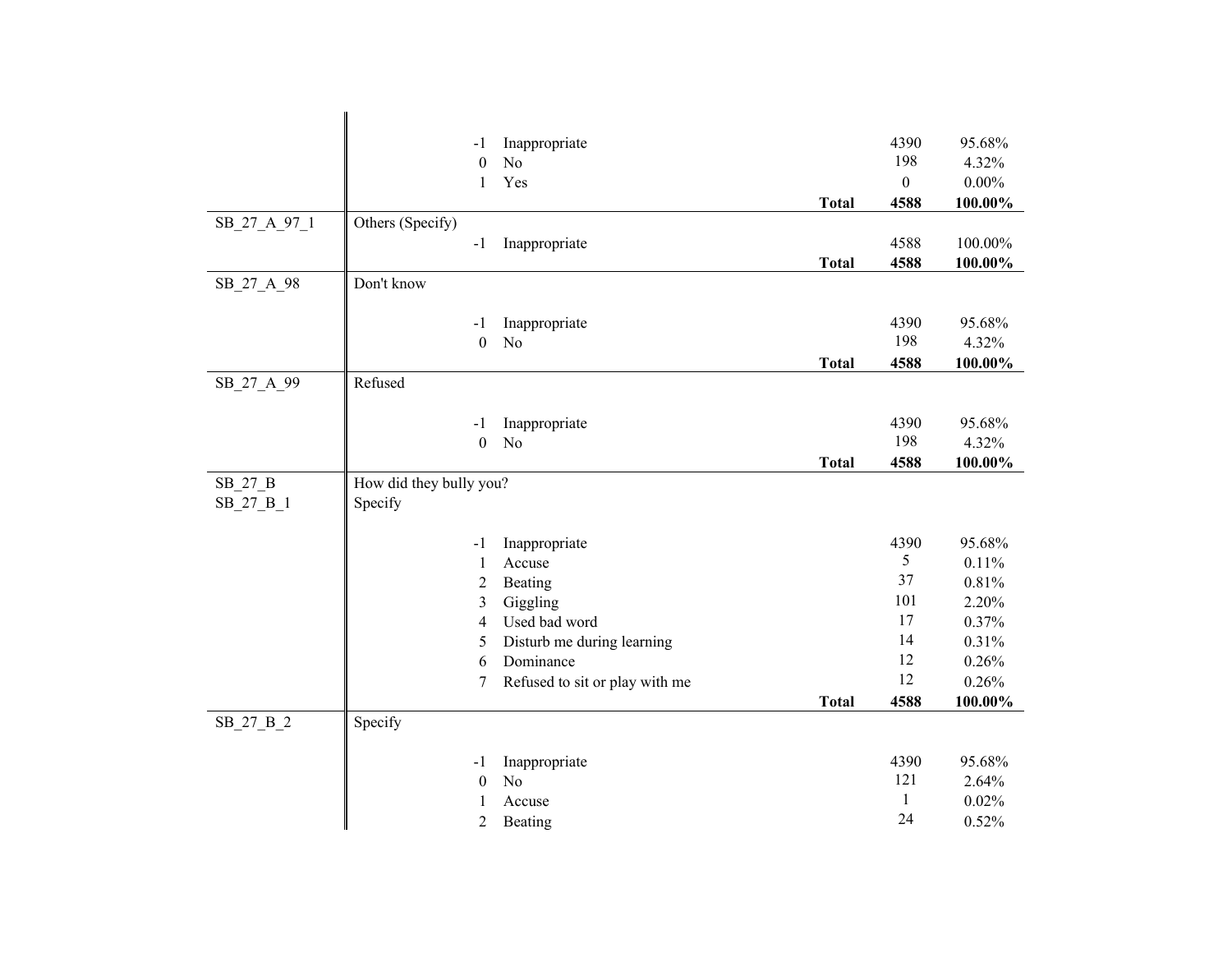| Giggling<br>12<br>Used bad word<br>0.26%<br>4<br>6<br>0.13%<br>Disturb me during learning<br>5<br>5<br>0.11%<br>6<br>Dominance<br>10<br>0.22%<br>Refused to sit or play with me<br>7<br>4588<br>100.00%<br><b>Total</b><br>Specify<br>SB_27_B_3<br>4390<br>95.68%<br>Inappropriate<br>-1<br>N <sub>o</sub><br>179<br>3.90%<br>$\mathbf{0}$ | 0.41%    |
|--------------------------------------------------------------------------------------------------------------------------------------------------------------------------------------------------------------------------------------------------------------------------------------------------------------------------------------------|----------|
|                                                                                                                                                                                                                                                                                                                                            |          |
|                                                                                                                                                                                                                                                                                                                                            |          |
|                                                                                                                                                                                                                                                                                                                                            |          |
|                                                                                                                                                                                                                                                                                                                                            |          |
|                                                                                                                                                                                                                                                                                                                                            |          |
|                                                                                                                                                                                                                                                                                                                                            |          |
|                                                                                                                                                                                                                                                                                                                                            |          |
|                                                                                                                                                                                                                                                                                                                                            |          |
| Accuse<br>$\boldsymbol{0}$<br>1                                                                                                                                                                                                                                                                                                            | $0.00\%$ |
| $\overline{2}$<br>0.04%<br>2<br>Beating                                                                                                                                                                                                                                                                                                    |          |
| 3<br>3<br>Giggling<br>0.07%                                                                                                                                                                                                                                                                                                                |          |
| $8\,$<br>Used bad word<br>0.17%<br>4                                                                                                                                                                                                                                                                                                       |          |
| Disturb me during learning<br>$0.00\%$<br>5<br>$\mathbf{0}$                                                                                                                                                                                                                                                                                |          |
| 3<br>Dominance<br>0.07%<br>6                                                                                                                                                                                                                                                                                                               |          |
| 3<br>0.07%<br>Refused to sit or play with me<br>7                                                                                                                                                                                                                                                                                          |          |
| 4588<br><b>Total</b><br>100.00%                                                                                                                                                                                                                                                                                                            |          |
| SB_27_C<br>Did you complain to anyone about the bully?                                                                                                                                                                                                                                                                                     |          |
| 4390<br>95.68%<br>Inappropriate<br>$-1$                                                                                                                                                                                                                                                                                                    |          |
| 86<br>N <sub>o</sub><br>$\boldsymbol{0}$<br>$\blacktriangleright$ Go to SB 28<br>1.87%                                                                                                                                                                                                                                                     |          |
| 112<br>Yes<br>2.44%<br>$\mathbf{1}$                                                                                                                                                                                                                                                                                                        |          |
| Don't know<br>$0.00\%$<br>98<br>$\boldsymbol{0}$                                                                                                                                                                                                                                                                                           |          |
| Refused<br>99<br>$0.00\%$<br>$\theta$                                                                                                                                                                                                                                                                                                      |          |
| 4588<br>100.00%<br><b>Total</b>                                                                                                                                                                                                                                                                                                            |          |
| To whom did you complain?<br>$SB_27_D$                                                                                                                                                                                                                                                                                                     |          |
| Mark all that apply, do not read the possible answers                                                                                                                                                                                                                                                                                      |          |
|                                                                                                                                                                                                                                                                                                                                            |          |
| SB_27_D_1<br>To classmates                                                                                                                                                                                                                                                                                                                 |          |
| Inappropriate<br>4476<br>-1                                                                                                                                                                                                                                                                                                                |          |
| 75<br>N <sub>o</sub><br>$\boldsymbol{0}$<br>1.63%                                                                                                                                                                                                                                                                                          |          |
| 37<br>Yes<br>0.81%<br>1                                                                                                                                                                                                                                                                                                                    | 97.56%   |
| <b>Total</b><br>4588<br>100.00%                                                                                                                                                                                                                                                                                                            |          |
| SB 27 D 2<br>To teachers/principal                                                                                                                                                                                                                                                                                                         |          |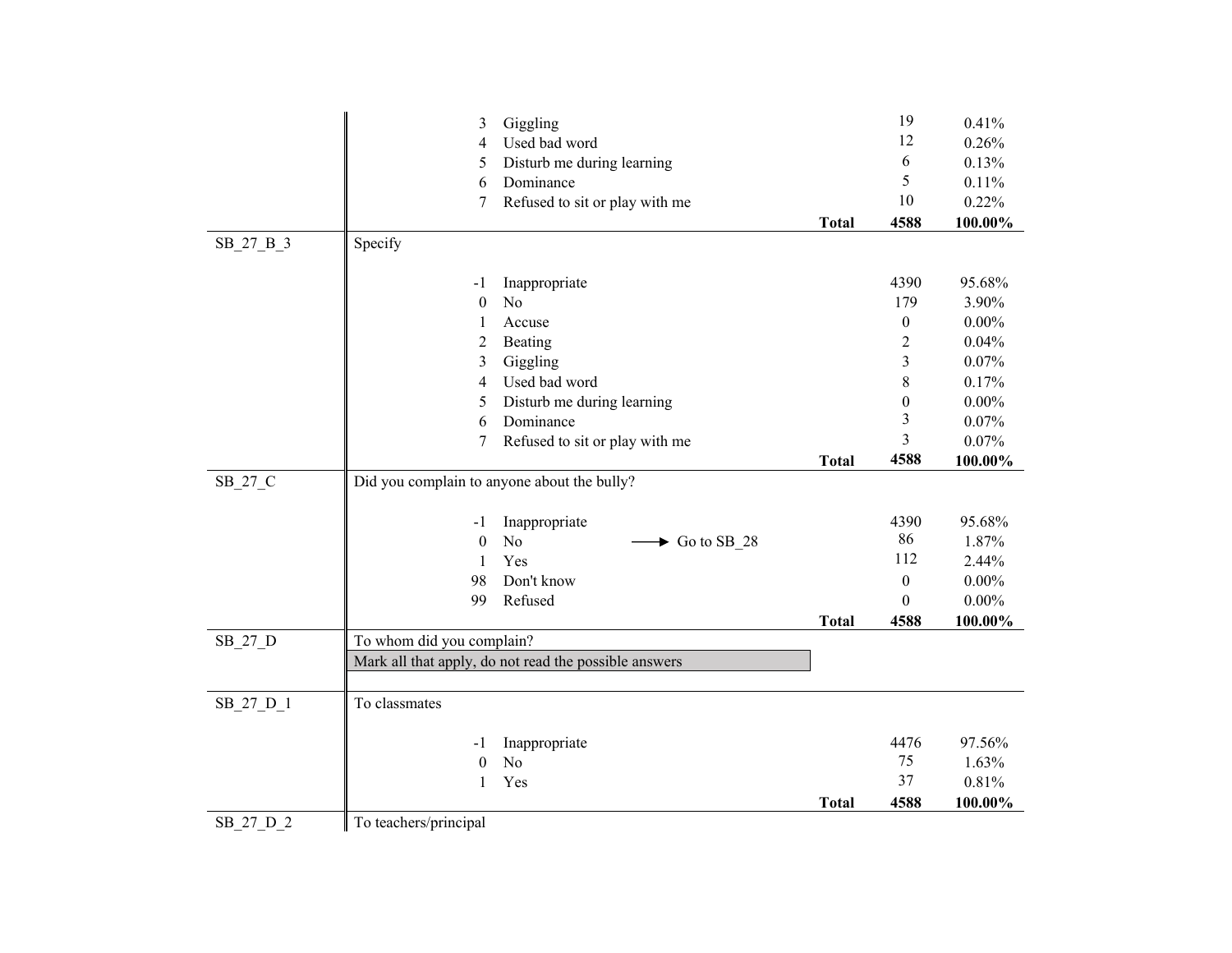|              | -1                             | Inappropriate                   |              | 4476             | 97.56%          |
|--------------|--------------------------------|---------------------------------|--------------|------------------|-----------------|
|              | $\boldsymbol{0}$               | No                              |              | 46               | $1.00\%$        |
|              | 1                              | Yes                             |              | 66               | 1.44%           |
|              |                                |                                 | <b>Total</b> | 4588             | 100.00%         |
| SB_27_D_3    | To parents                     |                                 |              |                  |                 |
|              |                                |                                 |              |                  |                 |
|              | $-1$                           | Inappropriate                   |              | 4476             | 97.56%          |
|              | $\boldsymbol{0}$               | N <sub>o</sub>                  |              | 71               | 1.55%           |
|              | $\mathbf{1}$                   | Yes                             |              | 41               | 0.89%           |
|              |                                |                                 | <b>Total</b> | 4588             | 100.00%         |
| SB_27_D_4    | To School Management Committee |                                 |              |                  |                 |
|              |                                |                                 |              | 4476             | 97.56%          |
|              | $-1$<br>$\boldsymbol{0}$       | Inappropriate<br>N <sub>o</sub> |              | 112              | 2.44%           |
|              | 1                              | Yes                             |              | $\boldsymbol{0}$ | $0.00\%$        |
|              |                                |                                 | <b>Total</b> | 4588             | 100.00%         |
| SB_27_D_97   | To Others                      |                                 |              |                  |                 |
|              |                                |                                 |              |                  |                 |
|              | $-1$                           | Inappropriate                   |              | 4476             | 97.56%          |
|              | $\boldsymbol{0}$               | No                              |              | 107              | 2.33%           |
|              | $\mathbf{1}$                   | Yes                             |              | 5                | 0.11%           |
|              |                                |                                 | <b>Total</b> | 4588             | $100.00\%$      |
| SB_27_D_97_1 | Others (Specify)               |                                 |              |                  |                 |
|              | $-1$                           | Inappropriate                   |              | 4583             | 99.89%          |
|              | 5                              | To Brother/sister               |              | $5\overline{)}$  | 0.11%           |
|              |                                |                                 | <b>Total</b> | 4588             | 100.00%         |
| SB_27_D_98   | Don't know                     |                                 |              |                  |                 |
|              |                                |                                 |              |                  |                 |
|              | -1<br>$\boldsymbol{0}$         | Inappropriate<br>No             |              | 4476<br>112      | 97.56%<br>2.44% |
|              |                                |                                 | <b>Total</b> | 4588             | 100.00%         |
| SB_27_D_99   | Refused                        |                                 |              |                  |                 |
|              |                                |                                 |              |                  |                 |
|              | -1                             | Inappropriate                   |              | 4476             | 97.56%          |
|              | $\boldsymbol{0}$               | No                              |              | 112              | 2.44%           |
|              |                                |                                 |              |                  |                 |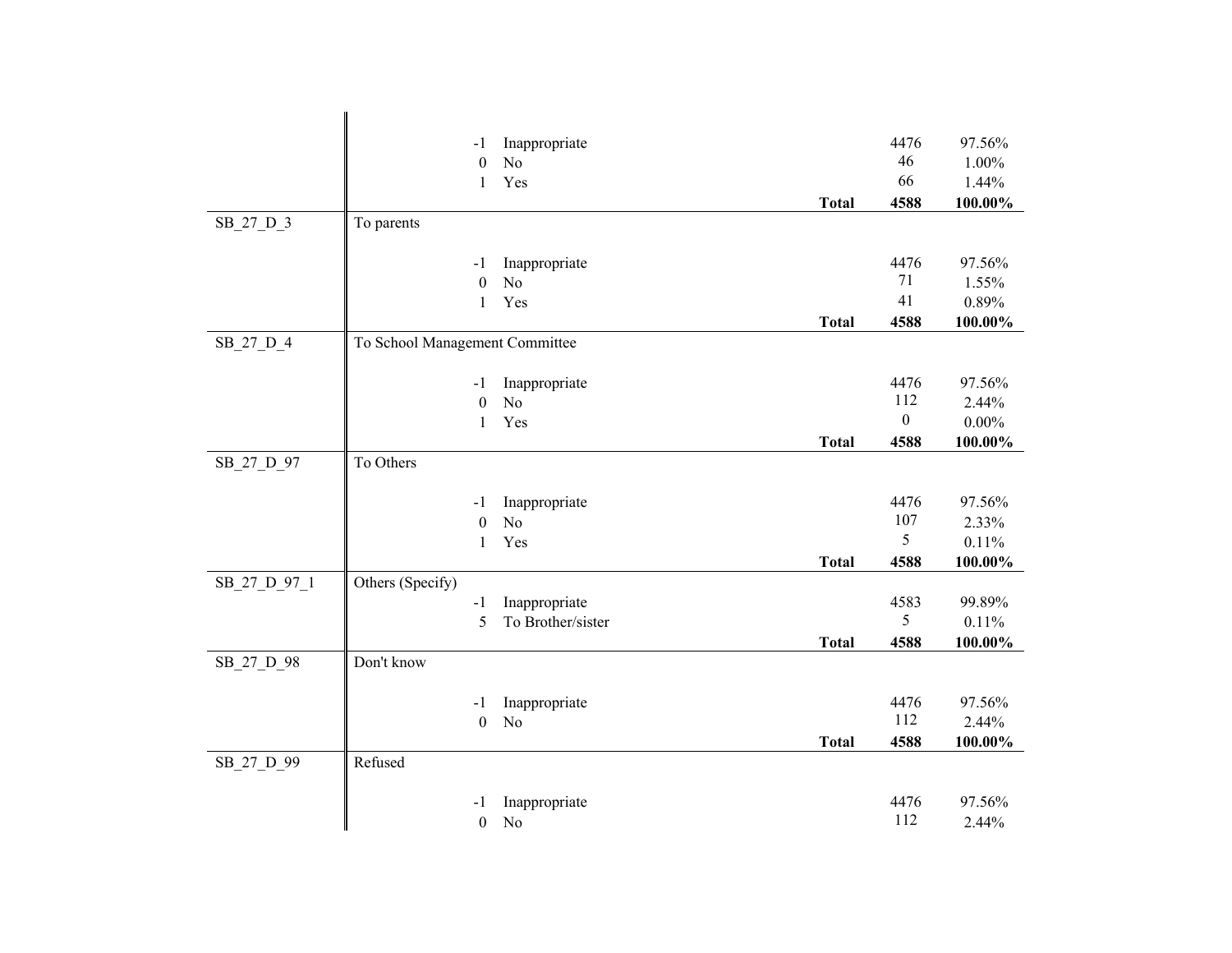|           |                                                                                       | <b>Total</b> | 4588 | 100.00% |
|-----------|---------------------------------------------------------------------------------------|--------------|------|---------|
|           | What type of punishment have you received from your teacher while studying in school? |              |      |         |
|           | Mark all that apply, do not read the possible answers                                 |              |      |         |
|           |                                                                                       |              |      |         |
| SB_28_1   | Have not received any punishment                                                      |              |      |         |
|           |                                                                                       |              |      |         |
|           | No<br>$\overline{0}$                                                                  |              | 3926 | 85.57%  |
|           | Yes<br>$\mathbf{1}$<br>$\blacktriangleright$ Go to SB_30                              |              | 662  | 14.43%  |
|           |                                                                                       | <b>Total</b> | 4588 | 100.00% |
| $SB_28_2$ | Standing on top of bench                                                              |              |      |         |
|           |                                                                                       |              |      |         |
|           | Inappropriate<br>$-1$                                                                 |              | 662  | 14.43%  |
|           | No<br>$\theta$                                                                        |              | 3711 | 80.88%  |
|           | Yes<br>1                                                                              |              | 215  | 4.69%   |
|           | Beating by stick/hands                                                                | <b>Total</b> | 4588 | 100.00% |
| $SB_28_3$ |                                                                                       |              |      |         |
|           | Inappropriate<br>$-1$                                                                 |              | 662  | 14.43%  |
|           | N <sub>o</sub><br>$\boldsymbol{0}$                                                    |              | 764  | 16.65%  |
|           | Yes<br>$\mathbf{1}$                                                                   |              | 3162 | 68.92%  |
|           |                                                                                       | <b>Total</b> | 4588 | 100.00% |
| SB_28_4   | Sending me outside the classroom                                                      |              |      |         |
|           |                                                                                       |              |      |         |
|           | Inappropriate<br>$-1$                                                                 |              | 662  | 14.43%  |
|           | N <sub>o</sub><br>$\boldsymbol{0}$                                                    |              | 3144 | 68.53%  |
|           | Yes<br>$\mathbf{1}$                                                                   |              | 782  | 17.04%  |
|           |                                                                                       | <b>Total</b> | 4588 | 100.00% |
| $SB_28_5$ | Asking me to be in a certain position inside the classroom                            |              |      |         |
|           |                                                                                       |              |      |         |
|           | Inappropriate<br>$-1$                                                                 |              | 662  | 14.43%  |
|           | No<br>$\theta$                                                                        |              | 3499 | 76.26%  |
|           | Yes<br>1                                                                              |              | 427  | 9.31%   |
|           |                                                                                       | <b>Total</b> | 4588 | 100.00% |
| $SB_28_6$ | Expelled from the school                                                              |              |      |         |
|           |                                                                                       |              |      |         |
|           | Inappropriate<br>$-1$                                                                 |              | 662  | 14.43%  |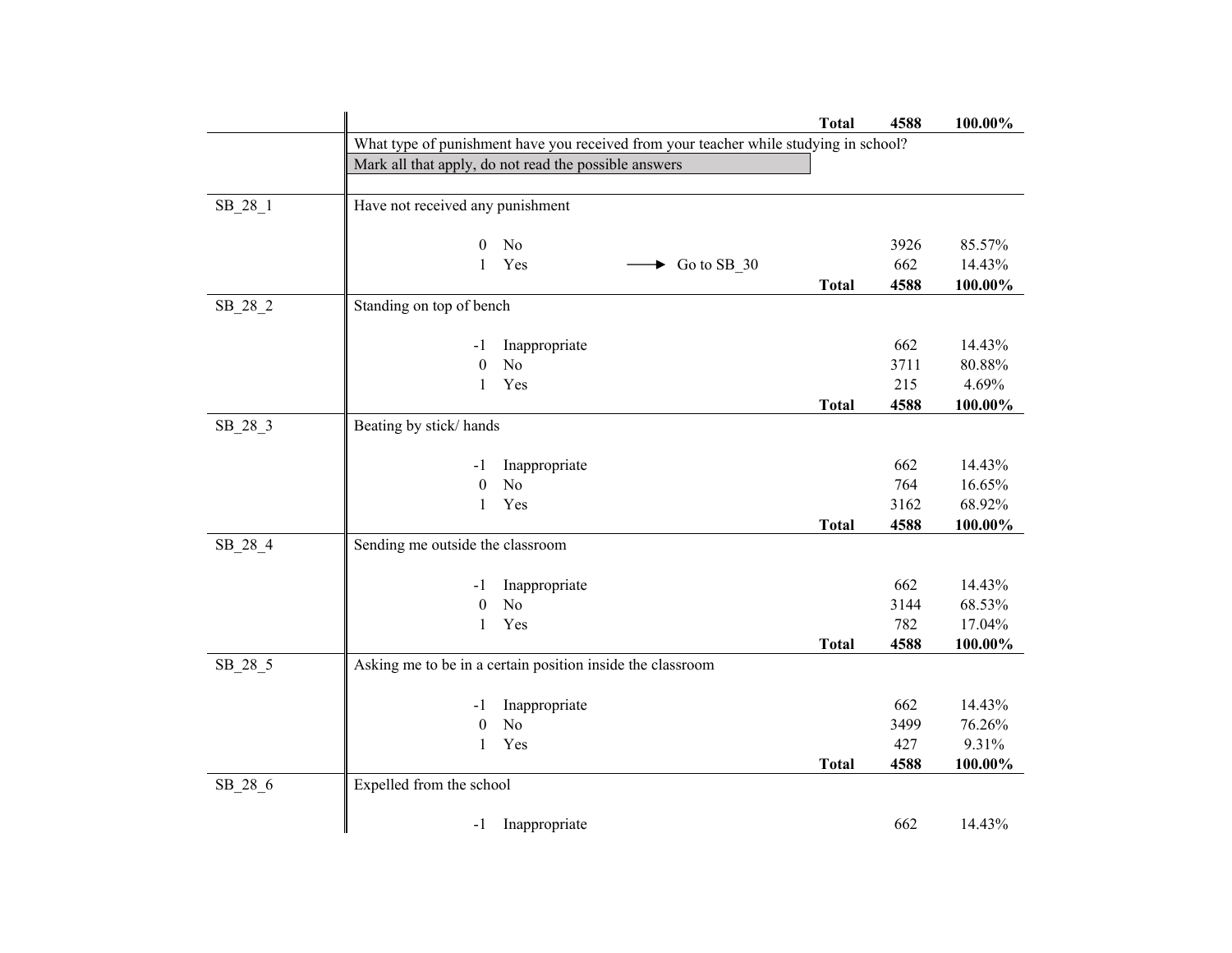|           | No<br>0                             |              | 3922           | 85.48%  |
|-----------|-------------------------------------|--------------|----------------|---------|
|           | Yes<br>1                            |              | $\overline{4}$ | 0.09%   |
|           |                                     | <b>Total</b> | 4588           | 100.00% |
| $SB_28_7$ | Cash fine                           |              |                |         |
|           |                                     |              |                |         |
|           | Inappropriate<br>-1                 |              | 662            | 14.43%  |
|           | $\boldsymbol{0}$<br>No              |              | 3897           | 84.94%  |
|           | Yes<br>$\mathbf{1}$                 |              | 29             | 0.63%   |
|           |                                     | <b>Total</b> | 4588           | 100.00% |
| SB_28_8   | My parents received feedback        |              |                |         |
|           |                                     |              |                |         |
|           | Inappropriate<br>$-1$               |              | 662            | 14.43%  |
|           | No<br>$\boldsymbol{0}$              |              | 3844           | 83.78%  |
|           | Yes<br>$\mathbf{1}$                 |              | 82             | 1.79%   |
|           |                                     | <b>Total</b> | 4588           | 100.00% |
| SB_28_9   | Asked me to do sit up               |              |                |         |
|           |                                     |              |                |         |
|           | Inappropriate<br>-1                 |              | 662            | 14.43%  |
|           | No<br>$\boldsymbol{0}$              |              | 2139           | 46.62%  |
|           | Yes<br>$\mathbf{1}$                 |              | 1787           | 38.95%  |
|           |                                     | <b>Total</b> | 4588           | 100.00% |
| SB_28_10  | Suspended from school               |              |                |         |
|           |                                     |              |                |         |
|           | Inappropriate<br>$-1$               |              | 662            | 14.43%  |
|           | N <sub>o</sub><br>$\boldsymbol{0}$  |              | 3925           | 85.55%  |
|           | Yes<br>$\mathbf{1}$                 |              | $\mathbf{1}$   | 0.02%   |
|           |                                     | <b>Total</b> | 4588           | 100.00% |
| SB_28_11  | Hurt in certain part of the body    |              |                |         |
|           |                                     |              |                |         |
|           | Inappropriate<br>-1                 |              | 662            | 14.43%  |
|           | No<br>$\boldsymbol{0}$              |              | 3907           | 85.16%  |
|           | Yes<br>1                            |              | 19             | 0.41%   |
|           |                                     | <b>Total</b> | 4588           | 100.00% |
| SB_28_12  | Received extra work to be completed |              |                |         |
|           |                                     |              |                |         |
|           | Inappropriate<br>$-1$               |              | 662            | 14.43%  |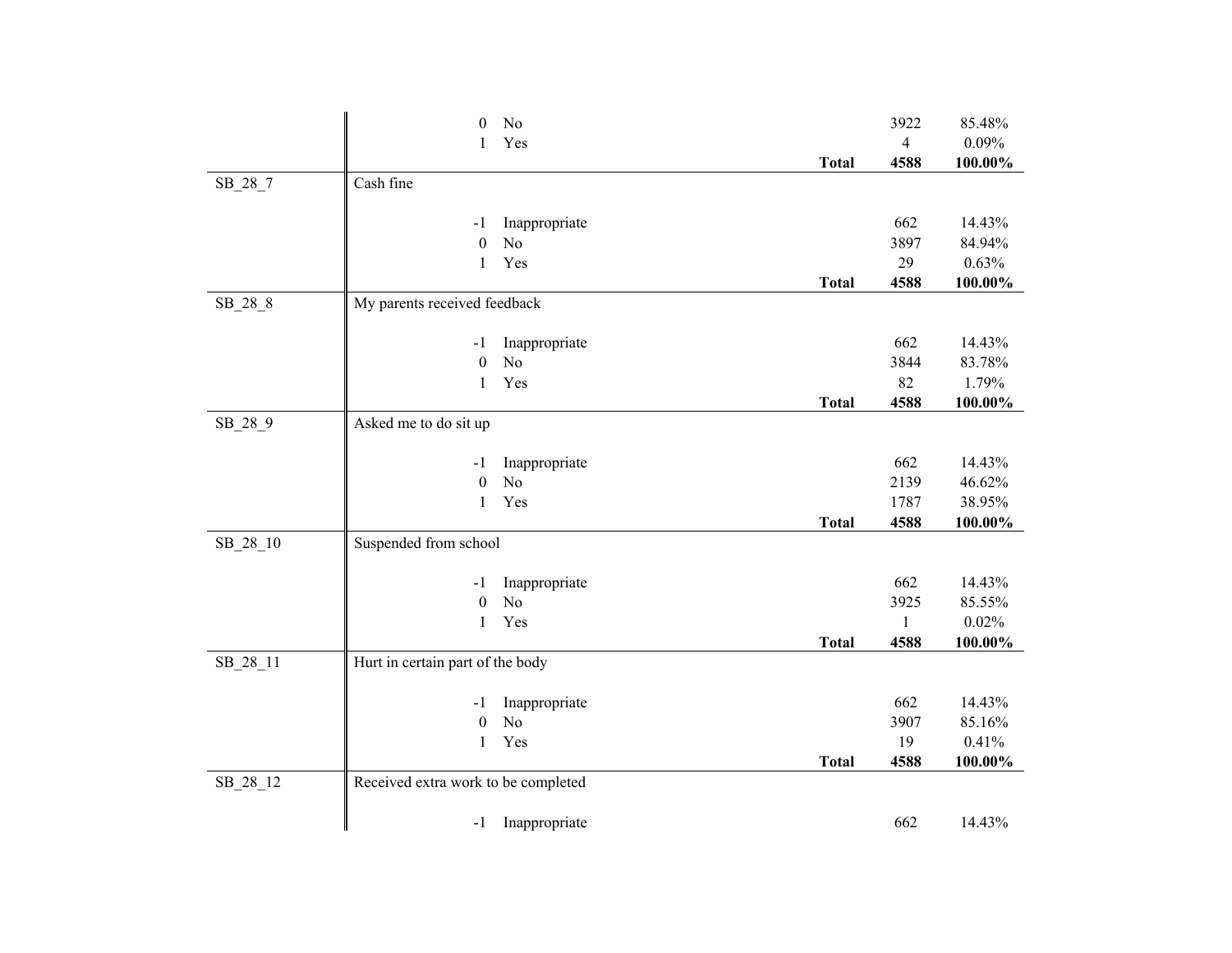|            | No<br>$\boldsymbol{0}$                                 |              | 3890             | 84.79%   |
|------------|--------------------------------------------------------|--------------|------------------|----------|
|            | Yes<br>1                                               |              | 36               | 0.78%    |
|            |                                                        | <b>Total</b> | 4588             | 100.00%  |
| SB_28_97   | Others                                                 |              |                  |          |
|            |                                                        |              |                  |          |
|            | Inappropriate<br>-1                                    |              | 662              | 14.43%   |
|            | $\boldsymbol{0}$<br>N <sub>o</sub>                     |              | 3856             | 84.05%   |
|            | Yes<br>$\mathbf{1}$                                    |              | 70               | 1.53%    |
|            |                                                        | <b>Total</b> | 4588             | 100.00%  |
| SB_28_97_1 | Others (Specify)                                       |              |                  |          |
|            |                                                        |              |                  |          |
|            | Inappropriate<br>$-1$                                  |              | 4518             | 98.47%   |
|            | Scolded<br>14                                          |              | 70               | 1.53%    |
|            |                                                        | <b>Total</b> | 4588             | 100.00%  |
| SB_28_98   | Don't know                                             |              |                  |          |
|            | Inappropriate<br>-1                                    |              | 662              | 14.43%   |
|            | N <sub>o</sub><br>$\boldsymbol{0}$                     |              | 3926             | 85.57%   |
|            | Yes<br>$\mathbf{1}$                                    |              | $\boldsymbol{0}$ | $0.00\%$ |
|            |                                                        | <b>Total</b> | 4588             | 100.00%  |
| SB_28_99   | Refused                                                |              |                  |          |
|            |                                                        |              |                  |          |
|            | Inappropriate<br>$-1$                                  |              | 662              | 14.43%   |
|            | N <sub>o</sub><br>$\boldsymbol{0}$                     |              | 3926             | 85.57%   |
|            | Yes<br>$\mathbf{1}$                                    |              | $\boldsymbol{0}$ | $0.00\%$ |
|            |                                                        | <b>Total</b> | 4588             | 100.00%  |
| SB_29      | How often do you receive punishment from your teacher? |              |                  |          |
|            |                                                        |              |                  |          |
|            | Inappropriate<br>$-1$                                  |              | 662              | 14.43%   |
|            | Once or twice a week<br>$\mathbf{1}$                   |              | 609              | 13.27%   |
|            | $\overline{2}$<br>Once a month                         |              | 1477             | 32.19%   |
|            | A few times a year<br>3                                |              | 1840             | 40.10%   |
|            | Don't know<br>98                                       |              | $\boldsymbol{0}$ | $0.00\%$ |
|            | Refused<br>99                                          |              | $\boldsymbol{0}$ | $0.00\%$ |
|            |                                                        | <b>Total</b> | 4588             | 100.00%  |
| SB_30      | Is there a library in your school?                     |              |                  |          |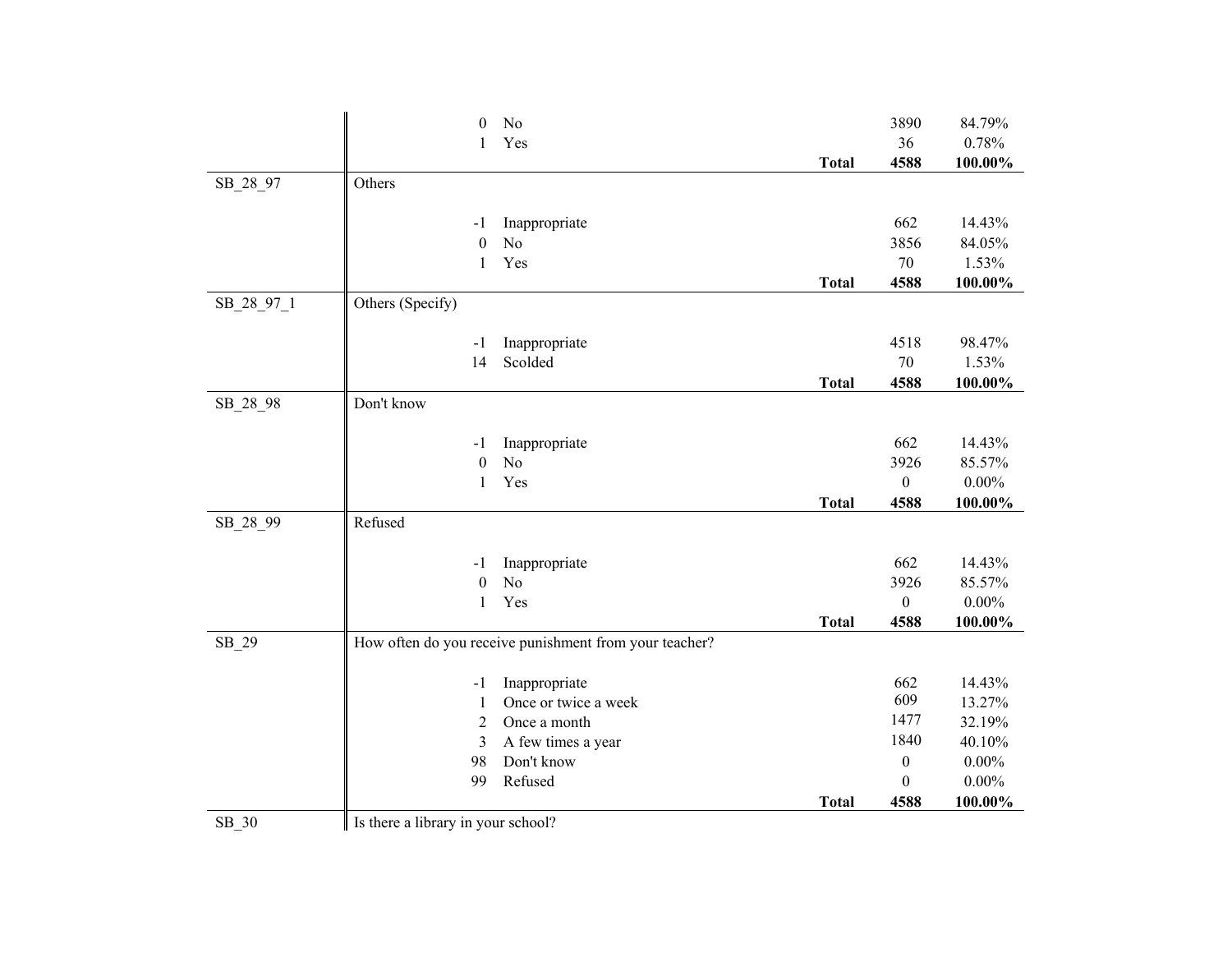| 547<br>$\Omega$<br>No<br>Go to SB 31<br>11.92%<br>4038<br>Yes<br>88.01%<br>1<br>3<br>98<br>Don't know<br>0.07%<br>Refused<br>99<br>$\theta$<br>$0.00\%$<br><b>Total</b><br>4588<br>100.00%<br>How often do you use the library?<br>SB 30 A<br>11.92%<br>Inappropriate<br>547<br>$-1$<br>612<br>Never<br>$\mathbf{0}$<br>$\blacktriangleright$ Go to SB_31<br>13.34%<br>231<br>Every day<br>5.03%<br>1<br>1783<br>Once or twice a week<br>38.86%<br>2<br>578<br>Every few weeks, 2-3 times a month<br>12.60%<br>3<br>362<br>$\overline{4}$<br>Once a month<br>7.89%<br>475<br>Seldom to never (once or twice a year)<br>10.35%<br>5<br>$\mathbf{0}$<br>Don't know<br>$0.00\%$<br>98<br>$0.00\%$<br>99<br>Refused<br>$\theta$<br>4588<br>100.00%<br><b>Total</b><br>With whom do you go to the library? Do you go by yourself, with friends or classmates, or with your<br>SB 30 B<br>whole class led by the teacher?<br>25.26%<br>Inappropriate<br>1159<br>$-1$<br>64<br>1.39%<br>$\mathbf{1}$<br>By myself<br>1624<br>With friends or classmates<br>2<br>35.40%<br>1741<br>With my whole class led by the teacher<br>3<br>37.95%<br>Other (Specify)<br>97<br>$\boldsymbol{0}$<br>$0.00\%$<br>Don't know<br>$0.00\%$<br>98<br>$\Omega$<br>$0.00\%$<br>99<br>Refused<br>$\theta$<br><b>Total</b><br>4588<br>100.00%<br>SB 30 B 97<br>Others (Specify)<br>4588<br>Inappropriate<br>100.00%<br>$-1$<br>4588<br>100.00%<br><b>Total</b><br>SB_30_C<br>For what purpose(s) do you use the library? |                     |  |  |  |  |  |
|----------------------------------------------------------------------------------------------------------------------------------------------------------------------------------------------------------------------------------------------------------------------------------------------------------------------------------------------------------------------------------------------------------------------------------------------------------------------------------------------------------------------------------------------------------------------------------------------------------------------------------------------------------------------------------------------------------------------------------------------------------------------------------------------------------------------------------------------------------------------------------------------------------------------------------------------------------------------------------------------------------------------------------------------------------------------------------------------------------------------------------------------------------------------------------------------------------------------------------------------------------------------------------------------------------------------------------------------------------------------------------------------------------------------------------------------------------------------------------------------|---------------------|--|--|--|--|--|
|                                                                                                                                                                                                                                                                                                                                                                                                                                                                                                                                                                                                                                                                                                                                                                                                                                                                                                                                                                                                                                                                                                                                                                                                                                                                                                                                                                                                                                                                                              |                     |  |  |  |  |  |
|                                                                                                                                                                                                                                                                                                                                                                                                                                                                                                                                                                                                                                                                                                                                                                                                                                                                                                                                                                                                                                                                                                                                                                                                                                                                                                                                                                                                                                                                                              |                     |  |  |  |  |  |
|                                                                                                                                                                                                                                                                                                                                                                                                                                                                                                                                                                                                                                                                                                                                                                                                                                                                                                                                                                                                                                                                                                                                                                                                                                                                                                                                                                                                                                                                                              |                     |  |  |  |  |  |
|                                                                                                                                                                                                                                                                                                                                                                                                                                                                                                                                                                                                                                                                                                                                                                                                                                                                                                                                                                                                                                                                                                                                                                                                                                                                                                                                                                                                                                                                                              |                     |  |  |  |  |  |
|                                                                                                                                                                                                                                                                                                                                                                                                                                                                                                                                                                                                                                                                                                                                                                                                                                                                                                                                                                                                                                                                                                                                                                                                                                                                                                                                                                                                                                                                                              |                     |  |  |  |  |  |
|                                                                                                                                                                                                                                                                                                                                                                                                                                                                                                                                                                                                                                                                                                                                                                                                                                                                                                                                                                                                                                                                                                                                                                                                                                                                                                                                                                                                                                                                                              |                     |  |  |  |  |  |
|                                                                                                                                                                                                                                                                                                                                                                                                                                                                                                                                                                                                                                                                                                                                                                                                                                                                                                                                                                                                                                                                                                                                                                                                                                                                                                                                                                                                                                                                                              |                     |  |  |  |  |  |
|                                                                                                                                                                                                                                                                                                                                                                                                                                                                                                                                                                                                                                                                                                                                                                                                                                                                                                                                                                                                                                                                                                                                                                                                                                                                                                                                                                                                                                                                                              |                     |  |  |  |  |  |
|                                                                                                                                                                                                                                                                                                                                                                                                                                                                                                                                                                                                                                                                                                                                                                                                                                                                                                                                                                                                                                                                                                                                                                                                                                                                                                                                                                                                                                                                                              |                     |  |  |  |  |  |
|                                                                                                                                                                                                                                                                                                                                                                                                                                                                                                                                                                                                                                                                                                                                                                                                                                                                                                                                                                                                                                                                                                                                                                                                                                                                                                                                                                                                                                                                                              | Mark all that apply |  |  |  |  |  |
|                                                                                                                                                                                                                                                                                                                                                                                                                                                                                                                                                                                                                                                                                                                                                                                                                                                                                                                                                                                                                                                                                                                                                                                                                                                                                                                                                                                                                                                                                              |                     |  |  |  |  |  |
|                                                                                                                                                                                                                                                                                                                                                                                                                                                                                                                                                                                                                                                                                                                                                                                                                                                                                                                                                                                                                                                                                                                                                                                                                                                                                                                                                                                                                                                                                              |                     |  |  |  |  |  |
|                                                                                                                                                                                                                                                                                                                                                                                                                                                                                                                                                                                                                                                                                                                                                                                                                                                                                                                                                                                                                                                                                                                                                                                                                                                                                                                                                                                                                                                                                              |                     |  |  |  |  |  |
|                                                                                                                                                                                                                                                                                                                                                                                                                                                                                                                                                                                                                                                                                                                                                                                                                                                                                                                                                                                                                                                                                                                                                                                                                                                                                                                                                                                                                                                                                              |                     |  |  |  |  |  |
|                                                                                                                                                                                                                                                                                                                                                                                                                                                                                                                                                                                                                                                                                                                                                                                                                                                                                                                                                                                                                                                                                                                                                                                                                                                                                                                                                                                                                                                                                              |                     |  |  |  |  |  |
|                                                                                                                                                                                                                                                                                                                                                                                                                                                                                                                                                                                                                                                                                                                                                                                                                                                                                                                                                                                                                                                                                                                                                                                                                                                                                                                                                                                                                                                                                              |                     |  |  |  |  |  |
|                                                                                                                                                                                                                                                                                                                                                                                                                                                                                                                                                                                                                                                                                                                                                                                                                                                                                                                                                                                                                                                                                                                                                                                                                                                                                                                                                                                                                                                                                              |                     |  |  |  |  |  |
|                                                                                                                                                                                                                                                                                                                                                                                                                                                                                                                                                                                                                                                                                                                                                                                                                                                                                                                                                                                                                                                                                                                                                                                                                                                                                                                                                                                                                                                                                              |                     |  |  |  |  |  |
|                                                                                                                                                                                                                                                                                                                                                                                                                                                                                                                                                                                                                                                                                                                                                                                                                                                                                                                                                                                                                                                                                                                                                                                                                                                                                                                                                                                                                                                                                              |                     |  |  |  |  |  |
|                                                                                                                                                                                                                                                                                                                                                                                                                                                                                                                                                                                                                                                                                                                                                                                                                                                                                                                                                                                                                                                                                                                                                                                                                                                                                                                                                                                                                                                                                              |                     |  |  |  |  |  |
|                                                                                                                                                                                                                                                                                                                                                                                                                                                                                                                                                                                                                                                                                                                                                                                                                                                                                                                                                                                                                                                                                                                                                                                                                                                                                                                                                                                                                                                                                              |                     |  |  |  |  |  |
|                                                                                                                                                                                                                                                                                                                                                                                                                                                                                                                                                                                                                                                                                                                                                                                                                                                                                                                                                                                                                                                                                                                                                                                                                                                                                                                                                                                                                                                                                              |                     |  |  |  |  |  |
|                                                                                                                                                                                                                                                                                                                                                                                                                                                                                                                                                                                                                                                                                                                                                                                                                                                                                                                                                                                                                                                                                                                                                                                                                                                                                                                                                                                                                                                                                              |                     |  |  |  |  |  |
|                                                                                                                                                                                                                                                                                                                                                                                                                                                                                                                                                                                                                                                                                                                                                                                                                                                                                                                                                                                                                                                                                                                                                                                                                                                                                                                                                                                                                                                                                              |                     |  |  |  |  |  |
|                                                                                                                                                                                                                                                                                                                                                                                                                                                                                                                                                                                                                                                                                                                                                                                                                                                                                                                                                                                                                                                                                                                                                                                                                                                                                                                                                                                                                                                                                              |                     |  |  |  |  |  |
|                                                                                                                                                                                                                                                                                                                                                                                                                                                                                                                                                                                                                                                                                                                                                                                                                                                                                                                                                                                                                                                                                                                                                                                                                                                                                                                                                                                                                                                                                              |                     |  |  |  |  |  |
|                                                                                                                                                                                                                                                                                                                                                                                                                                                                                                                                                                                                                                                                                                                                                                                                                                                                                                                                                                                                                                                                                                                                                                                                                                                                                                                                                                                                                                                                                              |                     |  |  |  |  |  |
|                                                                                                                                                                                                                                                                                                                                                                                                                                                                                                                                                                                                                                                                                                                                                                                                                                                                                                                                                                                                                                                                                                                                                                                                                                                                                                                                                                                                                                                                                              |                     |  |  |  |  |  |
|                                                                                                                                                                                                                                                                                                                                                                                                                                                                                                                                                                                                                                                                                                                                                                                                                                                                                                                                                                                                                                                                                                                                                                                                                                                                                                                                                                                                                                                                                              |                     |  |  |  |  |  |
|                                                                                                                                                                                                                                                                                                                                                                                                                                                                                                                                                                                                                                                                                                                                                                                                                                                                                                                                                                                                                                                                                                                                                                                                                                                                                                                                                                                                                                                                                              |                     |  |  |  |  |  |
|                                                                                                                                                                                                                                                                                                                                                                                                                                                                                                                                                                                                                                                                                                                                                                                                                                                                                                                                                                                                                                                                                                                                                                                                                                                                                                                                                                                                                                                                                              |                     |  |  |  |  |  |
|                                                                                                                                                                                                                                                                                                                                                                                                                                                                                                                                                                                                                                                                                                                                                                                                                                                                                                                                                                                                                                                                                                                                                                                                                                                                                                                                                                                                                                                                                              |                     |  |  |  |  |  |
|                                                                                                                                                                                                                                                                                                                                                                                                                                                                                                                                                                                                                                                                                                                                                                                                                                                                                                                                                                                                                                                                                                                                                                                                                                                                                                                                                                                                                                                                                              |                     |  |  |  |  |  |
|                                                                                                                                                                                                                                                                                                                                                                                                                                                                                                                                                                                                                                                                                                                                                                                                                                                                                                                                                                                                                                                                                                                                                                                                                                                                                                                                                                                                                                                                                              |                     |  |  |  |  |  |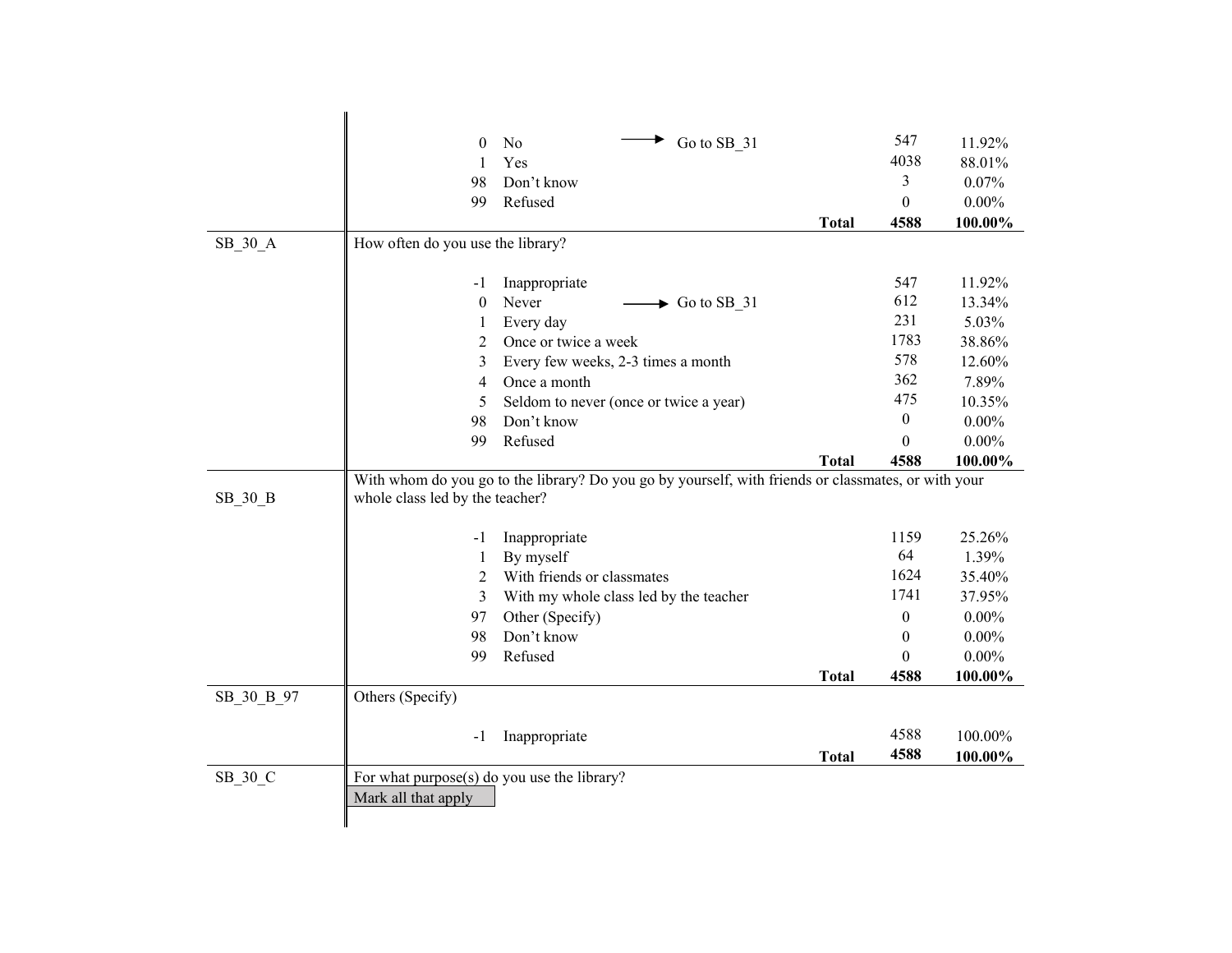| SB_30_C_1    |                           | To access reading materials that are required for my classes   |              |            |         |
|--------------|---------------------------|----------------------------------------------------------------|--------------|------------|---------|
|              |                           |                                                                |              |            |         |
|              | -1                        | Inappropriate                                                  |              | 1159       | 25.26%  |
|              | $\boldsymbol{0}$          | No                                                             |              | 1190       | 25.94%  |
|              | $\mathbf{1}$              | Yes                                                            |              | 2239       | 48.80%  |
|              |                           |                                                                | <b>Total</b> | 4588       | 100.00% |
| SB 30 C 2    |                           | To access reading material that is not required for my classes |              |            |         |
|              |                           |                                                                |              |            |         |
|              | -1                        | Inappropriate                                                  |              | 1159       | 25.26%  |
|              | $\boldsymbol{0}$          | No                                                             |              | 1419       | 30.93%  |
|              | $\mathbf{1}$              | Yes                                                            |              | 2010       | 43.81%  |
|              |                           |                                                                | <b>Total</b> | 4588       | 100.00% |
| SB_30_C_3    |                           | To access non-text material like CDs, movies, projector        |              |            |         |
|              |                           |                                                                |              |            |         |
|              | -1                        | Inappropriate                                                  |              | 1159       | 25.26%  |
|              | $\boldsymbol{0}$          | N <sub>o</sub>                                                 |              | 3340       | 72.80%  |
|              | 1                         | Yes                                                            |              | 89         | 1.94%   |
|              |                           |                                                                | <b>Total</b> | 4588       | 100.00% |
| SB 30 C 4    | As a quiet place to study |                                                                |              |            |         |
|              |                           |                                                                |              |            |         |
|              | -1                        | Inappropriate                                                  |              | 1159       | 25.26%  |
|              | $\boldsymbol{0}$          | N <sub>o</sub>                                                 |              | 3011       | 65.63%  |
|              | 1                         | Yes                                                            |              | 418        | 9.11%   |
|              |                           |                                                                | <b>Total</b> | 4588       | 100.00% |
| SB_30_C_97   | Others                    |                                                                |              |            |         |
|              | -1                        | Inappropriate                                                  |              | 1159       | 25.26%  |
|              | $\boldsymbol{0}$          | N <sub>o</sub>                                                 |              | 3121       | 68.03%  |
|              | $\mathbf{1}$              | Yes                                                            |              | 308        | 6.71%   |
|              |                           |                                                                | <b>Total</b> | 4588       | 100.00% |
| SB_30_C_97_1 | Others (Specify)          |                                                                |              |            |         |
|              |                           |                                                                |              |            |         |
|              | -1                        | Inappropriate                                                  |              | 4280<br>96 | 93.29%  |
|              | 6                         | To learn Something New                                         |              | 93         | 2.09%   |
|              | 7                         | To read story                                                  |              | 50         | 2.03%   |
|              | 8                         | To read new books                                              |              | 22         | 1.09%   |
|              | 9                         | To read news                                                   |              |            | 0.48%   |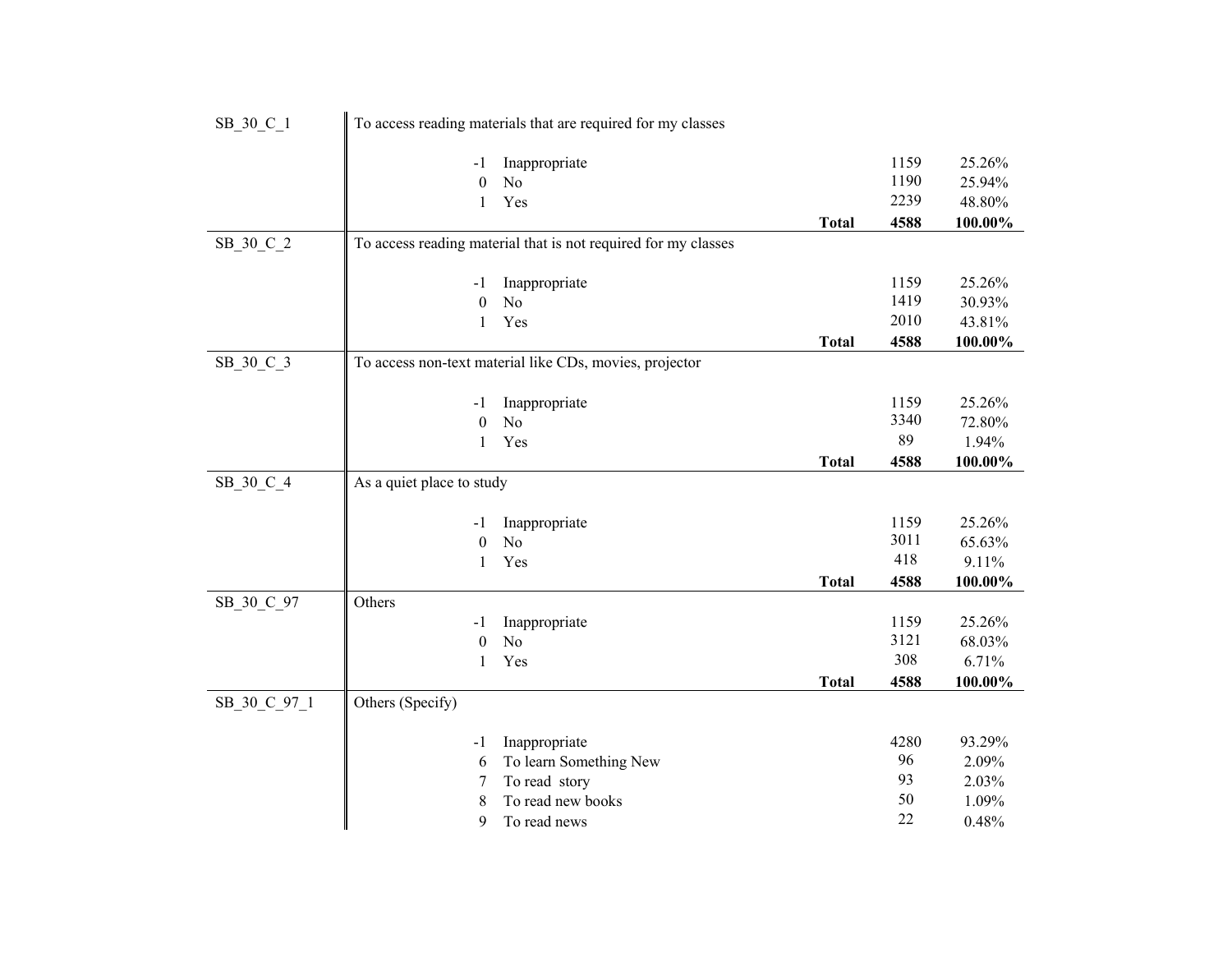|            | 10                                                                                 | To read poem and story                                     |             |              | 41               | 0.89%            |
|------------|------------------------------------------------------------------------------------|------------------------------------------------------------|-------------|--------------|------------------|------------------|
|            | 11                                                                                 | To take book                                               |             |              | 6                | 0.13%            |
|            |                                                                                    |                                                            |             | <b>Total</b> | 4588             | 100.00%          |
| SB_30_C_98 | Don't know                                                                         |                                                            |             |              |                  |                  |
|            | -1                                                                                 | Inappropriate                                              |             |              | 1159             | 25.26%           |
|            | $\boldsymbol{0}$                                                                   | N <sub>o</sub>                                             |             |              | 3429             | 74.74%           |
|            |                                                                                    |                                                            |             | <b>Total</b> | 4588             | 100.00%          |
| SB_30_C_99 | Refused                                                                            |                                                            |             |              |                  |                  |
|            |                                                                                    |                                                            |             |              |                  |                  |
|            | -1                                                                                 | Inappropriate                                              |             |              | 1159             | 25.26%           |
|            | $\boldsymbol{0}$                                                                   | No                                                         |             |              | 3429             | 74.74%           |
|            |                                                                                    |                                                            |             | <b>Total</b> | 4588             | 100.00%          |
| SB_30_D    | Do you feel that the library has sufficient materials for your needs as a student? |                                                            |             |              |                  |                  |
|            |                                                                                    |                                                            |             |              |                  |                  |
|            | $-1$                                                                               | Inappropriate                                              |             |              | 1159             | 25.26%           |
|            | $\boldsymbol{0}$                                                                   | N <sub>o</sub>                                             |             |              | 525              | 11.44%           |
|            | 1                                                                                  | Yes                                                        |             |              | 2904             | 63.30%           |
|            | 98                                                                                 | Don't know                                                 |             |              | $\boldsymbol{0}$ | $0.00\%$         |
|            | 99                                                                                 | Refused                                                    |             |              | $\boldsymbol{0}$ | $0.00\%$         |
|            |                                                                                    |                                                            |             | <b>Total</b> | 4588             | 100.00%          |
| SB_31      | Is there a computer lab in your school?                                            |                                                            |             |              |                  |                  |
|            | $\boldsymbol{0}$                                                                   | No                                                         | Go to SB_32 |              | 24               | 0.52%            |
|            | $\mathbf{1}$                                                                       | Yes                                                        |             |              | 4564             | 99.48%           |
|            | 98                                                                                 | Don't know                                                 |             |              | $\boldsymbol{0}$ | $0.00\%$         |
|            | 99                                                                                 | Refused                                                    |             |              | $\Omega$         | $0.00\%$         |
|            |                                                                                    |                                                            |             | <b>Total</b> | 4588             | 100.00%          |
| $SB_31_A$  | How often do you use the computer lab?                                             |                                                            |             |              |                  |                  |
|            |                                                                                    |                                                            |             |              |                  |                  |
|            |                                                                                    |                                                            |             |              |                  |                  |
|            |                                                                                    |                                                            |             |              |                  |                  |
|            | $-1$                                                                               | Inappropriate                                              |             |              | 24               | 0.52%            |
|            | $\boldsymbol{0}$<br>1                                                              | Never                                                      | Go to SB_32 |              | 17<br>124        | 0.37%            |
|            | 2                                                                                  | Every day                                                  |             |              | 3288             | 2.70%            |
|            | 3                                                                                  | Once or twice a week<br>Every few weeks, 2-3 times a month |             |              | 705              | 71.67%<br>15.37% |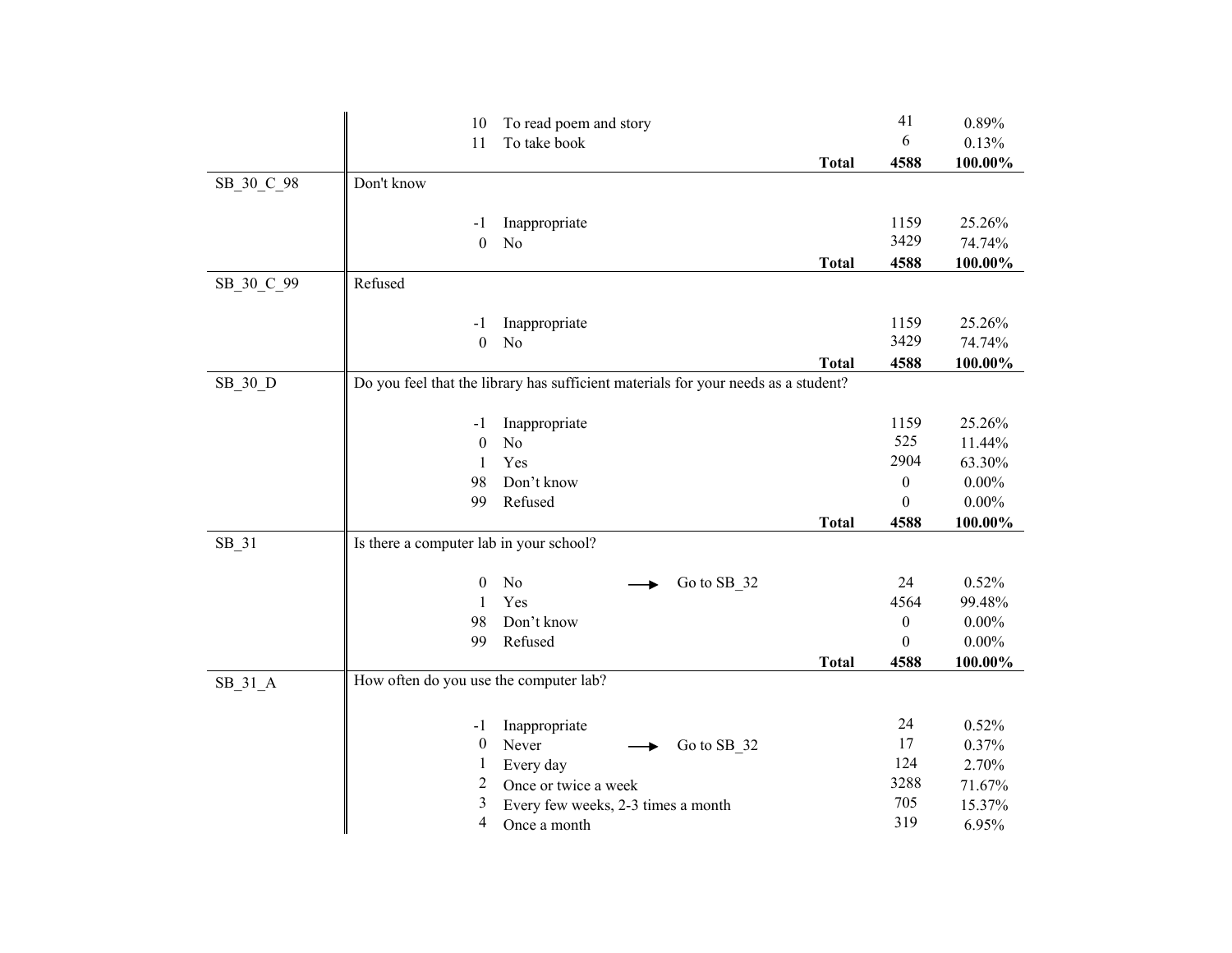|                                                                                                                                                                                                     | 5<br>Seldom to never (once or twice a year)<br>Don't know<br>98<br>Refused<br>99                                                            | <b>Total</b> | 111<br>$\mathbf{0}$<br>$\boldsymbol{0}$<br>4588 | 2.42%<br>$0.00\%$<br>$0.00\%$<br>100.00% |
|-----------------------------------------------------------------------------------------------------------------------------------------------------------------------------------------------------|---------------------------------------------------------------------------------------------------------------------------------------------|--------------|-------------------------------------------------|------------------------------------------|
| SB_31_B                                                                                                                                                                                             | With whom do you go to the computer lab? Do you go by yourself, with friends or classmates, or with<br>your whole class led by the teacher? |              |                                                 |                                          |
|                                                                                                                                                                                                     | Inappropriate<br>$-1$                                                                                                                       |              | 41                                              | 0.89%                                    |
|                                                                                                                                                                                                     | By myself<br>1                                                                                                                              |              | $\overline{2}$                                  | 0.04%                                    |
|                                                                                                                                                                                                     | With friends or classmates<br>2                                                                                                             |              | 88                                              | 1.92%                                    |
|                                                                                                                                                                                                     | With my whole class led by the teacher<br>3                                                                                                 |              | 4457                                            | 97.14%                                   |
|                                                                                                                                                                                                     | Other (specify)<br>97                                                                                                                       |              | $\boldsymbol{0}$                                | $0.00\%$                                 |
|                                                                                                                                                                                                     | Don't know<br>98                                                                                                                            |              | $\mathbf{0}$                                    | $0.00\%$                                 |
|                                                                                                                                                                                                     | Refused<br>99                                                                                                                               |              | $\theta$                                        | $0.00\%$                                 |
|                                                                                                                                                                                                     |                                                                                                                                             | <b>Total</b> | 4588                                            | 100.00%                                  |
| Other (Specify)<br>SB 31 B 97<br>$-1$<br>SB_31_C<br>Mark all that apply<br>SB_31_C_1<br>$-1$<br>$\boldsymbol{0}$<br>1<br>SB_31_C_2<br>-1<br>$\theta$<br>1<br>SB_31_C_3<br>As a quiet place to study |                                                                                                                                             |              |                                                 |                                          |
|                                                                                                                                                                                                     | Inappropriate                                                                                                                               |              | 4588                                            | 100.00%                                  |
|                                                                                                                                                                                                     |                                                                                                                                             | <b>Total</b> | 4588                                            | 100.00%                                  |
|                                                                                                                                                                                                     | For what purpose(s) do you use the computer lab?                                                                                            |              |                                                 |                                          |
|                                                                                                                                                                                                     |                                                                                                                                             |              |                                                 |                                          |
|                                                                                                                                                                                                     | To use computers and/or internet for work that is are required for my classes                                                               |              |                                                 |                                          |
|                                                                                                                                                                                                     | Inappropriate                                                                                                                               |              | 41                                              | 0.89%                                    |
|                                                                                                                                                                                                     | No                                                                                                                                          |              | 1015                                            | 22.12%                                   |
|                                                                                                                                                                                                     | Yes                                                                                                                                         |              | 3532                                            | 76.98%                                   |
|                                                                                                                                                                                                     |                                                                                                                                             | <b>Total</b> | 4588<br>41<br>4222<br>325<br>4588               | 100.00%                                  |
|                                                                                                                                                                                                     | To use the computers/internet for activities that are not required for my classes                                                           |              |                                                 |                                          |
|                                                                                                                                                                                                     | Inappropriate                                                                                                                               |              |                                                 | 0.89%                                    |
|                                                                                                                                                                                                     | No                                                                                                                                          |              |                                                 | 92.02%                                   |
|                                                                                                                                                                                                     | Yes                                                                                                                                         |              |                                                 | 7.08%                                    |
|                                                                                                                                                                                                     |                                                                                                                                             | <b>Total</b> |                                                 | 100.00%                                  |
|                                                                                                                                                                                                     |                                                                                                                                             |              |                                                 |                                          |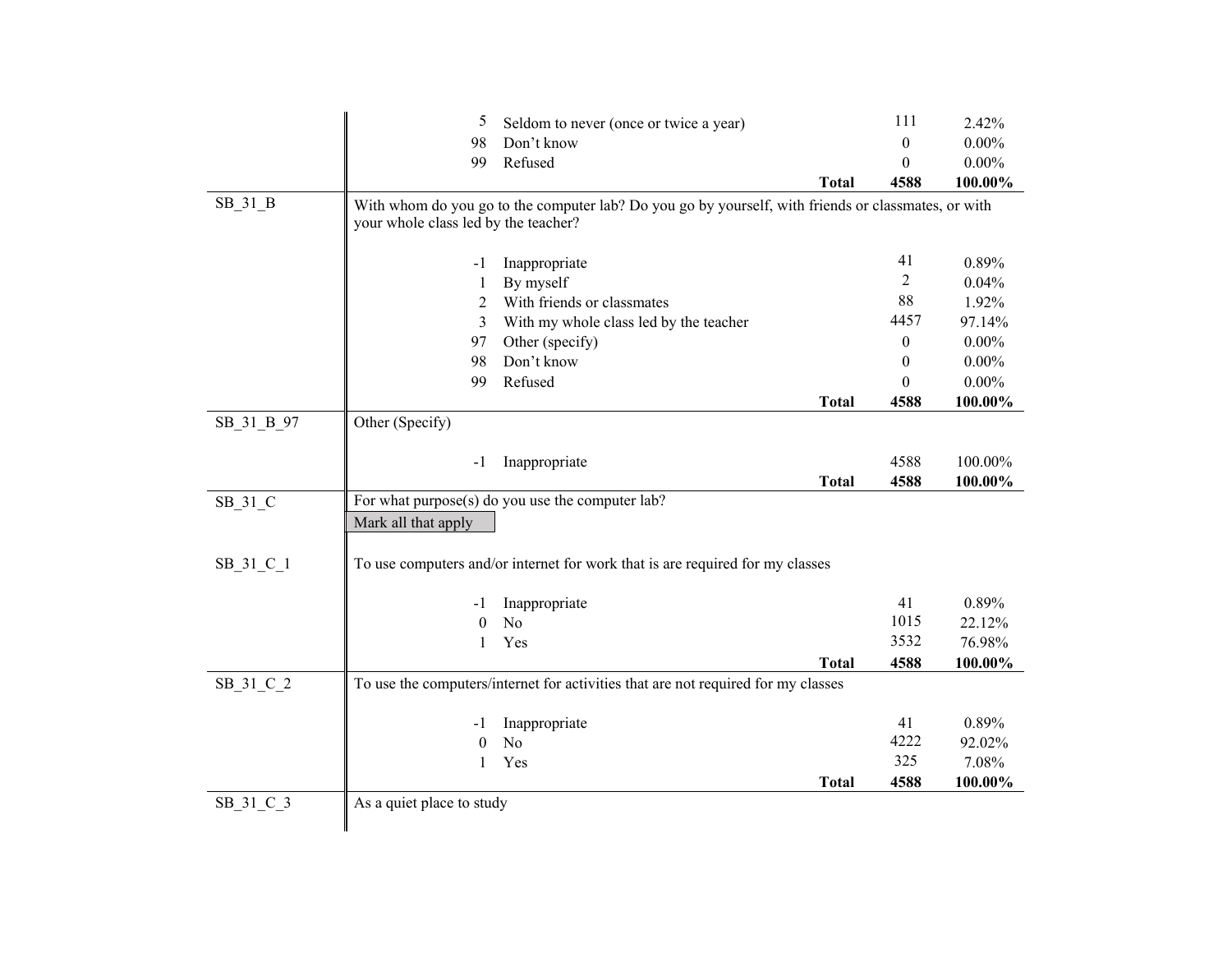|              | -1                     | Inappropriate                                          |              | 41               | 0.89%    |
|--------------|------------------------|--------------------------------------------------------|--------------|------------------|----------|
|              | $\theta$               | No                                                     |              | 4321             | 94.18%   |
|              | $\mathbf{1}$           | Yes                                                    |              | 226              | 4.93%    |
|              |                        |                                                        | <b>Total</b> | 4588             | 100.00%  |
| SB_31_C_4    |                        | Computer lab staff help me with my homework or studies |              |                  |          |
|              |                        |                                                        |              |                  |          |
|              | -1                     | Inappropriate                                          |              | 41               | 0.89%    |
|              | $\boldsymbol{0}$       | N <sub>o</sub>                                         |              | 3692             | 80.47%   |
|              | $\mathbf{1}$           | Yes                                                    |              | 855              | 18.64%   |
|              |                        |                                                        | <b>Total</b> | 4588             | 100.00%  |
| SB_31_C_97   | Others                 |                                                        |              |                  |          |
|              |                        |                                                        |              | 41               | 0.89%    |
|              | -1<br>$\boldsymbol{0}$ | Inappropriate<br>N <sub>o</sub>                        |              | 3724             | 81.17%   |
|              | $\mathbf{1}$           | Yes                                                    |              | 823              | 17.94%   |
|              |                        |                                                        | <b>Total</b> | 4588             | 100.00%  |
| SB_31_C_97_1 | Others (Specify)       |                                                        |              |                  |          |
|              |                        |                                                        |              |                  |          |
|              | $-1$                   | Inappropriate                                          |              | 3765             | 82.06%   |
|              | 5                      | To learn how to use the computer                       |              | 567              | 12.36%   |
|              | 6                      | To practice using the computer                         |              | 214              | 4.66%    |
|              | 7                      | To make projects work                                  |              | 17               | 0.37%    |
|              | $8\,$                  | To play games on the computer                          |              | 25               | 0.54%    |
|              |                        |                                                        | <b>Total</b> | 4588             | 100.00%  |
| SB_31_C_98   | Don't know             |                                                        |              |                  |          |
|              |                        |                                                        |              |                  |          |
|              | -1                     | Inappropriate                                          |              | 41               | 0.89%    |
|              | $\theta$               | N <sub>o</sub>                                         |              | 4547             | 99.11%   |
|              | 1                      | Yes                                                    |              | $\boldsymbol{0}$ | $0.00\%$ |
|              |                        |                                                        | <b>Total</b> | 4588             | 100.00%  |
| SB_31_C_99   | Refused                |                                                        |              |                  |          |
|              | -1                     | Inappropriate                                          |              | 41               | 0.89%    |
|              | $\boldsymbol{0}$       | N <sub>o</sub>                                         |              | 4547             | 99.11%   |
|              | $\mathbf{1}$           | Yes                                                    |              | $\boldsymbol{0}$ | $0.00\%$ |
|              |                        |                                                        | <b>Total</b> | 4588             | 100.00%  |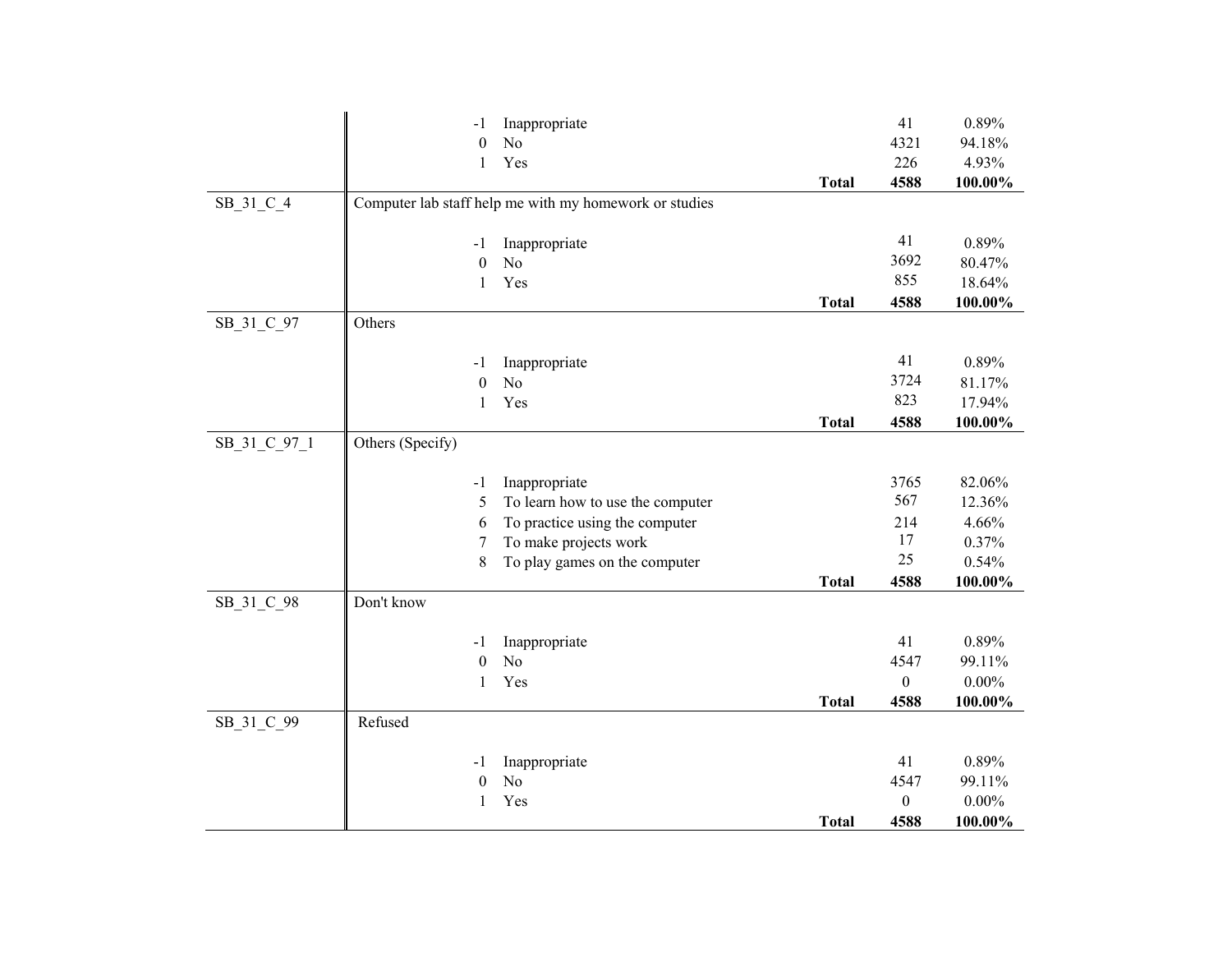| SB_31_D   |                                        | Do you feel that the computer lab has sufficient resources for your needs as a student?                 |              |                  |          |
|-----------|----------------------------------------|---------------------------------------------------------------------------------------------------------|--------------|------------------|----------|
|           | -1                                     | Inappropriate                                                                                           |              | 41               | 0.89%    |
|           | $\theta$                               | N <sub>o</sub>                                                                                          |              | 815              | 17.76%   |
|           | 1                                      | Yes                                                                                                     |              | 3732             | 81.34%   |
|           | 98                                     | Don't know                                                                                              |              | $\boldsymbol{0}$ | $0.00\%$ |
|           | 99                                     | Refused                                                                                                 |              | $\boldsymbol{0}$ | $0.00\%$ |
|           |                                        |                                                                                                         | <b>Total</b> | 4588             | 100.00%  |
| SB_32     | Is there a science lab in your school? |                                                                                                         |              |                  |          |
|           | 0                                      | No<br>Go to SB 33                                                                                       |              | 1045             | 22.78%   |
|           | 1                                      | Yes                                                                                                     |              | 3539             | 77.14%   |
|           | 98                                     | Don't know                                                                                              |              | 4                | 0.09%    |
|           | 99                                     | Refused                                                                                                 |              | $\theta$         | $0.00\%$ |
|           |                                        |                                                                                                         | <b>Total</b> | 4588             | 100.00%  |
| $SB_32_A$ | How often do you use the science lab?  |                                                                                                         |              |                  |          |
|           |                                        |                                                                                                         |              |                  |          |
|           | -1                                     | Inappropriate                                                                                           |              | 1045             | 22.78%   |
|           | $\mathbf{0}$                           | Go to SB 33<br>Never                                                                                    |              | 656              | 14.30%   |
|           | 1                                      | Every day                                                                                               |              | $\overline{4}$   | 0.09%    |
|           | 2                                      | Once or twice a week                                                                                    |              | 567              | 12.36%   |
|           | 3                                      | Every few weeks, 2-3 times a month                                                                      |              | 408              | 8.89%    |
|           | 4                                      | Once a month                                                                                            |              | 772              | 16.83%   |
|           | 5                                      | Seldom to never (once or twice a year)                                                                  |              | 1135             | 24.74%   |
|           | 98                                     | Don't know                                                                                              |              | 1                | 0.02%    |
|           | 99                                     | Refused                                                                                                 |              | $\Omega$         | $0.00\%$ |
|           |                                        |                                                                                                         | <b>Total</b> | 4588             | 100.00%  |
|           |                                        | With whom do you go to the science lab? Do you go by yourself, with friends or classmates, or with your |              |                  |          |
| SB_32_B   | whole class led by the teacher?        |                                                                                                         |              |                  |          |
|           |                                        |                                                                                                         |              |                  |          |
|           | $-1$                                   | Inappropriate                                                                                           |              | 1701             | 37.07%   |
|           | 1                                      | By myself                                                                                               |              | $\boldsymbol{0}$ | $0.00\%$ |
|           | 2                                      | With friends or classmates                                                                              |              | 56               | 1.22%    |
|           | 3                                      | With my whole class led by the teacher                                                                  |              | 2830             | 61.68%   |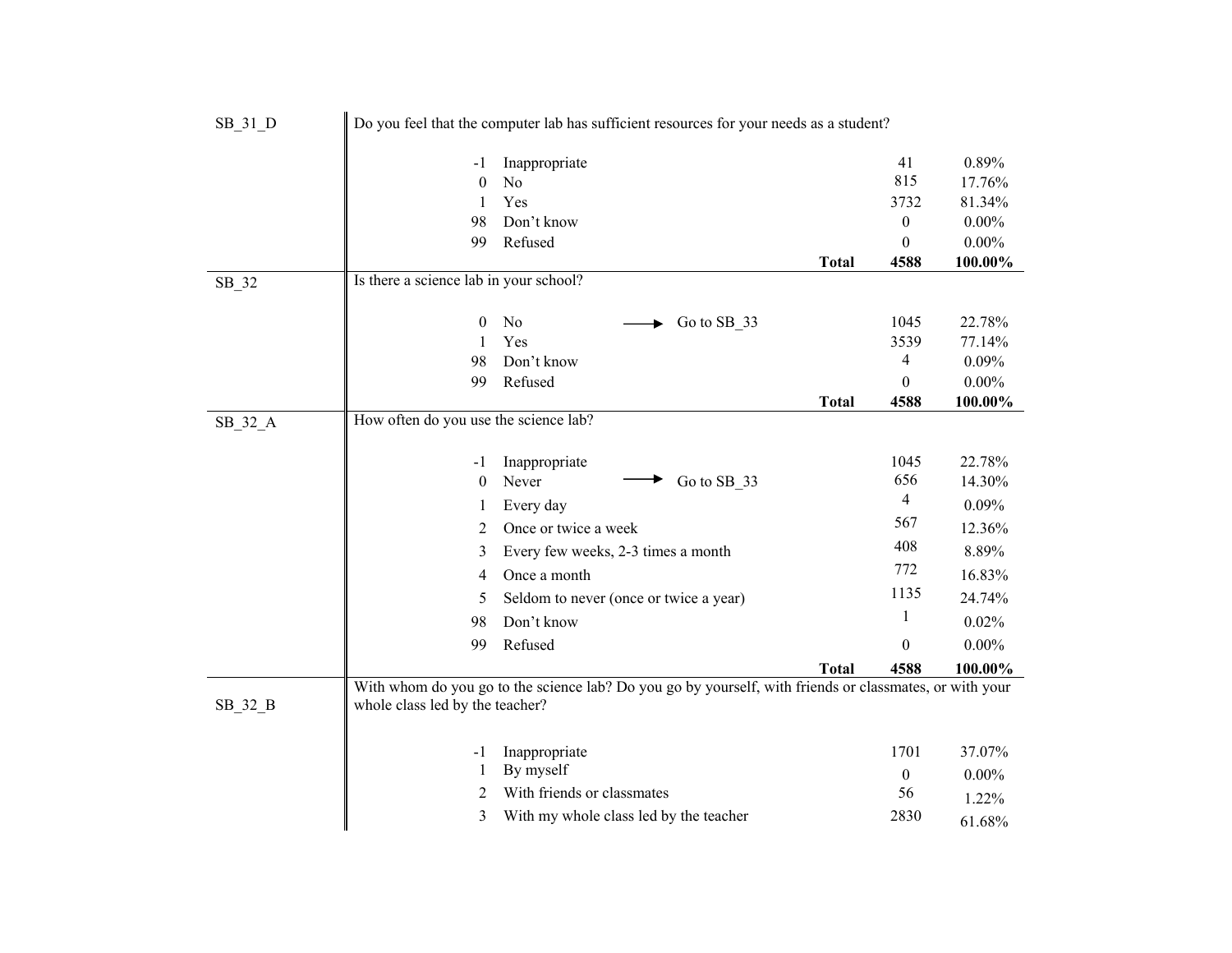|            | 97                                   | Other (Specify)                                                                        |              | $\boldsymbol{0}$ | $0.00\%$         |
|------------|--------------------------------------|----------------------------------------------------------------------------------------|--------------|------------------|------------------|
|            | 98                                   | Don't know                                                                             |              | 1                | 0.02%            |
|            | 99                                   | Refused                                                                                |              | $\boldsymbol{0}$ | $0.00\%$         |
|            |                                      |                                                                                        | <b>Total</b> | 4588             | 100.00%          |
| SB_32_B_97 | Other (Specify)                      |                                                                                        |              |                  |                  |
|            |                                      |                                                                                        |              |                  |                  |
|            | -1                                   | Inappropriate                                                                          |              | 4588             | 100.00%          |
|            |                                      |                                                                                        | <b>Total</b> | 4588             | 100.00%          |
| SB_32_C    |                                      | Do you feel that the science lab has sufficient materials for your needs as a student? |              |                  |                  |
|            |                                      |                                                                                        |              |                  |                  |
|            | $-1$                                 | Inappropriate                                                                          |              | 1701             | 37.07%           |
|            | $\boldsymbol{0}$                     | No                                                                                     |              | 505              | 11.01%           |
|            | 1                                    | Yes                                                                                    |              | 2381             | 51.90%           |
|            | 98                                   | Don't know                                                                             |              | $\mathbf{1}$     | 0.02%            |
|            | 99                                   | Refused                                                                                |              | $\mathbf{0}$     | $0.00\%$         |
|            |                                      |                                                                                        | <b>Total</b> |                  |                  |
| SB_33      | Is there a hostel in your school?    |                                                                                        |              |                  |                  |
|            |                                      |                                                                                        |              |                  |                  |
|            | $\theta$                             | No<br>Go to Section C                                                                  |              | 2550             | 55.58%           |
|            | 1                                    | Yes                                                                                    |              | 2038             | 44.42%           |
|            | 98                                   | Don't know                                                                             |              | $\boldsymbol{0}$ | $0.00\%$         |
|            | 99                                   | Refused                                                                                |              | $\mathbf{0}$     | $0.00\%$         |
|            |                                      |                                                                                        | <b>Total</b> | 4588             | 100.00%          |
| $SB_33_A$  |                                      | Did/Have you stay/stayed in the hostel this year?                                      |              |                  |                  |
|            |                                      |                                                                                        |              |                  |                  |
|            | -1                                   | Inappropriate<br>No<br>Go to Section C                                                 |              | 2550<br>1486     | 55.58%           |
|            | $\boldsymbol{0}$                     | Yes                                                                                    |              | 552              | 32.39%<br>12.03% |
|            | 1<br>98                              | Don't know                                                                             |              | $\boldsymbol{0}$ | $0.00\%$         |
|            | 99                                   | Refused                                                                                |              | $\mathbf{0}$     | $0.00\%$         |
|            |                                      |                                                                                        | <b>Total</b> | 4588             | 100.00%          |
| SB_33_B    | What type of hostel did you stay in? |                                                                                        |              |                  |                  |
|            |                                      |                                                                                        |              |                  |                  |
|            | -1                                   | Inappropriate                                                                          |              | 4036             | 87.97%           |
|            | 1                                    | Full Hostel                                                                            |              | 146              | 3.18%            |
|            | $\overline{c}$                       | Day Hostel                                                                             |              | 371              | 8.09%            |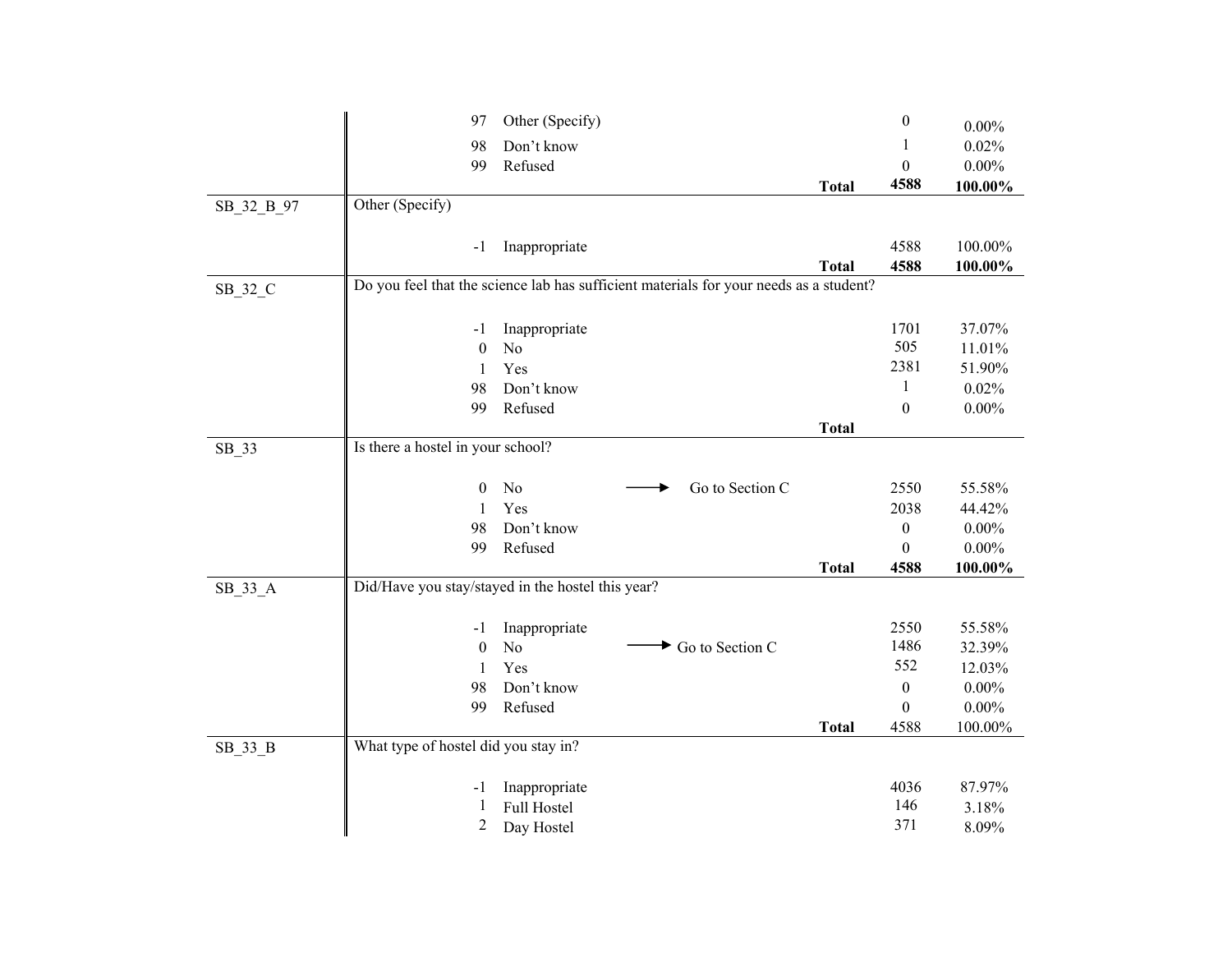| $\mathfrak{I}$ | Night Hostel |              | 35   | $0.76\%$ |
|----------------|--------------|--------------|------|----------|
| 98             | Don't know   |              |      | $0.00\%$ |
| 99             | Refused      |              |      | $0.00\%$ |
|                |              | <b>Total</b> | 4588 | 100.00%  |

## **Section C: School Context**

| $SC_1$   |                     | How many periods of your class were supposed to take place on your last school day? |              |          |          |
|----------|---------------------|-------------------------------------------------------------------------------------|--------------|----------|----------|
|          | $1 - 8$             | Period (Class)                                                                      |              | 4579     | 99.80%   |
|          | 98                  | Don't know                                                                          |              | 9        | 0.20%    |
|          | 99                  | Refused                                                                             |              | 0        | $0.00\%$ |
|          |                     |                                                                                     | <b>Total</b> | 4588     | 100.00%  |
| $SC_2$   |                     | Did any periods of your class not take place on your last school day?               |              |          |          |
|          |                     |                                                                                     |              |          |          |
|          | $\theta$            | $\rightarrow$ Go to SC_5<br>N <sub>0</sub>                                          |              | 3316     | 72.28%   |
|          |                     | Yes                                                                                 |              | 1262     | 27.51%   |
|          | 98                  | Don't know                                                                          |              | 10       | 0.22%    |
|          | 99                  | Refused                                                                             |              | 0        | $0.00\%$ |
|          |                     |                                                                                     | Total        | 4588     | 100.00%  |
| $SC_3$   |                     | How many periods of your class did not take place on your last school day?          |              |          |          |
|          |                     |                                                                                     |              | 3316     | 72.28%   |
|          | $-1$<br>$1 - 8$     | Inappropriate<br>Class                                                              |              |          |          |
|          |                     |                                                                                     |              | 1262     | 27.51%   |
|          | 98                  | Don't know                                                                          |              | 10       | 0.22%    |
|          | 99                  | Refused                                                                             |              | $\Omega$ | $0.00\%$ |
|          |                     |                                                                                     | <b>Total</b> | 4588     | 100.00%  |
| $SC_4$   |                     | What happened instead during the time you were supposed to have class?              |              |          |          |
|          | Mark all that apply |                                                                                     |              |          |          |
| $SC_4_1$ | School assembly     |                                                                                     |              |          |          |
|          | $-1$                | Inappropriate                                                                       |              | 3316     | 72.28%   |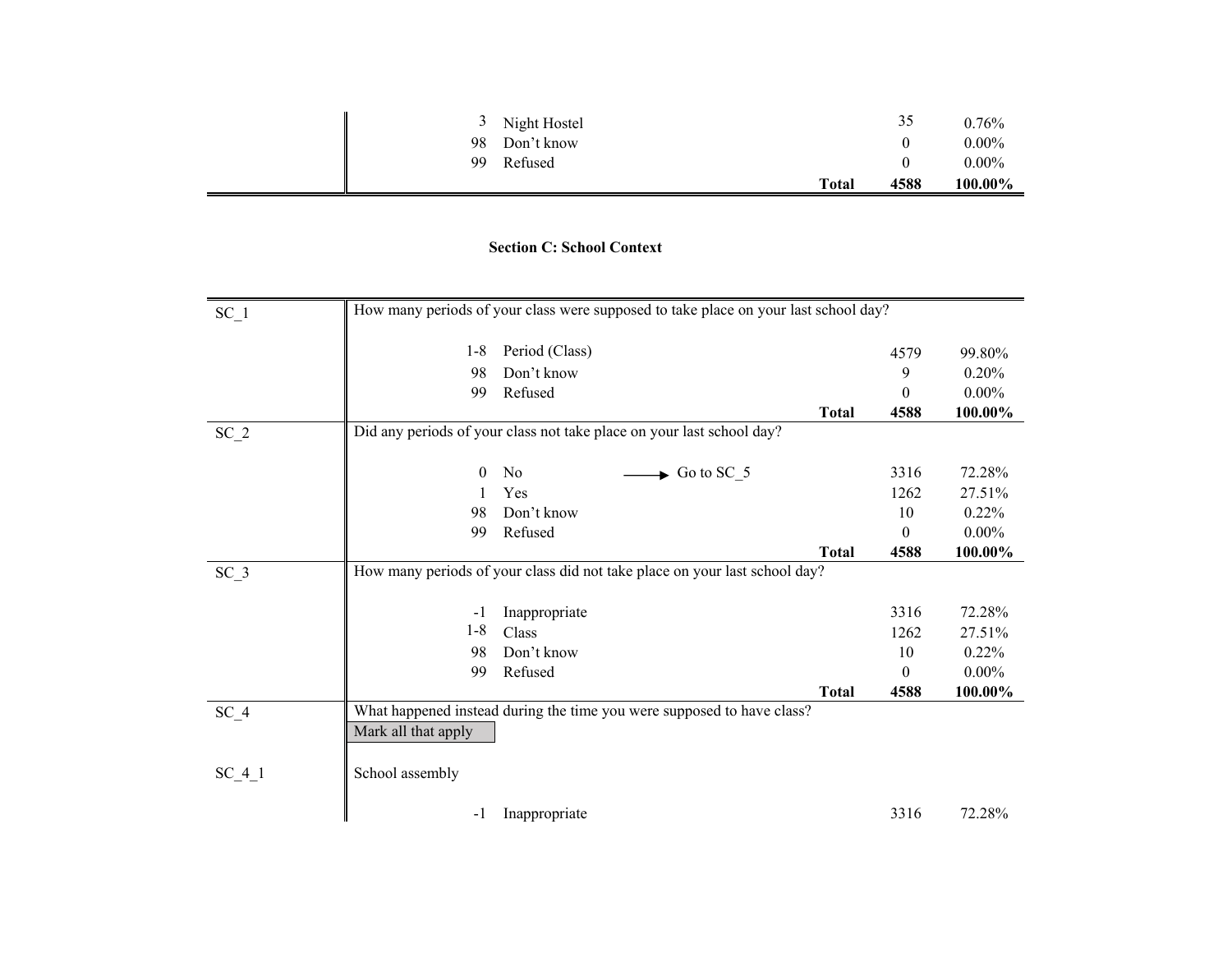|           | $\boldsymbol{0}$             | No                                               |              | 1226 | 26.72%  |
|-----------|------------------------------|--------------------------------------------------|--------------|------|---------|
|           | 1                            | Yes                                              |              | 46   | 1.00%   |
|           |                              |                                                  | <b>Total</b> | 4588 | 100.00% |
| $SC_4_2$  | Emergency or emergency drill |                                                  |              |      |         |
|           |                              |                                                  |              |      |         |
|           | -1                           | Inappropriate                                    |              | 3316 | 72.28%  |
|           | $\boldsymbol{0}$             | No                                               |              | 1262 | 27.51%  |
|           | 1                            | Yes                                              |              | 10   | 0.22%   |
|           |                              |                                                  | <b>Total</b> | 4588 | 100.00% |
| $SC_4_3$  |                              | The teacher was absent- we could not have class  |              |      |         |
|           |                              |                                                  |              |      |         |
|           | $-1$                         | Inappropriate                                    |              | 3316 | 72.28%  |
|           | $\boldsymbol{0}$             | No                                               |              | 803  | 17.50%  |
|           | 1                            | Yes                                              |              | 469  | 10.22%  |
|           |                              |                                                  | <b>Total</b> | 4588 | 100.00% |
| SC_4_97   | Other                        |                                                  |              |      |         |
|           |                              |                                                  |              |      |         |
|           | -1                           | Inappropriate                                    |              | 3316 | 72.28%  |
|           | $\theta$                     | N <sub>o</sub>                                   |              | 480  | 10.46%  |
|           | 1                            | Yes                                              |              | 792  | 17.26%  |
|           |                              |                                                  | <b>Total</b> | 4588 | 100.00% |
| SC 4 97 1 | Other (Specify)              |                                                  |              |      |         |
|           |                              |                                                  |              |      |         |
|           | $-1$                         | Inappropriate                                    |              | 3796 | 82.74%  |
|           | 6                            | Cleaning (class/school)                          |              | 11   | 0.24%   |
|           | 7                            | Self/Group study in class                        |              | 171  | 3.72%   |
|           | 8                            | Exam preparation leave                           |              | 425  | 9.26%   |
|           | 9                            | Having a program (singing/dancing/quiz/birthday) |              | 39   | 0.85%   |
|           | 10                           | Playing                                          |              | 30   | 0.65%   |
|           | 11                           | Talking together in class                        |              | 37   | 0.81%   |
|           | 12                           | Went home                                        |              | 66   | 1.44%   |
|           | 13                           | Teacher's meeting                                |              | 13   | 0.28%   |
|           |                              |                                                  | <b>Total</b> | 4588 | 100.00% |
| $SC_4_98$ | Don't know                   |                                                  |              |      |         |
|           |                              |                                                  |              |      |         |
|           | $-1$                         | Inappropriate                                    |              | 3316 | 72.28%  |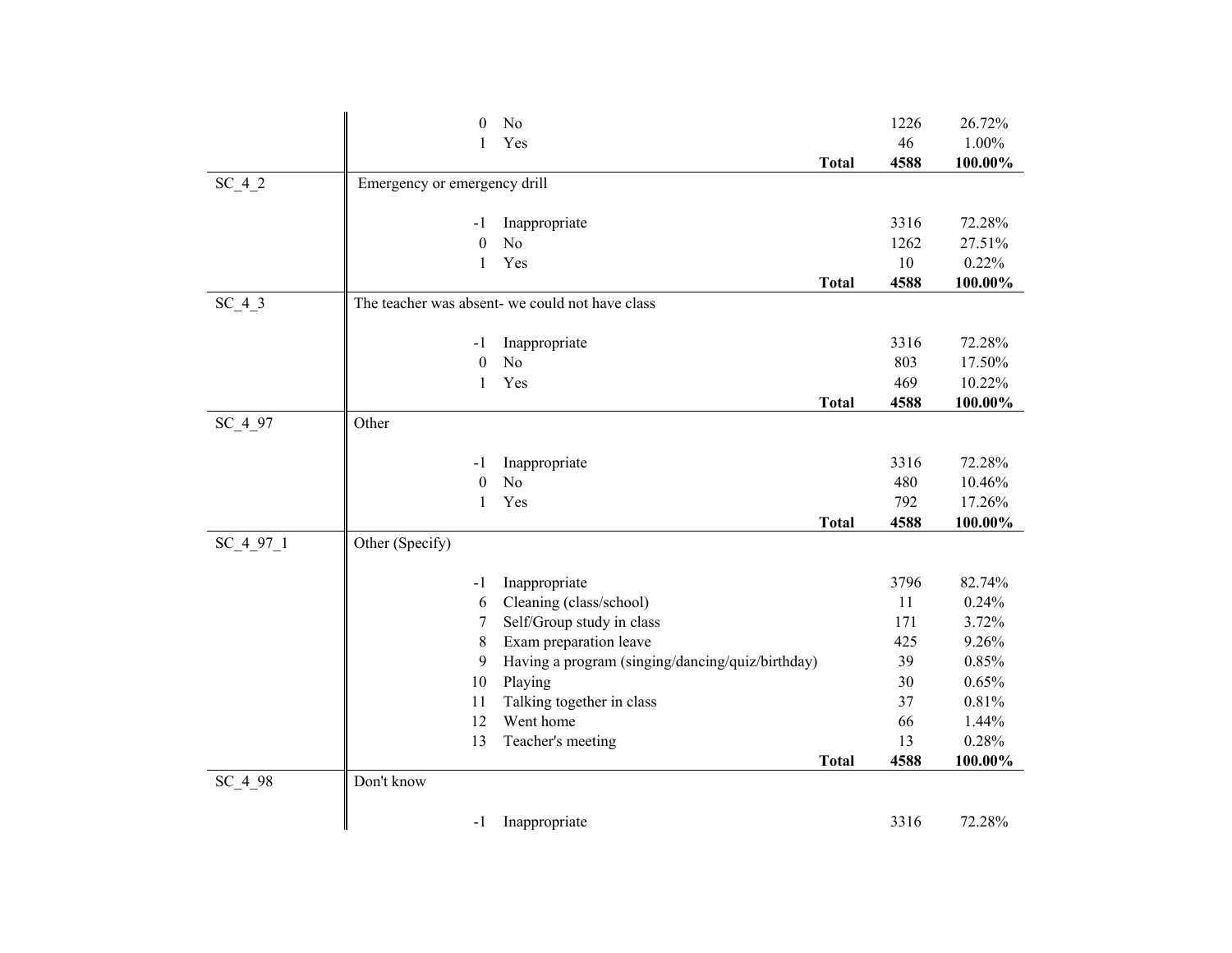|           | $\theta$                                      | No                                                                         |              | 1262             | 27.51%   |
|-----------|-----------------------------------------------|----------------------------------------------------------------------------|--------------|------------------|----------|
|           | 1                                             | Yes                                                                        |              | 10               | 0.22%    |
|           |                                               |                                                                            | <b>Total</b> | 4588             | 100.00%  |
| SC_4_99   | Refused                                       |                                                                            |              |                  |          |
|           |                                               |                                                                            |              |                  |          |
|           | -1                                            | Inappropriate                                                              |              | 3316             | 72.28%   |
|           | $\theta$                                      | No                                                                         |              | 1272             | 27.72%   |
|           |                                               |                                                                            | <b>Total</b> | 4588             | 100.00%  |
| $SC_5$    |                                               | Was your teacher absent for any class periods on your last school day?     |              |                  |          |
|           |                                               |                                                                            |              |                  |          |
|           | $\boldsymbol{0}$                              | No<br>$\rightarrow$ Go to SC 6                                             |              | 3634             | 79.21%   |
|           | 1                                             | Yes                                                                        |              | 944              | 20.58%   |
|           | 98                                            | Don't know                                                                 |              | $10\,$           | 0.22%    |
|           | 99                                            | Refused                                                                    |              | $\boldsymbol{0}$ | $0.00\%$ |
|           |                                               |                                                                            | <b>Total</b> | 4588             | 100.00%  |
| $SC_5_A$  |                                               | For how many classes/periods was your teacher/s absent on last school day? |              |                  |          |
|           |                                               |                                                                            |              |                  |          |
|           | $-1$                                          | Inappropriate                                                              |              | 3634             | 79.21%   |
|           | $1 - 8$                                       | Period (Class)                                                             |              | 944              | 20.58%   |
|           | 98                                            | Don't know                                                                 |              | 10               | 0.22%    |
|           | 99                                            | Refused                                                                    |              | $\boldsymbol{0}$ | $0.00\%$ |
|           |                                               |                                                                            | <b>Total</b> | 4588             | 100.00%  |
| $SC_5B$   |                                               | What happened in those class periods when your teacher was absent?         |              |                  |          |
|           | Mark all that apply                           |                                                                            |              |                  |          |
|           |                                               |                                                                            |              |                  |          |
| $SC_5B_1$ | Somebody else substituted for him/her         |                                                                            |              |                  |          |
|           |                                               |                                                                            |              |                  |          |
|           | -1                                            | Inappropriate                                                              |              | 3634             | 79.21%   |
|           | $\theta$                                      | No                                                                         |              | 740              | 16.13%   |
|           | 1                                             | Yes                                                                        |              | 214              | 4.66%    |
|           |                                               |                                                                            | <b>Total</b> | 4588             | 100.00%  |
| $SC_5B_2$ | We did not have a teacher, we left the class. |                                                                            |              |                  |          |
|           |                                               |                                                                            |              |                  |          |
|           | -1                                            | Inappropriate                                                              |              | 3634             | 79.21%   |
|           | $\theta$                                      | No                                                                         |              | 881              | 19.20%   |
|           | 1                                             | Yes                                                                        |              | 73               | 1.59%    |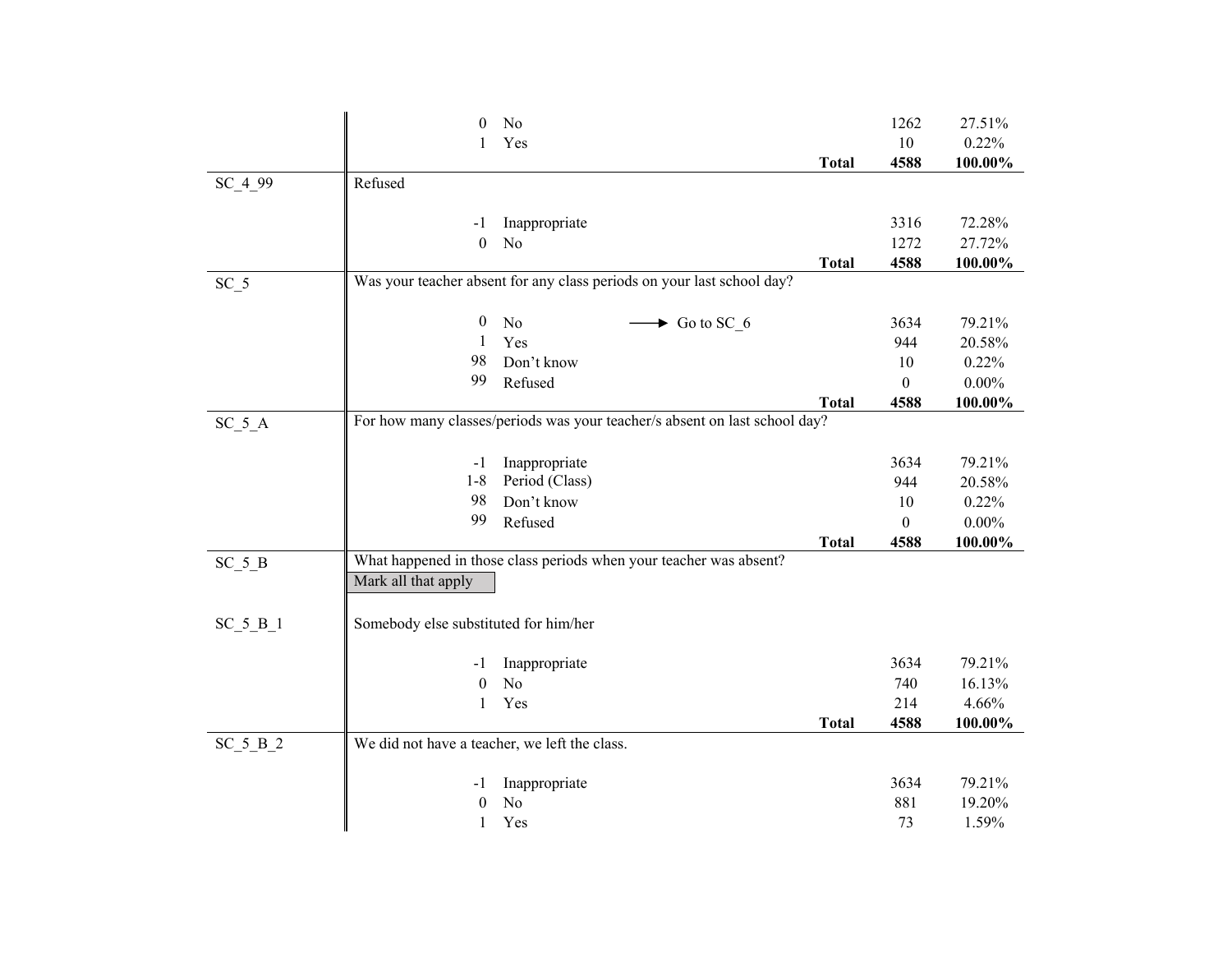|                                         |            |                  | <b>Total</b>                                          | 4588           | 100.00%  |
|-----------------------------------------|------------|------------------|-------------------------------------------------------|----------------|----------|
| $SC_5_B_3$                              |            |                  | We did not have a teacher, but we stayed in the class |                |          |
|                                         |            | -1               | Inappropriate                                         | 3634           | 79.21%   |
|                                         |            | $\boldsymbol{0}$ | No                                                    | 368            | 8.02%    |
|                                         |            | $\mathbf{1}$     | Yes                                                   | 586            | 12.77%   |
|                                         |            |                  | <b>Total</b>                                          | 4588           | 100.00%  |
| SC_5_B_97                               | Other      |                  |                                                       |                |          |
| $SC_5_B_97_1$<br>SC 5 B 98<br>SC 5 B 99 |            | $-1$             | Inappropriate                                         | 3634           | 79.21%   |
|                                         |            | $\boldsymbol{0}$ | No                                                    | 766            | 16.70%   |
|                                         |            | $\mathbf{1}$     | Specify                                               | 188            | 4.10%    |
|                                         |            |                  | <b>Total</b>                                          | 4588           | 100.00%  |
|                                         | Other      |                  |                                                       |                |          |
|                                         |            | $-1$             | Inappropriate                                         | 4400           | 95.90%   |
|                                         |            | $\tau$           | Self/Group study in class                             | 83             | 1.81%    |
|                                         |            | 8                | Exam preparation leave                                | 48             | 1.05%    |
|                                         |            | 9                | Having a program (singing/dancing/quiz/birthday)      | 12             | 0.26%    |
|                                         |            | 10               | Playing/Cleaning                                      | 17             | 0.31%    |
|                                         |            | 11               | Talking together in class                             | 11             | 0.24%    |
|                                         |            | 12               | Went home                                             | 17             | 0.37%    |
|                                         |            | 13               | Teacher's meeting                                     | $\overline{0}$ | $0.00\%$ |
|                                         |            |                  | <b>Total</b>                                          | 4588           | 100.00%  |
|                                         | Don't know |                  |                                                       |                |          |
|                                         |            | $-1$             | Inappropriate                                         | 3634           | 79.21%   |
|                                         |            | $\boldsymbol{0}$ | No                                                    | 944            | 20.58%   |
|                                         |            | $\mathbf{1}$     | Yes                                                   | 10             | 0.22%    |
|                                         |            |                  | <b>Total</b>                                          | 4588           | 100.00%  |
|                                         | Refused    |                  |                                                       |                |          |
|                                         |            | -1               | Inappropriate                                         | 3634           | 79.21%   |
|                                         |            | $\theta$         | N <sub>o</sub>                                        | 954            | 20.79%   |
|                                         |            | $\mathbf{1}$     | Yes                                                   | $\mathbf{0}$   | $0.00\%$ |
|                                         |            |                  | <b>Total</b>                                          | 4588           | 100.00%  |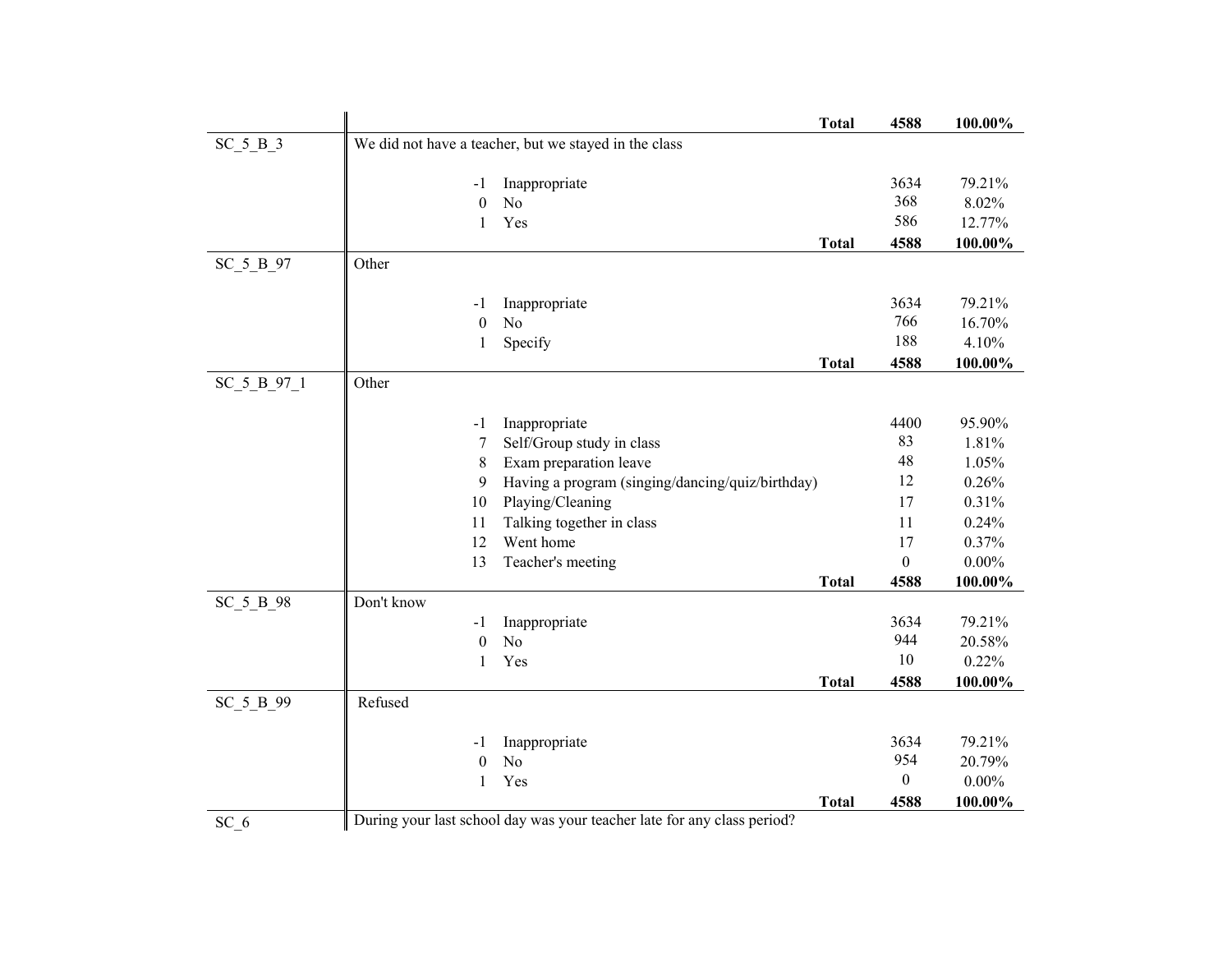|          | 0                                                   | No                    | Go to SC 7                                                                                         |              | 3480                         | 75.85%   |
|----------|-----------------------------------------------------|-----------------------|----------------------------------------------------------------------------------------------------|--------------|------------------------------|----------|
|          | 1                                                   | Yes                   |                                                                                                    |              | 1098                         | 23.93%   |
|          | 98                                                  | Don't know            |                                                                                                    |              | 10                           | 0.22%    |
|          | 99                                                  | Refused               |                                                                                                    |              | $\boldsymbol{0}$             | $0.00\%$ |
|          |                                                     |                       |                                                                                                    | <b>Total</b> | 4588                         | 100.00%  |
| $SC_6_A$ |                                                     |                       | For how many class periods was your teacher late on your last school day?                          |              |                              |          |
|          | $-1$                                                | Inappropriate         |                                                                                                    |              | 3480                         | 75.85%   |
|          | $1 - 7$                                             | Period (Class)        |                                                                                                    |              | 1098                         | 23.93%   |
|          | 98                                                  | Don't know            |                                                                                                    |              | 10                           | 0.22%    |
|          | 99                                                  | Refused               |                                                                                                    |              | $\theta$                     | $0.00\%$ |
|          |                                                     |                       |                                                                                                    | <b>Total</b> | 4588                         | 100.00%  |
| $SC_7$   |                                                     |                       | During the last school day, did your teachers ever break and go outside the class for more         |              |                              |          |
|          | than five minutes during any of your class periods? |                       |                                                                                                    |              |                              |          |
|          | 0                                                   | No                    |                                                                                                    |              | 3802                         | 82.87%   |
|          | 1                                                   | Yes                   | Go to SC 8                                                                                         |              | 776                          | 16.91%   |
|          | 98                                                  | Don't know            |                                                                                                    |              | 10                           | 0.22%    |
|          | 99                                                  | Refused               |                                                                                                    |              | $\theta$                     | $0.00\%$ |
|          |                                                     |                       |                                                                                                    | <b>Total</b> | 4588                         | 100.00%  |
| $SC_7_A$ |                                                     |                       | For how many class periods did your teacher leave for more than 5 minutes on your last school day? |              |                              |          |
|          |                                                     |                       |                                                                                                    |              |                              |          |
|          | -1                                                  | Inappropriate         |                                                                                                    |              | 3802                         | 82.87%   |
|          | $1 - 7$                                             | Period (Class)        |                                                                                                    |              | 776                          | 16.91%   |
|          | 98                                                  | Don't know            |                                                                                                    |              | 10                           | 0.22%    |
|          | 99                                                  | Refused               |                                                                                                    |              | $\theta$                     | $0.00\%$ |
|          |                                                     |                       |                                                                                                    | Total        | 4588                         | 100.00%  |
| $SC_8$   |                                                     |                       | Have you been asked by any of your teachers during school time to take over the teacher's          |              |                              |          |
|          | responsibilities?                                   |                       |                                                                                                    |              |                              |          |
|          |                                                     |                       |                                                                                                    |              |                              |          |
|          | $\theta$                                            | No                    | Go to Section D                                                                                    |              | 3554                         | 77.46%   |
|          | 1                                                   | Yes                   |                                                                                                    |              | 1034                         | 22.54%   |
|          | 98<br>99                                            | Don't know<br>Refused |                                                                                                    |              | $\boldsymbol{0}$<br>$\theta$ | $0.00\%$ |
|          |                                                     |                       |                                                                                                    |              |                              | $0.00\%$ |
|          |                                                     |                       |                                                                                                    | <b>Total</b> | 4588                         | 100.00%  |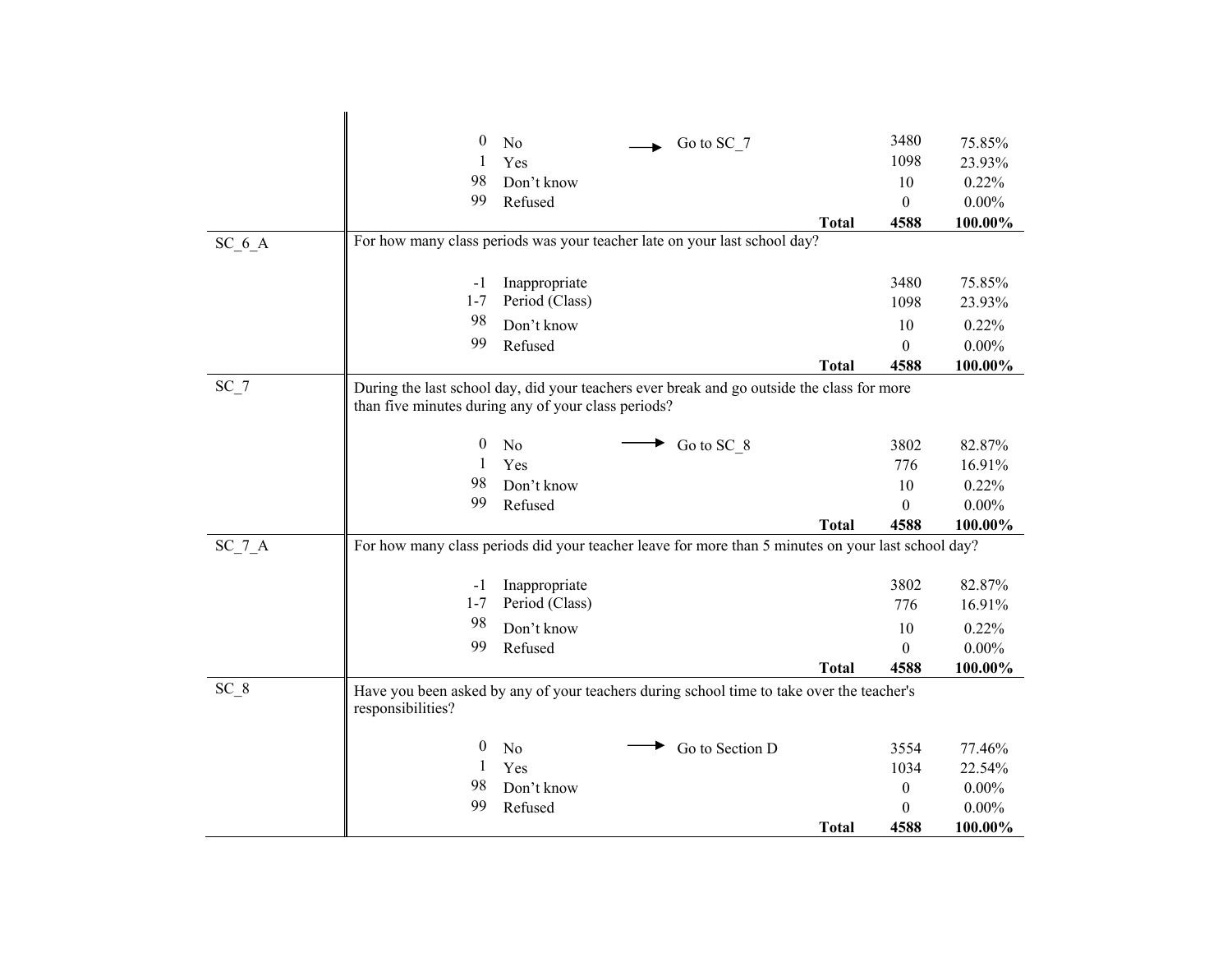|      |      |                                                                       | <b>Total</b> | 4588             | 100.00%  |
|------|------|-----------------------------------------------------------------------|--------------|------------------|----------|
|      | 99   | Refused                                                               |              | 0                | $0.00\%$ |
|      | 98   | Don't know                                                            |              | $\boldsymbol{0}$ | $0.00\%$ |
|      |      | 5 Seldom to never (once or twice a year)                              |              | 334              | 7.28%    |
|      | 4    | Once a month                                                          |              | 309              | $6.73\%$ |
|      |      | 3 Every few weeks, 2-3 times a month                                  |              | 109              | 2.38%    |
|      |      | 2 Once or twice a week                                                |              | 218              | 4.75%    |
|      |      | Every day                                                             |              | 64               | 1.39%    |
|      | $-1$ | Inappropriate                                                         |              | 3554             | 77.46%   |
| SC 9 |      | How often does a teacher ask you to take over their responsibilities? |              |                  |          |

## **Section D: Classroom Context**

|                 | Now I'd like to hear a little bit about your experience in the classroom. Please<br>think about the $(X)$ subject. (X=science, math, or Nepali subject chosen at<br>random) |                                                             |              |          |          |  |  |  |
|-----------------|-----------------------------------------------------------------------------------------------------------------------------------------------------------------------------|-------------------------------------------------------------|--------------|----------|----------|--|--|--|
| SD <sub>1</sub> | Do you have $(X)$ subject in your class?                                                                                                                                    |                                                             |              |          |          |  |  |  |
|                 | $\overline{0}$                                                                                                                                                              | No                                                          |              |          | $0.02\%$ |  |  |  |
|                 |                                                                                                                                                                             | Yes                                                         |              | 4587     | 99.98%   |  |  |  |
|                 | 98                                                                                                                                                                          | Don't know                                                  |              | $\Omega$ | $0.00\%$ |  |  |  |
|                 | 99                                                                                                                                                                          | Refused                                                     |              | $\Omega$ | $0.00\%$ |  |  |  |
|                 |                                                                                                                                                                             |                                                             | <b>Total</b> | 4588     | 100.00%  |  |  |  |
| SD <sub>2</sub> |                                                                                                                                                                             | What is the name of your teacher who teaches $(X)$ subject? |              |          |          |  |  |  |
|                 |                                                                                                                                                                             | Student knows the name of their teacher                     |              | 4564     | 99.48%   |  |  |  |
|                 | 98                                                                                                                                                                          | Don't know                                                  |              | 24       | $0.52\%$ |  |  |  |
|                 | 99                                                                                                                                                                          | Refused                                                     |              | 0        | $0.00\%$ |  |  |  |
|                 |                                                                                                                                                                             |                                                             | <b>Total</b> | 4588     | 100.00%  |  |  |  |
| SD <sub>3</sub> |                                                                                                                                                                             |                                                             |              |          |          |  |  |  |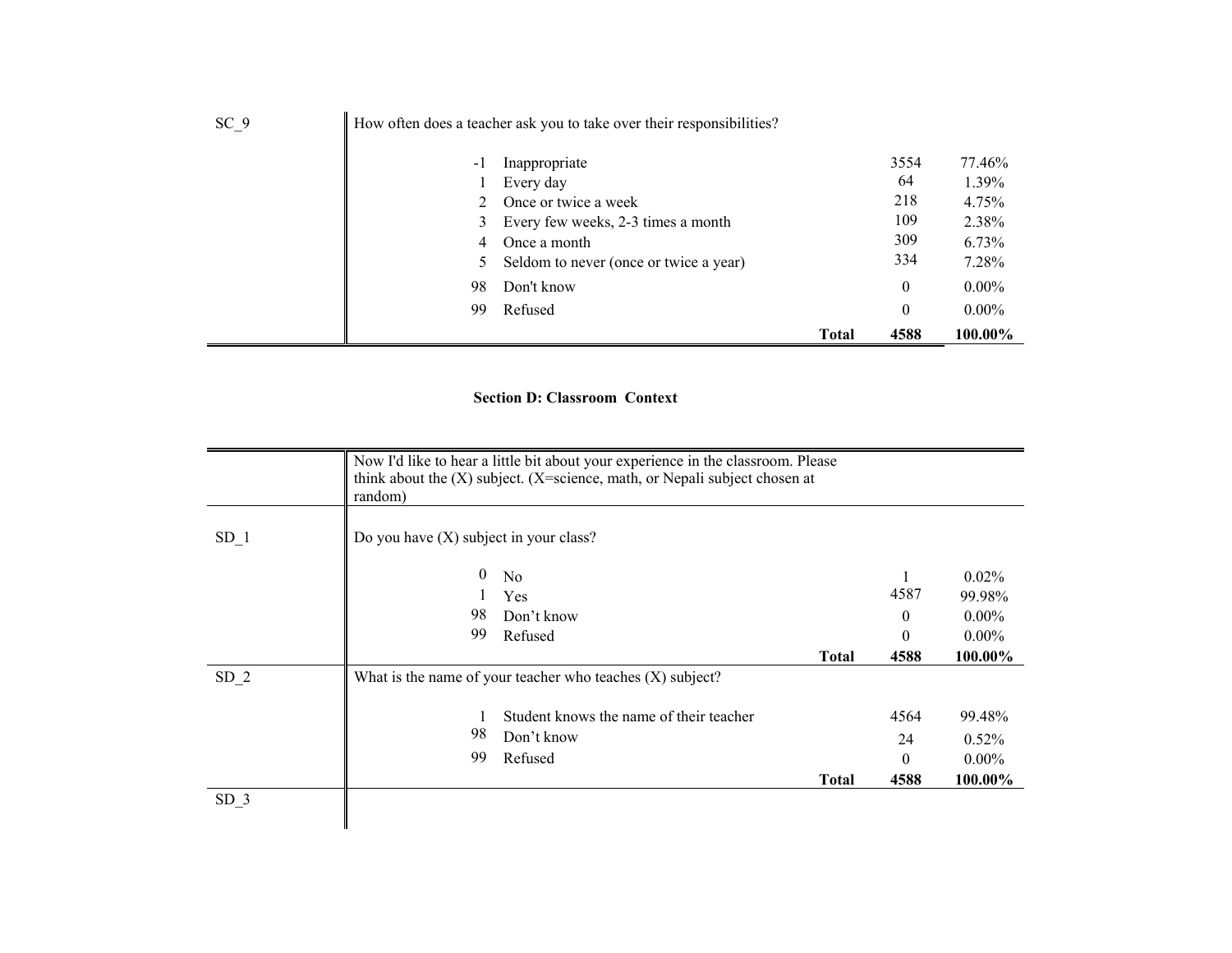|        | somewhat true, mostly true, or totally true. | Now, for the next questions I want you to focus on the teacher who teaches $(X)$ subject. I am<br>going to read a statement and ask you to pick a response: totally untrue, mostly untrue, |              |                  |                  |
|--------|----------------------------------------------|--------------------------------------------------------------------------------------------------------------------------------------------------------------------------------------------|--------------|------------------|------------------|
|        |                                              | My teacher in this class makes me feel s/he really cares about me.                                                                                                                         |              |                  |                  |
|        | 1                                            | Totally untrue                                                                                                                                                                             |              | 70               | 1.53%            |
|        | 2                                            | Mostly untrue                                                                                                                                                                              |              | 104              | 2.27%            |
|        | 3                                            | Somewhat true                                                                                                                                                                              |              | 989              | 21.56%           |
|        | 4                                            | Mostly true                                                                                                                                                                                |              | 2141             | 46.67%           |
|        | 5                                            | Totally true                                                                                                                                                                               |              | 1284             | 27.99%           |
|        | 98                                           | Don't know                                                                                                                                                                                 |              | $\boldsymbol{0}$ | $0.00\%$         |
|        | 99                                           | Refused                                                                                                                                                                                    |              | $\theta$         | $0.00\%$         |
|        |                                              |                                                                                                                                                                                            | <b>Total</b> | 4588             | 100.00%          |
| $SD_4$ |                                              | When my teacher teaches us, even if we don't understand her she/he thinks that we do.                                                                                                      |              |                  |                  |
|        |                                              |                                                                                                                                                                                            |              | 616              |                  |
|        | 1                                            | Totally untrue<br>Mostly untrue                                                                                                                                                            |              | 1308             | 13.43%<br>28.51% |
|        | 2<br>3                                       | Somewhat true                                                                                                                                                                              |              | 1372             | 29.90%           |
|        |                                              | Mostly true                                                                                                                                                                                |              | 932              | 20.31%           |
|        | 4<br>5                                       | Totally true                                                                                                                                                                               |              | 360              | 7.85%            |
|        | 98                                           | Don't know                                                                                                                                                                                 |              | $\boldsymbol{0}$ | $0.00\%$         |
|        | 99                                           | Refused                                                                                                                                                                                    |              | $\theta$         | $0.00\%$         |
|        |                                              |                                                                                                                                                                                            |              | 4588             |                  |
|        |                                              |                                                                                                                                                                                            | <b>Total</b> |                  | 100.00%          |
| $SD_5$ |                                              | If I don't understand something, my teacher explains it another way.                                                                                                                       |              |                  |                  |
|        | 1                                            | Totally untrue                                                                                                                                                                             |              | 45               | 0.98%            |
|        | 2                                            | Mostly untrue                                                                                                                                                                              |              | 66               | 1.44%            |
|        | 3                                            | Somewhat true                                                                                                                                                                              |              | 275              | 5.99%            |
|        | 4                                            | Mostly true                                                                                                                                                                                |              | 2414             | 52.62%           |
|        | 5                                            | Totally true                                                                                                                                                                               |              | 1788             | 38.97%           |
|        | 98                                           | Don't know                                                                                                                                                                                 |              | $\boldsymbol{0}$ | $0.00\%$         |
|        | 99                                           | Refused                                                                                                                                                                                    |              | $\boldsymbol{0}$ | $0.00\%$         |
|        |                                              |                                                                                                                                                                                            | <b>Total</b> | 4588             | 100.00%          |
| SD 6   |                                              | In this class, my teacher accepts nothing less than our full effort.                                                                                                                       |              |                  |                  |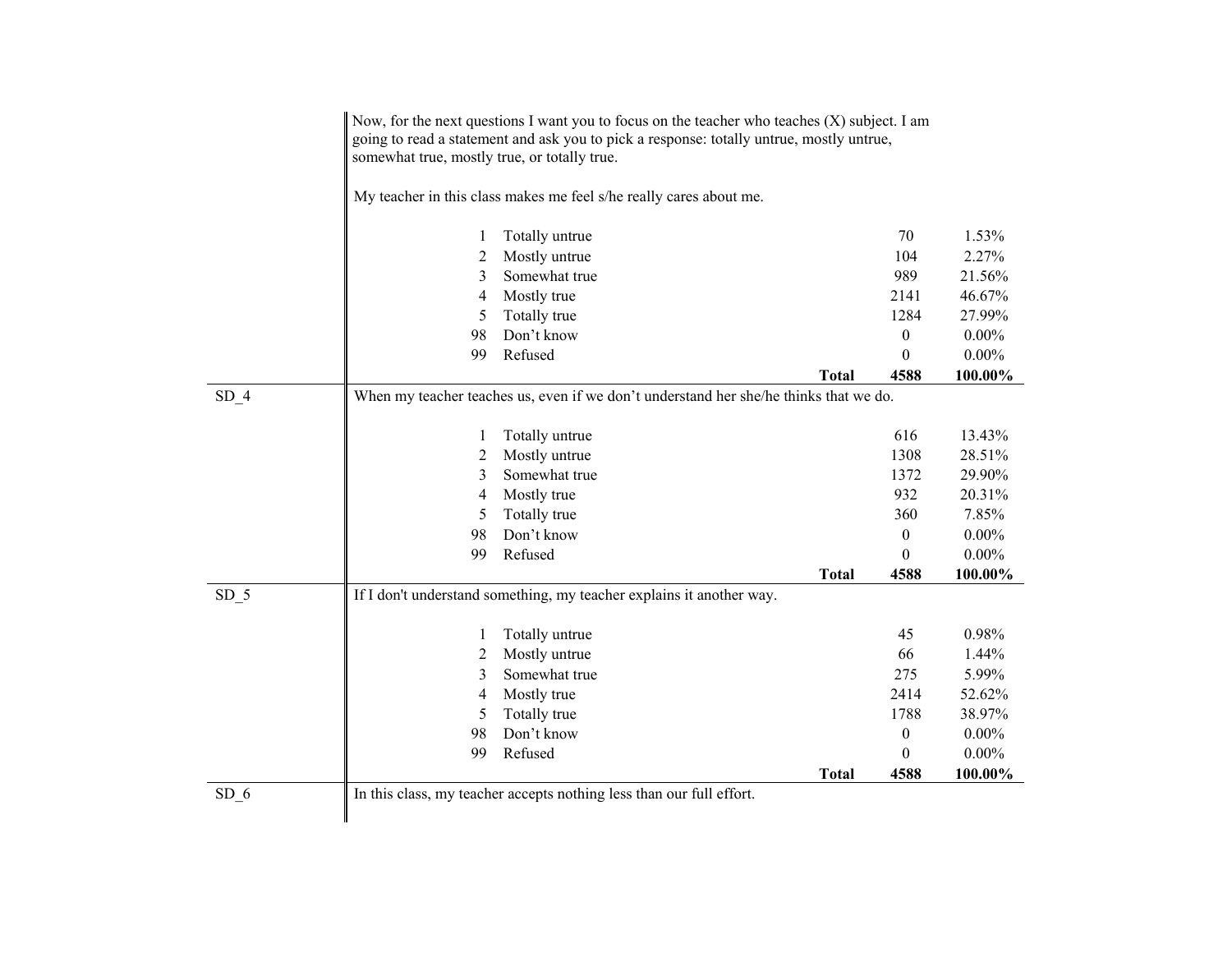|        | 1  | Totally untrue                                                                     |              | $80\,$           | 1.74%    |
|--------|----|------------------------------------------------------------------------------------|--------------|------------------|----------|
|        | 2  | Mostly untrue                                                                      |              | 184              | 4.01%    |
|        | 3  | Somewhat true                                                                      |              | 799              | 17.41%   |
|        | 4  | Mostly true                                                                        |              | 2244             | 48.91%   |
|        | 5  | Totally true                                                                       |              | 1281             | 27.92%   |
|        | 98 | Don't know                                                                         |              | $\boldsymbol{0}$ | $0.00\%$ |
|        | 99 | Refused                                                                            |              | $\theta$         | $0.00\%$ |
|        |    |                                                                                    | <b>Total</b> | 4588             | 100.00%  |
| $SD_7$ |    | My teacher knows what we understand and what we do not.                            |              |                  |          |
|        |    |                                                                                    |              |                  |          |
|        | 1  | Totally untrue                                                                     |              | 44               | 0.96%    |
|        | 2  | Mostly untrue                                                                      |              | 143              | 3.12%    |
|        | 3  | Somewhat true                                                                      |              | 881              | 19.20%   |
|        | 4  | Mostly true                                                                        |              | 2347             | 51.16%   |
|        | 5  | Totally true                                                                       |              | 1173             | 25.57%   |
|        | 98 | Don't know                                                                         |              | $\boldsymbol{0}$ | $0.00\%$ |
|        | 99 | Refused                                                                            |              | $\boldsymbol{0}$ | $0.00\%$ |
|        |    |                                                                                    | <b>Total</b> | 4588             | 100.00%  |
| SD 8   |    | My teacher asks questions to be sure we are following along when s/he is teaching. |              |                  |          |
|        |    |                                                                                    |              |                  |          |
|        | 1  | Totally untrue                                                                     |              | 25               | 0.54%    |
|        | 2  | Mostly untrue                                                                      |              | 45               | 0.98%    |
|        | 3  | Somewhat true                                                                      |              | 253              | 5.51%    |
|        | 4  | Mostly true                                                                        |              | 2128             | 46.38%   |
|        | 5  | Totally true                                                                       |              | 2137             | 46.58%   |
|        | 98 | Don't know                                                                         |              | $\boldsymbol{0}$ | $0.00\%$ |
|        | 99 | Refused                                                                            |              | $\boldsymbol{0}$ | $0.00\%$ |
|        |    |                                                                                    | <b>Total</b> | 4588             | 100.00%  |
| $SD_9$ |    | Students' behavior in this class makes the teacher angry.                          |              |                  |          |
|        |    |                                                                                    |              |                  |          |
|        | 1  | Totally untrue                                                                     |              | 118              | 2.57%    |
|        | 2  | Mostly untrue                                                                      |              | 252              | 5.49%    |
|        | 3  | Somewhat true                                                                      |              | 1639             | 35.72%   |
|        | 4  | Mostly true                                                                        |              | 1621             | 35.33%   |
|        | 5  | Totally true                                                                       |              | 958              | 20.88%   |
|        | 98 | Don't know                                                                         |              | $\boldsymbol{0}$ | $0.00\%$ |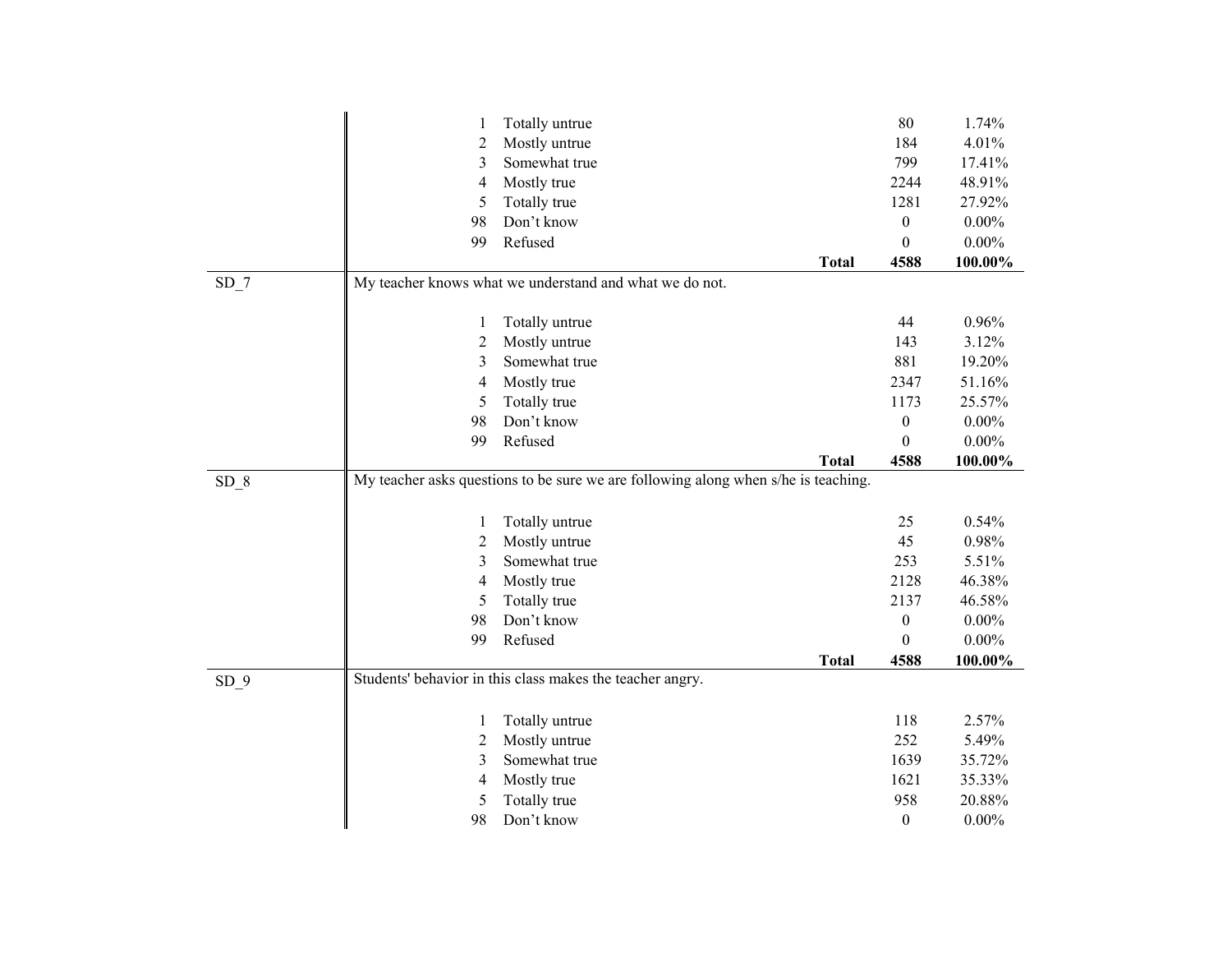|         | 99                                         | Refused                                                               |              | $\boldsymbol{0}$ | $0.00\%$ |
|---------|--------------------------------------------|-----------------------------------------------------------------------|--------------|------------------|----------|
|         |                                            |                                                                       | <b>Total</b> | 4588             | 100.00%  |
| $SD_10$ |                                            | My teacher makes us explain our answers-why we think what we think.   |              |                  |          |
|         |                                            |                                                                       |              |                  |          |
|         | 1                                          | Totally untrue                                                        |              | 37               | 0.81%    |
|         | 2                                          | Mostly untrue                                                         |              | 150              | 3.27%    |
|         | 3                                          | Somewhat true                                                         |              | 891              | 19.42%   |
|         | 4                                          | Mostly true                                                           |              | 2346             | 51.13%   |
|         | 5                                          | Totally true                                                          |              | 1164             | 25.37%   |
|         | 98                                         | Don't know                                                            |              | $\boldsymbol{0}$ | $0.00\%$ |
|         | 99                                         | Refused                                                               |              | $\theta$         | $0.00\%$ |
|         |                                            |                                                                       | <b>Total</b> | 4588             | 100.00%  |
| $SD_11$ |                                            | My classmates behave the way my teacher wants them to.                |              |                  |          |
|         |                                            |                                                                       |              |                  |          |
|         | 1                                          | Totally untrue                                                        |              | 229              | 4.99%    |
|         | $\overline{c}$                             | Mostly untrue                                                         |              | 538              | 11.73%   |
|         | 3                                          | Somewhat true                                                         |              | 1797             | 39.17%   |
|         | 4                                          | Mostly true                                                           |              | 1478             | 32.21%   |
|         | 5                                          | Totally true                                                          |              | 546              | 11.90%   |
|         | 98                                         | Don't know                                                            |              | $\boldsymbol{0}$ | $0.00\%$ |
|         | 99                                         | Refused                                                               |              | $\theta$         | $0.00\%$ |
|         |                                            |                                                                       | <b>Total</b> | 4588             | 100.00%  |
| $SD_12$ |                                            | My teacher really tries to understand how students feel about things. |              |                  |          |
|         |                                            |                                                                       |              |                  |          |
|         | 1                                          | Totally untrue                                                        |              | 27               | 0.59%    |
|         | 2                                          | Mostly untrue                                                         |              | 102              | 2.22%    |
|         | 3                                          | Somewhat true                                                         |              | 939              | 20.47%   |
|         | 4                                          | Mostly true                                                           |              | 2400             | 52.31%   |
|         | 5                                          | Totally true                                                          |              | 1120             | 24.41%   |
|         | 98                                         | Don't know                                                            |              | $\boldsymbol{0}$ | $0.00\%$ |
|         | 99                                         | Refused                                                               |              | $\boldsymbol{0}$ | $0.00\%$ |
|         |                                            |                                                                       | <b>Total</b> | 4588             | 100.00%  |
| $SD_13$ | My teacher wants us to share our thoughts. |                                                                       |              |                  |          |
|         |                                            |                                                                       |              |                  |          |
|         | 1                                          | Totally untrue                                                        |              | 18               | 0.39%    |
|         | $\overline{c}$                             | Mostly untrue                                                         |              | 36               | 0.78%    |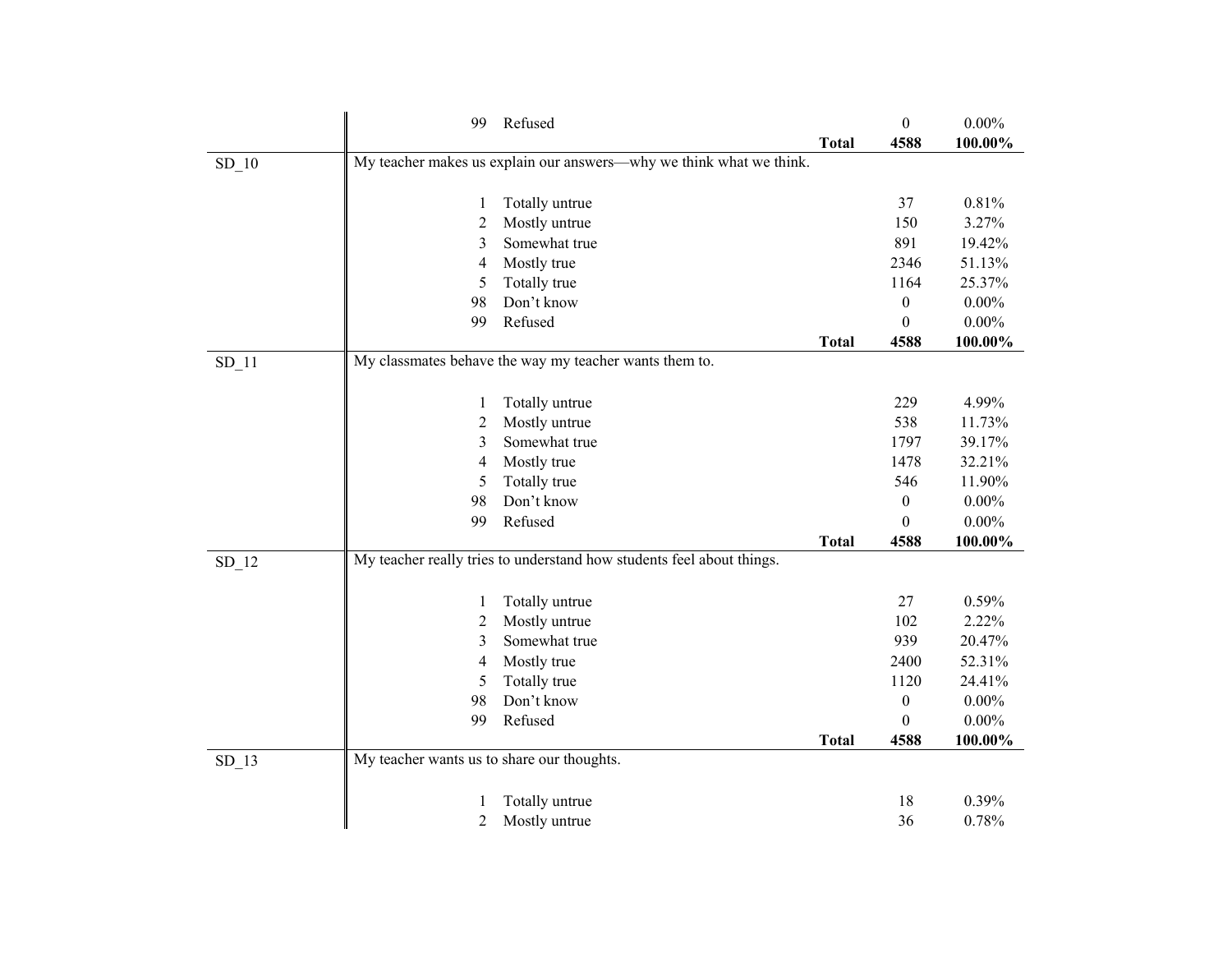|         | 3                                               | Somewhat true                                              |              | 395              | 8.61%    |
|---------|-------------------------------------------------|------------------------------------------------------------|--------------|------------------|----------|
|         | 4                                               | Mostly true                                                |              | 2455             | 53.51%   |
|         | 5                                               | Totally true                                               |              | 1684             | 36.70%   |
|         | 98                                              | Don't know                                                 |              | $\boldsymbol{0}$ | $0.00\%$ |
|         | 99                                              | Refused                                                    |              | $\boldsymbol{0}$ | $0.00\%$ |
|         |                                                 |                                                            | <b>Total</b> | 4588             | 100.00%  |
| $SD_14$ | In this class, we learn a lot almost every day. |                                                            |              |                  |          |
|         |                                                 |                                                            |              |                  |          |
|         | 1                                               | Totally untrue                                             |              | 9                | 0.20%    |
|         | $\overline{2}$                                  | Mostly untrue                                              |              | 15               | 0.33%    |
|         | 3                                               | Somewhat true                                              |              | 214              | 4.66%    |
|         | 4                                               | Mostly true                                                |              | 2353             | 51.29%   |
|         | 5                                               | Totally true                                               |              | 1997             | 43.53%   |
|         | 98                                              | Don't know                                                 |              | $\boldsymbol{0}$ | $0.00\%$ |
|         | 99                                              | Refused                                                    |              | $\boldsymbol{0}$ | $0.00\%$ |
|         |                                                 |                                                            | <b>Total</b> | 4588             | 100.00%  |
| $SD_15$ | I like the ways we learn in this class.         |                                                            |              |                  |          |
|         |                                                 |                                                            |              |                  |          |
|         | 1                                               | Totally untrue                                             |              | 14               | 0.31%    |
|         | $\overline{c}$                                  | Mostly untrue                                              |              | 23               | 0.50%    |
|         | 3                                               | Somewhat true                                              |              | 389              | 8.48%    |
|         | $\overline{4}$                                  | Mostly true                                                |              | 2358             | 51.39%   |
|         | 5                                               | Totally true                                               |              | 1804             | 39.32%   |
|         | 98                                              | Don't know                                                 |              | $\boldsymbol{0}$ | $0.00\%$ |
|         | 99                                              | Refused                                                    |              | $\theta$         | $0.00\%$ |
|         |                                                 |                                                            | <b>Total</b> | 4588             | 100.00%  |
| $SD_16$ |                                                 | My teacher takes time to summarize what we learn each day. |              |                  |          |
|         |                                                 |                                                            |              |                  |          |
|         | 1                                               | Totally untrue                                             |              | 35               | 0.76%    |
|         | $\overline{c}$                                  | Mostly untrue                                              |              | 121              | 2.64%    |
|         | 3                                               | Somewhat true                                              |              | 744              | 16.22%   |
|         | 4                                               | Mostly true                                                |              | 2260             | 49.26%   |
|         | 5                                               | Totally true                                               |              | 1428             | 31.12%   |
|         | 98                                              | Don't know                                                 |              | $\boldsymbol{0}$ | $0.00\%$ |
|         | 99                                              | Refused                                                    |              | $\boldsymbol{0}$ | $0.00\%$ |
|         |                                                 |                                                            | <b>Total</b> | 4588             | 100.00%  |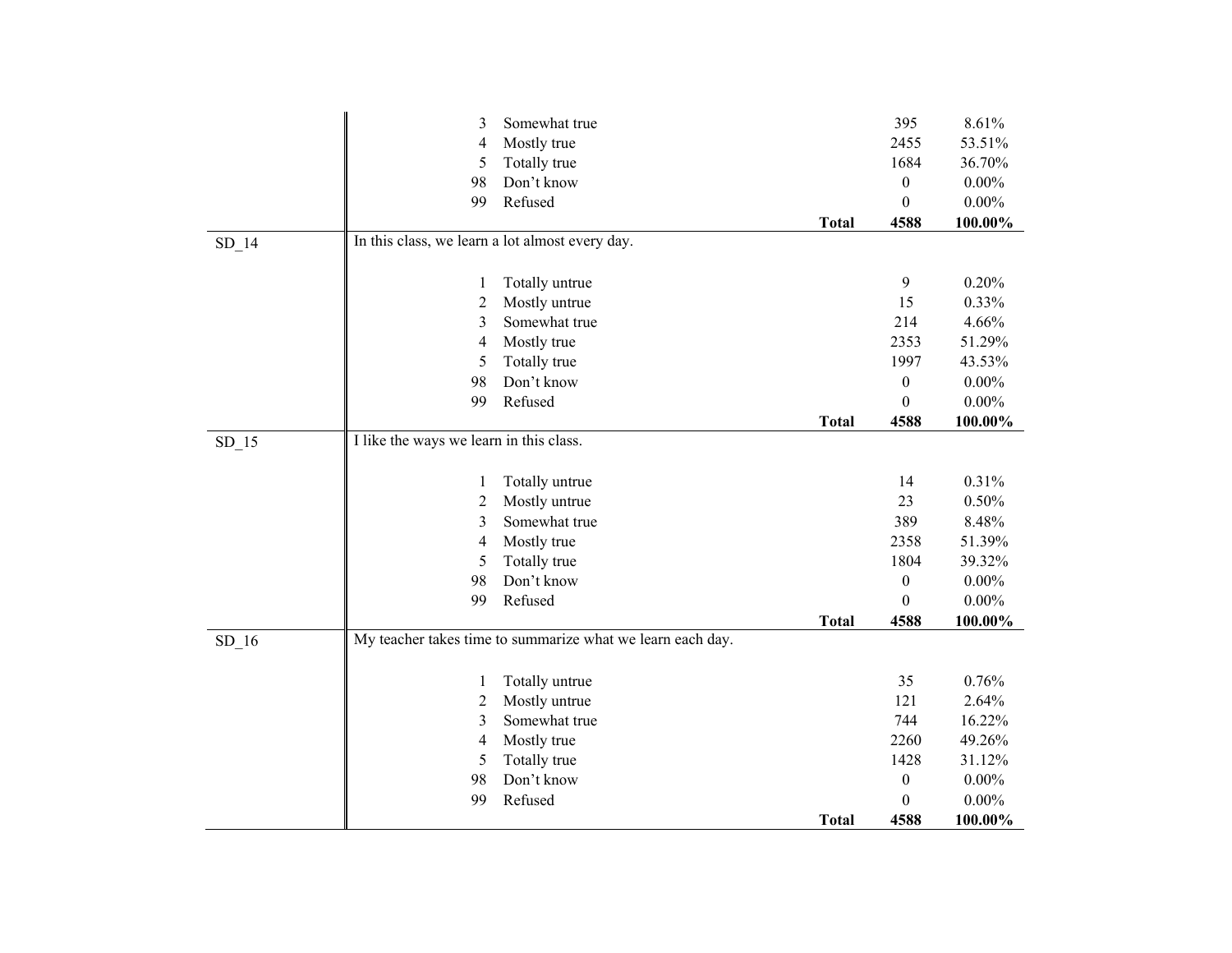| $SD_17$ | Our class stays busy and doesn't waste time. |                                                                                |              |                  |                     |
|---------|----------------------------------------------|--------------------------------------------------------------------------------|--------------|------------------|---------------------|
|         |                                              | Totally untrue                                                                 |              | 69               | 1.50%               |
|         | 1<br>2                                       | Mostly untrue                                                                  |              | 208              | 4.53%               |
|         | 3                                            | Somewhat true                                                                  |              | 1181             | 25.74%              |
|         | 4                                            | Mostly true                                                                    |              | 2128             | 46.38%              |
|         | 5                                            | Totally true                                                                   |              | 1002             | 21.84%              |
|         | 98                                           | Don't know                                                                     |              | $\boldsymbol{0}$ | $0.00\%$            |
|         | 99                                           | Refused                                                                        |              | $\overline{0}$   | $0.00\%$            |
|         |                                              |                                                                                | <b>Total</b> | 4588             | 100.00%             |
| $SD_18$ |                                              | My teacher has several good ways to explain each topic that we cover in class. |              |                  |                     |
|         |                                              |                                                                                |              |                  |                     |
|         | 1                                            | Totally untrue                                                                 |              | 9                | 0.20%               |
|         | 2                                            | Mostly untrue                                                                  |              | 39               | 0.85%               |
|         | 3                                            | Somewhat true                                                                  |              | 474              | 10.33%              |
|         | 4                                            | Mostly true                                                                    |              | 2489             | 54.25%              |
|         | 5                                            | Totally true                                                                   |              | 1577             | 34.37%              |
|         | 98                                           | Don't know                                                                     |              | $\boldsymbol{0}$ | $0.00\%$            |
|         | 99                                           | Refused                                                                        |              | $\boldsymbol{0}$ | $0.00\%$            |
|         |                                              |                                                                                | <b>Total</b> | 4588             | 100.00%             |
| $SD_19$ |                                              | My teacher doesn't let us give up when the work gets harder.                   |              |                  |                     |
|         |                                              |                                                                                |              |                  |                     |
|         | 1                                            | Totally untrue                                                                 |              | 22               | 0.48%               |
|         | 2                                            | Mostly untrue                                                                  |              | 41               | 0.89%               |
|         | 3                                            | Somewhat true                                                                  |              | 505              | 11.01%              |
|         | 4                                            | Mostly true                                                                    |              | 2252             | 49.08%              |
|         | 5                                            | Totally true                                                                   |              | 1768             | 38.54%              |
|         | 98<br>99                                     | Don't know<br>Refused                                                          |              | $\boldsymbol{0}$ | $0.00\%$            |
|         |                                              |                                                                                | <b>Total</b> | $\theta$<br>4588 | $0.00\%$<br>100.00% |
| $SD_2$  |                                              | This class does not keep my attention-I get bored.                             |              |                  |                     |
|         |                                              |                                                                                |              |                  |                     |
|         | 1                                            | Totally untrue                                                                 |              | 1335             | 29.10%              |
|         | 2                                            | Mostly untrue                                                                  |              | 1726             | 37.62%              |
|         | 3                                            | Somewhat true                                                                  |              | 1145             | 24.96%              |
|         | 4                                            | Mostly true                                                                    |              | 278              | 6.06%               |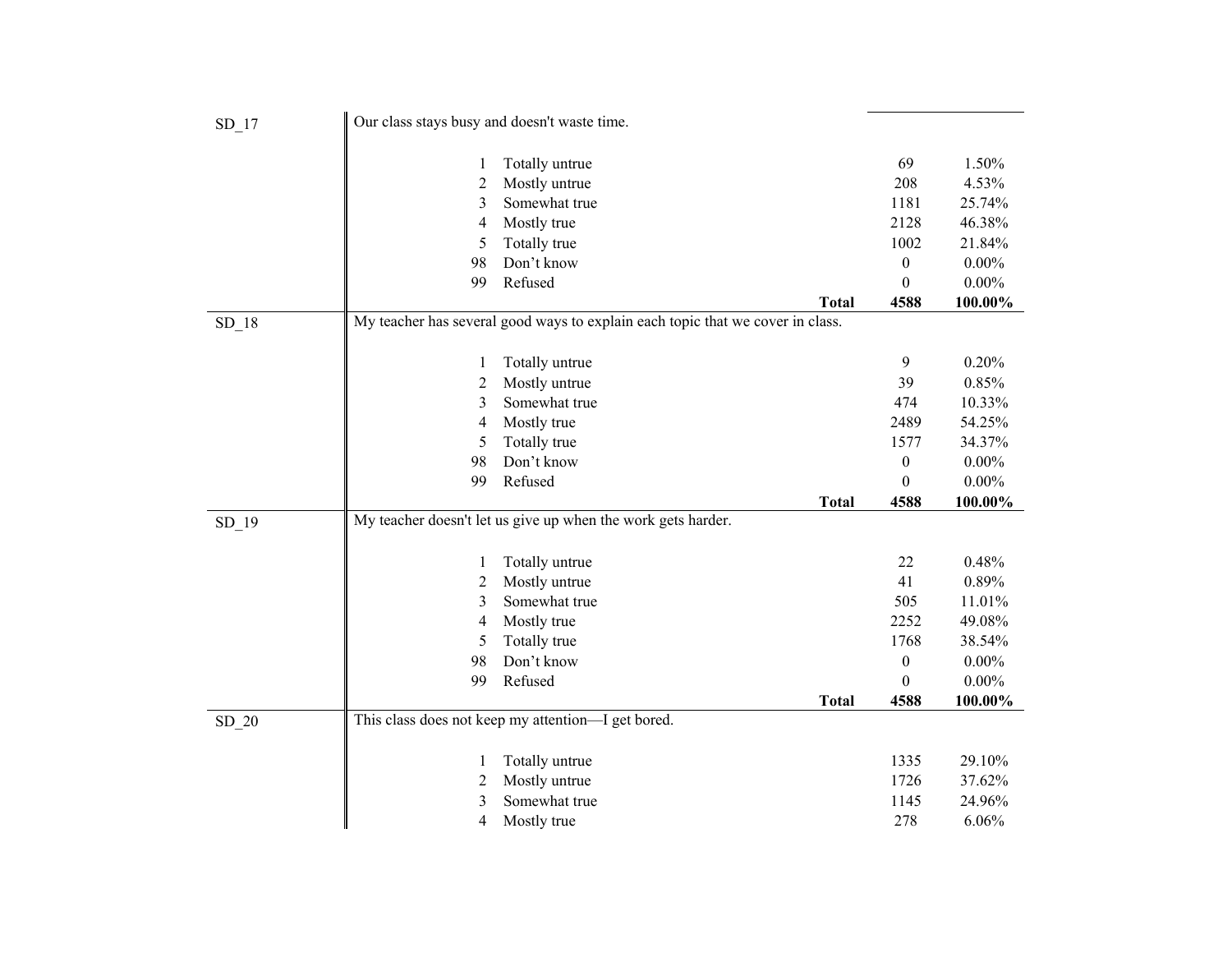|         | 5                                     | Totally true                                                              |              | 104              | 2.27%    |
|---------|---------------------------------------|---------------------------------------------------------------------------|--------------|------------------|----------|
|         | 98                                    | Don't know                                                                |              | $\boldsymbol{0}$ | $0.00\%$ |
|         | 99                                    | Refused                                                                   |              | $\boldsymbol{0}$ | $0.00\%$ |
|         |                                       |                                                                           | <b>Total</b> | 4588             | 100.00%  |
| $SD_21$ |                                       | Students in this class treat the teacher with respect.                    |              |                  |          |
|         |                                       |                                                                           |              |                  |          |
|         | 1                                     | Totally untrue                                                            |              | 20               | 0.44%    |
|         | $\overline{c}$                        | Mostly untrue                                                             |              | 68               | 1.48%    |
|         | 3                                     | Somewhat true                                                             |              | 443              | 9.66%    |
|         | 4                                     | Mostly true                                                               |              | 2301             | 50.15%   |
|         | 5                                     | Totally true                                                              |              | 1756             | 38.27%   |
|         | 98                                    | Don't know                                                                |              | $\boldsymbol{0}$ | $0.00\%$ |
|         | 99                                    | Refused                                                                   |              | $\boldsymbol{0}$ | $0.00\%$ |
|         |                                       |                                                                           | <b>Total</b> | 4588             | 100.00%  |
| $SD_22$ |                                       | My teacher wants us to use our thinking skills, not just memorize things. |              |                  |          |
|         |                                       |                                                                           |              |                  |          |
|         | 1                                     | Totally untrue                                                            |              | 17               | 0.37%    |
|         | 2                                     | Mostly untrue                                                             |              | 28               | 0.61%    |
|         | 3                                     | Somewhat true                                                             |              | 241              | 5.25%    |
|         | 4                                     | Mostly true                                                               |              | 2231             | 48.63%   |
|         | 5                                     | Totally true                                                              |              | 2071             | 45.14%   |
|         | 98                                    | Don't know                                                                |              | $\boldsymbol{0}$ | $0.00\%$ |
|         | 99                                    | Refused                                                                   |              | $\theta$         | $0.00\%$ |
|         |                                       |                                                                           | <b>Total</b> | 4588             | 100.00%  |
| $SD_23$ |                                       | Students speak up and share their ideas about classwork.                  |              |                  |          |
|         |                                       |                                                                           |              |                  |          |
|         | 1                                     | Totally untrue                                                            |              | 28               | 0.61%    |
|         | 2                                     | Mostly untrue                                                             |              | 94               | 2.05%    |
|         | 3                                     | Somewhat true                                                             |              | 1181             | 25.74%   |
|         | 4                                     | Mostly true                                                               |              | 2370             | 51.66%   |
|         | 5                                     | Totally true                                                              |              | 915              | 19.94%   |
|         | 98                                    | Don't know                                                                |              | $\boldsymbol{0}$ | $0.00\%$ |
|         | 99                                    | Refused                                                                   |              | $\theta$         | $0.00\%$ |
|         |                                       |                                                                           | <b>Total</b> | 4588             | 100.00%  |
| $SD_24$ | My teacher makes lessons interesting. |                                                                           |              |                  |          |
|         |                                       |                                                                           |              |                  |          |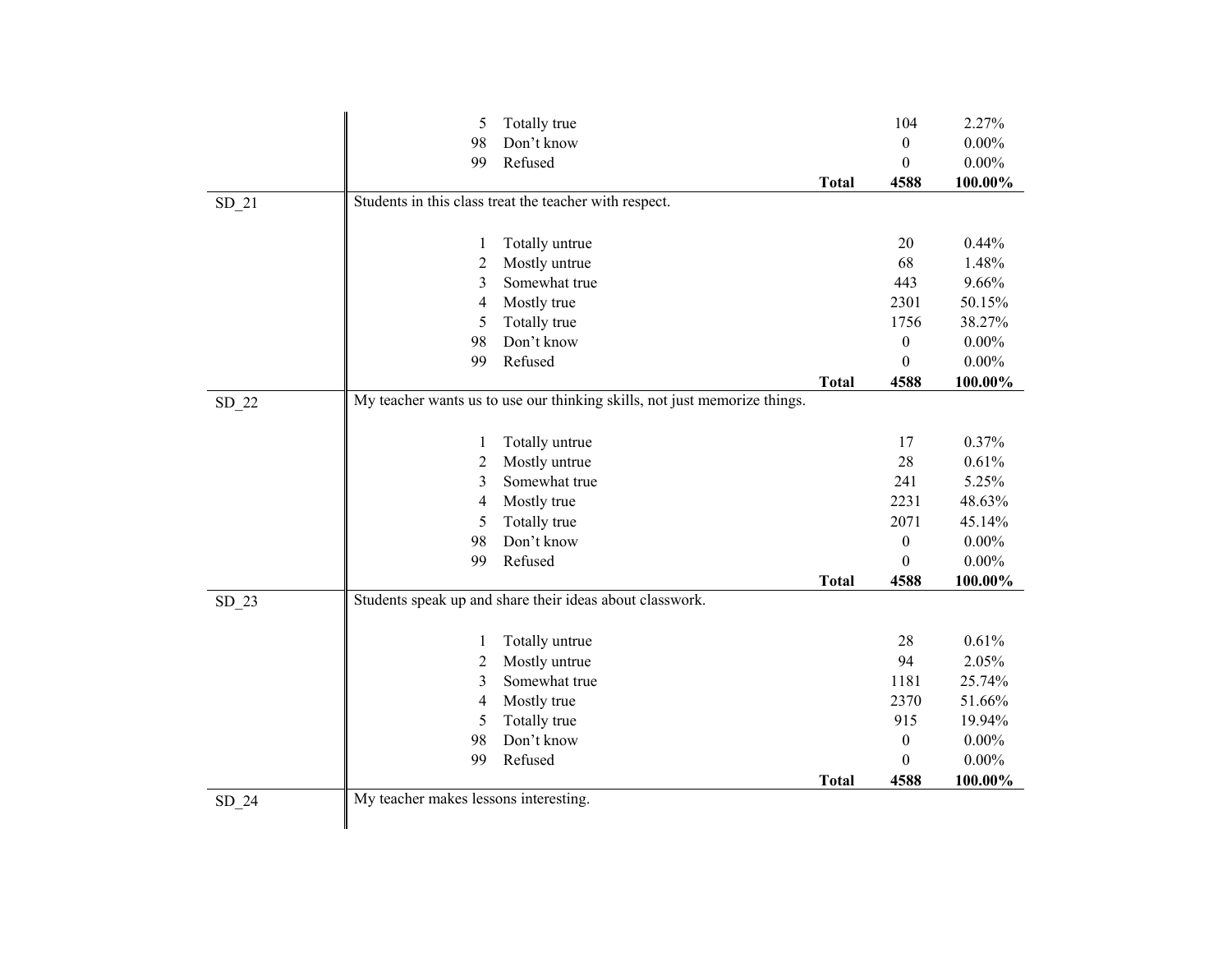|         | $\mathbf{1}$                                   | Totally untrue                                   |              | 16               | 0.35%    |
|---------|------------------------------------------------|--------------------------------------------------|--------------|------------------|----------|
|         | $\overline{2}$                                 | Mostly untrue                                    |              | 66               | 1.44%    |
|         | 3                                              | Somewhat true                                    |              | 644              | 14.04%   |
|         | 4                                              | Mostly true                                      |              | 2517             | 54.86%   |
|         | 5                                              | Totally true                                     |              | 1345             | 29.32%   |
|         | 98                                             | Don't know                                       |              | $\boldsymbol{0}$ | $0.00\%$ |
|         | 99                                             | Refused                                          |              | $\boldsymbol{0}$ | $0.00\%$ |
|         |                                                |                                                  | <b>Total</b> | 4588             | 100.00%  |
| $SD_25$ |                                                | My teacher gives us time to explain our ideas.   |              |                  |          |
|         |                                                |                                                  |              |                  |          |
|         | $\mathbf{1}$                                   | Totally untrue                                   |              | 26               | 0.57%    |
|         | $\overline{2}$                                 | Mostly untrue                                    |              | 34               | 0.74%    |
|         | $\mathfrak{Z}$                                 | Somewhat true                                    |              | 496              | 10.81%   |
|         | 4                                              | Mostly true                                      |              | 2507             | 54.64%   |
|         | 5                                              | Totally true                                     |              | 1525             | 33.24%   |
|         | 98                                             | Don't know                                       |              | $\boldsymbol{0}$ | $0.00\%$ |
|         | 99                                             | Refused                                          |              | $\boldsymbol{0}$ | $0.00\%$ |
|         |                                                |                                                  | <b>Total</b> | 4588             | 100.00%  |
| $SD_26$ |                                                | In this class, we learn to correct our mistakes. |              |                  |          |
|         |                                                |                                                  |              |                  |          |
|         | $\mathbf{1}$                                   | Totally untrue                                   |              | $8\,$            | 0.17%    |
|         | $\overline{c}$                                 | Mostly untrue                                    |              | 19               | 0.41%    |
|         | 3                                              | Somewhat true                                    |              | 292              | 6.36%    |
|         | 4                                              | Mostly true                                      |              | 2583             | 56.30%   |
|         | 5                                              | Totally true                                     |              | 1686             | 36.75%   |
|         | 98                                             | Don't know                                       |              | $\boldsymbol{0}$ | $0.00\%$ |
|         | 99                                             | Refused                                          |              | $\boldsymbol{0}$ | $0.00\%$ |
|         |                                                |                                                  | <b>Total</b> | 4588             | 100.00%  |
| $SD_27$ | Students' behavior in this class is a problem. |                                                  |              |                  |          |
|         |                                                |                                                  |              |                  |          |
|         | 1                                              | Totally untrue                                   |              | 328              | 7.15%    |
|         | $\overline{c}$                                 | Mostly untrue                                    |              | 748              | 16.30%   |
|         | 3                                              | Somewhat true                                    |              | 1624             | 35.40%   |
|         | 4                                              | Mostly true                                      |              | 1269             | 27.66%   |
|         | 5                                              | Totally true                                     |              | 619              | 13.49%   |
|         | 98                                             | Don't know                                       |              | $\boldsymbol{0}$ | $0.00\%$ |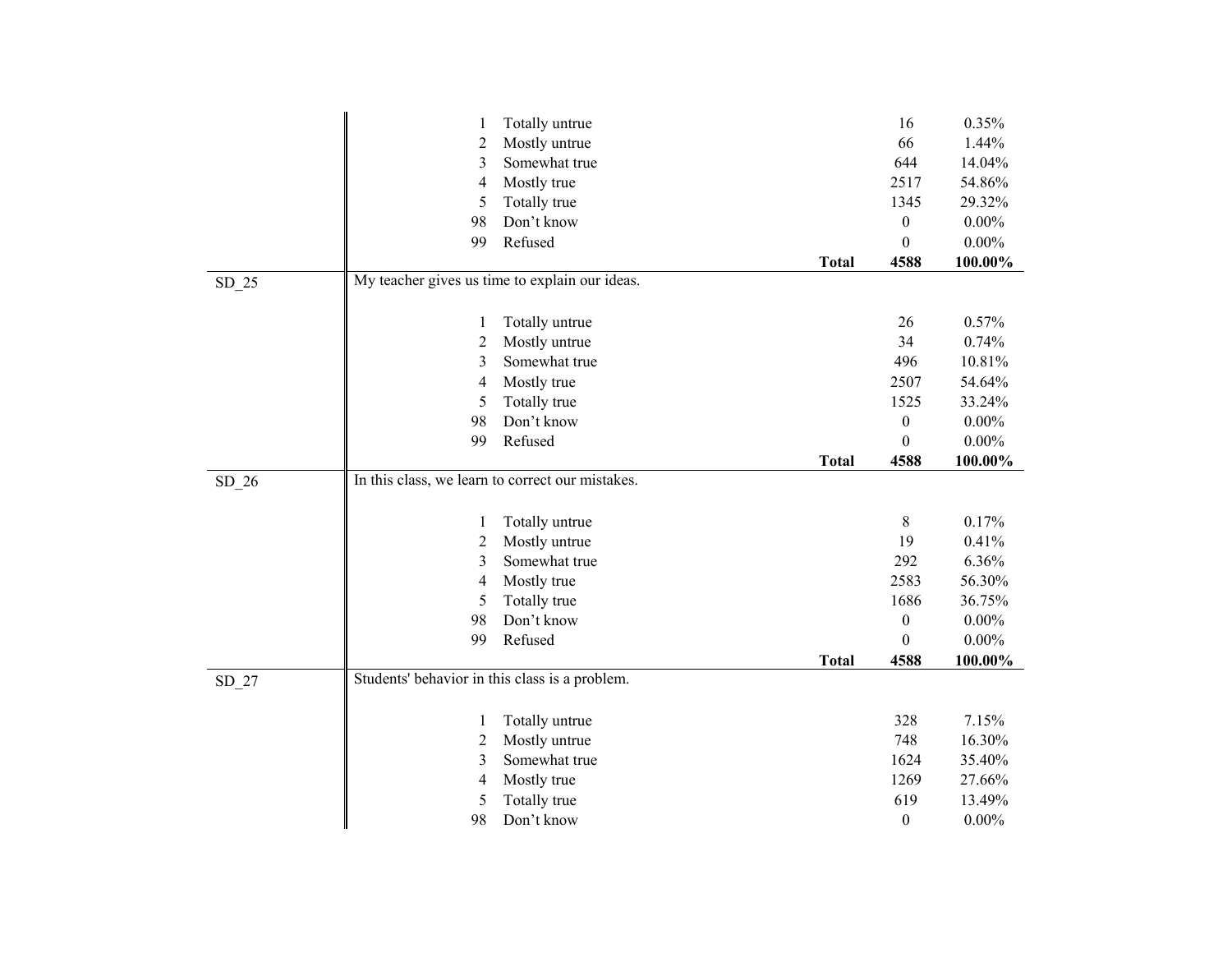|         | 99                                            | Refused                                                                             |              | $\boldsymbol{0}$ | $0.00\%$ |
|---------|-----------------------------------------------|-------------------------------------------------------------------------------------|--------------|------------------|----------|
|         |                                               |                                                                                     | <b>Total</b> | 4588             | 100.00%  |
| SD_28   | My teacher explains difficult things clearly. |                                                                                     |              |                  |          |
|         |                                               |                                                                                     |              |                  |          |
|         | 1                                             | Totally untrue                                                                      |              | 14               | 0.31%    |
|         | 2                                             | Mostly untrue                                                                       |              | 27               | 0.59%    |
|         | 3                                             | Somewhat true                                                                       |              | 287              | 6.26%    |
|         | 4                                             | Mostly true                                                                         |              | 2331             | 50.81%   |
|         | 5                                             | Totally true                                                                        |              | 1929             | 42.04%   |
|         | 98                                            | Don't know                                                                          |              | $\boldsymbol{0}$ | $0.00\%$ |
|         | 99                                            | Refused                                                                             |              | $\boldsymbol{0}$ | $0.00\%$ |
|         |                                               |                                                                                     | <b>Total</b> | 4588             | 100.00%  |
| SD_29   | My teacher makes learning enjoyable.          |                                                                                     |              |                  |          |
|         |                                               |                                                                                     |              |                  |          |
|         | 1                                             | Totally untrue                                                                      |              | 21               | 0.46%    |
|         | $\overline{c}$                                | Mostly untrue                                                                       |              | 69               | 1.50%    |
|         | 3                                             | Somewhat true                                                                       |              | 761              | 16.59%   |
|         | 4                                             | Mostly true                                                                         |              | 2265             | 49.37%   |
|         | 5                                             | Totally true                                                                        |              | 1472             | 32.08%   |
|         | 98                                            | Don't know                                                                          |              | $\boldsymbol{0}$ | $0.00\%$ |
|         | 99                                            | Refused                                                                             |              | $\boldsymbol{0}$ | $0.00\%$ |
|         |                                               |                                                                                     | <b>Total</b> | 4588             | 100.00%  |
| $SD_30$ |                                               | My teacher checks to make sure we understand what s/he is teaching us.              |              |                  |          |
|         |                                               |                                                                                     |              |                  |          |
|         | 1                                             | Totally untrue                                                                      |              | 22               | 0.48%    |
|         | 2                                             | Mostly untrue                                                                       |              | 88               | 1.92%    |
|         | 3                                             | Somewhat true                                                                       |              | 662              | 14.43%   |
|         | 4                                             | Mostly true                                                                         |              | 2438             | 53.14%   |
|         | 5                                             | Totally true                                                                        |              | 1378             | 30.03%   |
|         | 98                                            | Don't know                                                                          |              | $\boldsymbol{0}$ | $0.00\%$ |
|         | 99                                            | Refused                                                                             |              | $\boldsymbol{0}$ | $0.00\%$ |
|         |                                               |                                                                                     | <b>Total</b> | 4588             | 100.00%  |
| $SD_31$ |                                               | The comments that I get on my work in this class help me understand how to improve. |              |                  |          |
|         |                                               |                                                                                     |              |                  |          |
|         | 1                                             | Totally untrue                                                                      |              | 9                | 0.20%    |
|         | $\overline{c}$                                | Mostly untrue                                                                       |              | 30               | 0.65%    |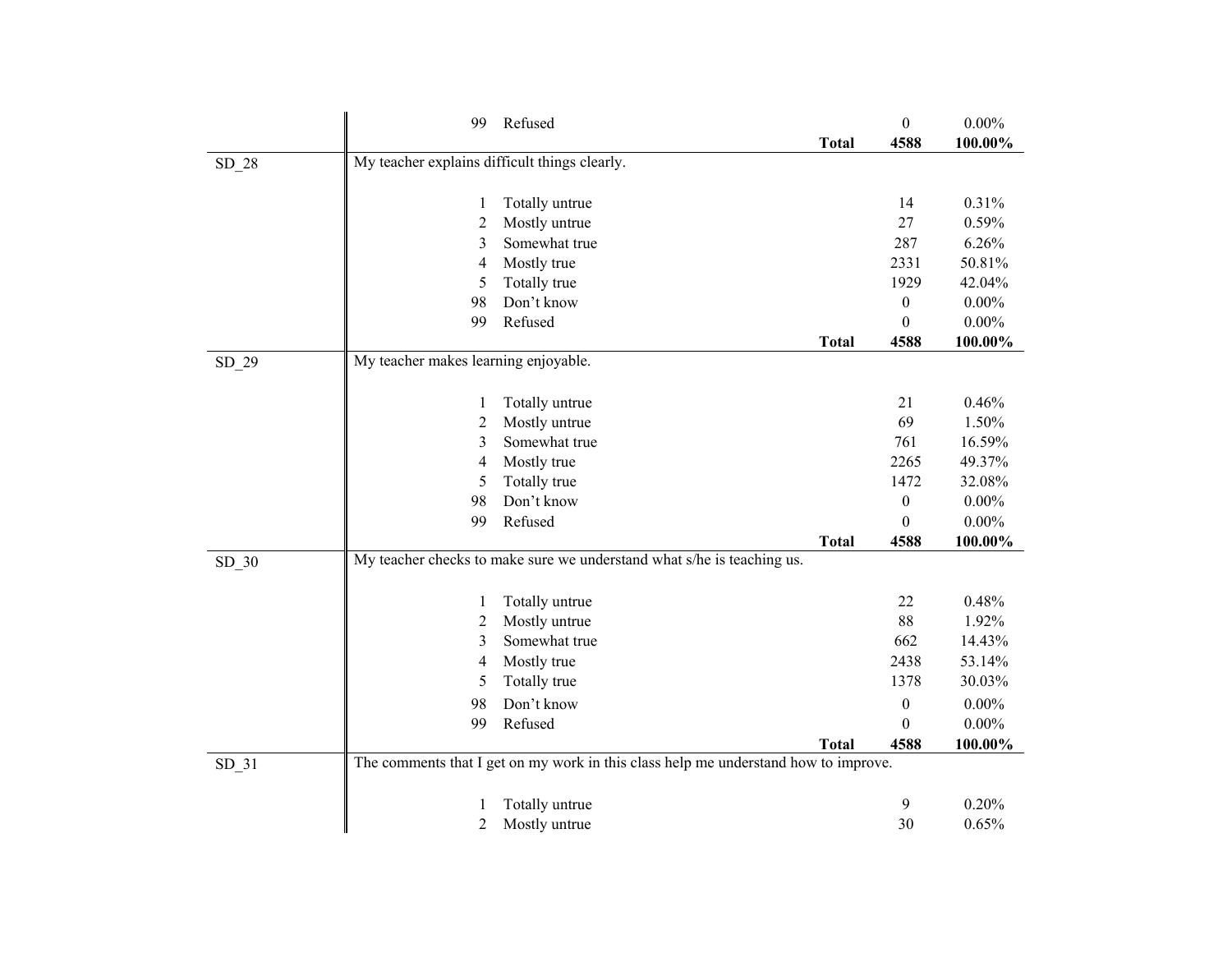|         | 3              | Somewhat true                                                            |              | 590              | 12.86%   |
|---------|----------------|--------------------------------------------------------------------------|--------------|------------------|----------|
|         | 4              | Mostly true                                                              |              | 2778             | 60.55%   |
|         | 5              | Totally true                                                             |              | 1181             | 25.74%   |
|         | 98             | Don't know                                                               |              | $\boldsymbol{0}$ | $0.00\%$ |
|         | 99             | Refused                                                                  |              | $\boldsymbol{0}$ | $0.00\%$ |
|         |                |                                                                          | <b>Total</b> | 4588             | 100.00%  |
| SD_32   |                | We get helpful comments to let us know what we did wrong in assignments. |              |                  |          |
|         | 1              | Totally untrue                                                           |              | $\,8\,$          | 0.17%    |
|         | $\overline{2}$ | Mostly untrue                                                            |              | 39               | 0.85%    |
|         | 3              | Somewhat true                                                            |              | 741              | 16.15%   |
|         | 4              | Mostly true                                                              |              | 2675             | 58.30%   |
|         | 5              | Totally true                                                             |              | 1125             | 24.52%   |
|         | 98             | Don't know                                                               |              | $\boldsymbol{0}$ | $0.00\%$ |
|         | 99             | Refused                                                                  |              | $\mathbf{0}$     | $0.00\%$ |
|         |                |                                                                          | <b>Total</b> | 4588             | 100.00%  |
| $SD_33$ |                | My teacher asks students to explain more about the answers they give.    |              |                  |          |
|         |                |                                                                          |              |                  |          |
|         | $\mathbf{1}$   | Totally untrue                                                           |              | 61               | 1.33%    |
|         | $\overline{c}$ | Mostly untrue                                                            |              | 248              | 5.41%    |
|         | 3              | Somewhat true                                                            |              | 1356             | 29.56%   |
|         | $\overline{4}$ | Mostly true                                                              |              | 2006             | 43.72%   |
|         | 5              | Totally true                                                             |              | 917              | 19.99%   |
|         | 98             | Don't know                                                               |              | $\mathbf{0}$     | $0.00\%$ |
|         | 99             | Refused                                                                  |              | $\Omega$         | $0.00\%$ |
|         |                |                                                                          | <b>Total</b> | 4588             | 100.00%  |
| $SD_34$ |                | I hate the way that students behave in this class.                       |              |                  |          |
|         | 1              | Totally untrue                                                           |              | 468              | 10.20%   |
|         | $\overline{c}$ | Mostly untrue                                                            |              | 978              | 21.32%   |
|         | 3              | Somewhat true                                                            |              | 2038             | 44.42%   |
|         | $\overline{4}$ | Mostly true                                                              |              | 755              | 16.46%   |
|         | 5              | Totally true                                                             |              | 349              | 7.61%    |
|         | 98             | Don't know                                                               |              | $\boldsymbol{0}$ | $0.00\%$ |
|         | 99             | Refused                                                                  |              | $\boldsymbol{0}$ | $0.00\%$ |
|         |                |                                                                          | <b>Total</b> | 4588             | 100.00%  |